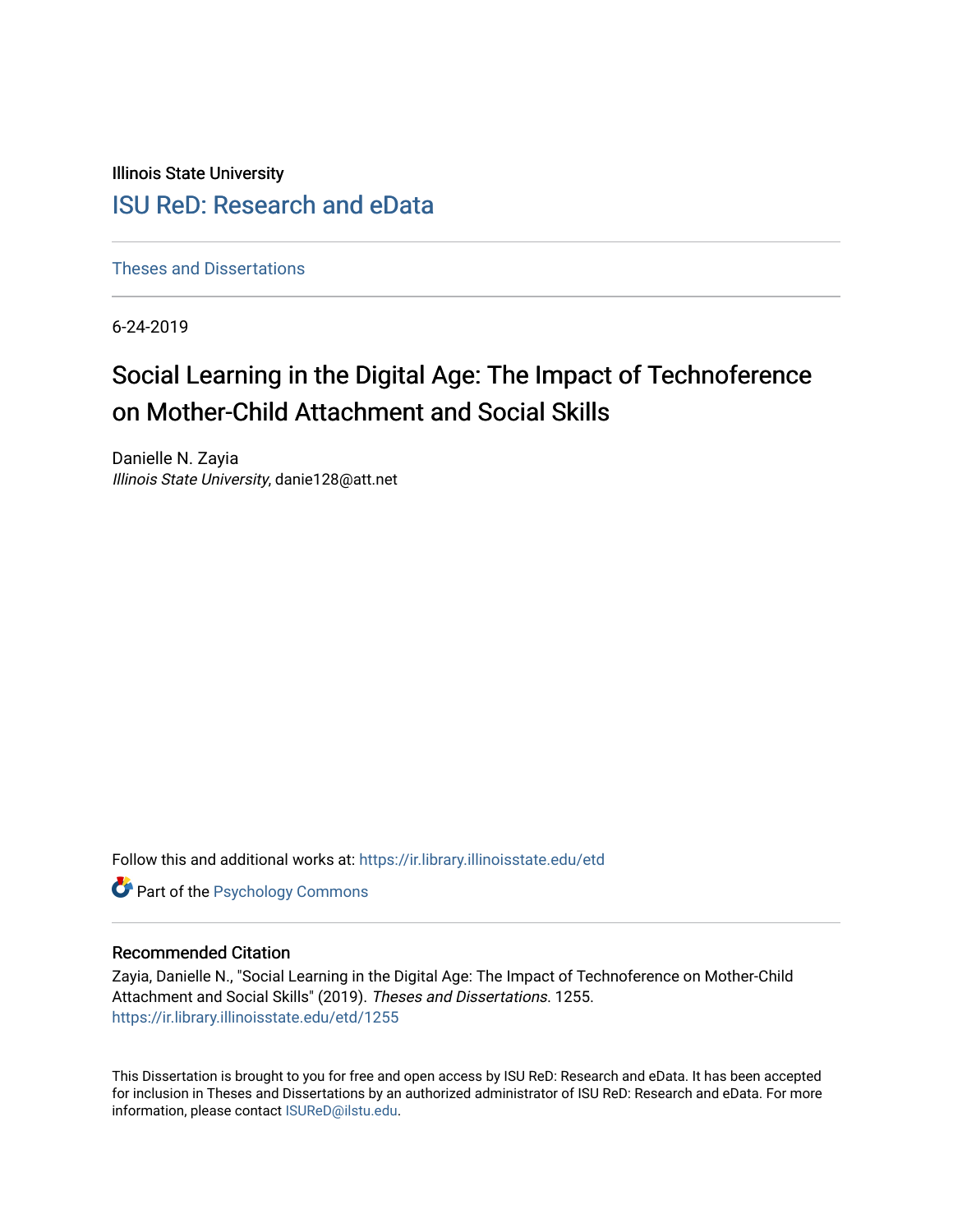# SOCIAL LEARNING IN THE DIGITAL AGE: THE IMPACT OF TECHNOFERENCE ON MOTHER-CHILD ATTACHMENT AND SOCIAL SKILLS

### DANIELLE N. ZAYIA

### 105 Pages

Research has shown links between parenting practice and children's social development. However, there is little research examining the role of parental technology use or *technoference,*  which is the disruption caused by technology. In this study, parental technology use, child attachment style, maternal insularity, and children's development of social skills were examined. Rating scales examining theses variables were completed by 80 mothers-child dyads between the ages of 18 and 50 with children between 6 and 10 years old. Confirmatory factor and measurement invariance analyses were conducted to examine and confirm the psychometric properties of each scale used in this study. Linear regression analyses were conducted to examine the associations between (a) parental technoference and attachment styles, (b) children's social skills and parental technoference, and (c) maternal insularity and parental technoference. Furthermore, hierarchical linear regression analyses were conducted to examine the effect of attachment on the relation between parental technoference and children's social skills. A greater frequency of technoference was associated with lower levels of attachment security as rated by mothers and children, lower levels of social skills as rated by mothers, and more problem behaviors, internalizing concerns, and externalizing concerns as rated by mothers and children. Attachment security was found to moderate the relationship between technoference and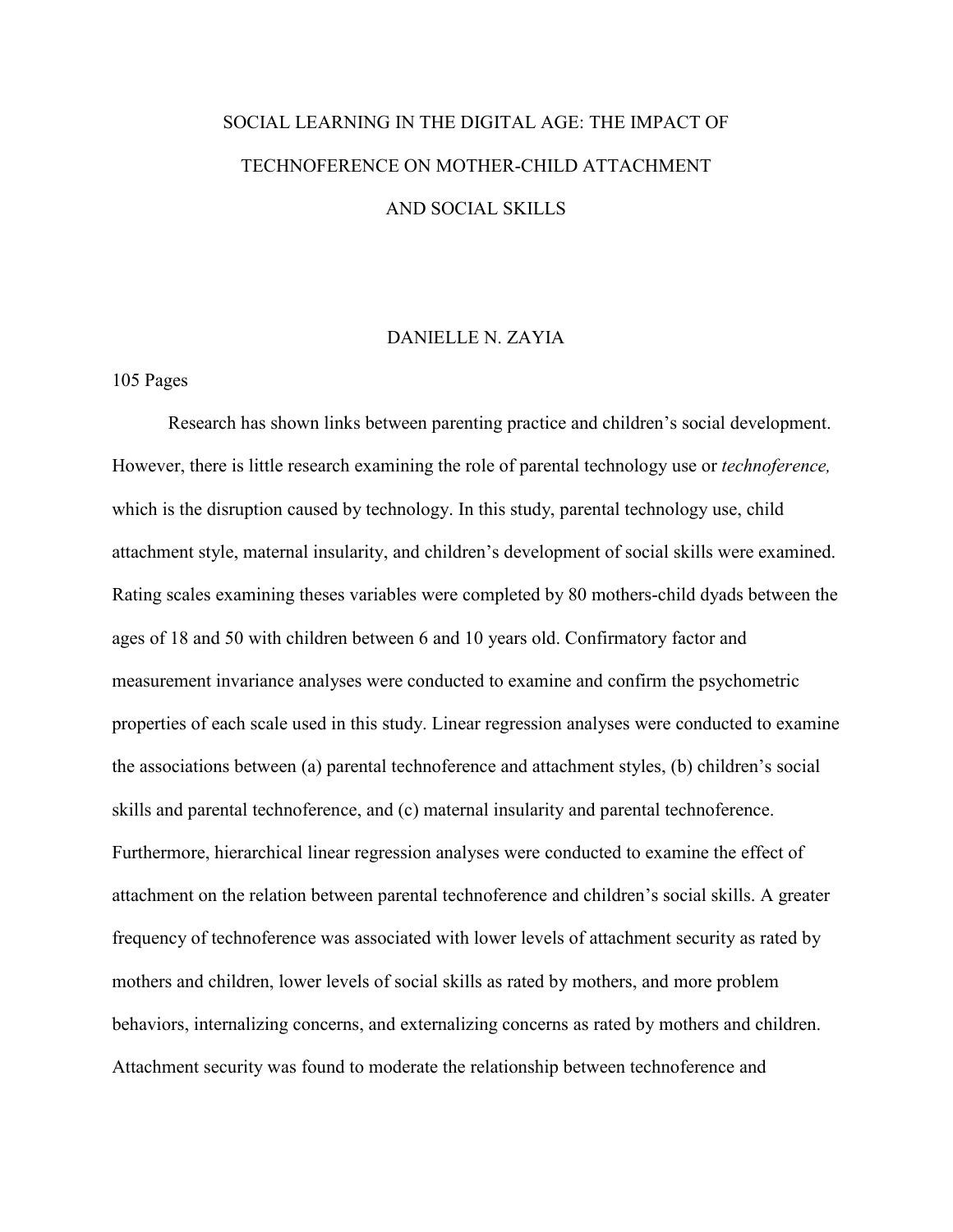externalizing concerns, but not between technoference and social skills, problem behaviors, or internalizing concerns. Further, given the finding that mothers receive social and emotional support through their use of technology. Thus, it is important for mothers to separate spending time with their child without technoference to help support their child's social and emotional development, and spending time on technology devices in order to receive social and emotional support.

KEYWORDS: parental technology use; technoference; social skills; attachment; maternal insularity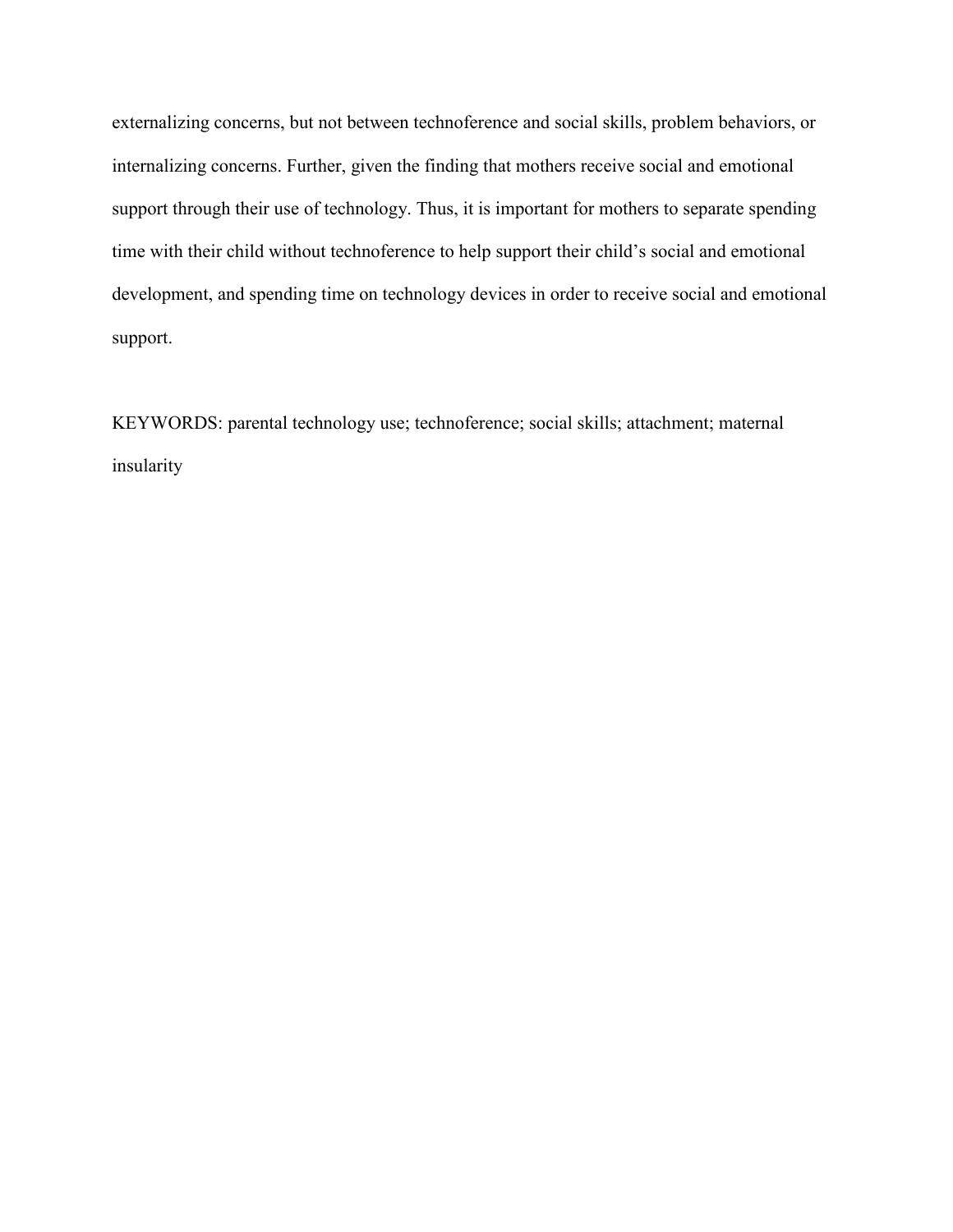### SOCIAL LEARNING IN THE DIGITAL AGE: THE IMPACT OF

### TECHNOFERENCE ON MOTHER-CHILD ATTACHMENT

### AND SOCIAL SKILLS

DANIELLE N. ZAYIA

A Dissertation Submitted in Partial Fulfillment of the Requirements for the Degree of

### DOCTOR OF PHILOSOPHY

Department of Psychology

### ILLINOIS STATE UNIVERSITY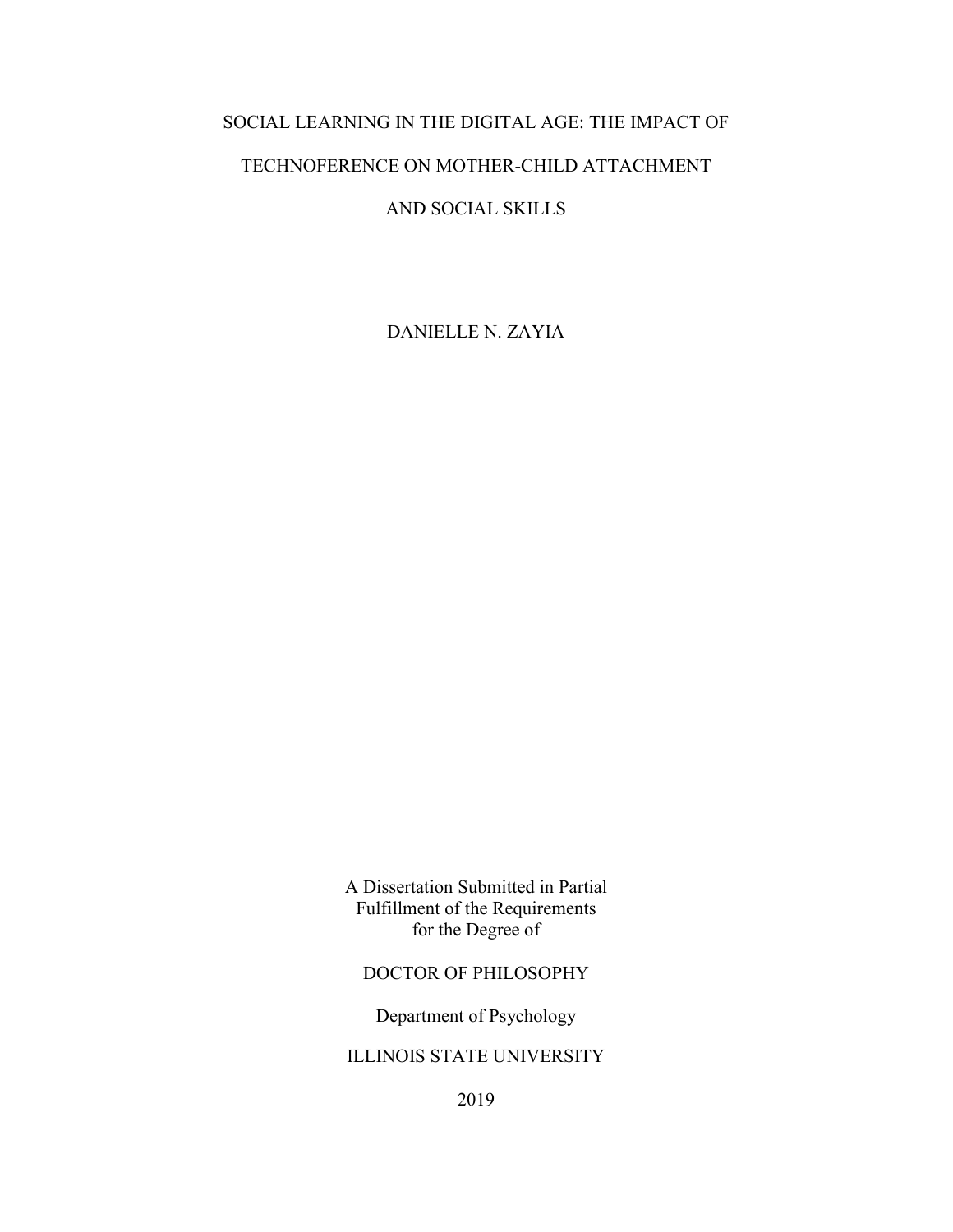© 2019 Danielle N. Zayia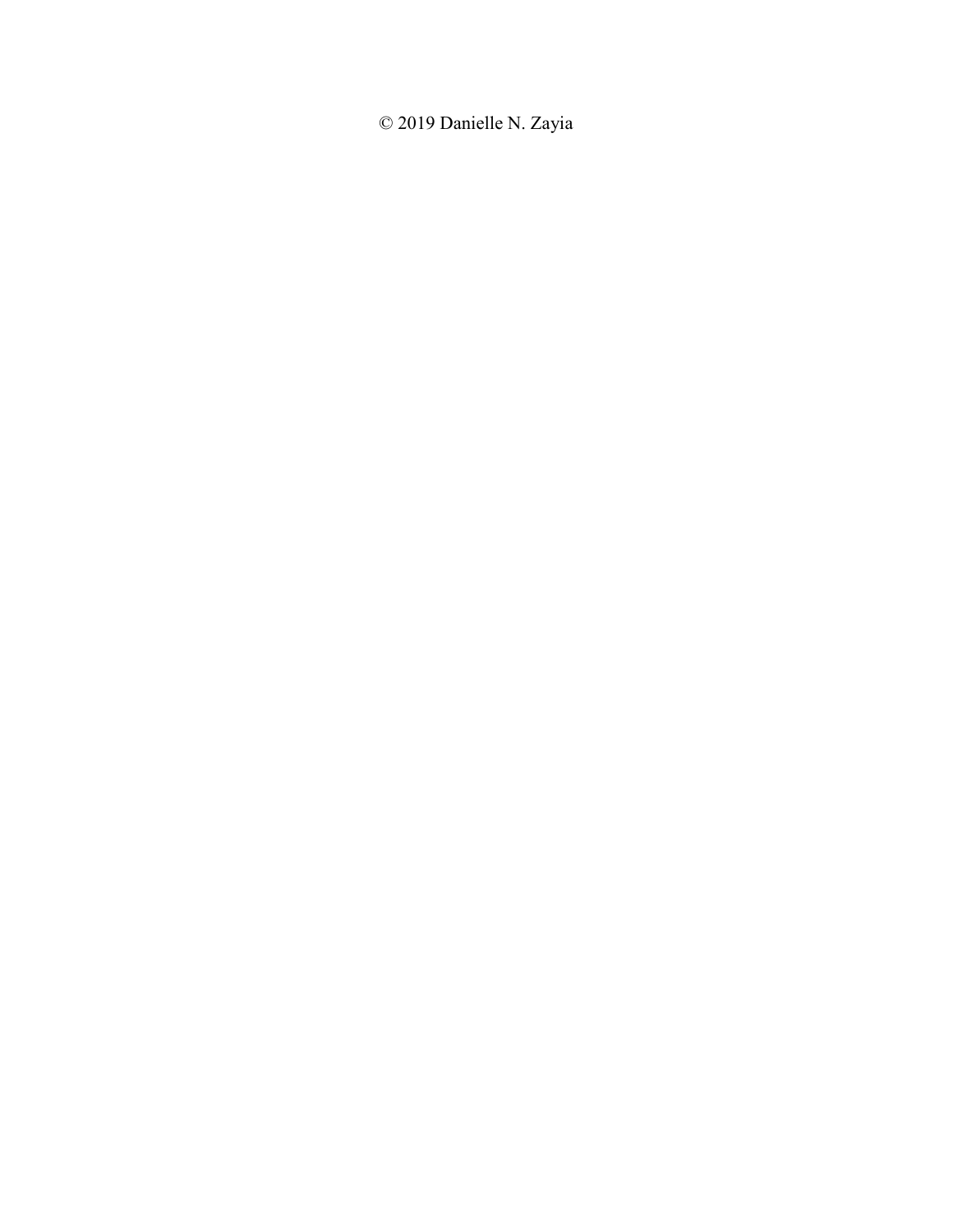## SOCIAL LEARNING IN THE DIGITAL AGE: THE IMPACT OF

### TECHNOFERENCE ON MOTHER-CHILD ATTACHMENT

### AND SOCIAL SKILLS

DANIELLE N. ZAYIA

COMMITTEE MEMBERS:

Leandra Parris, Chair

Brandon T. McDaniel

Greg Braswell

Corinne Zimmerman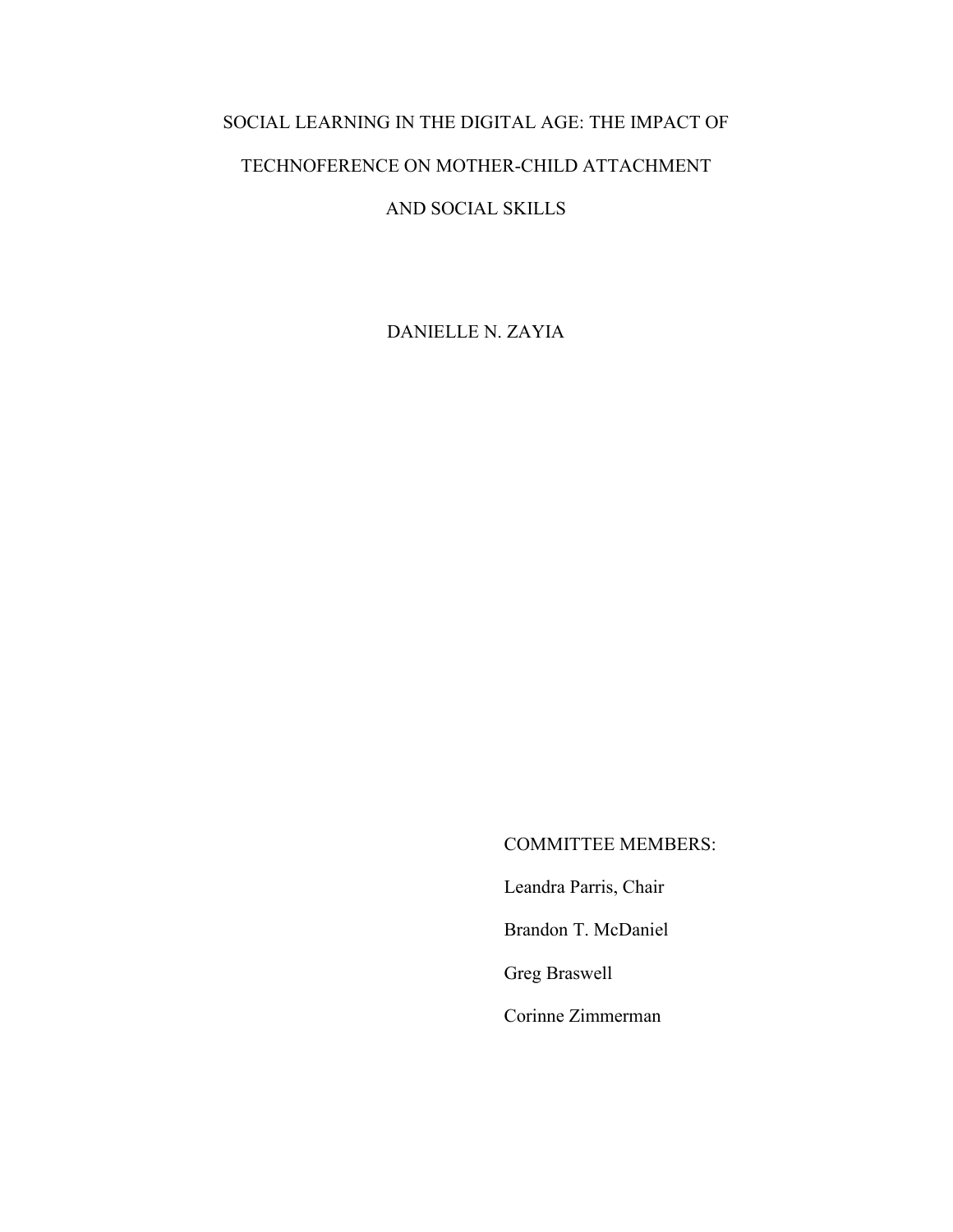### ACKNOWLEDGMENTS

I would like to thank Leandra Parris, Brandon McDaniel, Greg Braswell, and Corinne Zimmerman for their guidance and support on this project. I would like to thank my cohort members, peers, and parents for their encouragement throughout my schooling. Last but not least, I would like to thank my husband for his endless encouragement and support today and always.

D.N.Z.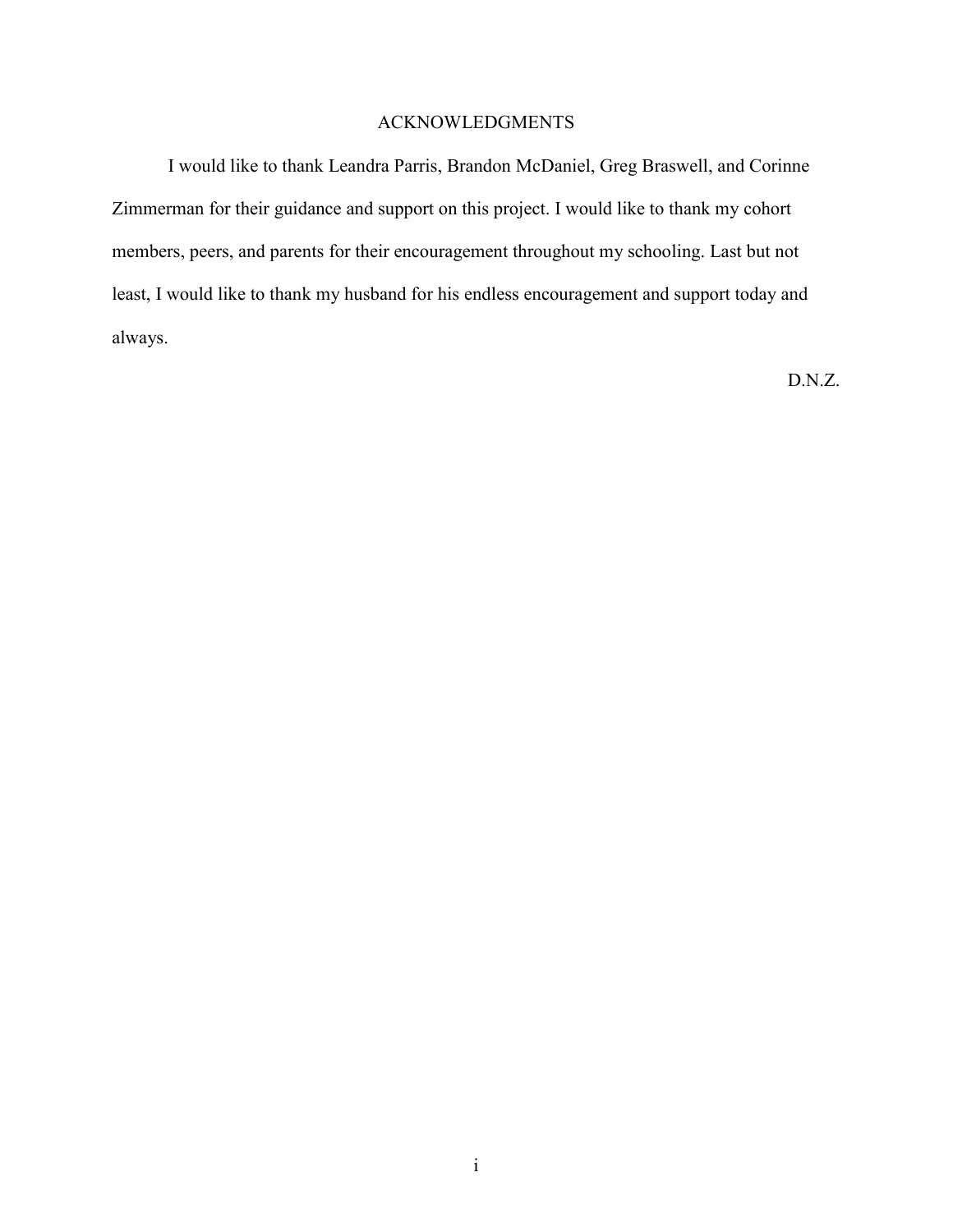### **CONTENTS**

|                                                                 | Page            |
|-----------------------------------------------------------------|-----------------|
| <b>ACKNOWLEDGMENTS</b>                                          | $\mathbf{1}$    |
| <b>CONTENTS</b>                                                 | $\ddot{\rm ii}$ |
| <b>FIGURES</b>                                                  | vi              |
| <b>CHAPTER I: INTRODUCTION</b>                                  | 1               |
| CHAPTER II: LITERATURE REVIEW                                   | 5               |
| Attachment Theory                                               | 5               |
| <b>Developmental Considerations</b>                             | 6               |
| <b>Cultural Considerations</b>                                  | 8               |
| Racial and cultural differences                                 | 9               |
| Socioeconomic differences                                       | 10              |
| Parental Responsiveness                                         | 11              |
| Maternal insularity                                             | 12              |
| Technology use                                                  | 13              |
| Social Learning Theory                                          | 14              |
| <b>Developmental Considerations</b>                             | 15              |
| Social Skills and Social-Emotional Outcomes                     | 17              |
| Quality of peer relationships                                   | 17              |
| Technology and Social Skills                                    | 19              |
| The Role of Parenting Practice on Children's Social Development | 20              |
| <b>Cultural Considerations</b>                                  | 22              |
| Socioeconomic differences                                       | 23              |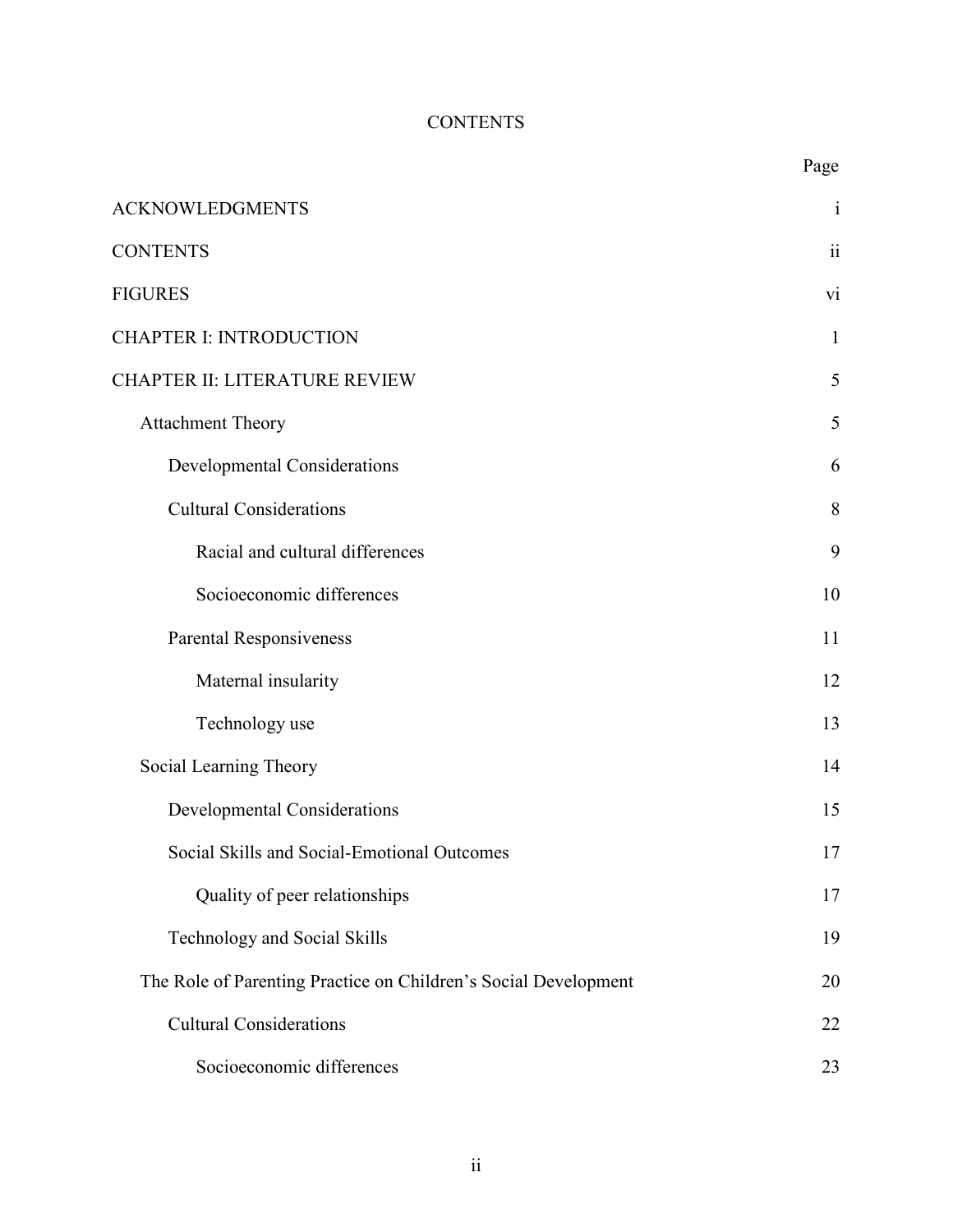| <b>Emotional Availability</b>                                        | 24 |
|----------------------------------------------------------------------|----|
| Cultural considerations                                              | 25 |
| Maternal insularity                                                  | 26 |
| Technology use                                                       | 26 |
| <b>Technology Use</b>                                                | 27 |
| General Impact of Technology                                         | 28 |
| Cultural Differences of Technology                                   | 29 |
| Parental Technology Use                                              | 30 |
| Summary                                                              | 31 |
| <b>Research Questions and Hypotheses</b>                             | 32 |
| <b>Research Question 1</b>                                           | 32 |
| Hypothesis 1: Attachment styles and technoference                    | 32 |
| <b>Research Question 2</b>                                           | 33 |
| Hypothesis 2: Children's social skills and technoference             | 33 |
| <b>Research Question 3</b>                                           | 34 |
| Hypothesis 3: Maternal insularity and technoference                  | 34 |
| <b>Research Question 4</b>                                           | 35 |
| Hypothesis 4: Moderating effect of attachment on child social skills | 35 |
| <b>CHAPTER III: METHODS</b>                                          | 37 |
| Participants                                                         | 37 |
| Measures                                                             | 39 |
| Attachment                                                           | 39 |
| Maternal Insularity                                                  | 40 |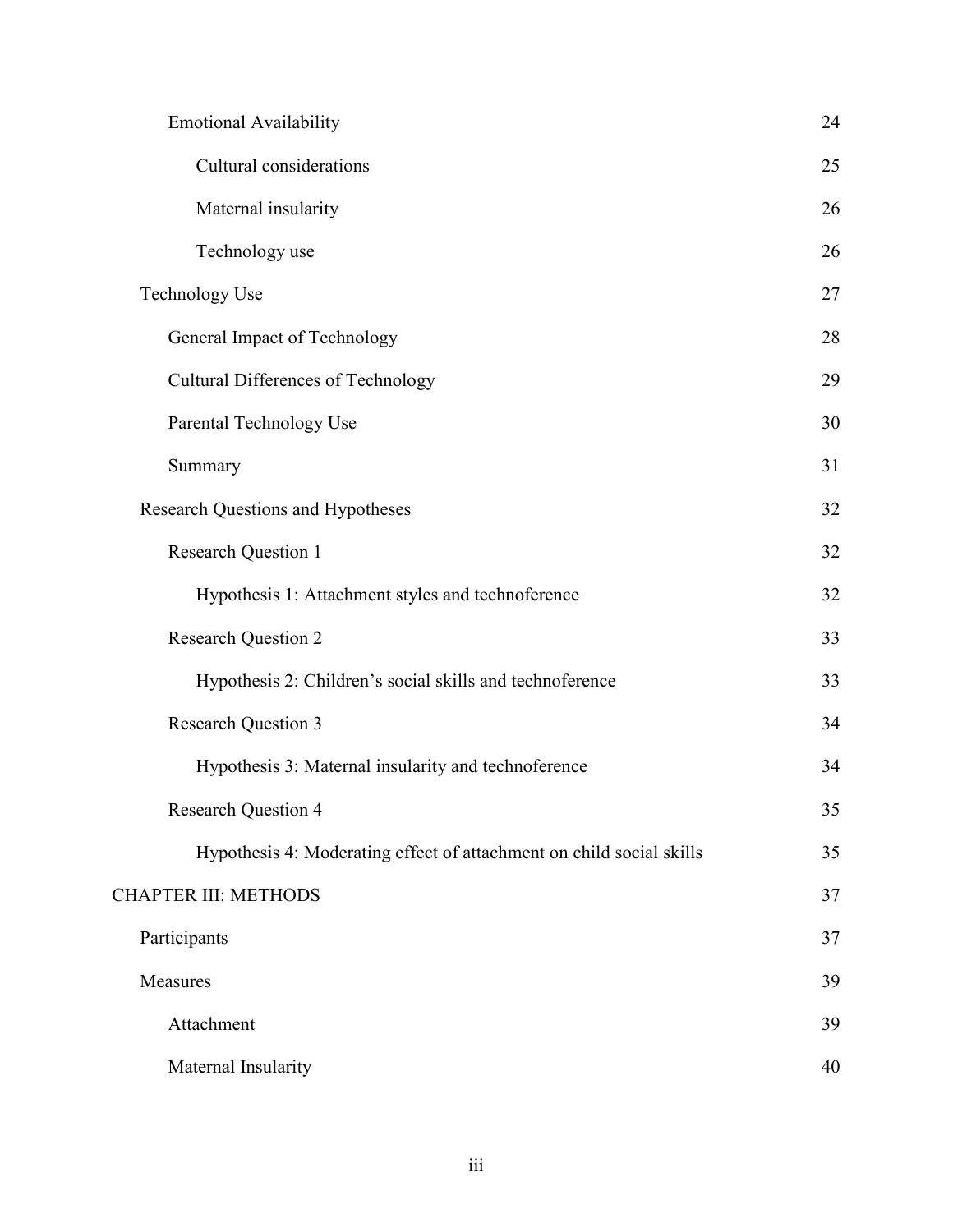| Technoference                                         | 41 |
|-------------------------------------------------------|----|
| Social Skills                                         | 41 |
| <b>CHAPTER IV: RESULTS</b>                            | 43 |
| Results                                               | 43 |
| <b>Research Question 1</b>                            | 43 |
| <b>Research Question 2</b>                            | 44 |
| <b>Research Question 3</b>                            | 45 |
| <b>Research Question 4</b>                            | 45 |
| <b>Supplemental Analyses</b>                          | 47 |
| Examining Moderation of Problem Behaviors             | 49 |
| Examining Moderation of Internalizing Concerns        | 51 |
| Examining Moderation of Externalizing Concerns        | 52 |
| <b>CHAPTER V: DISCUSSION</b>                          | 55 |
| Technoference and Attachment Security                 | 55 |
| Technoference and Social Skills                       | 56 |
| Maternal Insularity and Technoference                 | 58 |
| Attachment Security, Technoference, and Social Skills | 59 |
| Problem Behaviors                                     | 60 |
| <b>Internalizing Concerns</b>                         | 60 |
| <b>Externalizing Concerns</b>                         | 61 |
| Implications and Recommendations                      | 63 |
| <b>Strengths and Limitations</b>                      | 65 |
| <b>Future Research</b>                                | 66 |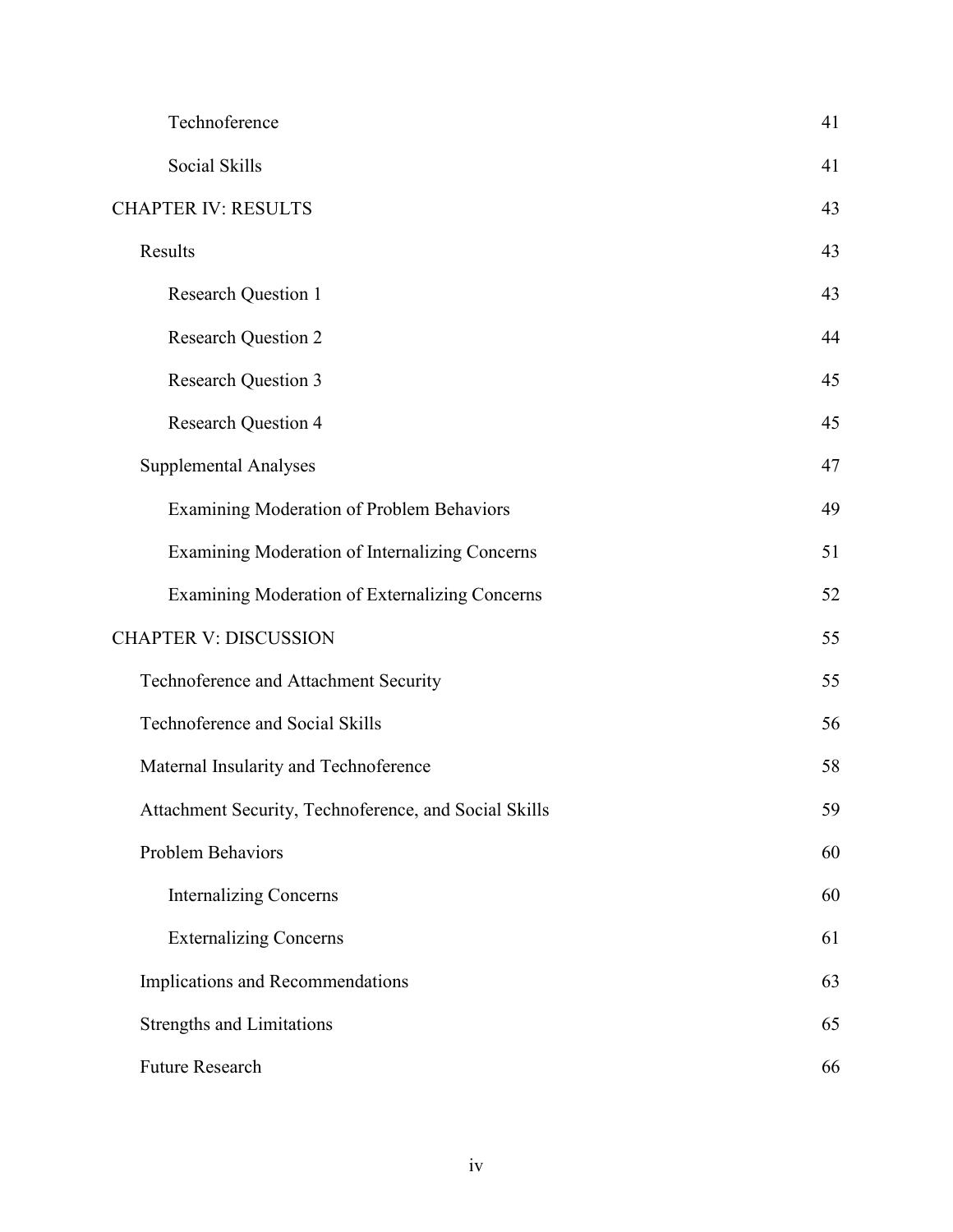| <b>REFERENCES</b>          | 69 |
|----------------------------|----|
| APPENDIX A: STUDY MEASURES | 88 |
| <b>APPENDIX B: TABLES</b>  | 93 |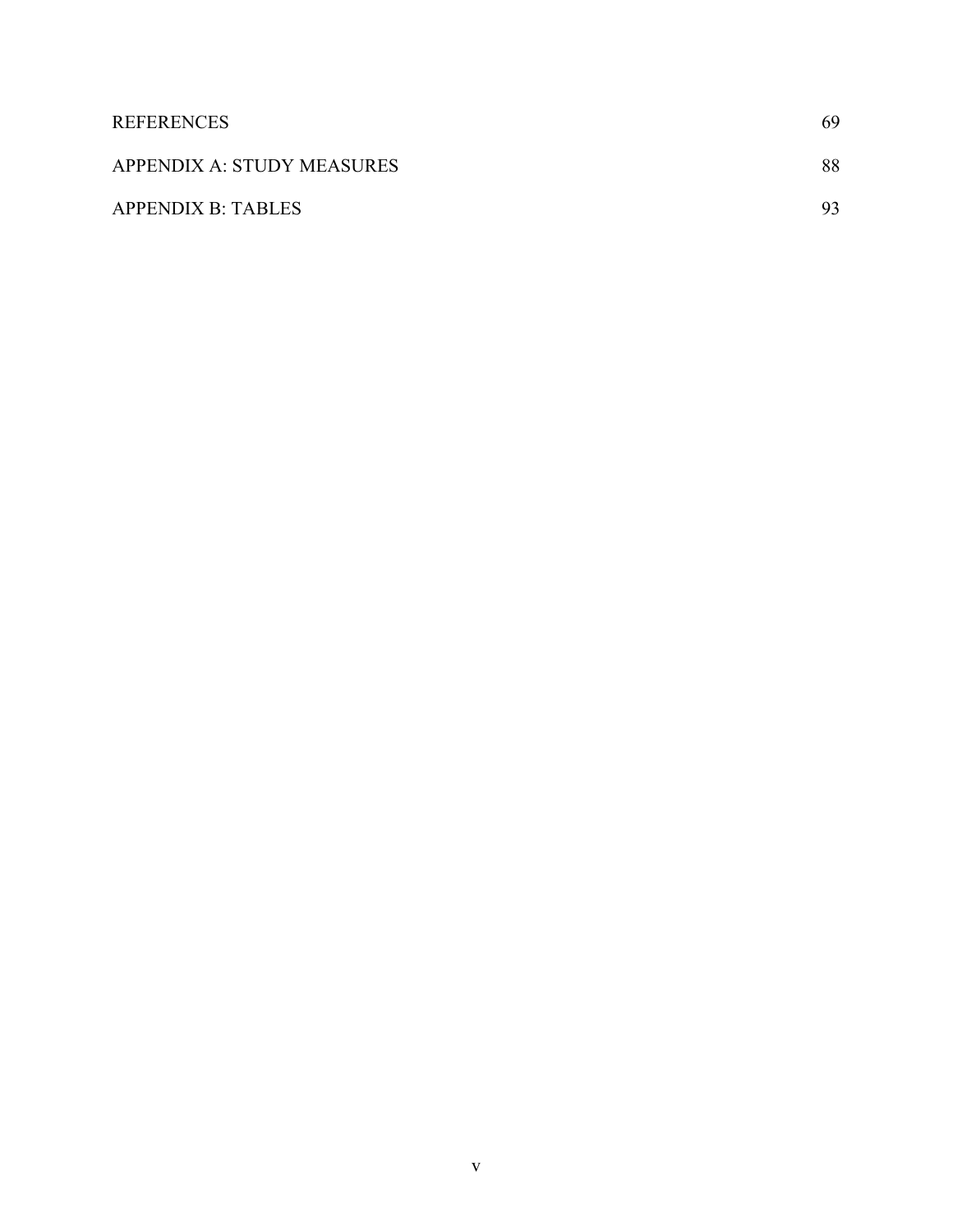### FIGURES

| Figure |                                                                                                                                                                                 | Page |
|--------|---------------------------------------------------------------------------------------------------------------------------------------------------------------------------------|------|
| 1.     | Hypothesized negative correlation between attachment style and level of parental<br>technoference                                                                               | 33   |
| 2.     | Hypothesized negative correlation between children's social skills and level of<br>parental technoference                                                                       | 34   |
| 3.     | Hypothesized positive correlation between maternal insularity and level of<br>parental technoference                                                                            | 35   |
| 4.     | Hypothesized pattern in which attachment security moderates the relationship<br>between technoference and children's social skills after controlling for maternal<br>insularity | 36   |
| 5.     | Moderation of attachment security between level of parental technoference using<br>the DISRUPT scale and mother's reports of children's externalizing concerns                  | 53   |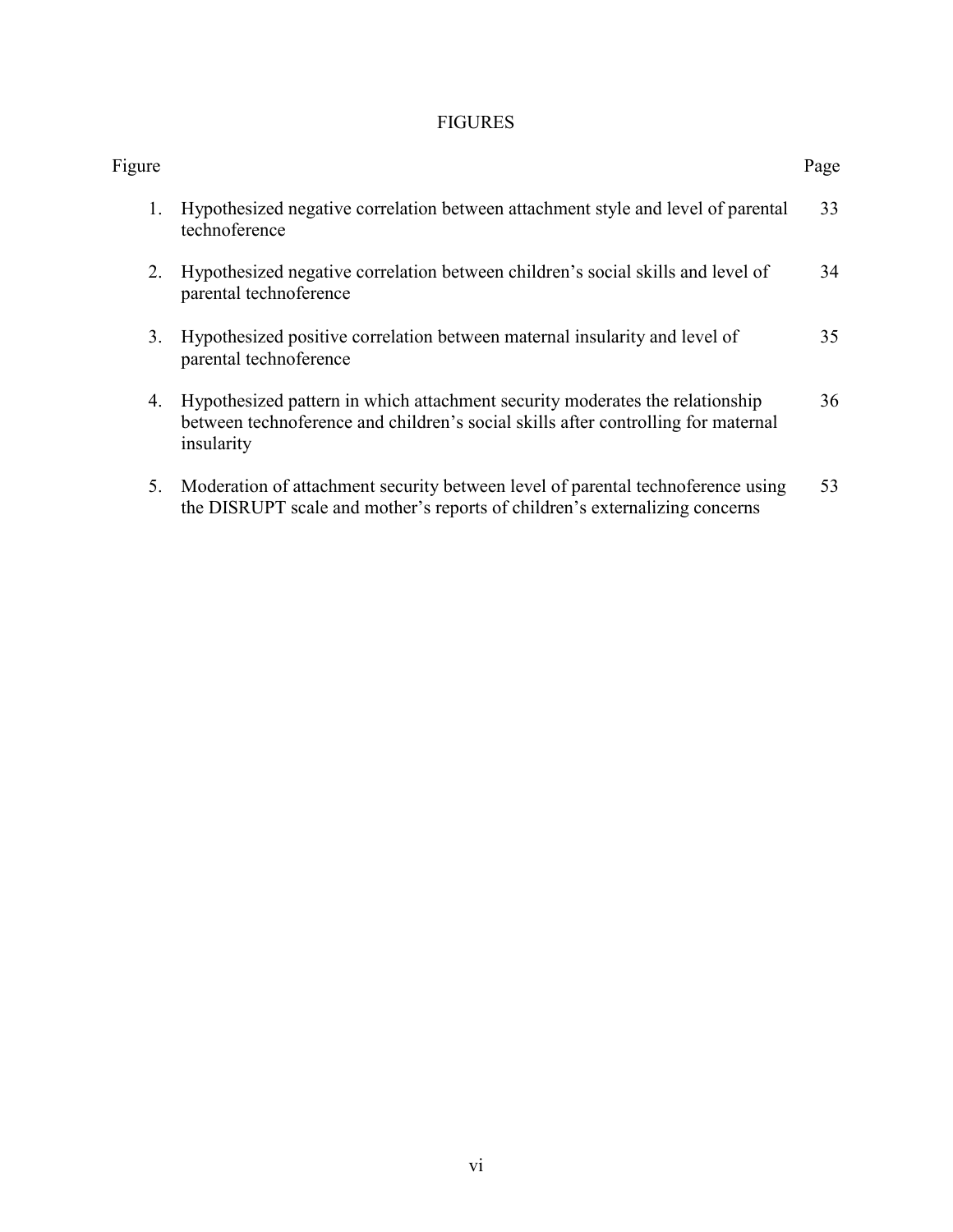### CHAPTER I: INTRODUCTION

As of January 2018, 95% of U.S. adults owned a cellphone, with rates of ownership even higher when examining 18- to 29-year-olds (100%) and 30- to 49-year-olds (98%; Pew Research Center, 2018). Clearly, mobile technology has permeated the daily lives of U.S. adults. Research has shown both positive and negative impacts of technology use (Engelberg & Sjoberg, 2004; Kendal, Kirk, Elvey, Catchpole, & Pryjmachuk. 2017). Technology has allowed for individuals to make and sustain relationships with those not in their immediate proximity. As a result, family members are better able to keep in touch across greater distances, and it is easier to stay in contact with friends who have moved away. Additionally, technology has resulted in more immediate supports that individuals can use to reach out for help, such as youth with eating disorders or depression (Griffiths et al., 2012; Kendal et al., 2017). However, technology has also been associated with negative health outcomes, such as reduced and/or disturbed sleep, social and emotional difficulties, self-regulation difficulties, and increased reports of loneliness for users (Engelberg & Sjoberg, 2004; Feldman, Greeson, Renna, & Robbins-Monteith, 2011; Johansson, Petrisko & Yates, 2005; McDaniel & Coyne, 2016b).

Furthermore, research has demonstrated that technology may impact the quality of relationships that adults have with a romantic partner and children, as well as children's quality of relationships with their peers (Garris et al., 2016; Hiduja & Patchin, 2010; McDaniel & Coyne, 2016b; Parris, Varjas, Meyers, & Cutts, 2012). Research on adult male relationships has highlighted that partner's report phone use negatively impacts their relationships, and these individuals wished their partner were more emotionally available (Czechowsky, 2008; Mazmanian, Orkilowski, & Yates, 2005). Additionally, McDaniel and Coyne (2016a; 2016b) examined how technology use interfered with co-parenting and relationship satisfaction with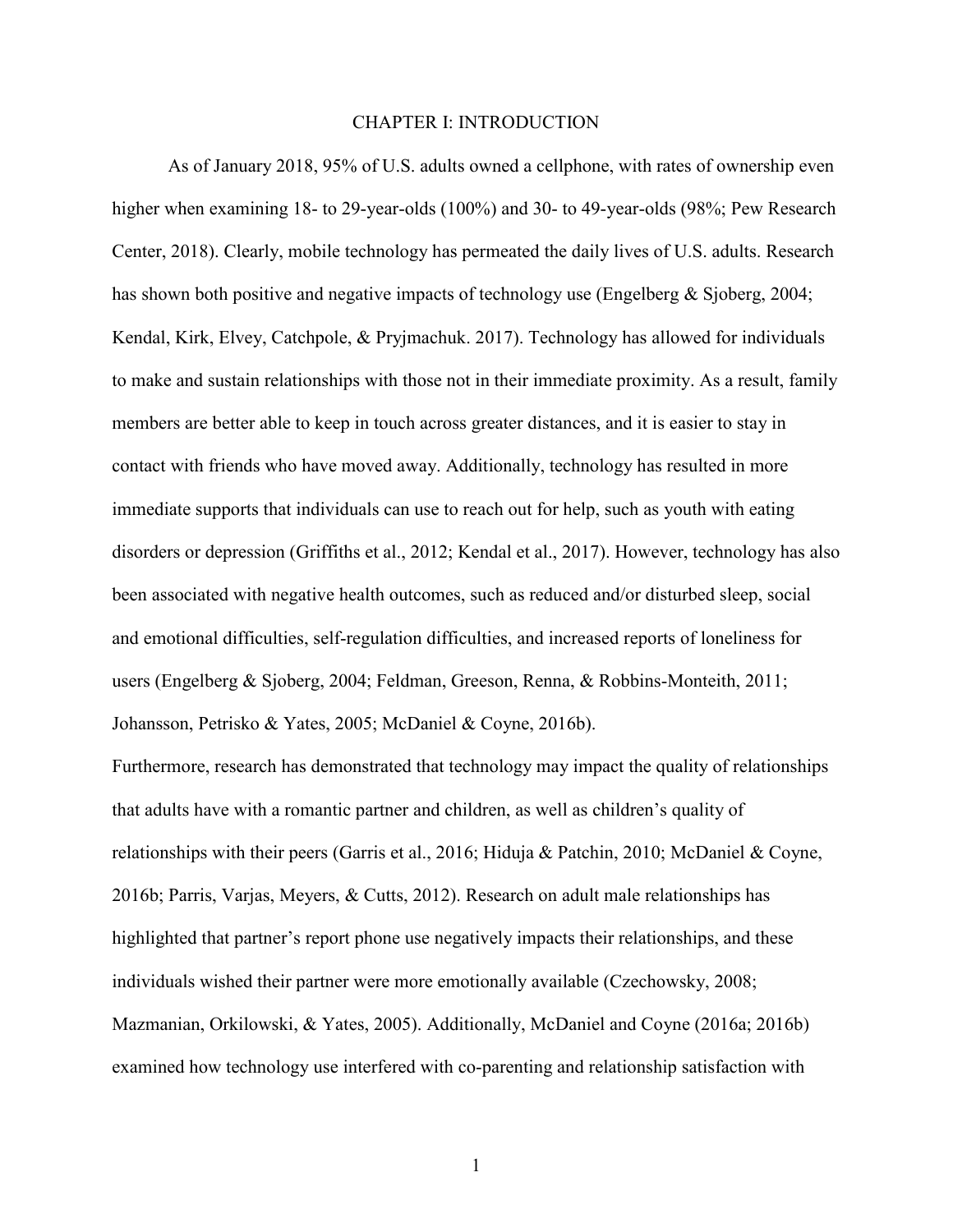one's partner. Greater technology use was predictive of reduced perceptions of both relationship satisfaction as well as the quality of the co-parenting relationship by mothers.

Further, increased technology use predicted fewer parent-child interactions, as well as parental hostility towards, and lower responsiveness to, children's requests (Hiniker et al., 2015; Radesky et al., 2015). Parental technology use commonly occurs during playtime or free time with one's child; but usage also occurs during educational activities, mealtime, bedtime, and discipline (McDaniel & Coyne, 2016b). Parental technology use appears within the parent-child relationship throughout the entire day. However, very little research exists that examines the impact that parents' technology use has on one's child's development. McDaniel and Radesky (2018) examined the relation between parental technology use, the interference of technology in the parent-child relationship, and childhood outcomes as measured by the *Child Behavior Check List* (CBCL; Achenbach & Rescorla, 2001). McDaniel and Radesky (2018) found that greater parent distraction with technology was associated with elevated internalizing and externalizing behavior problems in children.

As a result of these daily disruptions in parent-child interactions, it is possible to assume that parental technology use may have an impact on the attachment relationship between parents and their children. As previously discussed, parental technology use has been associated with more hostility towards, and lower levels of responsiveness to, children's requests (Hiniker et al., 2015; Radesky et al., 2015). Some initial survey research has also suggested that parents who are distracted by technology may show either overreactive or lax parenting (McDaniel, Everest, & White, 2018). Attachment research has highlighted the importance of parental responsiveness and sensitivity for secure attachment to develop (Grossman, Grossmann, Spangler, Suess, & Unzer, 1985). Research has shown that factors such as parental mental health, parental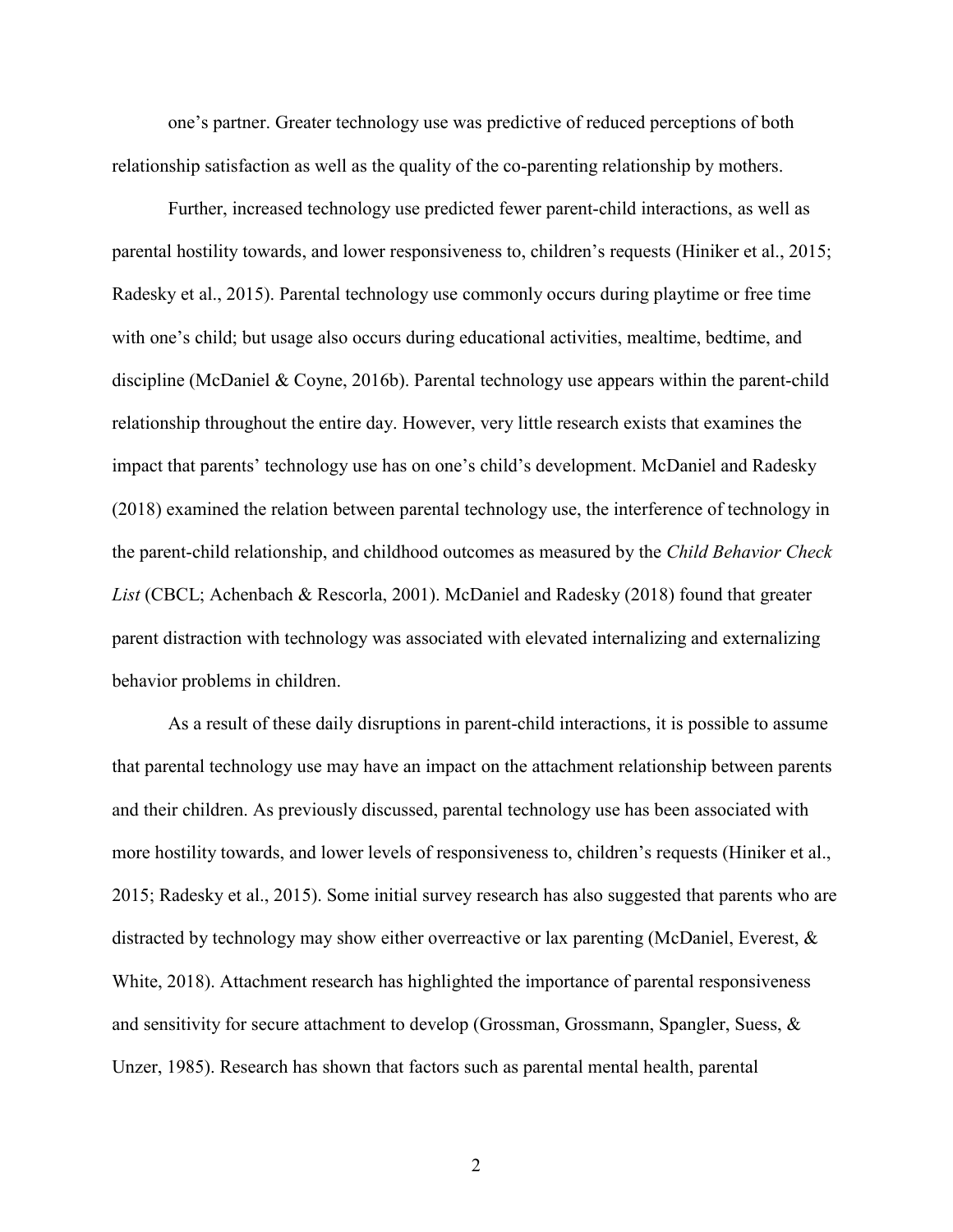relationships with others, as well as family stress can affect parental responsiveness (Aisenberg et al., 2007; Cowan, Cowan, & Mehta, 2009; Radke-Yarrow, Cummings, Kuczynski, & Chapman, 1985; Teti, Gelfand, Messinger, & Isabella, 1995). It is possible that parental technology use has the same impact on parental responsiveness to their child, and in turn the quality of the attachment relationship with that child.

Maternal insularity may also impact parental responsiveness. Maternal insularity refers to the experience of some mothers in which they are typically isolated from social interactions, and when social interactions do occur, they are often aversive (Wahler, 1980). Research has shown that mothers may experience loneliness, or insularity, throughout the process of child rearing (Russell, Cutrona, Rose, & Yurko, 1984). Insularity has been shown to impact the type and quality of interactions that mothers have with their children. Specifically, insular mothers are more likely to engage in aversive and nonresponsive behaviors toward their children than noninsular mothers (Dumas & Wahler, 1985). Further, insular mothers may be more likely to engage in higher rates of technology use. Gratification theory (Grant, 2005) suggests that individuals actively choose media to gratify their needs (e.g., social support). Specifically, research examining gratification theory has shown links between media use to fulfill interpersonal needs (Rubin, 1998). As such, it is possible that insular mothers are using media or technology at excessive rates in order to meet their unmet social and emotional needs, thus increasing their rate of technology use. When technology use interrupts one's current in-person social interactions, it is referred to as *technoference* (McDaniel & Coyne, 2016a).

Social learning theory highlights the importance of learning through observation of modeled skills (Bandura, 1971). It is possible that parental technology use may decrease the frequency with which children are able to observe their parents engage in appropriate social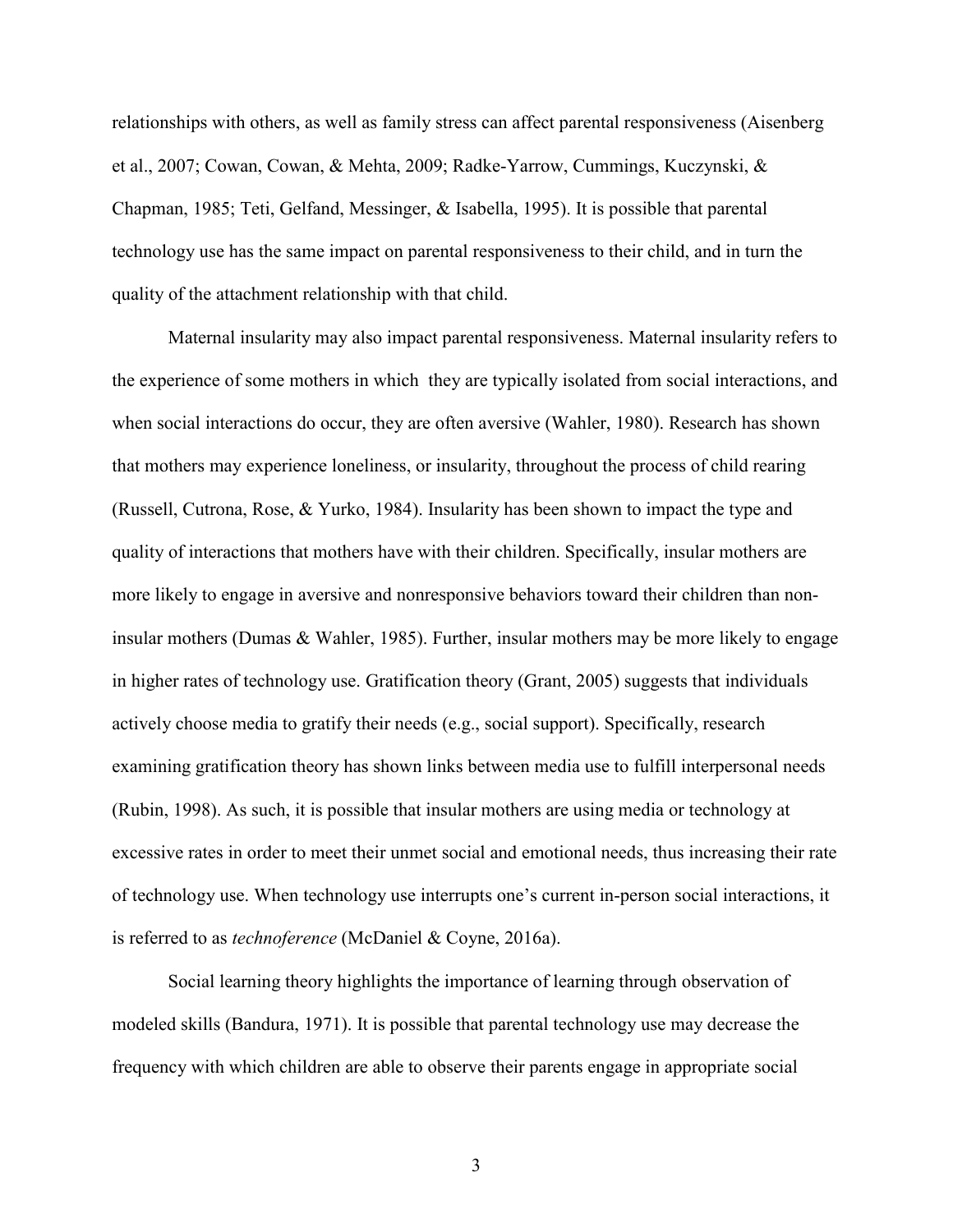skills, and as a result, children may suffer with respect to the development of appropriate social skills. Research has highlighted a variety of negative outcomes that have been associated with deficits in social skills, such as poor peer relationships and the development of child psychopathology (Burnette et al., 2012; Hamilton et al., 2016; Miers et al., 2013; Renken et al., 1989).

The current study examined the impact that parental technology use has on the development of social skills, as well as the attachment process. The current study used quantitative survey methods to examine the impact of parental technology use, specifically *technoference* (i.e., interruptions due to technology in interactions; McDaniel & Coyne, 2016a), on attachment security within the mother-child relationship and social skills in children. The specific research questions were:

- 1. What is the association between technoference and differing levels of attachment styles?
- 2. How is children's social skill development related to rates of technoference in the mother-child relationship?
- 3. What is the association between maternal insularity and rates of technoference in the mother-child relationship?
- 4. After controlling for maternal insularity, does attachment security moderate the relationship between technoference in the mother-child relationship and children's social skills?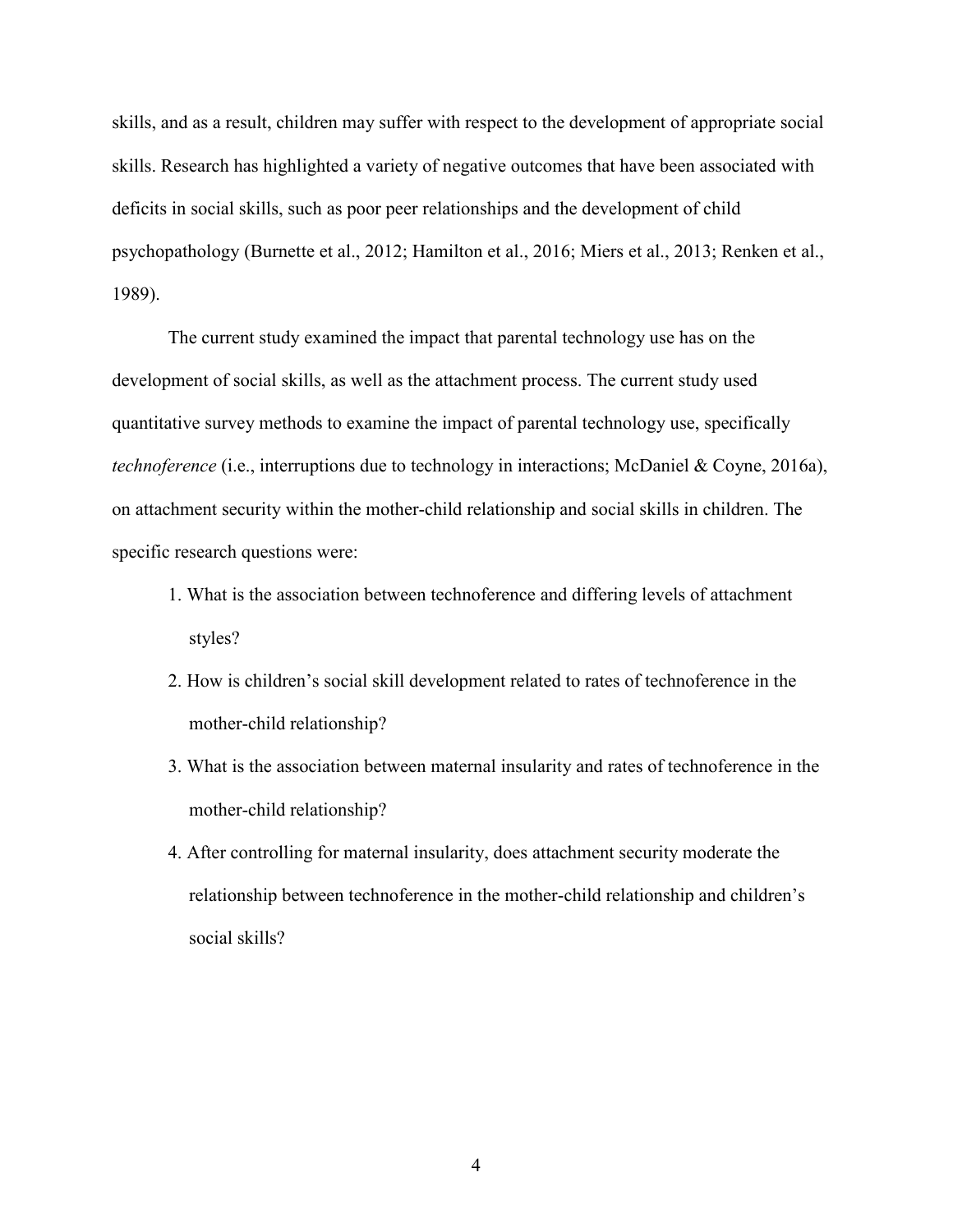#### CHAPTER II: LITERATURE REVIEW

Although there are several phenomena that have been shown to impact the development of social skills (e.g., attachment, social learning, parenting practices), the goal of the current study is to investigate the impact that parental technology (i.e., technoference) use has on children's social skills and attachment. The following sections will describe each of these research areas and how each helps to shape the objectives of the current study.

### **Attachment Theory**

Bowlby (1969/1982) defined attachment as the emotional bond between a child and his or her primary caregiver. He argued that the attachment system serves the main function of ensuring child safety by guiding individuals to seek proximity to their caregivers when they encounter threatening stimuli in the environment. Bowlby argued that the attachment system results in the universal attachment process. The universal attachment process is the manner in which the attachment system is activated when individuals encounter threatening stimuli, and then again turned off once they have been soothed by the caregiver. For example, a child may be playing at a park with a parent sitting at the side serving as a secure base. While the child is playing, the child comes across a stranger, a perceived threat, and the child's attachment system is activated resulting in proximity seeking to their parent. The parent provides safe haven and soothes the child, resulting in felt security and safety by the child and the attachment system is deactivated.

Ainsworth, Blehar, Waters, and Wall (1978) explored the attachment system through the strange-situation experiment. In this experiment, one-year-old children were separated from their mothers for a short period of time, and their responses to the mother upon leaving and re-entry of the room were examined. Through observations of these child's responses, Ainsworth and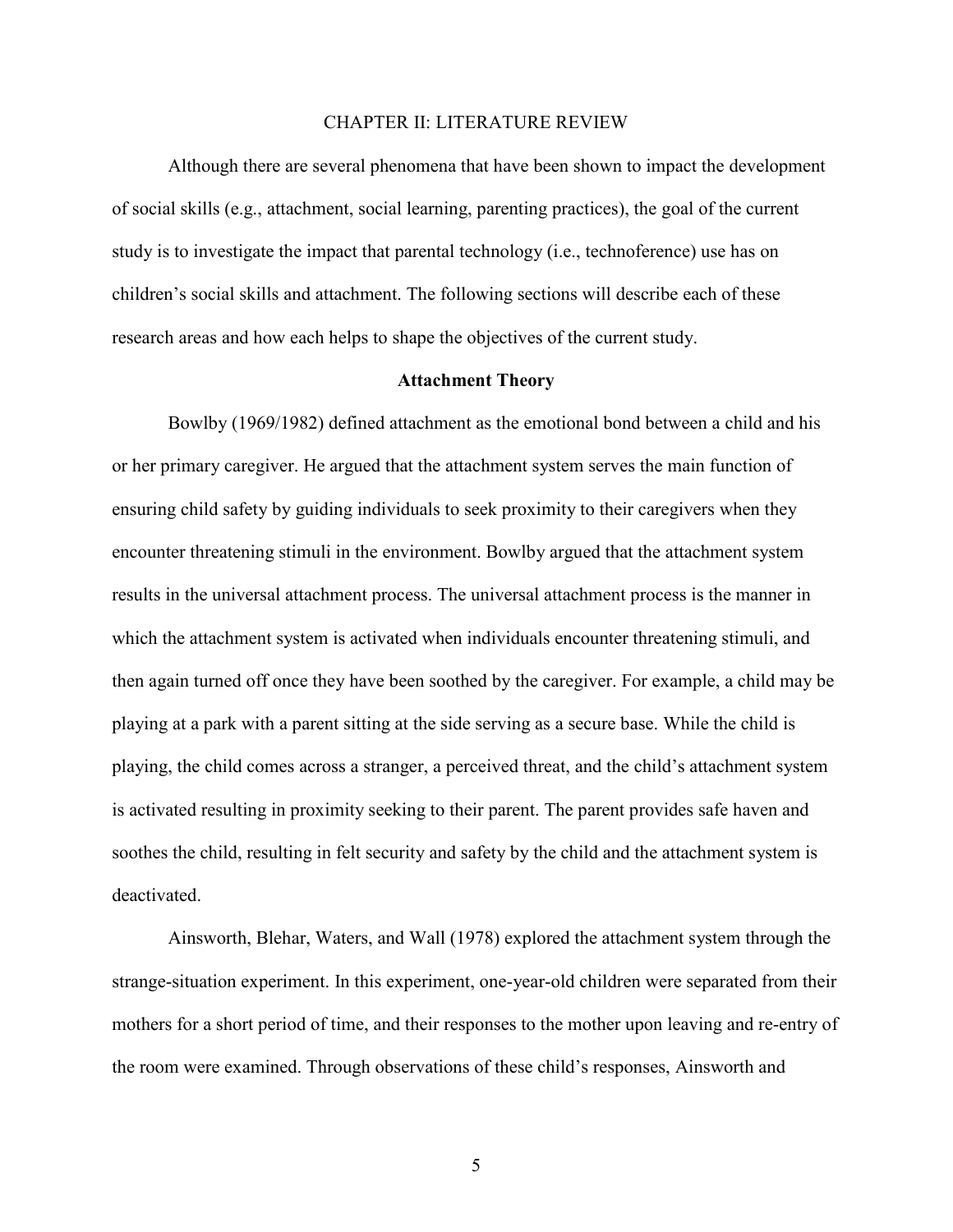colleagues organized attachment into three different styles: secure, avoidant, and anxiousresistant. Children with secure attachment style were distressed upon the mother's exit from the room but approached the mother and were easily soothed by her upon return. However, children who were classified as having an avoidant attachment style were distressed upon the mother's exit from the room, but ambivalent about approaching their mothers upon her return. Children who were classified as anxious-avoidant showed indifference in both their mother's separation and return.

After examining the patterns of classifications of the three-attachment classification system proposed by Ainsworth et al. (1978), Main and Solomon (1990) proposed a fourth style due to reports of several infants failing to fit into one of the three traditional categories. Specifically, these "unclassifiable" infants had been given a secure classification using a best-fit model but differed from traditional securely attached children in that they showed both avoidance and resistance behaviors. As a result, the disorganized attachment category was introduced and is used to describe patterns of infant attachment behavior that seemed odd or lacked an organized strategy regarding the caregiver figure.

### **Developmental Considerations**

Attachment is not only a phenomenon seen between infants and their caregivers, but rather an important lifelong relationship that has implications for a child's development. Thus, a child's attachment style has been associated with the social and behavioral skills necessary for success in peer relationships and school functioning (Bowlby, 1973; Mitchell-Copeland, Denham, & DeMulder, 1997; Pianta & Walsh, 1996; Seven, 2010). Bowlby (1973) argued that children's expectations and beliefs regarding interactions, also known as their internal working model, are based on the interactions they have with their attachment figure. Specifically, children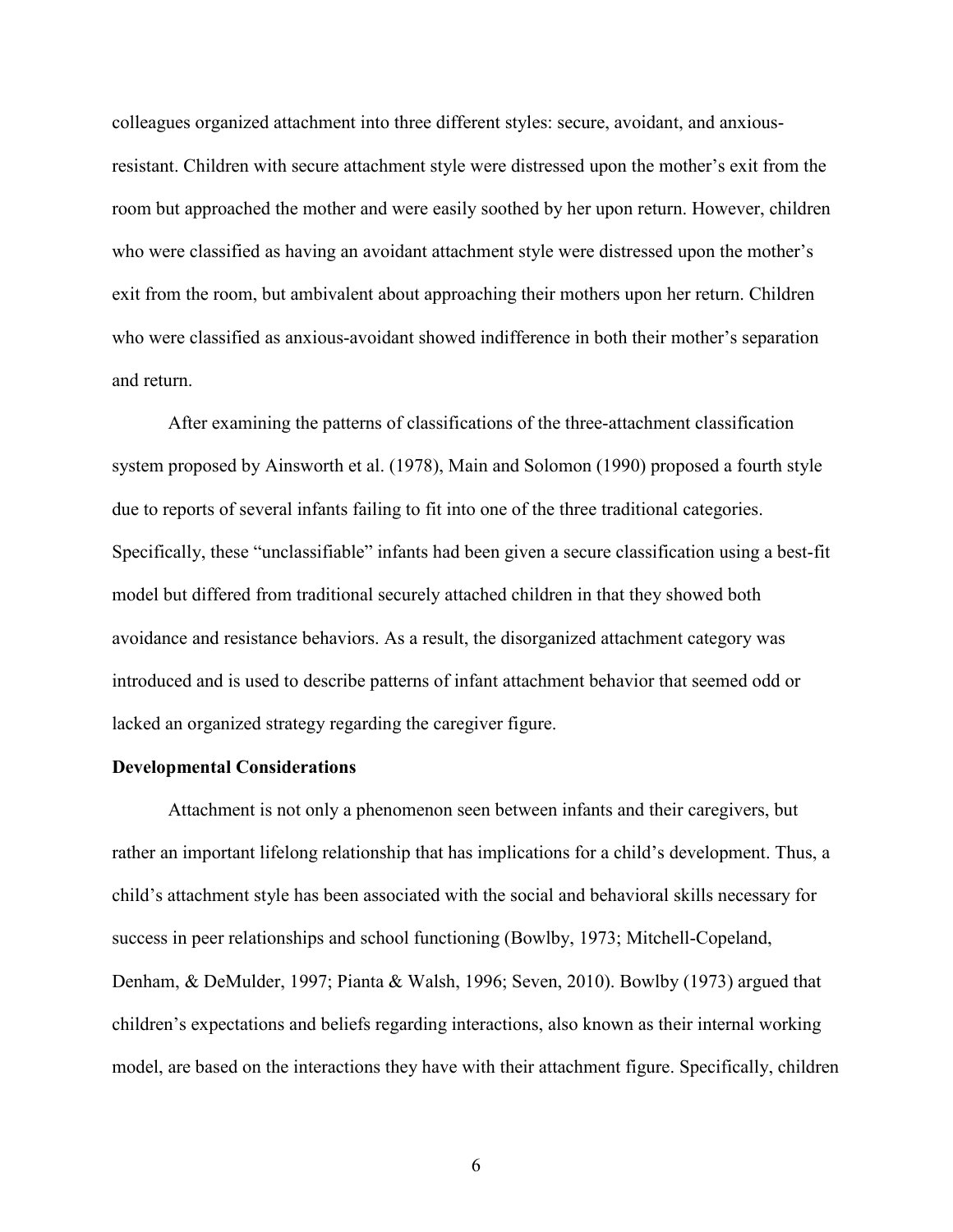who are securely attached with their primary caregiver will approach peers expecting positive interactions, whereas children with insecure attachment styles will initiate less with peers and have more negative interactions. These expectations can impact the types of social behaviors a child engages in and gain more power in social behaviors with increased cognitive abilities.

The relationship between attachment styles and children's social behaviors has been widely studied. Children with a secure attachment have been found to be more social and more compliant to requests from others, whereas children with insecure attachment styles have been found to be more hostile, socially isolated, or withdrawn (Erickson & Crichton, 1981; Erickson, Farber, & Egeland, 1982; Pastor, 1981). Furthermore, these social behaviors have been shown to impact how the child functions at school (Erickson, Sroufe, & Egeland, 1985; Seven, 2010). Seven (2010) examined the relationship between attachment style, social behaviors, and adjustment to school for first grade students. Children with a secure attachment adapted better to school then children with insecure attachment styles. Children with insecure attachment styles displayed more problematic social behaviors, such as aggressive or shy and withdrawn behaviors, that interfered with their school adaptation in the first grade. Furthermore, research has indicated that the transition to elementary school is more critical for academic and social success than the transition to preschool (Parke & Kellam, 1994).

However, the importance of attachment is not just related to social functioning during the early years in elementary school, but with social functioning throughout the lifespan. Attachment styles have been predictive of functioning into adolescence, including the child's functioning during transition from elementary to middle school (Duchesne, Ratelle, Poitras, & Drouin, 2009). The anticipation of the transition to middle school can be daunting for many youth, as middle school requires the formation of new peer relationships, higher academic demands, and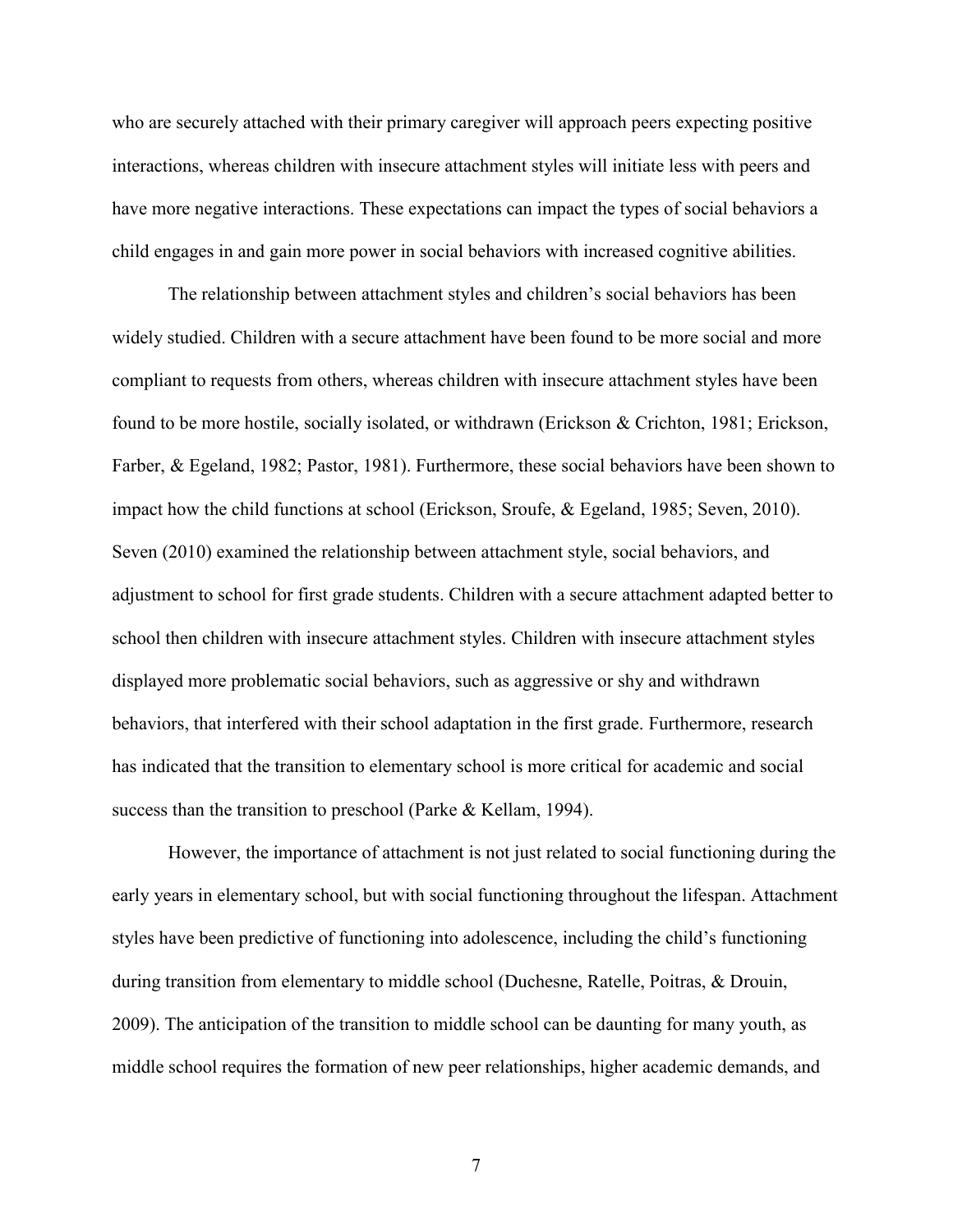less availability of teachers (Eccles, 2004; Steinberg, 2005). However, adolescents who report a higher quality of attachment to parents show fewer emotional problems, such as anxiety or depression, during this transition (Bogels & Brechman-Toussaint, 2006; Buist, Dekovic, Meeus, van Aken, 2004; Papini & Roggman, 1992). Furthermore, a secure attachment style has been shown to predict fewer anxious symptoms in early adolescents and fewer worries by teachers about an individual's transition to middle school (Duchesne, Ratelle, Poitras, & Drouin, 2009). The impact of attachment does not stop in adolescence but continues throughout the lifespan. The attachment process includes the development of schemas about relationships with others (i.e., internal working models) that are used to understand interactions with others throughout life (Bowlby, 1969/1982). Research has shown that the mind assimilates new information into existing schemas, which have been shown to influence the kind of reactions the individual elicits from others as well as the kinds of interpretations made about other people's intentions (Braumbaugh & Franley, 2006; Collins, 1996; Collins & Read, 1994; Troy & Sroufe, 1987). Since previous research has strongly connected attachment styles to social behavior throughout the elementary years that lay a foundation for development into adolescence and adulthood, the current study examined attachment security and social behaviors for 6- to 10-year-old children in elementary school.

### **Cultural Considerations**

Attachment patterns have been studied across the world to determine the generalizability of attachment classifications in Western and non-Western cultures (van IJzendoorn, Bakermans-Kranenburg, & Sagi-Schwarts, 2006). The biggest difference between Western and non-Western families is the availability of parental and non-parental caregivers who regularly interact with infants. In Western cultures, the mother is consistently seen as the primary attachment figure,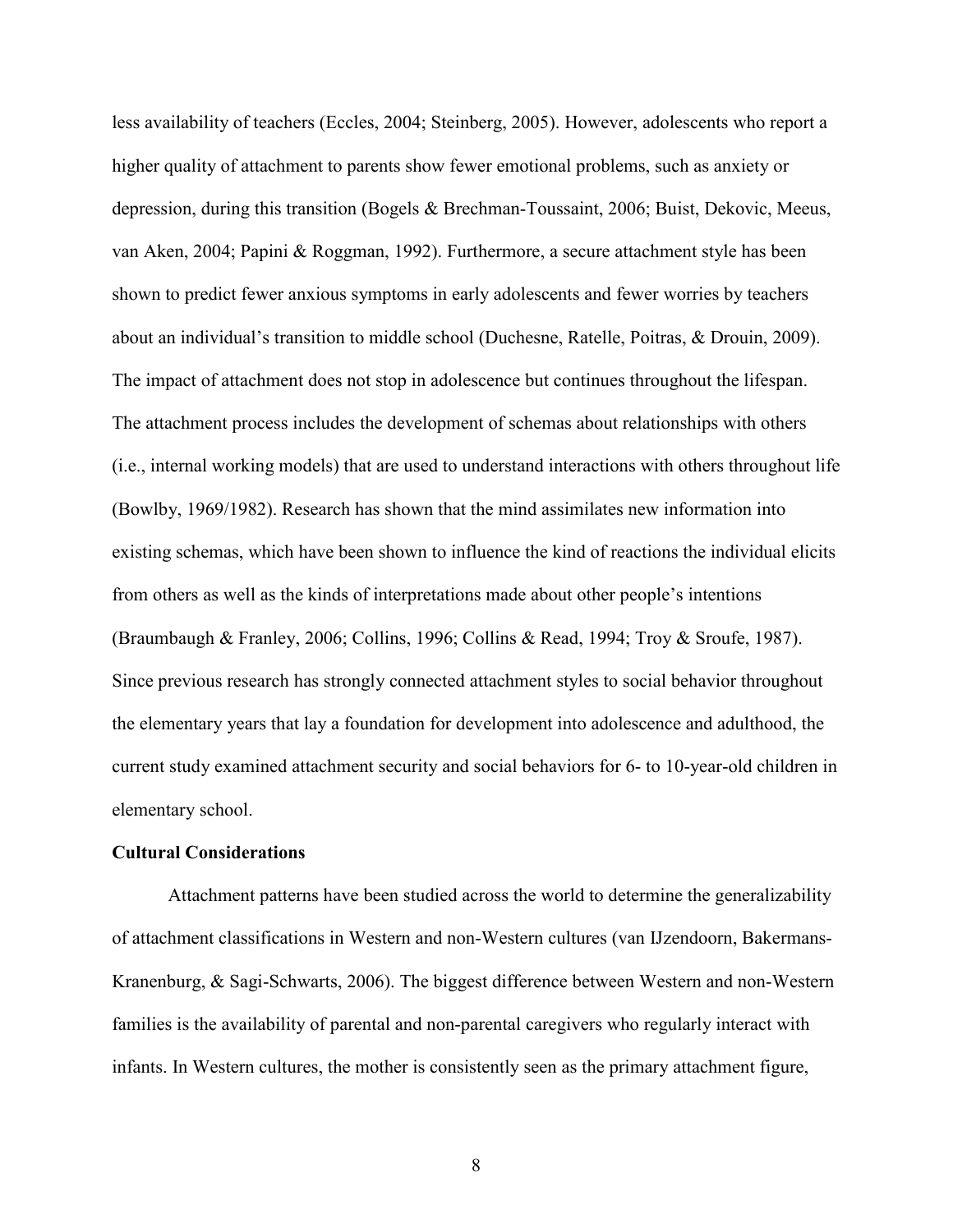whereas in non-Western cultures, non-maternal caregivers are important attachment figures. Regardless, secure attachment is the normative attachment style across both Western and non-Western cultures

**Racial and cultural differences.** Within the United States, large differences have been shown between African-American and Euro-American children in the first few years after birth across various domains of development have been shown, including attachment (Garcia Coll, 1990; Spencer, 1990). Specifically, African-American children and Euro-American children tend to grow up surrounded by different cultural norms around parenting. Childcare for African-American children is generally situated in a relatively large social network, with multiple adults having the responsibility of providing care for children (Jackson, 1991,1993). This childcare model aligns more closely to that seen within non-Western cultures compared to childcare models seen within Euro-American families that align more with childcare models seen in Western cultures.

When examining attachment styles, it is important to keep in mind the importance of the cultural norms that children experience with parenting style. Bakermans-Kranenburg et al. (2004) examined attachment in African-American and Euro-American families and found that children in African-American families have lower levels of secure attachment than children in Euro-American families. However, significant differences between important attachment-related variables, such as sociability toward strangers, were also found. Children in African-American families were more sociable towards strangers in their home than Euro-American children, which in turn impacted their attachment style. Although there is little evidence about how parenting practices in other cultures impact children's performance in the strange situation procedure, other research has highlighted different values in parenting practices. For example,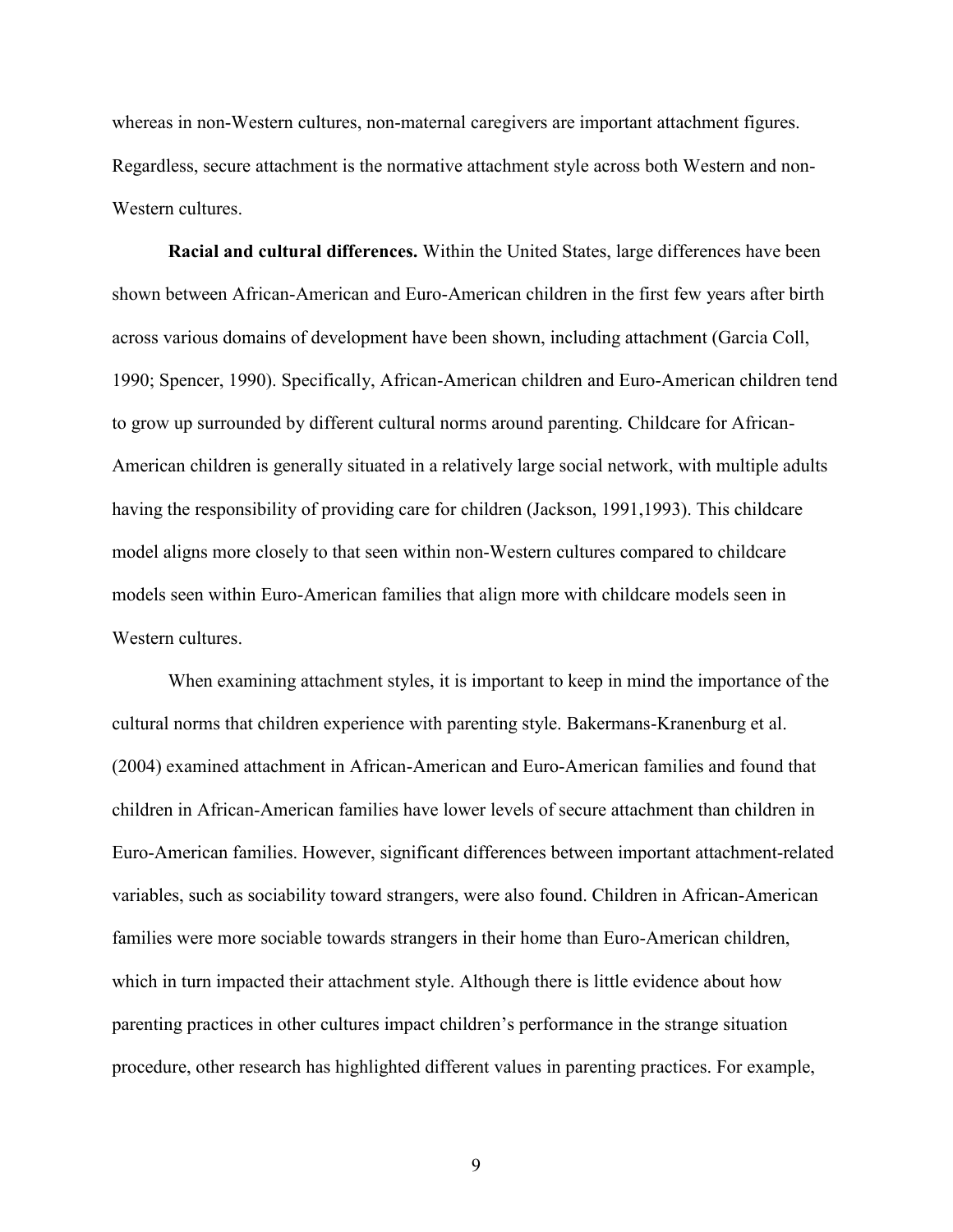Latinx families emphasize familism, respect, and moral education, whereas Asian families emphasize respect for authority (Grusec; 2002; Halgunseth, Ispa, Rudy, 2006). This pattern of findings highlights the importance of the cultural norms regarding childcare that the child is exposed to, and how these cultural norms are related to attachment.

**Socioeconomic differences.** Within the U.S., average socioeconomic status (SES) may be an explanatory factor of these differences in childhood outcomes between African-American and Euro-American children, rather than only attachment. On average, Euro-American children come from families with higher income and higher parental education levels than children from ethnic and racial minority families (American Psychological Association, 2017; Economic Policy Institute, February, 2005). Therefore, it is possible that the different childhood outcomes may be caused by differences in family income rather than race and ethnicity. Research on attachment and SES has shown a higher proportion of children with insecure attachment styles in low-SES samples compared to high-SES samples (Lyons-Ruth, Connell, & Grunebaum, 1990; van IJzendoorn & Bakermans-Kranenburg, 1996). Additionally, SES has been found to moderate the relationship between maternal sensitivity and attachment style (De Wolff & van IJzendoorn, 1997).

The family stress model suggests that economic hardship impacts parenting practices, including parental sensitivity to children, which in turn impacts the quality of the attachment relationship (Conger et al., 1992a, 1992b). That is, financial stress may constrain the frequency of parental sensitivity that a child experiences. Furthermore, when Bakermans-Kranenburg et al. (2004) examined the impact of SES, race, and attachment, they found that maternal sensitivity, as opposed to demographic variables, was the strongest predictor of attachment security. Taken together, these results highlight that attachment is not just a White, middle-class, Western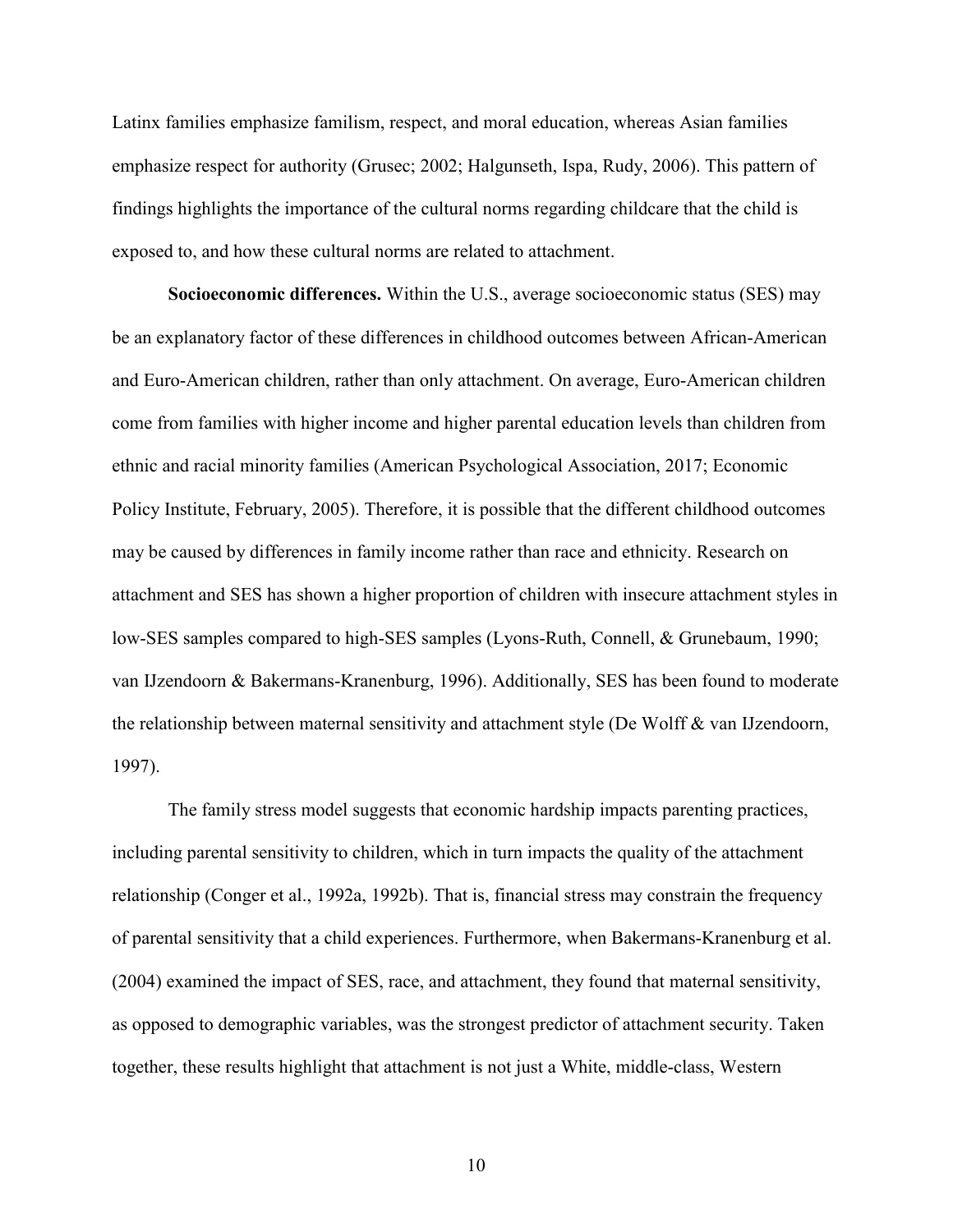phenomenon. However, the attachment relationship is also subject to contextual influences such as SES. Therefore, participants' SES was controlled for in the current study, in order to ensure that SES is not a confounding variable.

### **Parental Responsiveness**

In order to gain a better understanding about attachment styles, researchers have examined parent-child interactions. Grossman et al. (1985) specifically examined the impact of responsive and non-responsive parenting styles. These researchers studied interactions between infants and their parents in the home by examining the quality and quantity of interactions that parents and infants had, and the infant's attachment style using the Strange Situation paradigm. They found that the level of maternal sensitivity assessed at two months and six months predicted the infant's attachment classification at one year of age. Specifically, more responsive parenting practice predicted secure attachment by the infant to the mother, whereas less sensitive or responsive parenting predicted either insecure or avoidant attachment by the infant. Said another way, when researchers rated parents' in-home interactions as responsive or sensitive, their children were more likely to show a secure response in the Strange Situation experiment.

 As a result of the seminal work of Grossman et al. (1985), many researchers have begun to examine parental responsiveness. Parental responsiveness, or parents' prompt, contingent and appropriate reactions to their children, reflects a recurring three-part sequence of everyday exchanges between a child and their parent: the child acts, the parent reacts, and the effect of the reaction on the child (Bornstein, Tamis-LeMonda, Hahn, & Haynes, 2008). Furthermore, as described above, parental responsiveness is a parenting trait that can be seen across cultures and contexts (Girolametto et al., 2002; van IJzendoorn, Bakermans-Kranenburg, & Sagi-Schwarts, 2006). The impact that parental responsiveness has on attachment, as well as factors that could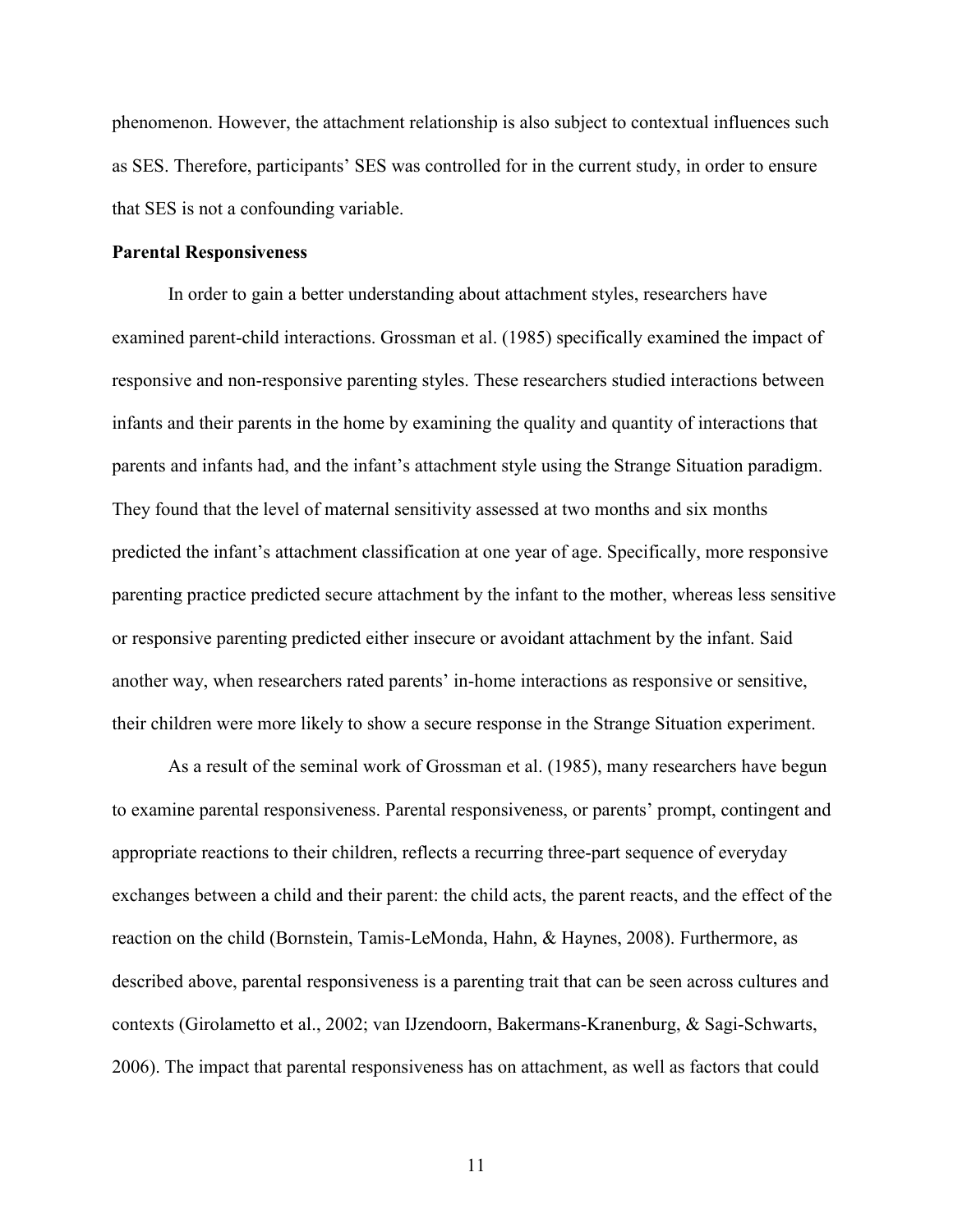impact parental responsiveness, have been widely studied. Factors such as parental mental health, parental relationships with others, and family stress have been shown to have an effect on parental responsiveness (Aisenberg et al., 2007; Cowan et al., 2009; Radke-Yarrow et al.,1985; Teti et al., 1995).

**Maternal insularity.** One aspect of parental relationships with others that could significantly impact responsiveness is maternal insularity. Maternal insularity is the state in which mothers are typically isolated from social interactions, and when social interactions do occur, they are often aversive (Wahler, 1980). Research has shown that mothers may experience loneliness, or insularity, throughout the process of child rearing (Russell et al., 1984). Insularity has been shown to impact the type and quality of interactions that mothers have with their children. Specifically, insular mothers are more likely to engage in aversive and nonresponsive behaviors toward their children than non-insular mothers (Dumas & Wahler, 1985). That is, insular mothers are also more likely to have negative interactions with their child than mothers who experience more frequent positive social interactions with their peers. Negative interactions between mothers and their children have been linked to a variety of negative childhood outcomes including aggression, antisocial behaviors, and lower levels of social competence (Attili, Vermigli, &Roazzi, 2010; Dumas & Wahler, 1985).

Similarly, research has shown the importance of parents feeling supported in their own lives, including in their social interactions, in order to engage in the most responsive parenting practices. Belsky and Barends (2002) argued that parents who do not feel supported in their own lives have depleted psychological resources and as a result are unable to provide optimal childcare. Specifically, they argued that when parents have depleted psychological resources, they are less responsive to their child. Moreover, maternal feelings of social and emotional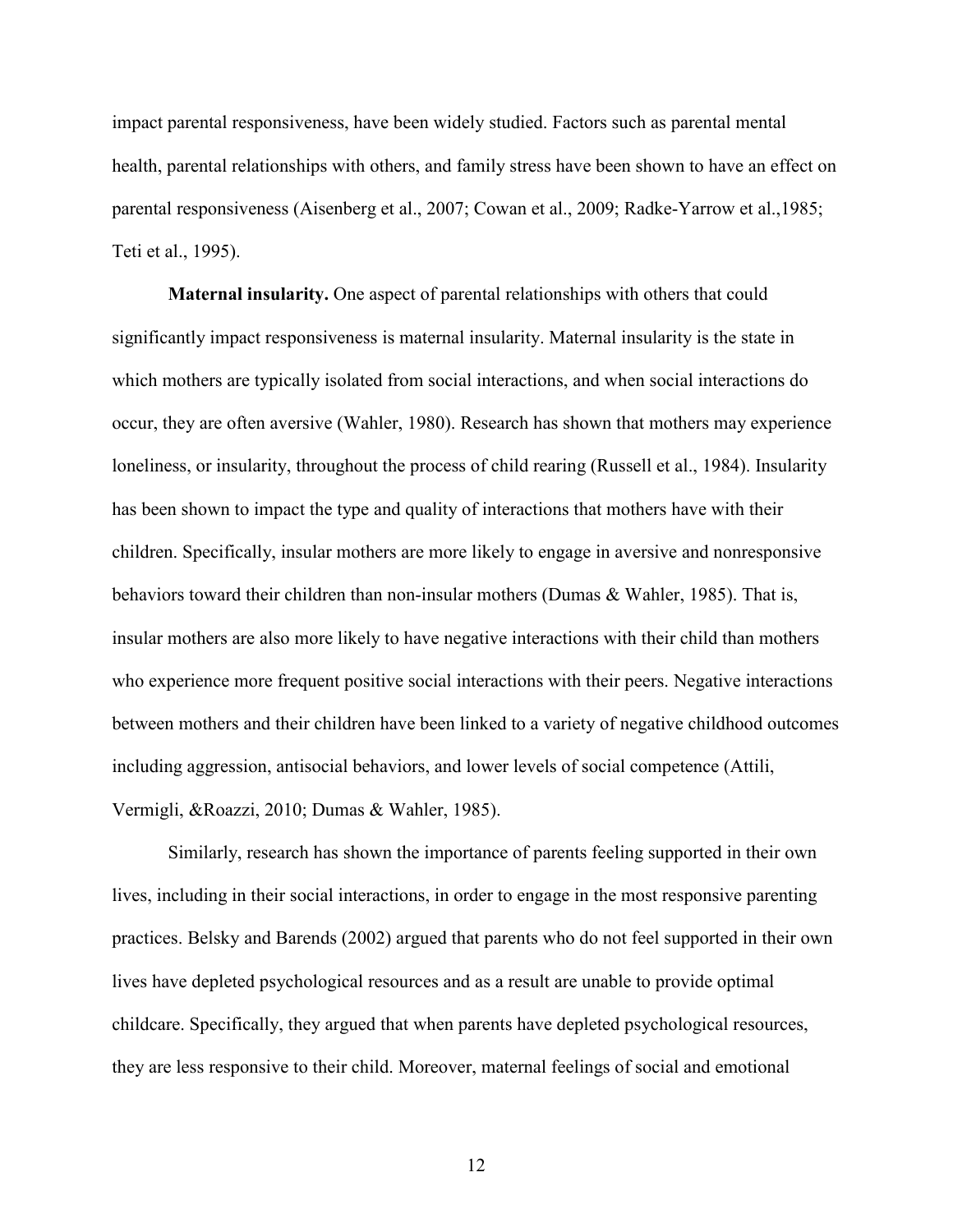loneliness have been associated with increased ratings of insecure attachment by the mother in relation to her child (Al-Yogen, 2008). That is, mothers with secure attachments to their children were more likely to feel socially and emotionally connected to others, whereas mothers with insecure attachments to their children were more likely to feel socially and emotionally lonely. These results highlight the importance of mothers having positive social interactions outside of the home in order to feel socially and emotionally connected to their child, which subsequently has positive implications for their child's development.

**Technology use.** Another factor that may influence parental responsiveness is technology use. Recently, research on parental technology use has been found to predict fewer parent-child interactions as well as parental hostility toward, and lower responsiveness to, children's requests (Hiniker et al., 2015; Radesky et al., 2014). This concept of everyday interruptions in interpersonal interactions or time spent together that occur due to technology use has been labeled "technoference" in recent research (McDaniel, 2015; McDaniel & Coyne, 2016a). Recent research has shown that parent distraction with technology is associated with lower quality parenting (McDaniel, Everest, & White, 2018). Furthermore, McDaniel and Radesky (2018) examined the relation between technoference and childhood outcomes as measured by the *Child Behavior Check List* (CBCL; Achenbach & Rescorla, 2001) and found that technoference was associated with the development of both internalizing and externalizing problems in children. Furthermore, these results were more strongly related to mothers' use of technology than to fathers' use. These results highlight the impact of parental technology use on parental responsiveness; other ways in which parental technology use has an impact on children will be expanded upon in a later section.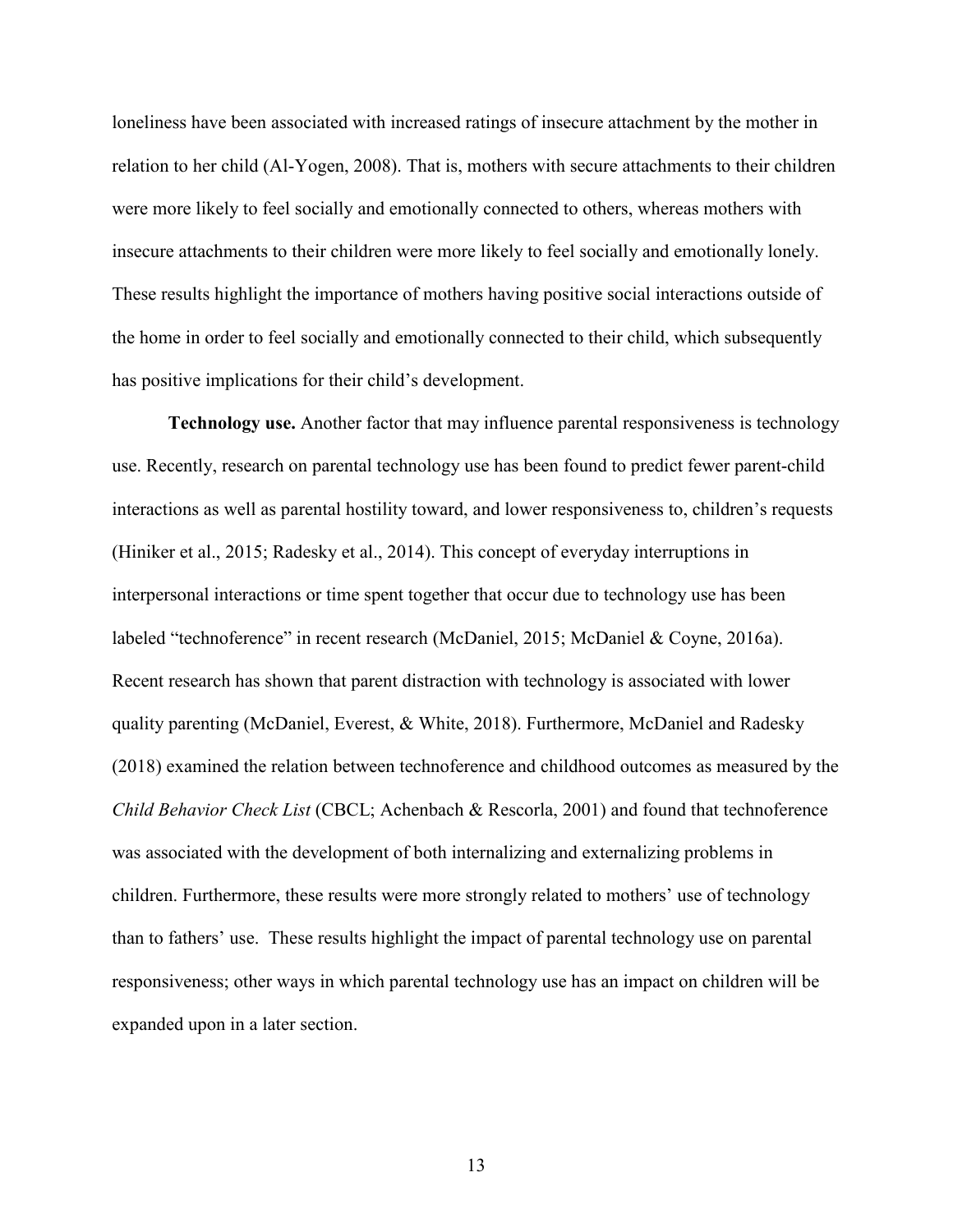### **Social Learning Theory**

 Day-to-day activities require that individuals competently navigate social situations to achieve their goals. However, people vary in their level of social skills, as well as their success in social situations. Many theories have explained how social skills develop, with one of the most popular explanations of social learning and functioning being Bandura's (1971) social learning theory. Social learning theory highlights the importance of learning through observation of modeled skills, and posits that observational learning relies on four main components: attention, retention, motor reproduction, and motivation.

 Each of these four components is important for individuals to integrate the information they observe, and to allow that information to impact their behavior. Bandura (1971) outlines that the individual must pay attention to the modeled events. The biggest requirement for an individual to pay attention is that the individual finds the modeled behavior attractive in order for the model get and keep the person's attention until the behavior is complete. After the individual attends to the information, it needs to be retained and represented in memory. In other words, the modeled behavior needs to be remembered. After the behavior is remembered, it must be converted into the appropriate actions as seen in the model. This step happens when the child applies the modeled behavior to him or herself and figures out what his or her action should look like in the same context as the model. The final component of modeling is motivation, which interacts with the environment to provide an opportunity for one to engage in the behavior. That is, there needs to be an opportunity that motivates the individual to perform the actions that he or she has learned from the model. For example, a child may have the understanding and skills to produce the words "thank you" appropriately based on the model provided by their parents, but a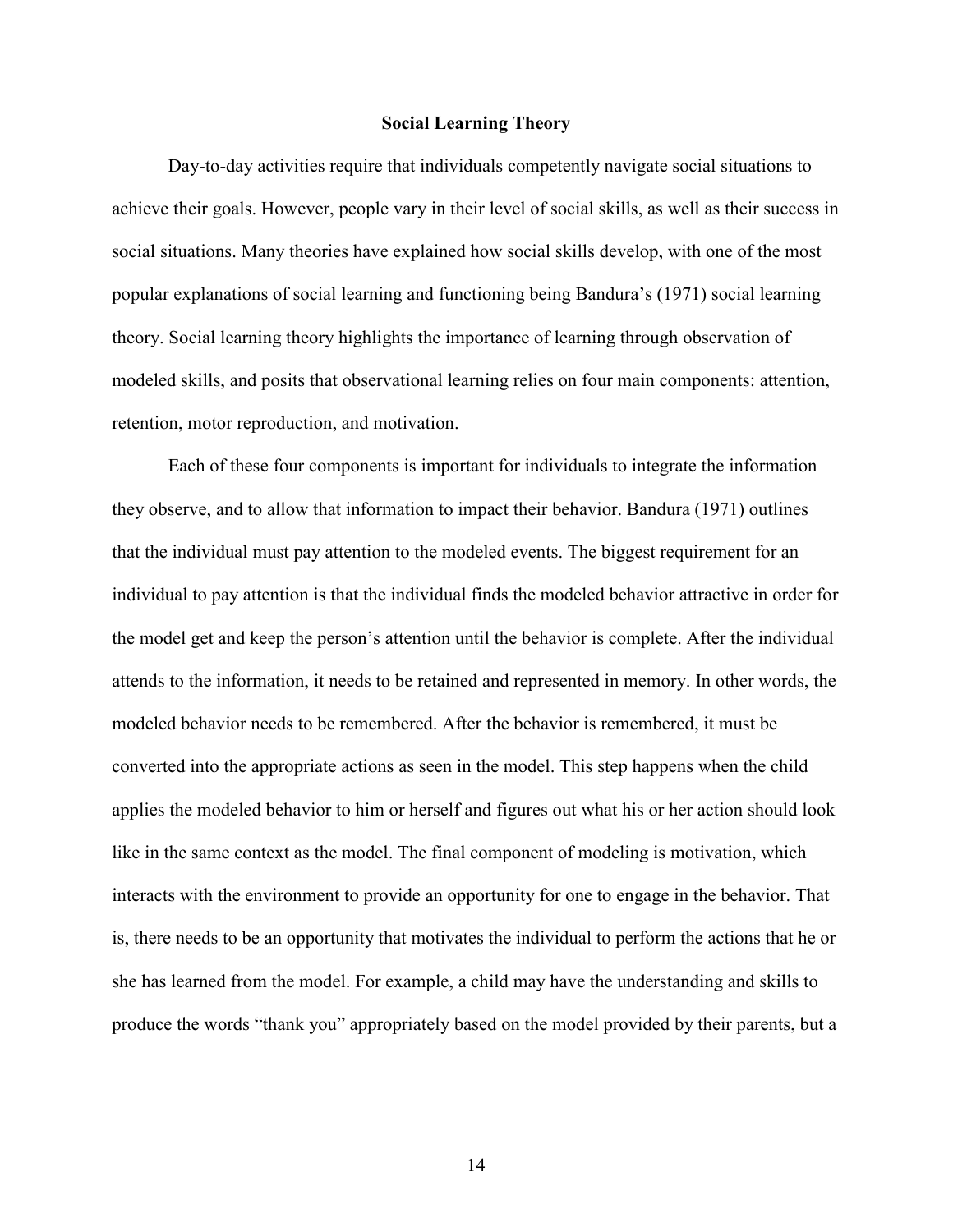situation needs to occur in which it is appropriate for the child to say "thank you" and the child must be motivated to say "thank you."

 Bandura (1989) further hypothesized that this process is impacted by an individual's beliefs about his or her future actions, as well as his or her ability to self-regulate. Specifically, Bandura believed that this process is moderated by the beliefs that an individual holds about how effectively he or she can control his or her behavior, thoughts, and emotions. That is, beliefs that an individual holds about how effective he or she is in engaging in the skills that have been modeled impact how likely he or she is to engage in this behavior when provided an opportunity. With respect to social skills, there are a variety of behaviors including both verbal and nonverbal skills ranging from eye contact and posture, to initiating conversations and problemsolving skills. Individuals develop differing levels and qualities of social behavior at different times of their lives. Researchers commonly examine social skills in terms of both prosocial behavior (e.g., sharing toys, offering support, following rules) and behavioral challenges, such as aggression, poor peer relationships, and poor child adjustment. Research has indicated that high levels of competency with social skills are a protective factor against many negative outcomes, such as negative peer relationships and the development of child psychopathology (Burnette et al., 2012; Hamilton et al., 2016; Miers et al., 2013; Renken et al., 1989).

### **Developmental Considerations**

Researchers have examined when young children begin to engage in the observational learning process. Specifically, observational learning skills have been examined through immediate and delayed imitation of behaviors. Immediate imitation of skills is a response that is often seen in young children. For example, newborn infants have been shown to immediately imitate facial movements of a caregiver (Field et al., 1982; Meltzoff & Moore, 1997). However,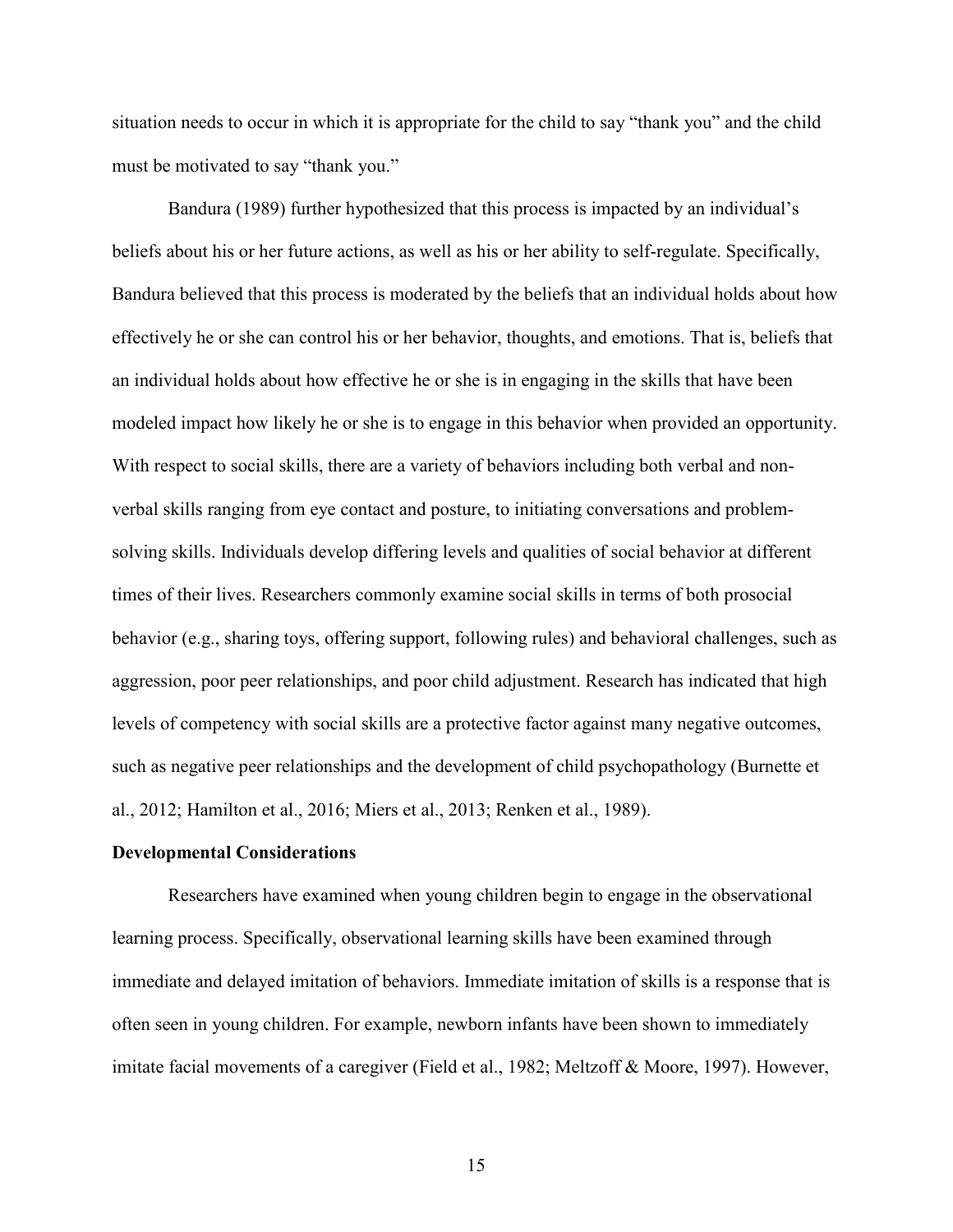immediate imitation of behavior has been shown to be a different phenomenon than delayed imitation of behavior. Delayed imitation of behavior requires that children have a cognitive representation of an expected behavior given a cue from the environment (Gergely et al., 1995). That is, delayed imitation skills require a child to have engaged in the process of observational learning, whereas immediate imitation is more of a reflexive response.

Researchers have examined at which age children are able to move from immediate imitation of skills to delayed imitation of skills indicative of observational learning. Specifically, Gergely et al. (1995) examined 14-month-old children and their ability to understand the intention of someone's behavior. At 14 months, children are able to understand the intention of someone's behavior and engaged in similar behaviors to meet a desired goal. However, the ways in which children interpret and utilize observed behaviors change as they age. For example Huang, Heyes, and Charman (2006) found that three-and-a-half-year-old children were more likely to replicate the behavior of an adult resulting in a failed attempt by the parent to reach a goal when compared to two-and-a-half-year-old children. Specifically, they found that three-anda-half-year-old children would place a chain of beads into a cup-like cylinder after they observed an adult attempt to place a chain of beads into a cup-like cylinder but fail three times, whereas younger children assumed it was the adult's intention to place the chain of beads next to the cylinder. Taken together, these results highlight that younger children relied on their understanding of the adult's intentions for engaging in a behavior, whereas older children tried to make a cognitive interpretation of the adult's behavior.

When examining the social skills of preschool and elementary school-aged children, research has indicated a progression of social skill development. Specifically, whereas preschool children are poor at determining when a person is thinking and what a person is thinking about,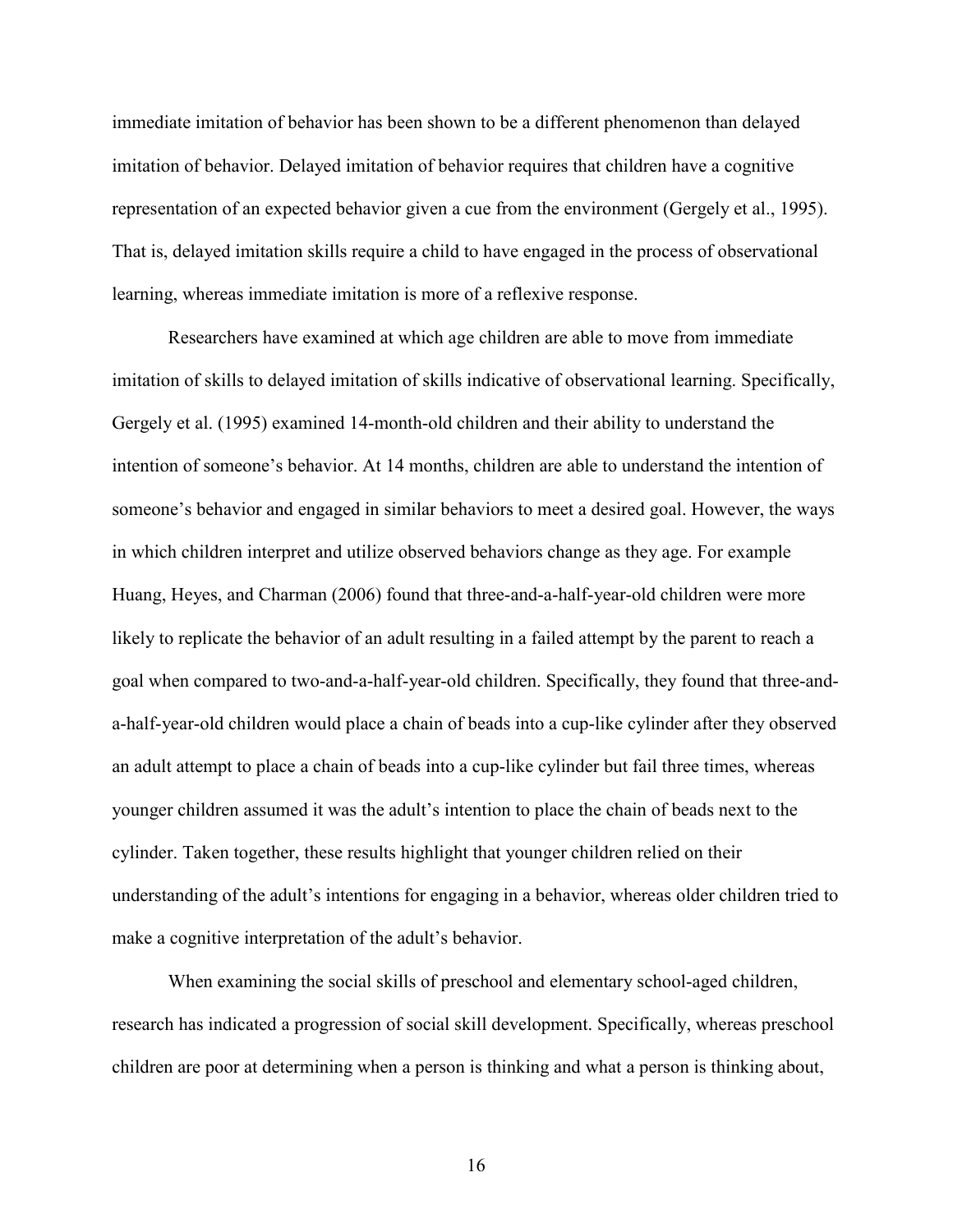by the age of six they are able to identify when an individual would be thinking about a behavior to complete a task (Flavell & Flavell, 2004; Flavell, Green, & Flavell, 2000). Furthermore, when systematically examining changes in the "normal" developmental stages of social skills for children in kindergarten (five- to six-year-olds) to third grade (eight- to nine-year-olds) as reported by their parents, Lamont and Van Horn (2013) found a relatively stable social skill development. Specifically, 85-90% of children in their sample had a relatively stable skill development, with a subset of scores indicating that around first or second grade, some children had either a sharp acceleration of social skills or a sharp decline in social skills. These results suggest that, on average, children have a stable development of social skills without significant changes from one year to the next, but there may be a critical period within the first or second grade in which social skill development can be significantly impacted.

#### **Social Skills and Social-Emotional Outcomes**

Social skill deficits have been shown to have a variety of negative outcomes. Specifically, research indicates that a high level of social skills is a protective factor against many negative outcomes, whereas social skill deficits are a risk factor in the development of child psychopathology and poor peer relationships (Burnette et al., 2012; Hamilton et al., 2016; Miers et al., 2013; Renken et al., 1989). Poor social skills appear to have a strong relationship with internalizing disorders such as anxiety and depression. Specifically, research highlights how children who lack social skills and are at an increased risk for rejection, exclusion, and victimization from peers, and also at risk for anxiety and depression (Hamilton et al., 2016; Miers et al., 2013).

**Quality of peer relationships.** Poor social skills have been shown to contribute to poor peer relationships and a child's social status within the peer group. Young children who lack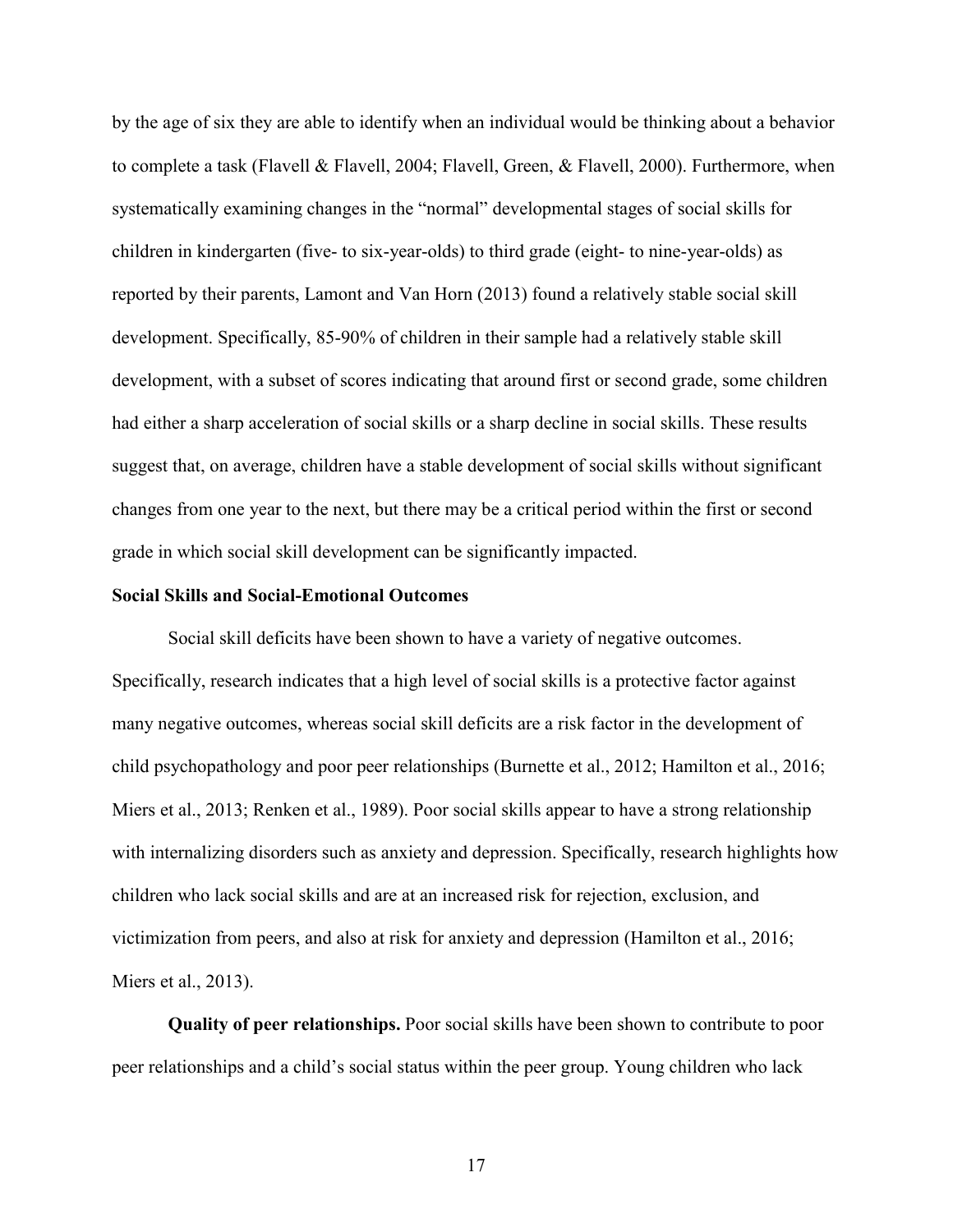social skills struggle to form friendships early on and are less accepted by their peers (Furman  $\&$ Buhrmester, 1985). This early struggle with peers further impacts the development of social skills, the development, maintenance, and quality of friendships, and overall social competence of children later in life (Engels, Dekovic, & Meeus, 2002). Additionally, deficits in social skills have been shown to have a relationship with peer victimization. Rose and Rudolph (2006) examined gendered friendship groups and found differing levels of socially acceptable behaviors between male and female groups. Children who did not have the social skills to engage in the appropriate amount of interpersonal behaviors within friendships experience higher levels of stress, emotional difficulties, and problem with their peers. Specifically, children who experienced difficulties with peers due to less developed social skills engaged in more aggressive behaviors, rumination, and had a higher level of emotion dysregulation. Early aggressive behaviors have been shown to be associated with with subsequent peer rejection and victimization (Bierman, Kalvin, & Heinrichs, 2015; Bowes et al., 2013). Taken together, these results suggest that children with poor social skills have more challenges within relationships with peers, often resulting in peer victimization and rejection.

Furthermore, research has shown evidence for group homophily, such that like-minded youth will interact more frequently with each other (Freeman, Hadwin, & Haligan, 2011). As a result of group homophily, children with poor social skills are likely to create their own peer group, in which peer deviancy training can take place. Ehrereich, Underwood, and Ackerman (2014) examined the potency of peer contagion, and found that discussion of antisocial behaviors were significantly associated with more involvement in subsequent antisocial behaviors. That is, peers with deficits in social skills are likely to reinforce similar behaviors within their peer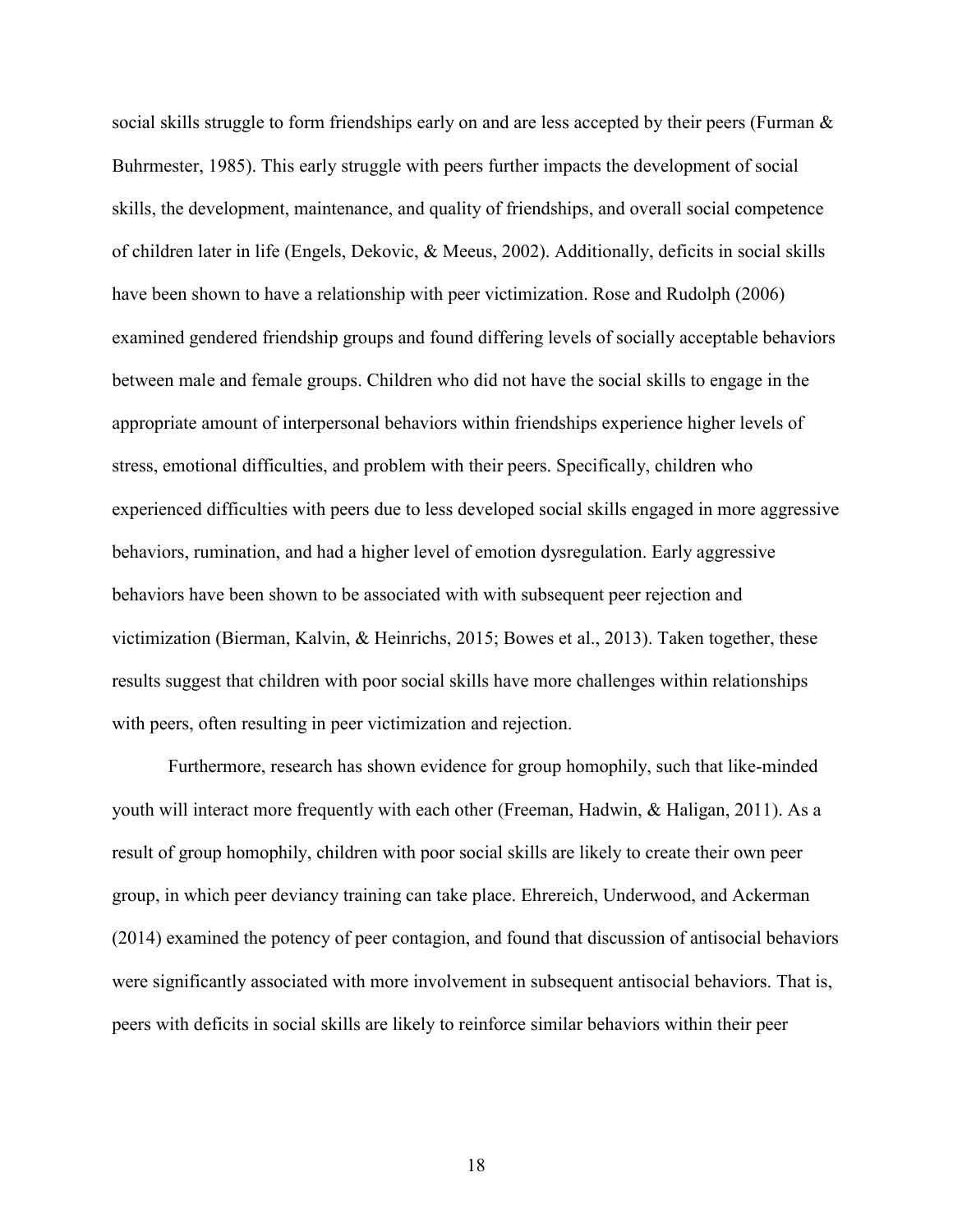group, resulting in a higher level of poor social skills being practiced by all members in the peer group.

### **Technology and Social Skills**

Technology has changed the way that children engage in social interactions with their peers and their parents. Children frequently communicate with one another through online social interactions. However, communication online prevents youth from being able to detect nonverbal cues that can be crucial for understanding others' meanings during face-to-face conversations. Understanding nonverbal cues are a crucial social skill, as a large proportion of what we say is communication not by what we say but buy how we say it (Ephratt, 2011). Gelgoot (2018) proposes that children are at a heightened risk of experiencing these conversational mix-ups in online communication. Specifically, Gelgoot highlights that children have less advanced perspective-taking skills, as well as less advanced associative connections to understand varied meanings of words, which results in more frequent misunderstandings of communication. These developmental differences, coupled with a lack of nonverbal cues such as tone of voice, facial expression, context, or pacing of conversation, puts children at a heightened risk for misunderstanding during online communication.

As a result, youth have become less able to detect and demonstrate social skills such as empathy and sarcasm (Carrier, Spradlin, Bunce, & Rosen, 2015; Parris, Varjas, Meyers, & Cutts, 2012). The inability to detect or demonstrate sarcasm can result in difficulty separating jokes from insults, understanding from dismissal, and compliments from degrading comments. Such misunderstandings can lead to increased peer aggression online, which can be anonymous, appear permanent, and be seen by a large audience (Hinduja & Patchin, 2010; Sticca & Perren, 2013). However, online social interactions can impact face-to-face interactions a child has, as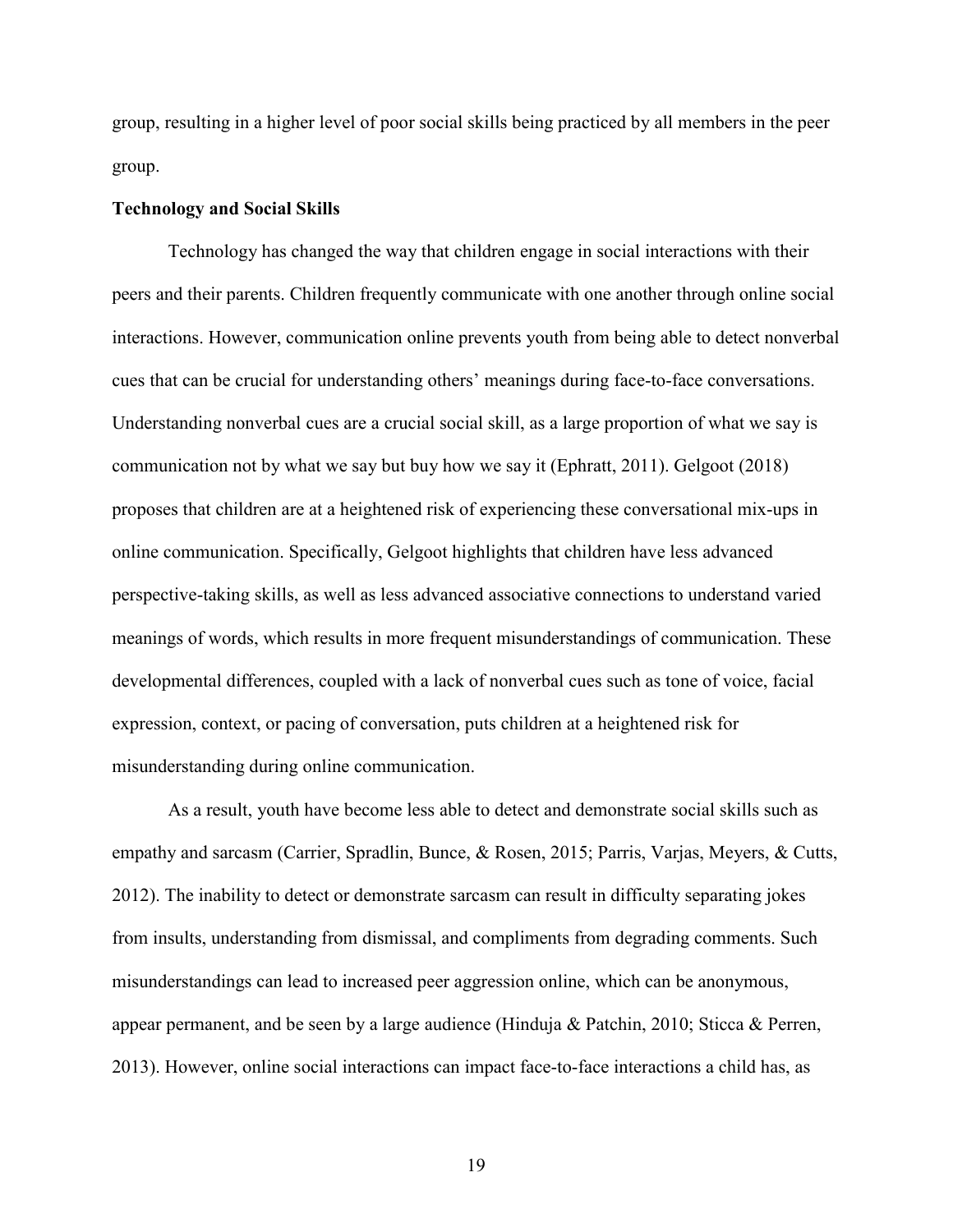well as their general functioning (Hinduja & Patchin, 2010; Parris, Varjas, Meyers, & Cutts, 2012). This pattern of findings may begin to explain the connection that researchers have found between technology usage and social and emotional difficulties, including increased reports of loneliness and depression (Engelberg & Sjoberg, 2004; Twenge, Gabrielle, & Keith, 2018).

### **The Role of Parenting Practice on Children's Social Development**

Parenting practices act as a model of social behavior for children through observational learning. Specifically, parenting practices elicit social behavior from children, reinforce desired skills through praise, positive involvement, and warmth, while punishing undesired skills through discipline and reprimands (Domitrovich & Bierman, 2001; McFadyn-Ketchum, Bates, Dodge, & Pettit, 1996; Brody & Shaffer, 1982). Furthermore, through observational learning of parents' modeled behavior, social behaviors will transfer to interactions that children have with their peers. That is, children who have more positive interactions with their parents are more likely to display prosocial behavior with peers (Atteli, Vermigli, & Roazzi, 2010; Radke-Yarrow, Zahn-Waxler, & Chapman, 1983), whereas children with negative interactions with their parents are more likely to display lower levels of prosocial behaviors and higher levels of aggressive behaviors with peers (Attili, Vermigli, & Roazzi, 2010; Brody & Shaffer, 1982; McFadyn-Ketchum, Bates, Dodge, & Pettit, 1996).

Differences in parental involvement have been shown to impact the development of children's social problem-solving and self-efficacy skills (McLeod et al., 2007; Pettit, Harrist, Bates, & Dodge, 1991; Waite & Creswell, 2015). Intrusive parenting, also known as parental over-involvement or "helicopter" parenting, occurs when parents take over doing tasks their children are capable of doing. This parenting style encourages dependency on parents, reduces the child's opportunities for the development of problem-solving skills and self-efficacy, limits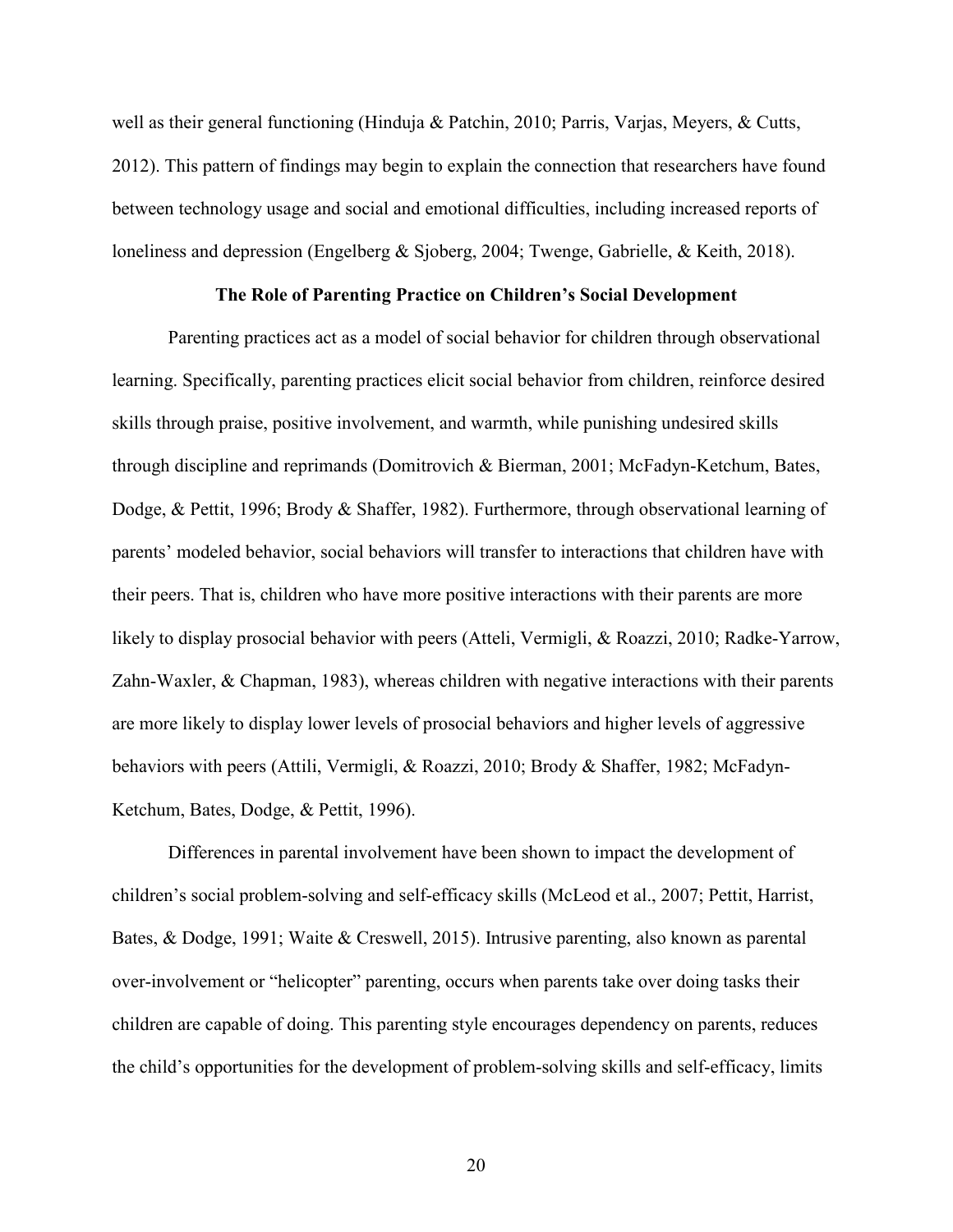the child's novel experiences, and prevents the child from independently engaging with others or things (Chorpita & Barlow, 1998; Domitrovich & Bierman, 2001; Rapee, 1997; Waite & Creswell, 2015; Wood, 2006). Furthermore, children of parents who use this parenting style often report experiencing less warmth from their parents, have more aggressive social behaviors, or develop anxiety later in life (Chorpita & Barlow, 1998; Domitrovich & Bierman, 2001; Rapee, 1997; Waite & Creswell, 2015; Wood, 2006).

Conversely, the parenting style that involves being under-involved or absent is related to negative child outcomes. This is specifically true for parents who are physically present around their children, but are emotionally elsewhere. Researchers have examined links between absent parenting and childhood outcomes through examinations of parenting practices of parents with depression. Specifically, parental depression has been linked with child internalizing and externalizing behavior problems, physiological responses to stress, and parent-child conflict (Aisenberg et al., 2007; Trapolini, McMahon, & Ungerer, 2007). Taken together, these results highlight the importance of parents engaging in a parenting style in which they are involved with their child, but allow the child to have some level of independence to encourage the development of prosocial problem-solving strategies and behaviors (Domitrovich & Bierman, 2001; McLeod et al., 2007; Waite & Creswell, 2015).

Kohut (1977, 1984) theorized that some level of absent parenting may actually be necessary for children to develop a healthy self-concept. Specifically, Kohut argued that "infantile narcissistic tendencies" (e.g., crying and eliciting an immediate response from the primary caregiver) are shaped into healthy or unhealthy functioning by early parent-child interactions. That is, young children are expected to develop a theory of mind and reflexive functioning in order to recognize that their caregivers, as well as everyone else, have needs of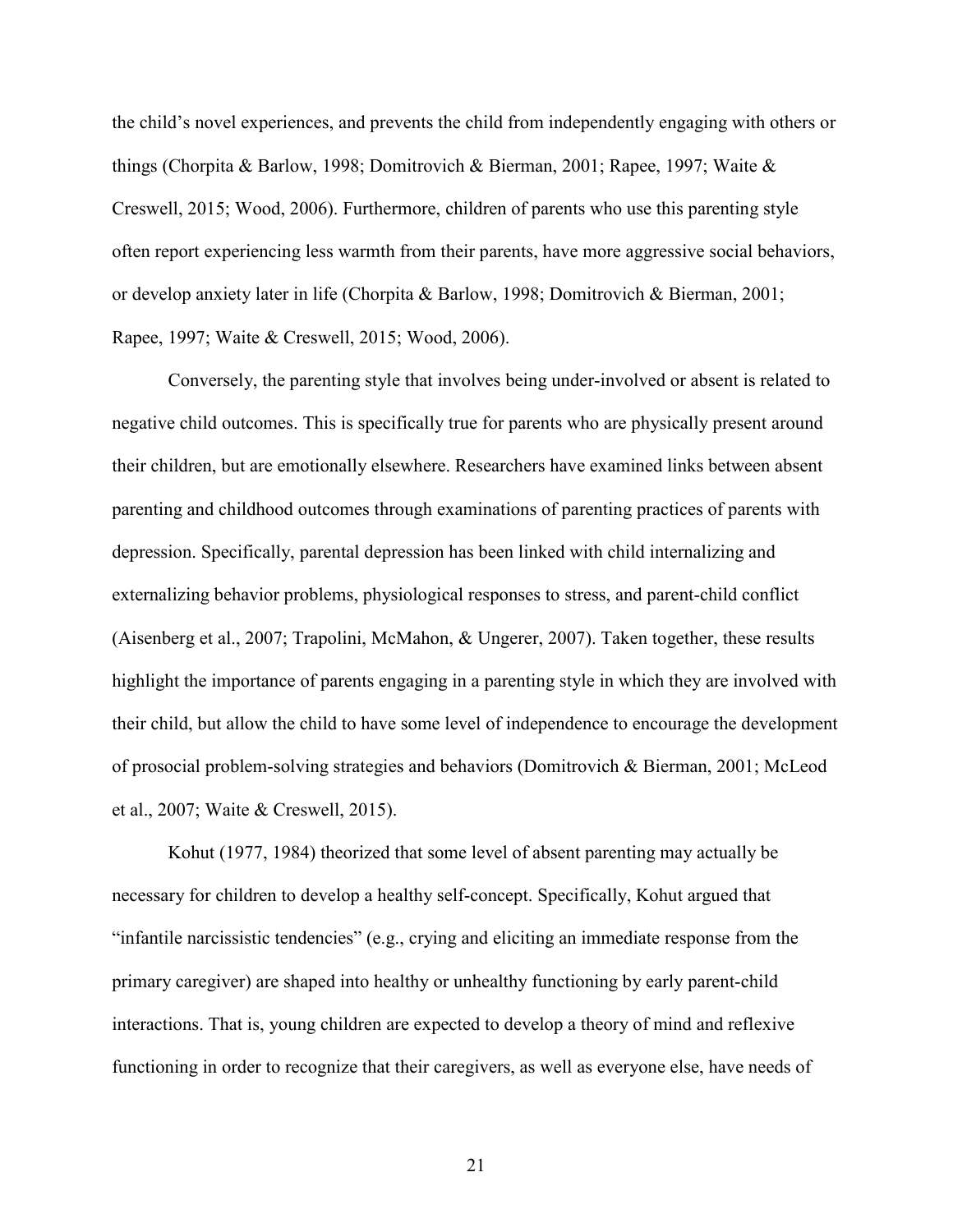their own that also must be met. Kohut (1984) proposed that optimal frustration, or "the occasional disturbances of a basic attitude of appropriate empathetic affect and pride" (p. 16), is required for children to learn to do what their parents had previously done for them and develop a healthy self-esteem and self-concept. Winnicott (1960) proposed the concept of the "good enough mother," stating that although there is a need for a parent to provide adequate care and concern for the child, the expectation of perfection in parenting is not necessary. Rather, the goal of parenting should be to provide enough empathic concern, safe conditions, and the potential for growth, that confidence and trust is established within the relationship. That is, there is an optimum level of responsiveness in parenting that lies upon a continuum from absent parent to helicopter parent.

However, it appears the relationship between parenting style and child social skill development is more nuanced, as research has indicted differences in social skill development between mother-child and father-child interactions. Extensive research indicates that mothers play a more decisive role in children's social competence than fathers. Negative mother-child interactions have been shown to be more powerful in predicting negative peer relationship than negative father-child interactions (Aisenberg et al., 2007; Attili, Vermigli, & Roazzi, 2010; Connell & Goodman, 2002; McDaniel & Radesky, 2018). As a result, in the current study parental participants were limited to mothers, as research clearly indicates that mother-child interactions are more powerful in predictive negative child outcomes than father-child interactions.

### **Cultural Considerations**

Positive parenting practices have been shown to differ across cultures. Children from Euro-American, middle-class backgrounds have been shown to have the most adaptive outcomes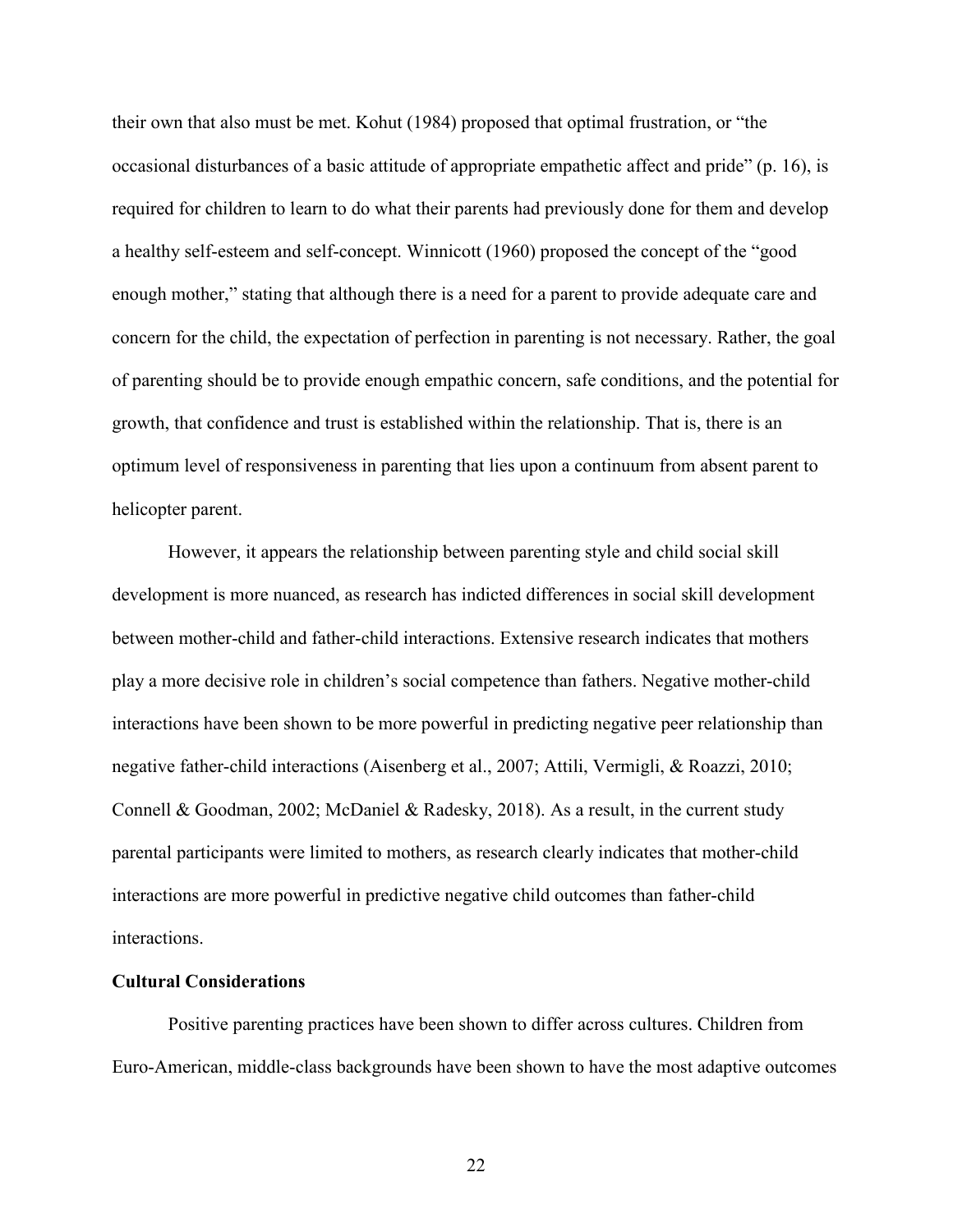from authoritative parenting styles that utilize high levels of parental warmth and encourage child autonomy (Chaudhuri, Esterbrooks, & Davis, 2009). This style of parenting includes moderate levels of parental control and is predictive of high levels of social skills within European American children (Harwood, Miller & Irizarry, 1995; Kagitcibasi, 1996). However, diverse cultural groups have different childrearing practices with different socialization goals (Polaha, Larzelere, Shapiro, & Pettit, 2004). For example, Latinx-American parents are more likely to emphasize obedience, place less value on child autonomy, and use physical discipline practices, which are associated with prosocial behaviors (Carlson & Harwood, 2003). African-American parents are more likely use an authoritarian parenting style that involves higher levels of parental control. This parenting style has been associated with higher levels of assertiveness and confidence for their children (Simons et al., 2002; Darling & Steinberg, 1993). Although high levels of parental control have been shown to have negative outcomes for Euro-American children, they have been shown to have positive outcomes for Asian-American, Latinx-American, and African-American children (Horn, Joseph, & Cheng, 2004). These differences in the relationship between parenting practices and child outcomes across cultural groups are important to recognize when examining the literature, with the understanding that results presented may only be applicable to specific cultural groups.

**Socioeconomic differences.** Within the United States, factors such as culture, ethnicity, and immigration status often interact with other variables such as SES. As previously discussed, a larger proportion of culturally diverse families experience poverty and financial difficulty within America than Euro-American families (American Psychological Association, 2017; Economic Policy Institute, February, 2005). Class differences have been found with respect to different socialization goals within childhood. For example, parents in working-class families are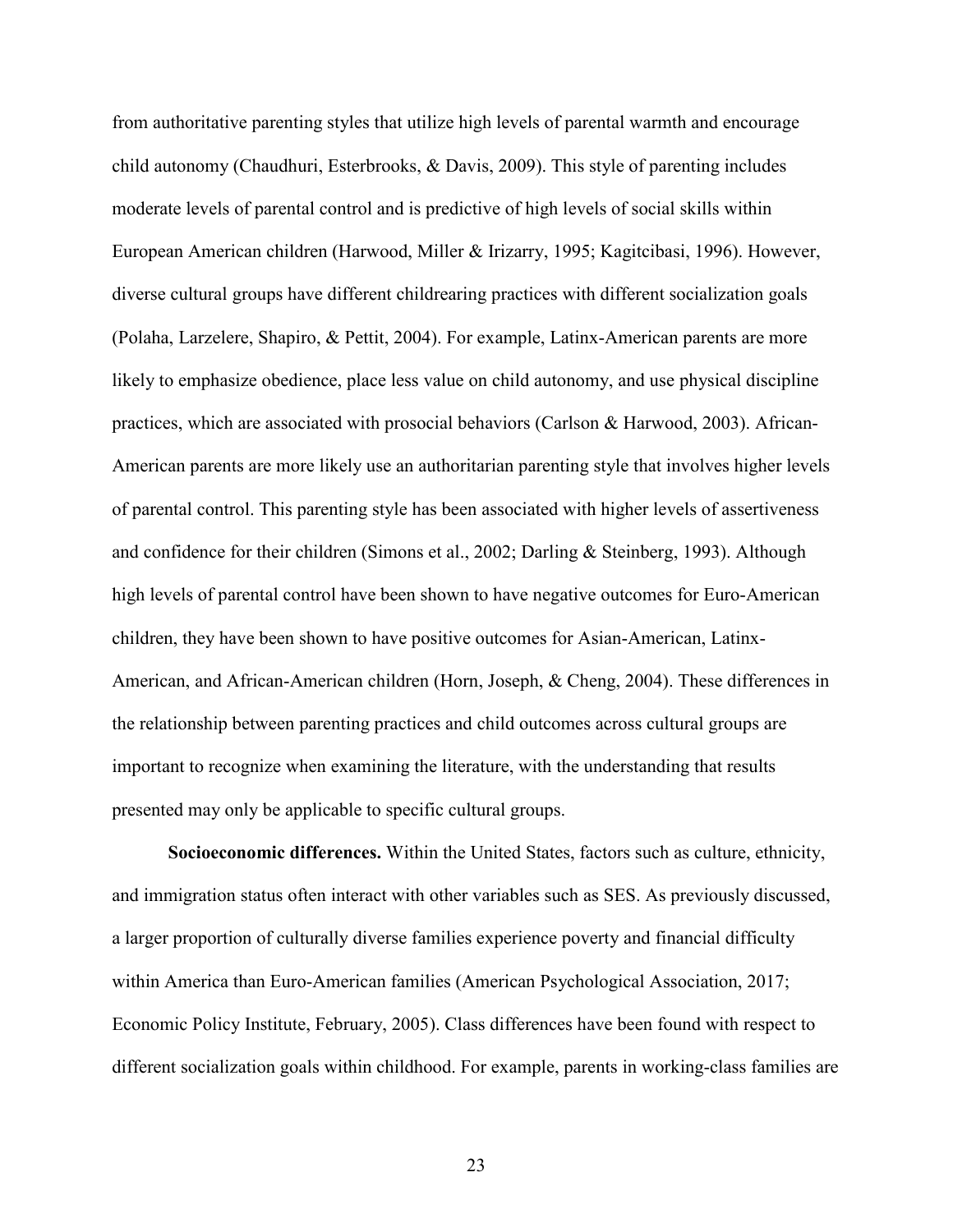more likely to promote obedience and respect for authority, whereas parents in professional families encourage reasoning and independence (Chaudhuri et al., 2009). Moreover, these different socialization goals can often be seen within the classroom. Classroom socialization goals have been shown to differ by which SES category most of the children's families are in, with low-SES schools focusing on following directions and completing often thoughtless work that align with mechanical or wage labor and high-SES schools focusing on creativity, analyzing and controlling situations, and finding rewards in work that align with more executive and elite positions (Hatt, 2012; Finn, 1999).

Furthermore, low SES can influence parenting style as a result of stressors associated with financial strain. Parents experiencing financial hardship have been shown to use more strict disciplinary styles within their parenting than parents under less financial hardship (Crnic & Greenberg, 1987). Taken together, these studies emphasize the importance of examining parenting style through the lens of cultural and economic factors, understanding commonly found differences in parenting style, and their relationship with the development of different social skills. Additionally, these studies highlight the importance of understanding the types of social expectations a child has within the home or their community, and determining if these expectations are similar to or different from ones that a child experiences at school or with their peers.

#### **Emotional Availability**

As previously discussed, the emotional availability of parents may impact parent-child interactions and the social development of the child (Chaudhuri et al., 2009). Differences in emotional availability of mothers have been shown to impact the selective attribution bias (e.g., hostile attribution bias, self-serving bias, fundamental attribution error) that children experience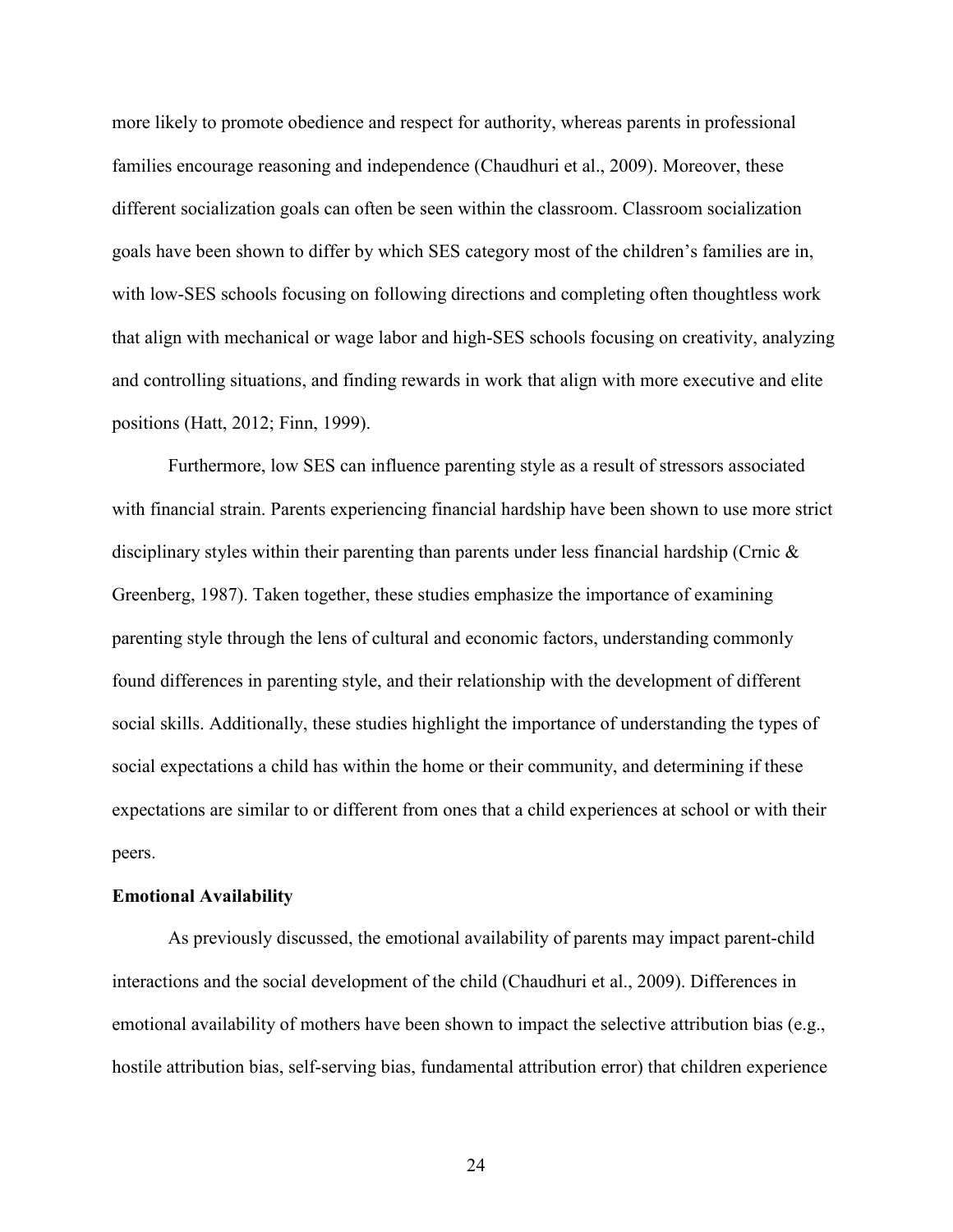throughout their lives. Specifically, children who have mothers high in emotional availability have been shown to have a more positive and trusting orientation toward the world, whereas children with mothers low in emotional availability have been found to have a more negative and mistrusting orientation toward the world (Belsky & Pasco Fearon, 2002). These differences in maternal emotional availability during parenthood and its relationship to selective attention differences in children have been linked to the social-emotional functioning of children in the toddler, pre-school, and early school years (Renken et al., 1989). Specifically, harsh parental treatment combined with stressful life circumstances resulted in more aggressive behaviors among children and fewer prosocial behaviors (Burnette et al., 2012; Renken et al., 1989).

**Cultural considerations.** This literature further highlights the importance of understanding cultural and environmental differences parenting style and their relationship with emotional availability. Although current research identified emotional availability as aligning with Euro-American parenting styles, studies examining culturally diverse populations have found fewer prosocial behaviors among children when parents emphasize autonomy and higher levels of parental warmth (Carlson & Harwood, 2003; Simons et al., 2002), and more prosocial behaviors among children whose parents emphasize obedience and parental control (Horn et al., , 2004). Emotional availability may look different across cultures, and be less related to corporal punishment and more related to the match between parenting practices and expectations. Lansford et al. (2014) examined the relationship between corporal punishment, maternal warmth, and children's social and emotional adjustment. These authors found evidence for the match between child expectations to be more important than parental warmth. That is, children whose parents were high in both corporal punishment and warmth had worse social and emotional outcomes than children who had parents who demonstrated more consistent behaviors (e.g., low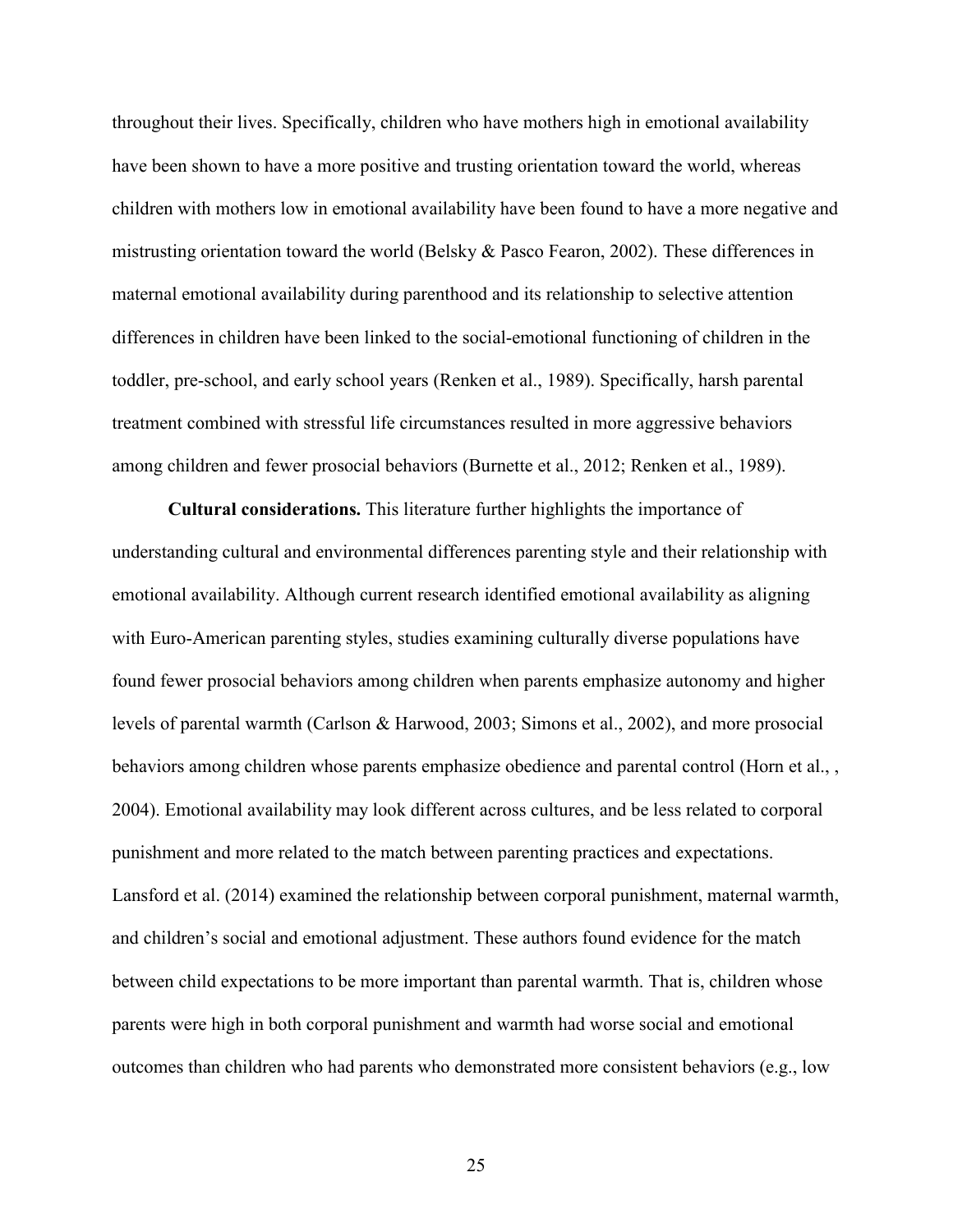corporal punish with high warmth). They hypothesized that because children of parents who are high in corporal punishment while also high in warmth were unsure what to expect from their parents at any given time, and subsequently were less consistent in their own behaviors

**Maternal insularity.** Insular mothers may have less emotional availability for their children than mothers who have positive social interactions and social support. Research examining parenting practices highlights the impact of individual differences in parental functioning. Specifically, Belsky and Isabella (1988) identified the importance of the parent's psychological resources as one of the greatest influences of positive parenting practices. Belsky and Isabella highlighted that when personal psychological resources are at risk, the quality of parenting style, and in turn parent-child interactions, decrease. This effect is even more pronounced for parents who do not feel secure in their own social interactions (Belsky & Barends, 2002). As previously discussed, insular mothers are more likely to experience social and emotional loneliness, resulting in decreased psychological resources and more nonresponsive parenting behaviors toward their child (Al-Yogen, 2008; Dumas & Wahler, 1985). In the current study, levels of social and emotional loneliness of mothers were examined.

**Technology use.** Parental technology use may also impact the emotional availability of parents, if not only a perceived impact. Technology had drastically changed workplace expectations, with employees commonly expected to complete work outside of the workplace and traditional work hours. This change not only increases the level of job-related stress parents may experience, but it can also detract from parents' relationship with their children. Research by Garris and colleagues (2016) found that children are able to describe the specific ways in which technology influences their perceptions of their relationship with their parents. Specifically, children were aware when their parents were distracted during their time together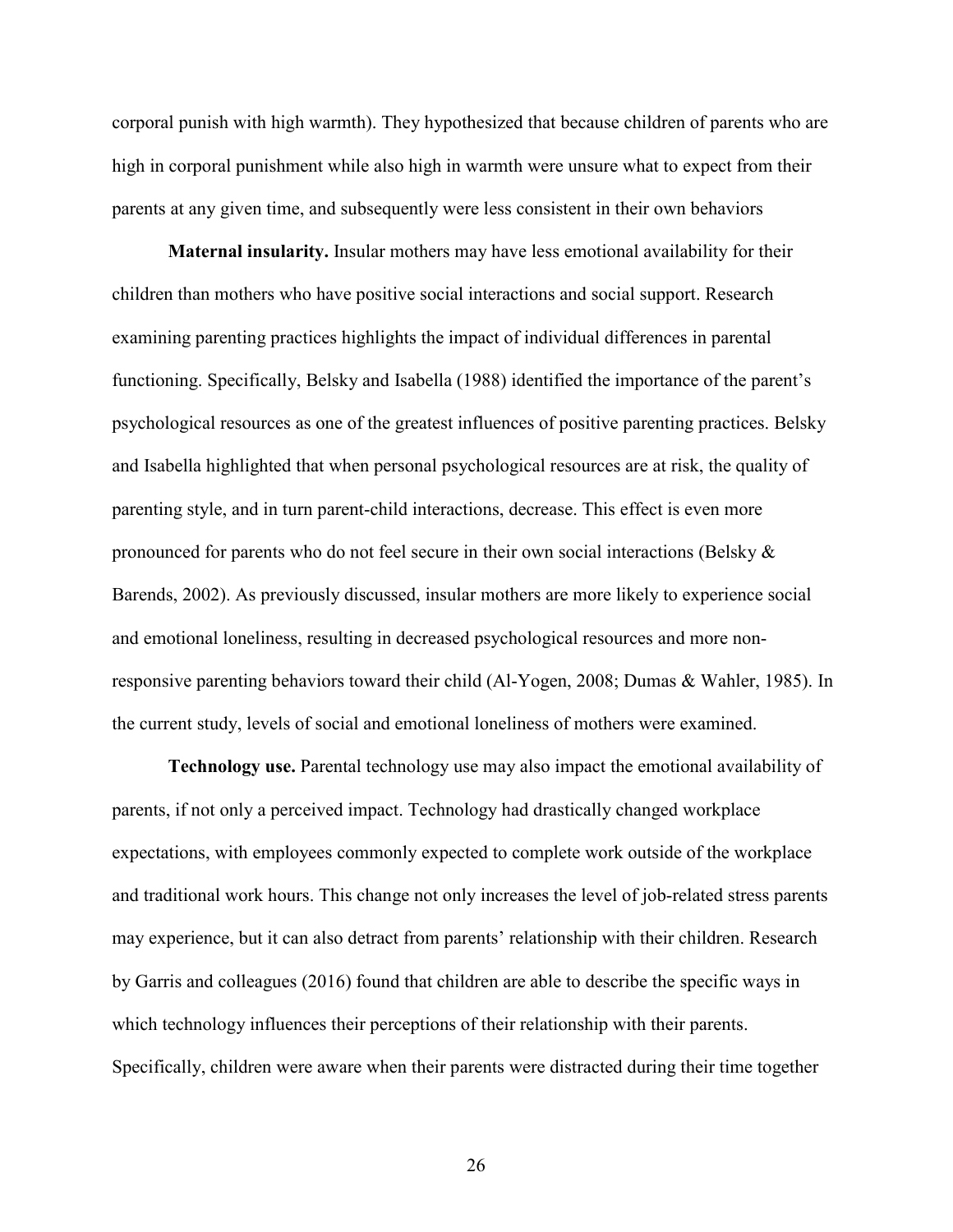due to technology use, and this distraction often increased the sadness and hurt feelings the child reported.

Furthermore, research has demonstrated that some individuals have a difficult time disconnecting from technology, and experience discomfort when they have to temporarily disconnect from their mobile devices (Bianchi & Phillips; 2005; Jarvenpaa & Lang, 2005). This inability by parents to disconnect from technology may prevent children from perceiving their parents as emotionally available. McDaniel and Coyne (2016a; 2016b) examined how technology use interfered with co-parenting and relationship satisfaction with one's partner. More frequent interruptions due to technology was predictive of greater conflict over technology use, lower relationship satisfaction, and worse perceptions of the quality of the co-parenting relationship. It is possible that children perceive technology use as impacting the emotional availability and quality of the relationship with their parents in the same way that partners perceive technology use impacting their romantic relationships.

#### **Technology Use**

As noted previously, 95% of U.S. adults own a cellphone, with 77% owning smartphones (Pew Research Center, 2018). Furthermore, cellphone ownership is high across racial categories (98% of Black adults, 97% of Hispanic adults, 94% of White adults), income level (92% of adults with less than \$30,000 annual income and 98% of adults earning \$30,000 or more), and geographic location (96% of urban adults, 94% of suburban adults, and 91% of rural adults). Mobile technology has permeated the daily life of U.S. adults and impacted the way in which individuals interact with one another.

However, not all individuals will use mobile technology the same way. Horrigan (2009) identified 10 different types of technology users, with individual differences in these groups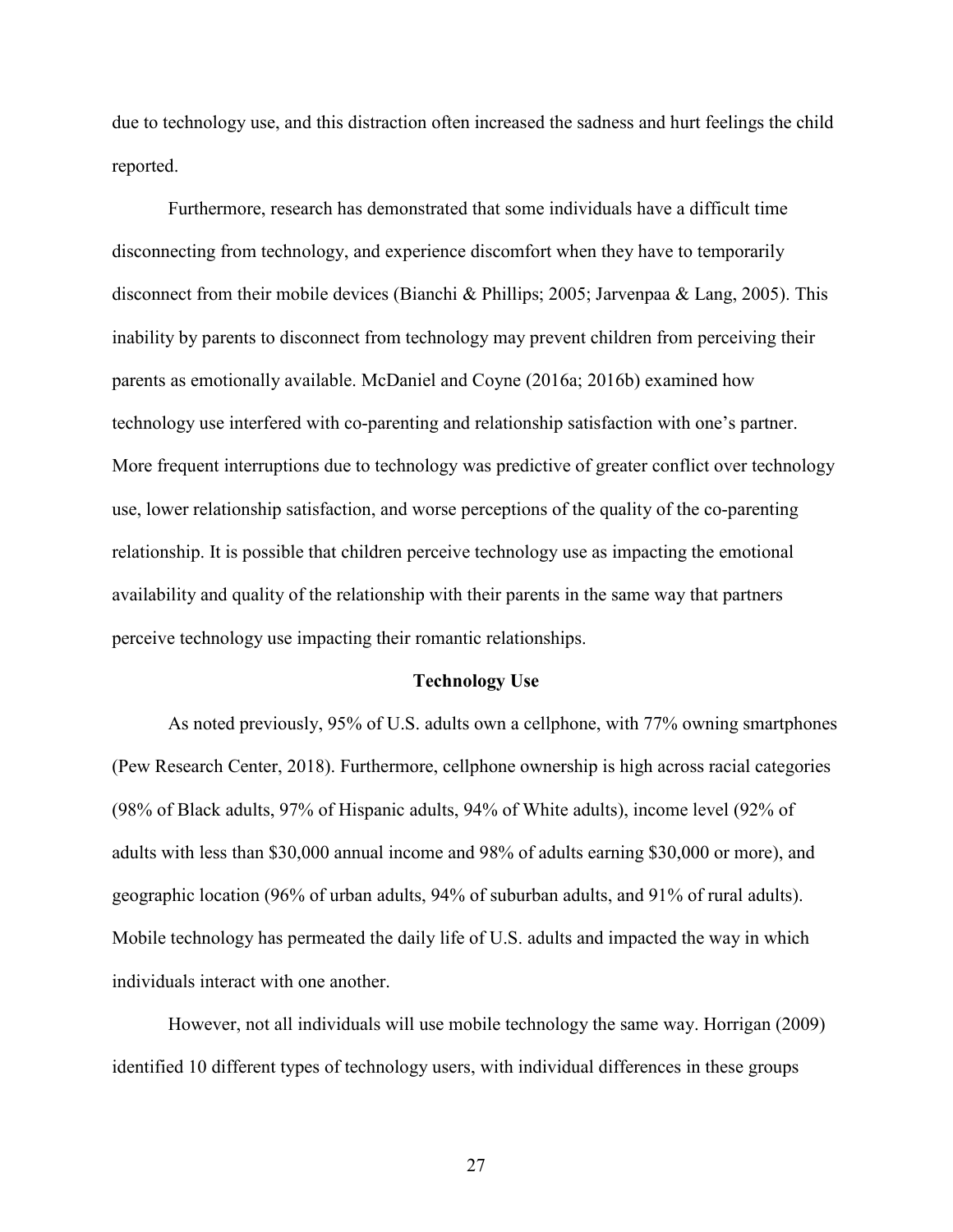regarding their attitude toward technology. Furthermore, research has highlighted individual differences in the frequency of one's mobile technology use. Specifically, predictors of frequent cell phone use include (a) being younger, (b) being female, (c) having greater feelings of depression, anxiety, or loneliness, (d) having lower self-esteem, and (e) having higher levels of extraversion (Bianchi & Phillips, 2005; Billieux, Van der Linden, & Rochat, 2008; Carbonell et al., 2013; Ehrenberg et al., 2008; Jenaro et al., 2007; Takao et al., 2009). Given this information, it was important to gather demographic information about mothers and their personal functioning to further examine the links between feelings of loneliness or depression and their technology usage. Specifically, it was anticipated that mothers with greater feelings of social or emotional loneliness would engage in higher rates of technology use.

### **General Impact of Technology**

Although technology has countless advantages in today's society, including the ability to keep in touch with others across great distances, to access to large amounts of information quickly, and to decrease the physical constraints of space and time for work completion, it has also been associated with undesired outcomes. For example, research has highlighted both positive and negative impacts of technology usage and the workplace. Specifically, although technology use that focused on networking and job-related tasks was found to enhance adult work performance, there is also evidence that technology use for entertainment or selfgratification typically results in poorer work performance due to reduced cognitive attention to work-related information, reduced time on work-related tasks, and distraction (Ali-Hassan et al., 2015).

Similarly, technology has been shown to have both positive and negative impacts for children. Technology has allowed youth with eating disorders or depression to immediately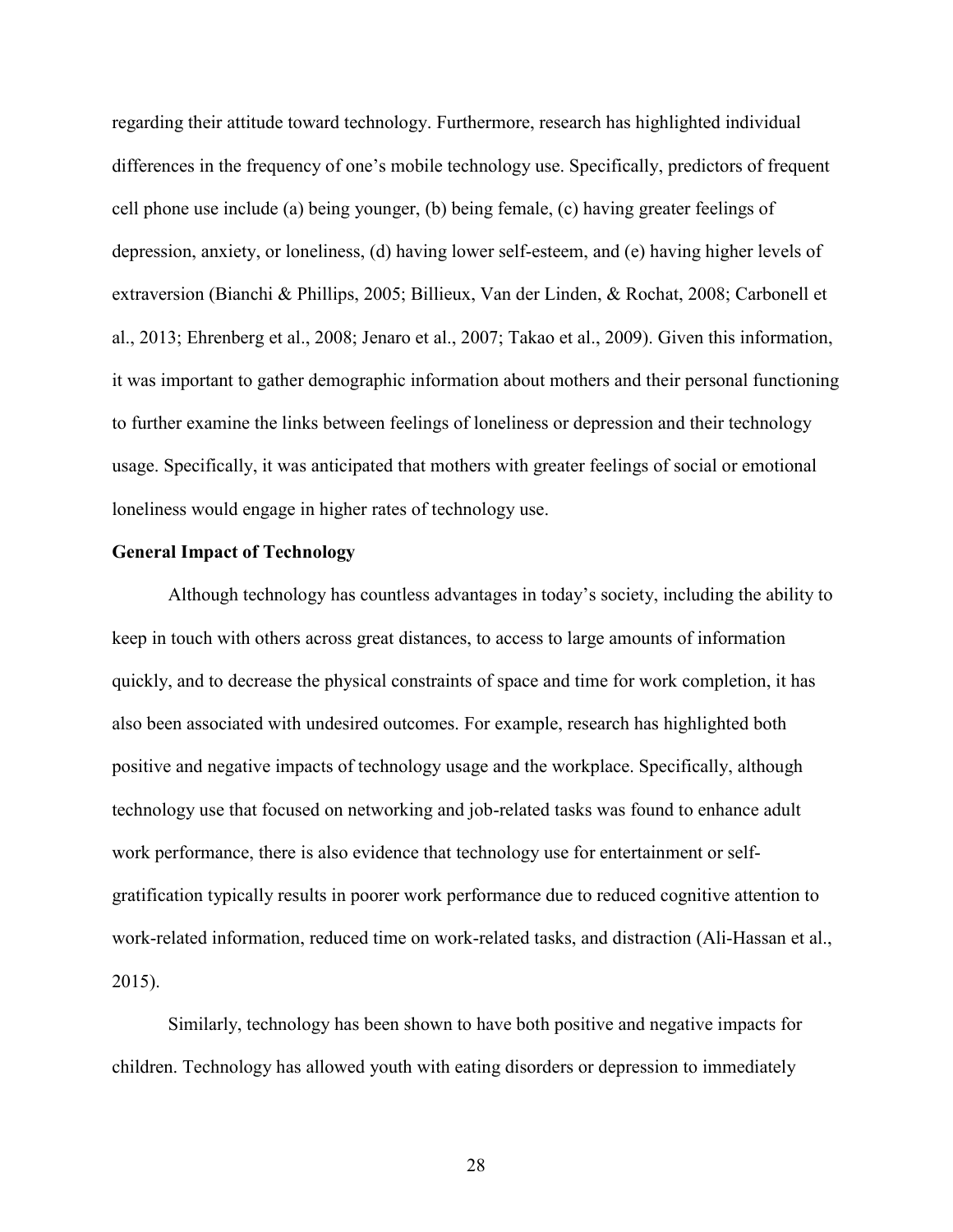reach out for help and find support (Griffiths et al., 2012; Kendal et al., 2017). Additionally, schools often employ computer-based interventions to aid the development of both academic and social-emotional skills. Although technology can be beneficial for youth, it also has been associated with many negative outcomes. For example, technology has been associated with reduced and/or disturbed sleep, social and emotional difficulties, self-regulation difficulties, and increased reports of loneliness for users (Engelberg & Sjoberg, 2004; Feldman, Greeson, Renna, & Robbins-Monteith, 2011; Johansson, Petrisko & Yates, 2005). Furthermore, technology use has been shown to impact the quality of relationships that adults have with their romantic partner and children, as well as children's relationships with their peers (Garris et al., 2016; Hinduja  $\&$ Patchin, 2010; McDaniel & Coyne, 2016a; 2016b; Parris, Varjas, Meyers, & Cutts, 2012).

### **Cultural Differences of Technology**

Any keen observer can recognize generational differences in technology use. From differences in the types of technology owned, to how an individual uses and interacts with that technology, one can identify general differences between younger and older users. Yan (2017) describes two different cultures, general mobile culture and youth culture, resulting from technological advancements over time. The general mobile culture is the way in which technology use is facilitated and modeled, primarily by caregivers (Goggin, 2012). This culture provides children with one way to learn how to use, ways to interact with, and general rules of conduct regarding technology. However, youth culture is one in which expectations of mobile technology use are established within one's peer group. As a result, while youth are using mobile technology, they are navigating between general mobile cultural expectations and those established by the youth culture.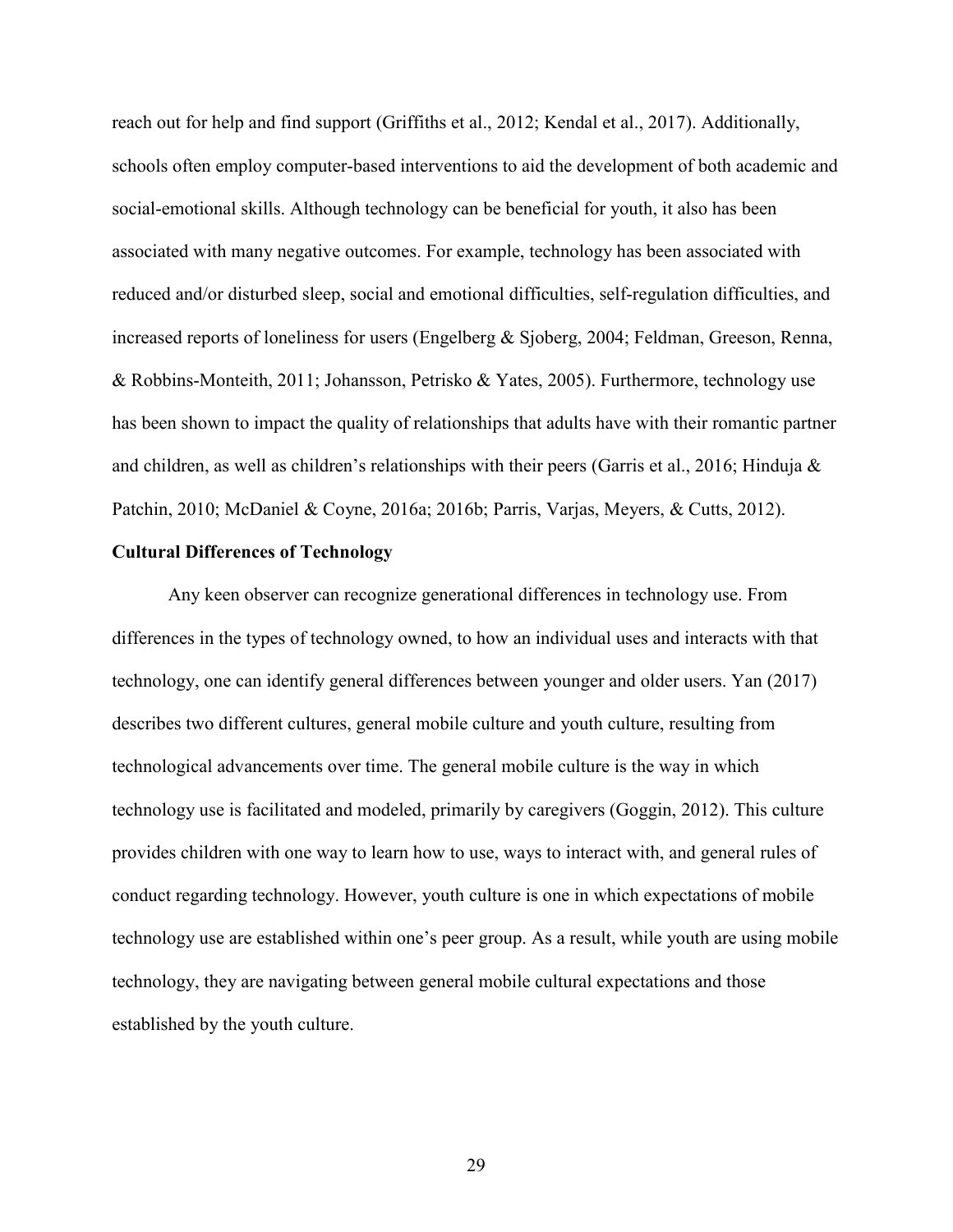Furthermore, Akyıl, Bacigalupe, and Üstünel (2017) discuss differences in technology use between individualistic and collectivistic cultures. They posit that collectivistic cultures may be less able to ascertain meaning in electronic communication due to more frequent face-to-face forms of communication than those from individualistic cultures. This may result in more frequent miscommunication or misinterpretation during conversations among those from collectivist backgrounds. Furthermore, these challenges may be further exacerbated for children due to their less advanced associative connections to varied meanings of words and less developed perspective-taking skills (Gelgoot, 2018). These challenges of online communication, coupled with the complex navigation of expectations, can result in many challenges for youth using technology.

## **Parental Technology Use**

Difficulties related to technology use do not stop at the individual level but have also been highlighted in interpersonal relationships. Research has highlighted the impact of technoference on parent-child interactions (e.g., McDaniel & Radesky, 2018). Generally, technoference has been shown to be predictive of fewer parent-child interactions, as well as parental hostility toward and lower responsiveness to children's request (Hiniker et al., 2015; McDaniel & Coyne, 2016b; Radesky et al., 2015; Radesky et al., 2014). McDaniel and Coyne (2016b) found that technoference commonly occurs during playtime or free time with the child, but also sometimes interferes with educational activities, mealtime, bedtime, and discipline. As such, technoference appears within the parent-child relationship throughout the entire day across many different activities.

Jarvenpaa and Lang (2005) highlighted how technology has resulted in the idea that individuals are (or should be) immediately and regularly available for work-related tasks and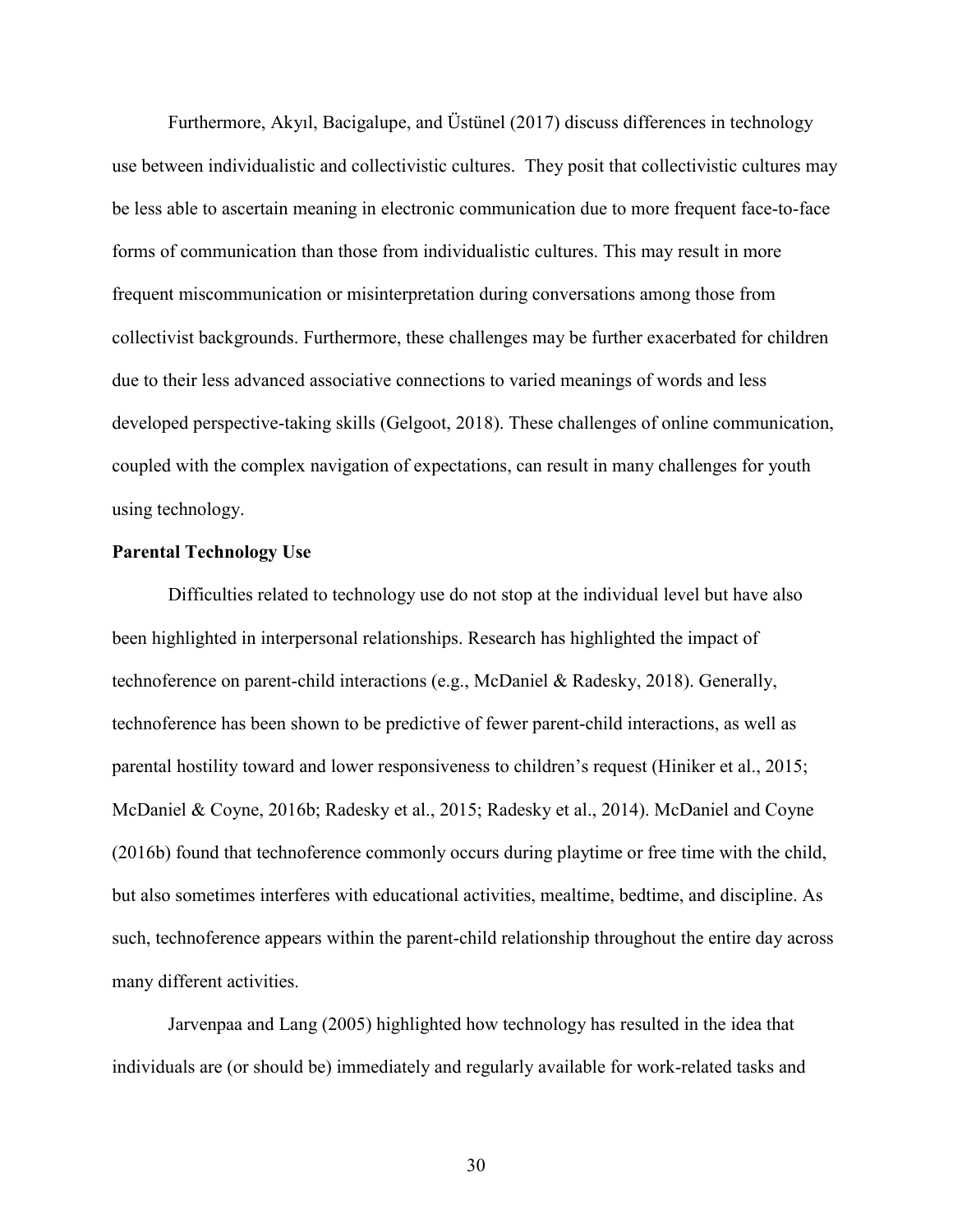non-work related communication. Specifically, they discuss the present-absent paradox through their proposed empowerment-enslavement paradox. The empowerment-enslavement paradox highlights the juxtaposition of the being regularly available. Specifically, it highlights how being able to connect with others at any time or anywhere is a great advantage, but it also results in individuals feeling pressured to respond immediately to their technology. This phenomenon then leads to the present-absent paradox in which they describe how one cannot fully engage in an inperson conversation while engaging in a conversation with someone through a mobile device. This present-absent paradox within technology parallels the present but absent parenting seen in those with depression. As previously discussed, parental depression has been linked to a variety of negative outcomes for children, including insecure attachment styles, internalizing and externalizing behavior problems, physiological responses to stress, and parent-child conflict (Ainsberg et al., 2007; Radke-Yarrow et al., 1985; Trapolini, McMahon, & Ungerer, 2007). Given these similarities, it seems likely that higher rates of parental technology use may similarly impact their child's development. In this study, technoference in the parent-child relationship was examined to determine its relation with attachment security and children's social skills.

#### **Summary**

As supported by the review of literature, individual differences in rates of parental technology use may be associated with negative outcomes for children including insecure attachment styles and decreased social skills. Furthermore, social and emotional resources of mothers may be associated with their rates of technology use. Given these hypothesized relations, this study examined how individual differences in maternal insularity were associated with rates of technoference, as well as how differing rates of parental technoference use were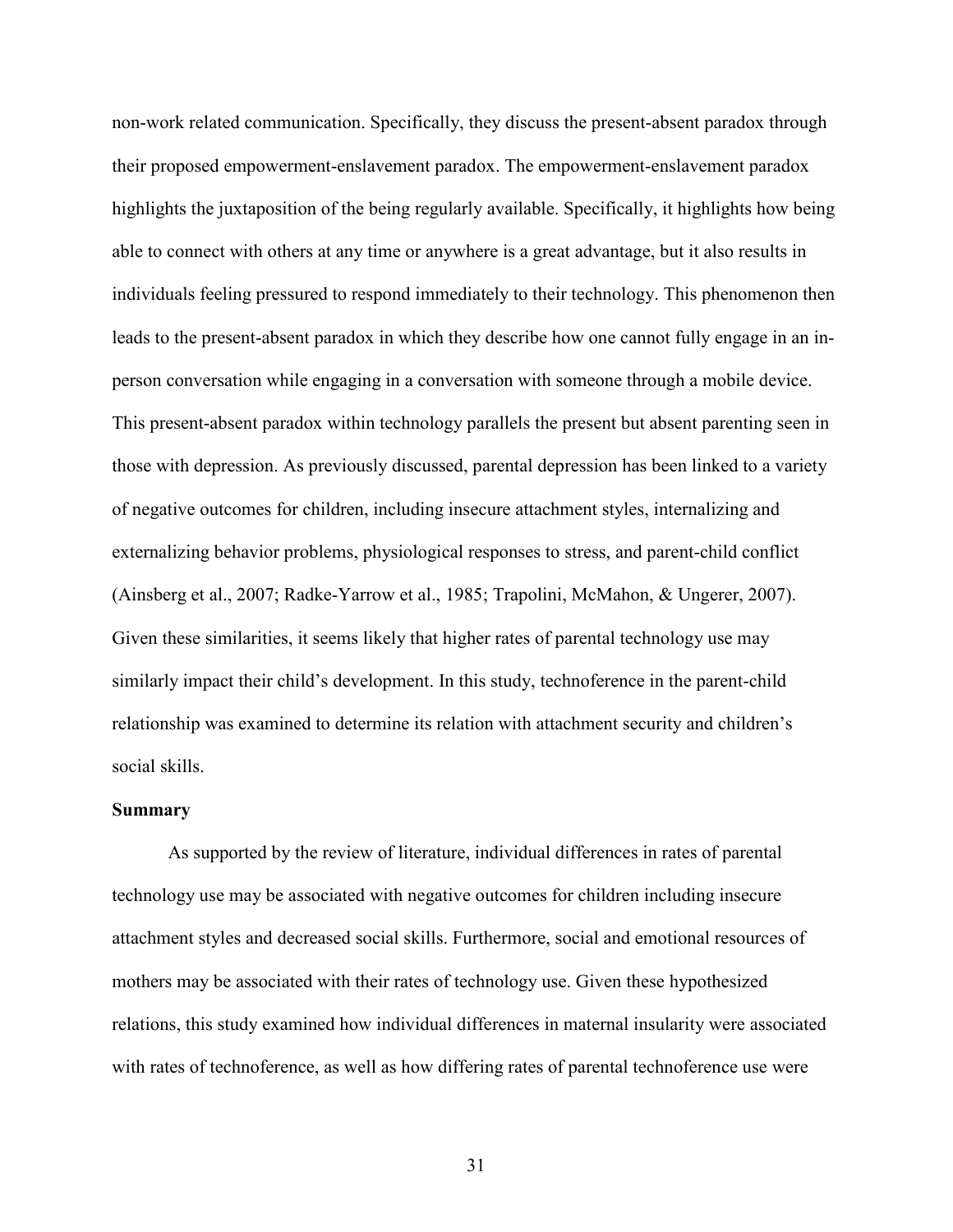associated with attachment security and their children's social skills. Additionally, this study examined how child and parent attachment security moderates the relationship between rates of parental technoference and social skills. Based on the review of the literature, the following research questions and hypotheses were developed.

## **Research Questions and Hypotheses**

# **Research Question 1**

What is the association between technoference and differing levels of attachment security?

**Hypothesis 1: Attachment styles and technoference.** For the purpose of this study (and consistent with previous research), attachment style was assessed using a parent-report measure of attachment-related predictors (Perrelli, Zambaldi, Cantilino, Sougey, 2014), as well as a childreport measure of attachment (Kerns, Aspelmeier, Gentzler, & Grabill, 2001). Previous research has shown differences in responsive parenting practices due to technology use (Hiniker et al., 2015; McDaniel & Coyne, 2016b; McDaniel & Radesky, 2018; Radesky et al., 2015; Radesky et al., 2014). Furthermore, responsive parenting has been shown to be predictive of differences in parenting style (Grossman et al., 1985; Radke-Yarrow et al., 1985). Thus, it was hypothesized that there would be a negative correlation between technoference rates and attachment security. That is, mothers reporting higher rates of technoference are predicted to have lower levels of attachment security with their child (see Figure 1).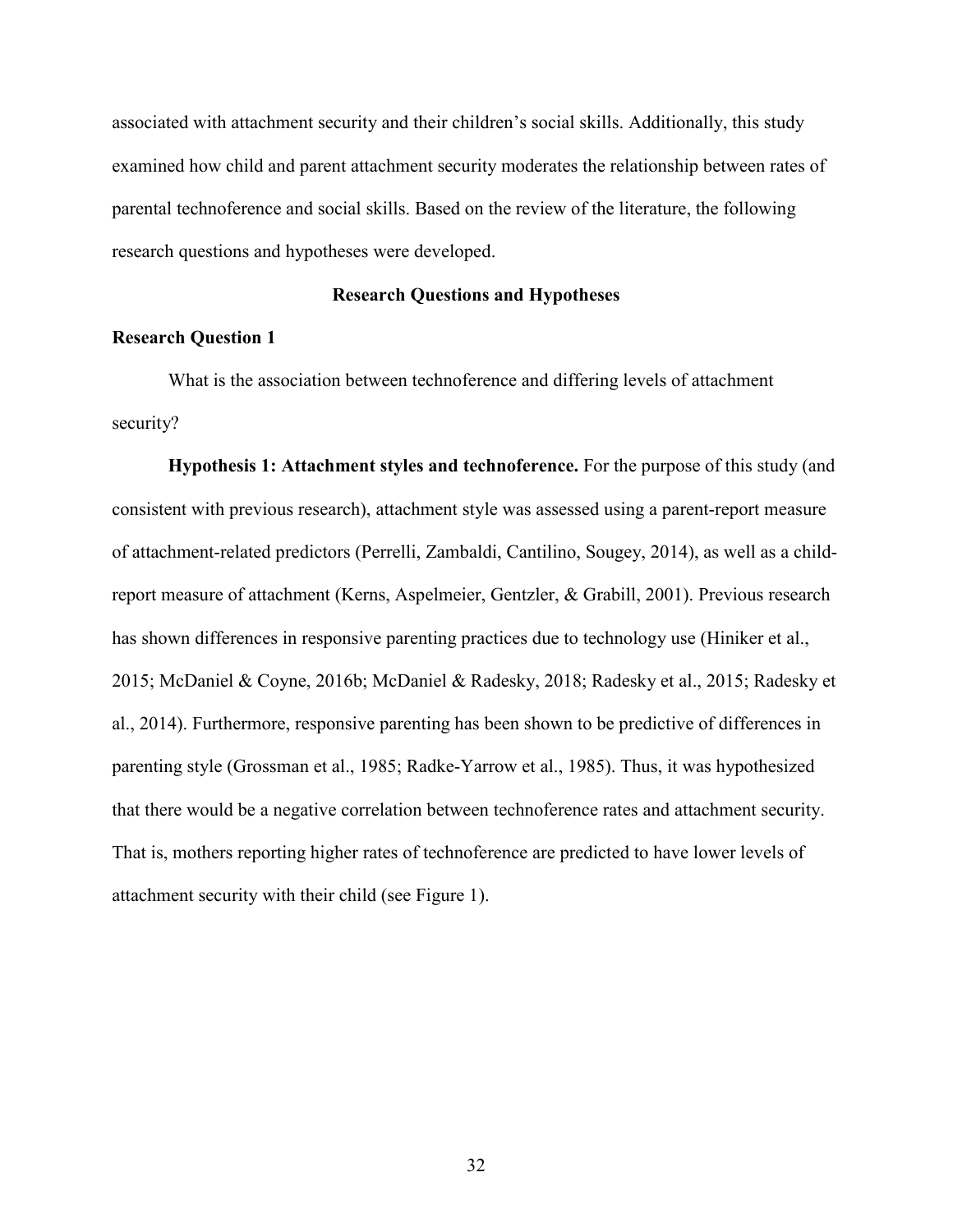

*Figure 1.* Hypothesized negative correlation between attachment style and level of parental technoference

# **Research Question 2**

What is the association between children's social skills and rates of technoference in the mother-child relationship?

**Hypothesis 2: Children's social skills and technoference.** Children's social skills were assessed using a parent-report measure and a child-report measure. Previous research has shown the effectiveness of using parent-report measures to assess children's social functioning (Burnette et al., 2012; Lansford et al., 2014; Renken et al., 1989). As previously discussed, parents who engage in high rates of technology use engage in fewer interactions with their child, resulting in fewer opportunities for the child to engage in the observational learning process (Hiniker et al., 2015; McDaniel & Coyne, 2016b; McDaniel & Radesky, 2018; Radesky et al., 2015; Radesky et al., 2014). Thus, it was hypothesized that mothers who reported lower rates of technoference would report higher levels of social skills in their children. That is, a negative correlation is predicted between technoference rates and child social skills (see Figure 2).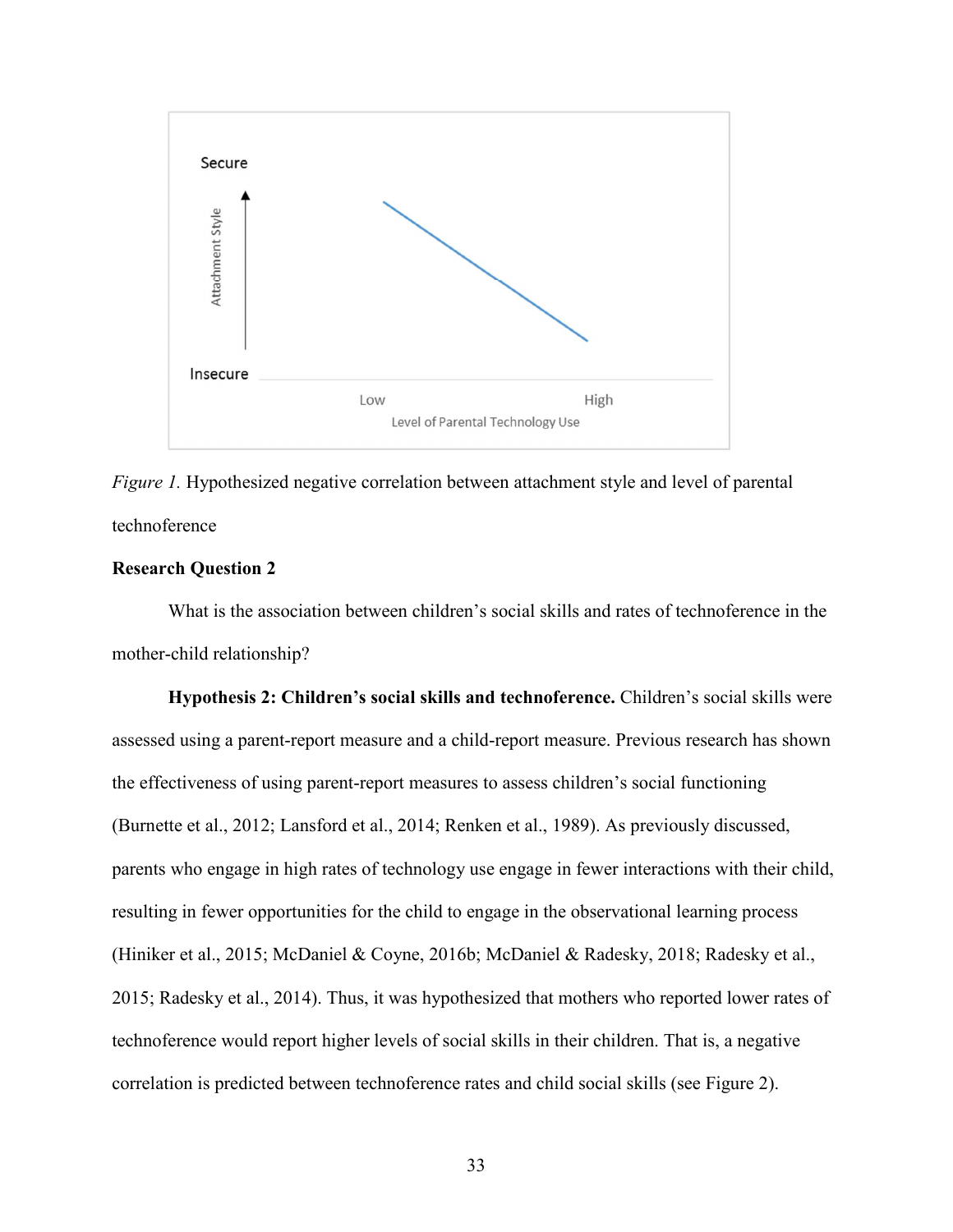

*Figure 2.* Hypothesized negative correlation between children's social skills and level of parental technoference

# **Research Question 3**

What is the association between maternal insularity and rates of technoference in the mother-child relationship?

**Hypothesis 3: Maternal insularity and technoference.** As previously discussed, research has shown that some mothers may experience loneliness throughout the process of child rearing (Russell et al., 1984). Insularity can result in decreased psychological resources, which has been shown to influence parenting practices (Belsky & Isabella 1988; Belsky & Barends, 2002). Furthermore, insular mothers are more likely to engage in aversive and non-responsive parenting behaviors than non-insular mothers (Dumas & Wahler, 1985). Gratification theory (Grant, 2005) suggests that individuals may actively choose media to gratify their unmet needs. Specifically, research has shown links between media use to fulfill interpersonal needs (Rubin, 1998). In the current study, it was hypothesized that there would be a positive correlation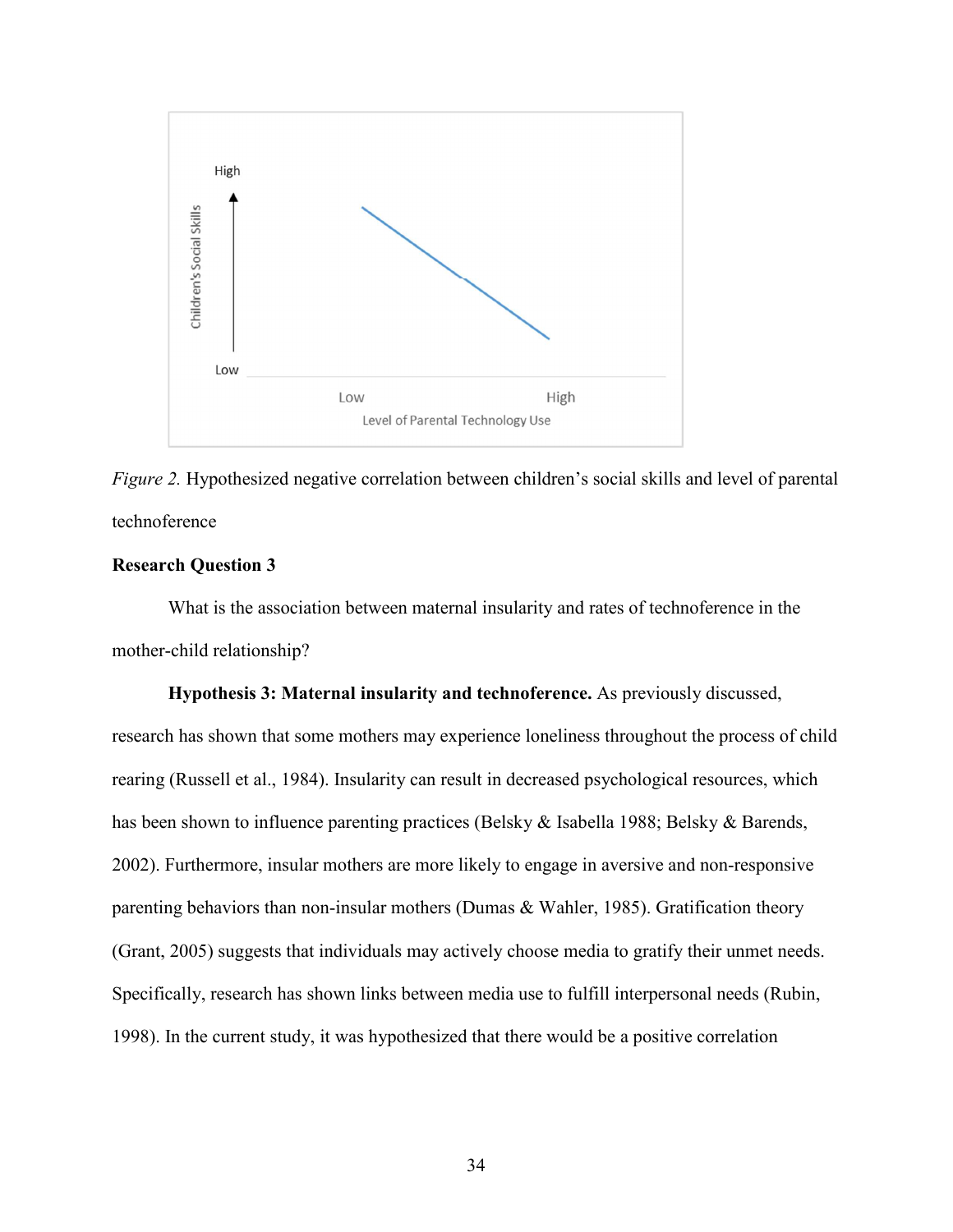between maternal insularity and technoference (see Figure 3). That is, mothers with high levels of insularity (i.e., lack of social support) will have the highest levels of technology use.



*Figure 3.* Hypothesized positive correlation between maternal insularity and level of parental technoference

# **Research Question 4**

After controlling for maternal insularity, does attachment security moderate the relationship between technoference in the mother-child relationship and children's social skills?

**Hypothesis 4: Moderating effect of attachment on child social skills.** As described in Hypothesis 1, participants' attachment security was assessed with a parent-report and a childreport measure of attachment-related characteristics. As previously discussed, children with secure attachment styles have more positive social outcomes (Pastor, 1981; Erickson & Crichton, 1981; Erickson et al., 1982). Children's social skills were expected to follow the same pattern as described in Hypotheses 2, but with the relation being moderated by attachment security. That is, higher levels of attachment security are expected to buffer the impact of high rates of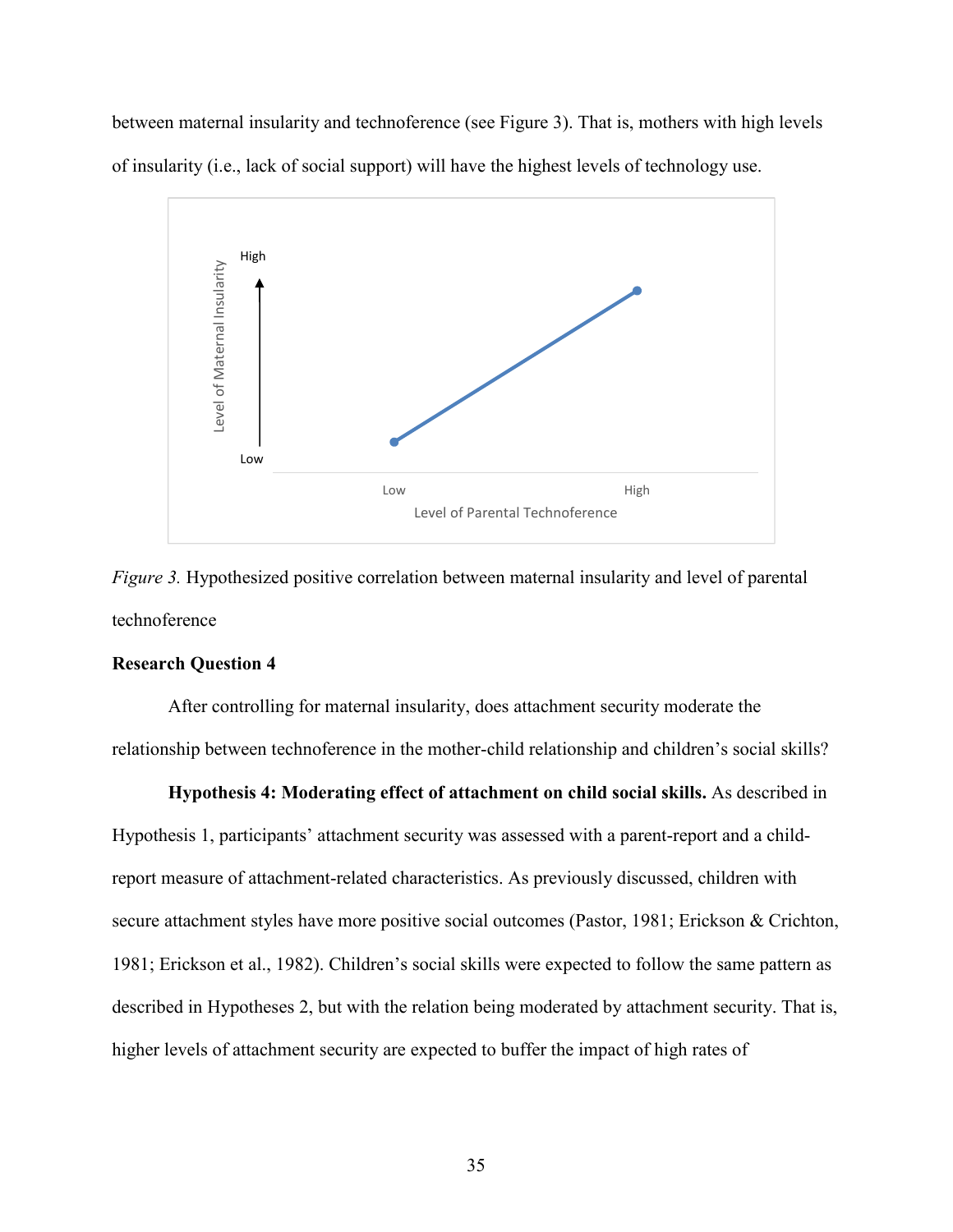technoference on children's development of social skills, whereas lower levels of attachment security are expected to exacerbate it (see Figure 4).



*Figure 4.* Hypothesized pattern in which attachment security moderates the relationship between technoference and children's social skills after controlling for maternal insularity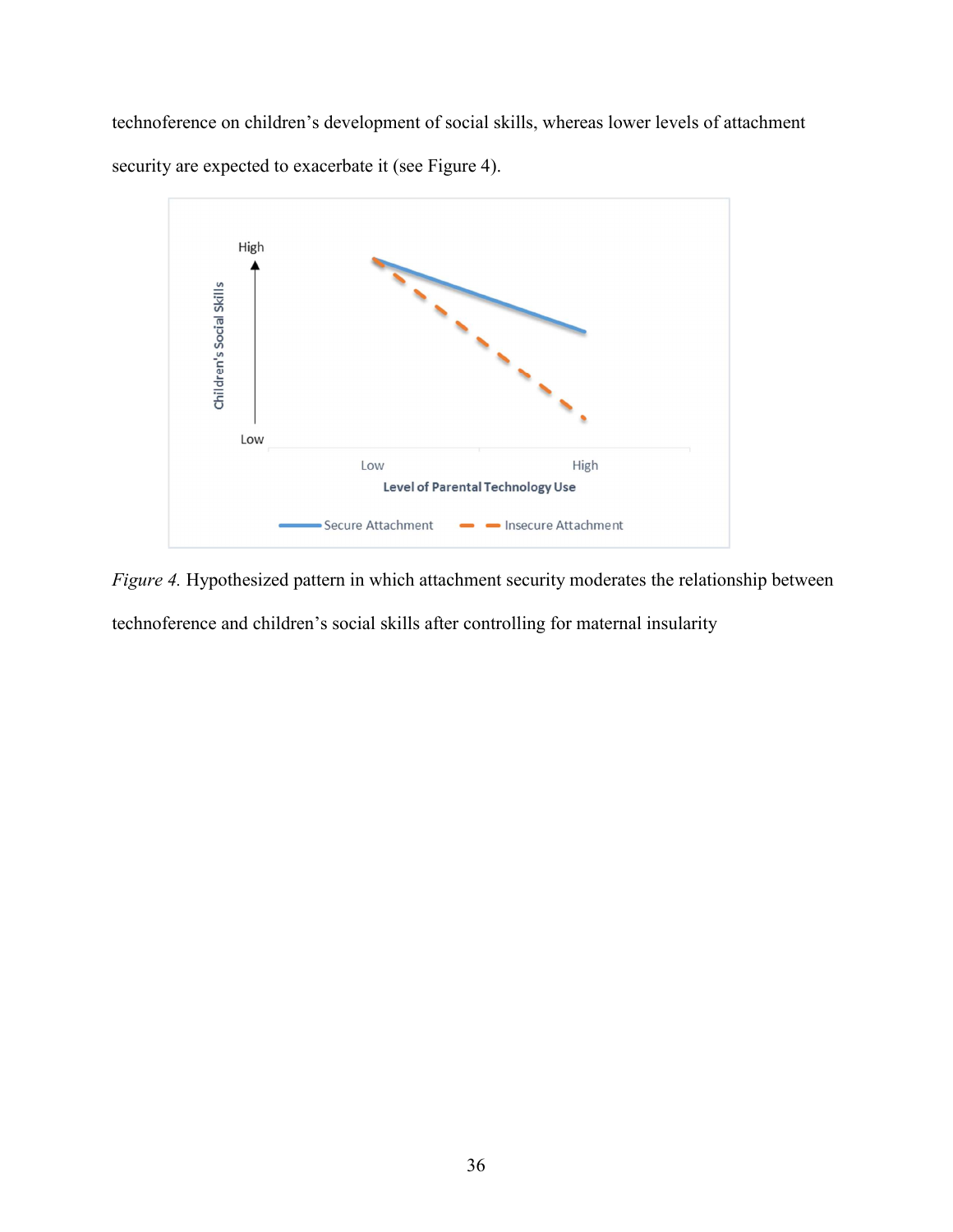#### CHAPTER III: METHODS

### **Participants**

This sample contained 80 mother-child dyads, including 40 male children (50%) and 40 female children (50%). The target number of participants was determined through a power analysis anticipating a medium effect size  $(f^2)$  of .15, power of .80, and  $p = .05$  (Faul, Erdfelder, Lang, & Buchner, 2007). Participants were recruited through the Child Participant Pool in the Department of Psychology at Illinois State University, as well as flyer postings and recruitment fliers sent home from participating schools and community agencies. The contact information from 68 families was provided from the Child Participant Pool, and 23 mother-child dyads participated in the current study. Approximately 1,100 flyers were provided to participating schools and community agencies to distribute to families, and 57 mother-child dyads participated. Data were collected through online surveys completed one of two ways depending on the participant's preference: (1) mothers completed their survey at home and their child completed their survey at school or (2) both mother and child completed their survey in the lab, with participants being compensated for participation by funding from the Dissertation Completion Grant at Illinois State University. Forty-nine dyads participated in the lab and thirtyone dyads participated at home and in school.

The average age of children who participated in the study was 8.04 years  $(SD = 1.37)$ . In this sample, 72.3% of mothers were Euro-American, 25.3% classified their race as other, 1.2% of mothers were African-American, and 1.2% were Hispanic/Latinx. Similarly, 65.1% of child participants were Euro-American, 26.5% classified their race as other, 7.2% were Multiracial, and 1.2% were African American. Of the total cases, 90.4% of mothers reported that they were married, 2.4% reported they were divorced, and 7.2% reported they were never married.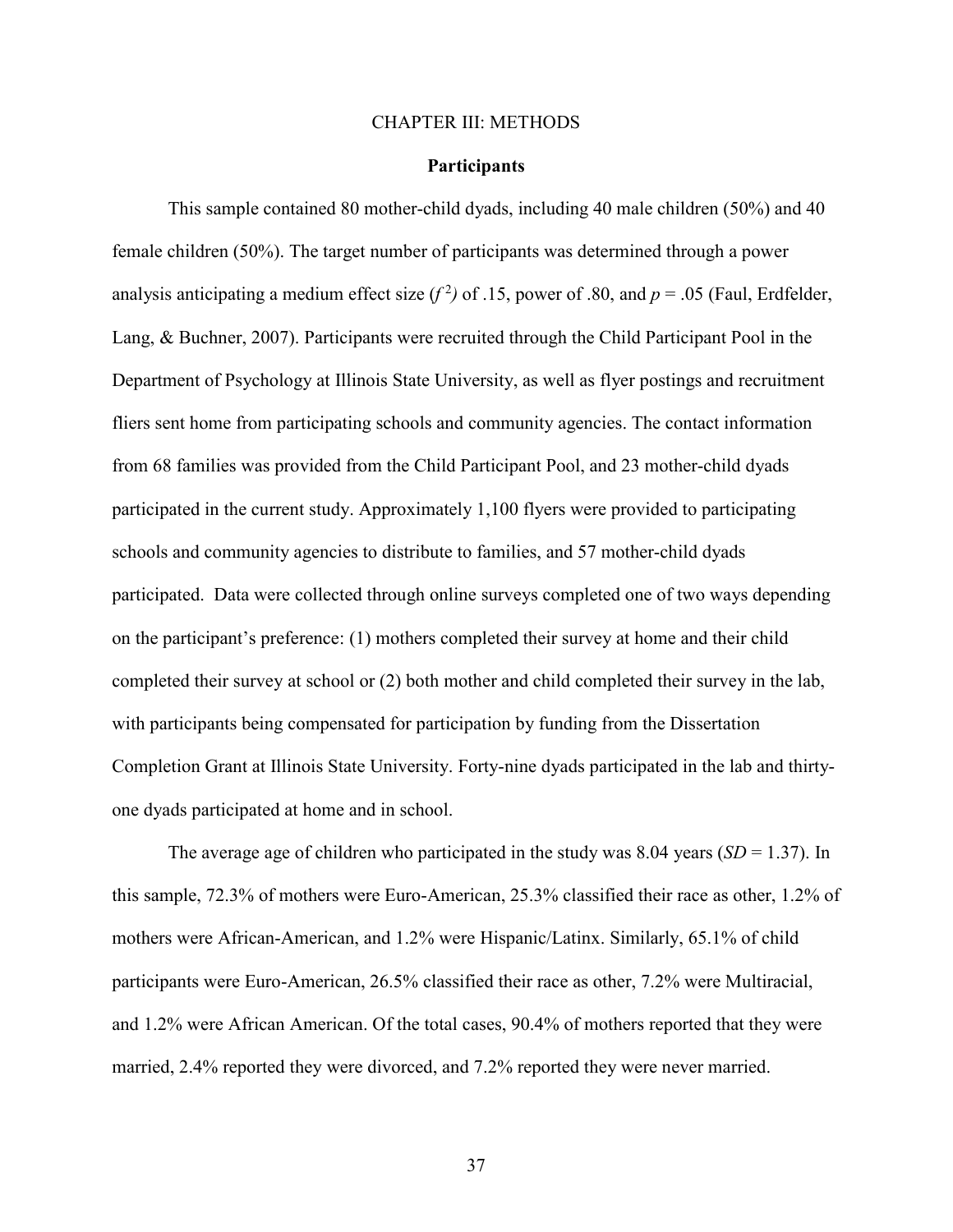Furthermore, 85.5% reported that their child's biological father was their current partner/spouse, 8.4% reported that their current partner/spouse was not the biological father, and 6.0% of participants did not provide this information. Additionally, 85.5% of mothers reported that their child had two primary caregivers, 6.0% reported one primary caregiver, 6.0% reported three primary caregivers, and 1.2% reported four primary caregivers.

In this sample, 59.0% of mothers reported that their SES was Middle Class, with 20.5% reporting their SES was Middle Upper Class, 19.3% as Working Class, and 1.2% as at Poverty Level. Furthermore, 51.8% of mother's reported having a full-time job, 22.9% reported having a part-time job, 2.4% as having seasonal employment, 19.3% unemployed, and 3.6% as full-time student. Mothers reported having a variety of technology devices in the home, including smart phones (both connected to provider data and only connected to home Wi-Fi), desktop computers, laptops, tablets, TVs (both smart TVs and traditional TVs), gaming consoles (both portable and traditional devices), voice-controlled smart speakers (e.g., Amazon Echo), smart watches, radio/cd players, and Blu-ray/DVD players. In this sample, 42.5% of mothers reported having 10 or more devices within the home, and 40% of mothers reported having between 7 and 9 devices within the home.

 Mothers provided information about the types of special services their children were receiving through school. A majority of mothers reported that their child was not receiving any type of special services (78.3%), 9.6% reported that their child was receiving academic interventions, 2.4% reported their child was receiving a combination of academic and social/emotional/behavioral interventions, and 10.8% reported their child was receiving social/emotional/behavioral interventions. Correlations between demographic characteristics and measures used in this study were conducted and are available in Tables 1-3.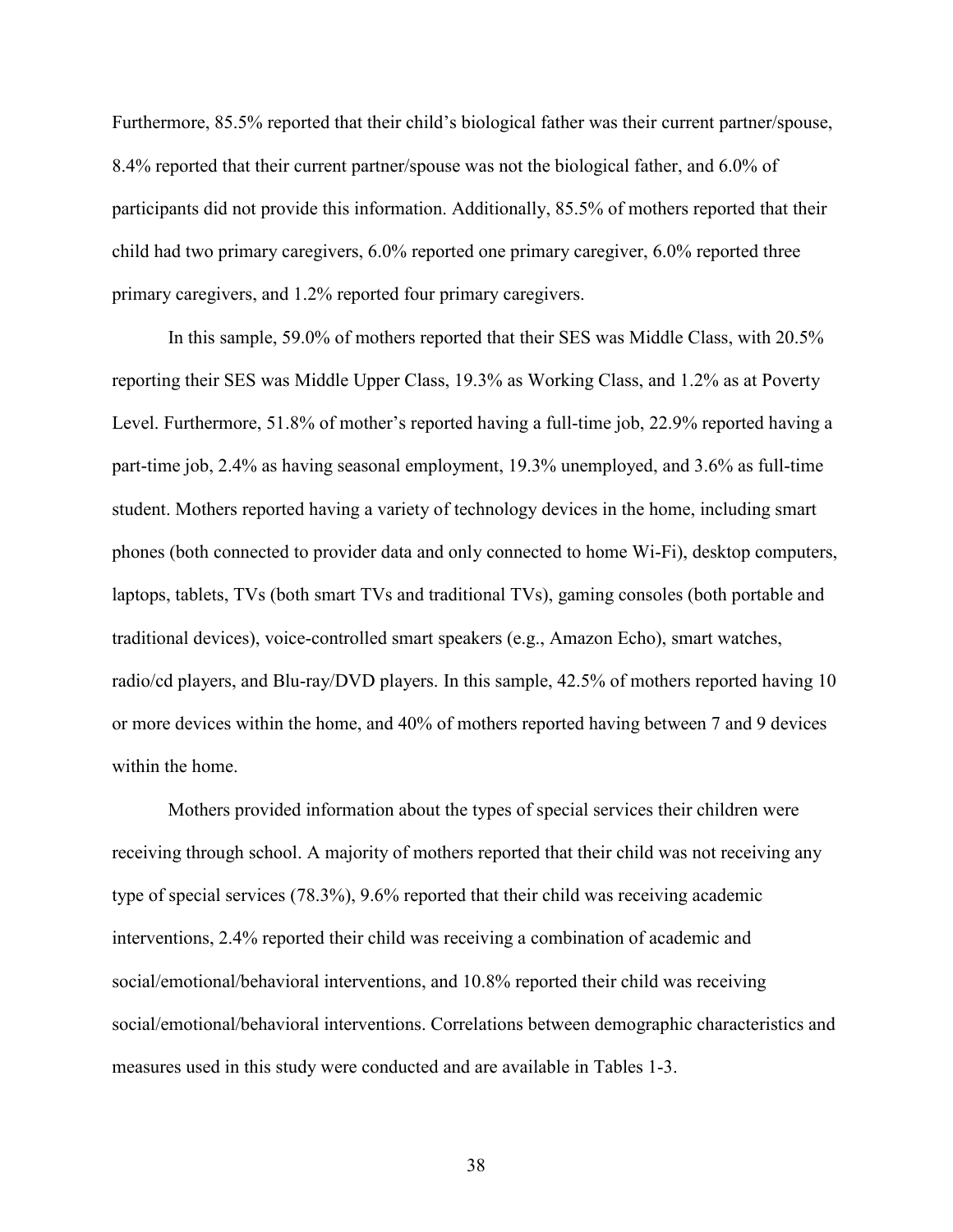#### **Measures**

Demographic and cultural information regarding the mother was collected, including marital status, race, SES, employment, number of people inside the home and how many are school-aged, if the mother's partner/spouse is not the child's biological father, mother's romantic attachment style, number of people who serve as the primary caregiver, and if the child was receiving special services in any of the following areas (reading, math, writing, ASD, social skills, emotional disturbance). Additional information regarding which technology devices are in the home, the frequency of parents' technology use throughout the day, and the frequency of child technology use throughout the day were also collected.

# **Attachment**

Mothers completed the *Maternal Attachment Inventory* (MAI; Muller, 1994), a 26-item questionnaire used to measure attachment between a mother and her child. It can be used for children beginning at 4 weeks to 13 years and demonstrated reliability and high internal consistency ( $\alpha$  = .76-.90; Perrelli, Zambaldi, Cantilino, & Sougey, 2014). In the current study, the overall Cronbach's Alpha was very good ( $n = 80$ ,  $\alpha = .922$ ). Sample items include "I'm proud of my child," "I feel love for my child," and "I look forward to being with my child," which are rated on a four-point Likert scale from *almost always* to *almost never*. Items were reverse coded so that higher scores indicated more secure attachment.

The *Experiences in Close Relationships Scale-Short form* (ECR-S; Wei, Russell, Mallinckrodt, & Vogel, 2007) was used to measure the dimensions of mother's attachment anxiety and attachment avoidance in romantic relationships in general on a seven-point Likert scale from *strongly disagree* to *strongly agree*. This scale was used to control for mother's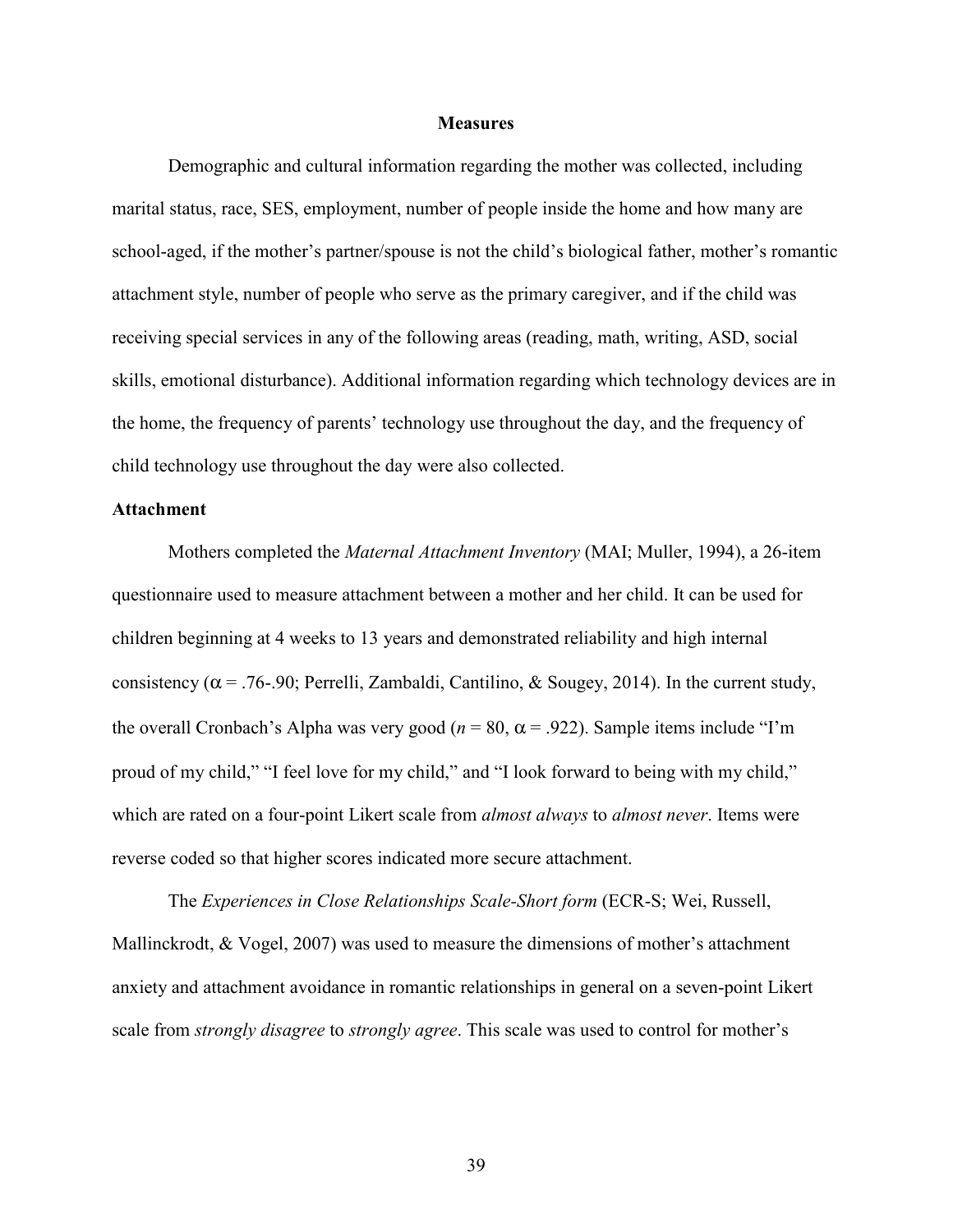attachment style to their partner when looking at their attachment to their child. In the current study, the Cronbach's Alpha was determined to be in the acceptable range ( $n = 80$ ,  $\alpha = .78$ ).

Children completed an adapted version of the *Security Scale* (Kerns, Aspelmeier, Gentzler, & Grabill, 2001), a 15-item self-report scale used to measure attachment between a child and the mother. This scale has been shown to effectively measure the attachment relationship between third- to sixth-grade children and their parents, but no information about the effectiveness of this scale with younger children was available prior to use in this study. Sample items include "Some kids find it easy to trust their mom but other kids are not sure if they can trust their mom," and "Some kids feel better when their mom is around but other kids do not feel better when their mom is around." Items were adapted to respond to each part of the question on a four-point Likert scale from *almost always* to *almost never*. This allowed for a more sensitive measure of the concept rather than requiring children to select which part of the question was the most true for them. In the current study  $(n = 80 \text{ children})$ , Chronbach's Alpha was .78, which is in the acceptable range.

### **Maternal Insularity**

The *Emotional and Social Loneliness Scale* (Russell, Cutrona, Rose, & Yurko, 1984) was used to measure maternal insularity. This is a 10-item self-report scale used to measure emotional loneliness (five items) and social loneliness (five items). Reponses are indicated using a five-point Likert scale ranging from *never* to *very often*. Items for emotional loneliness were averaged to produce an overall emotional loneliness score, and items for social loneliness were averaged to produce an overall social loneliness score, with higher scores indicating more experienced loneliness (see Appendix A). Sample items include "no one knows me well," "I feel 'in tune' with others," and "there are people I can talk to." Psychometric properties indicated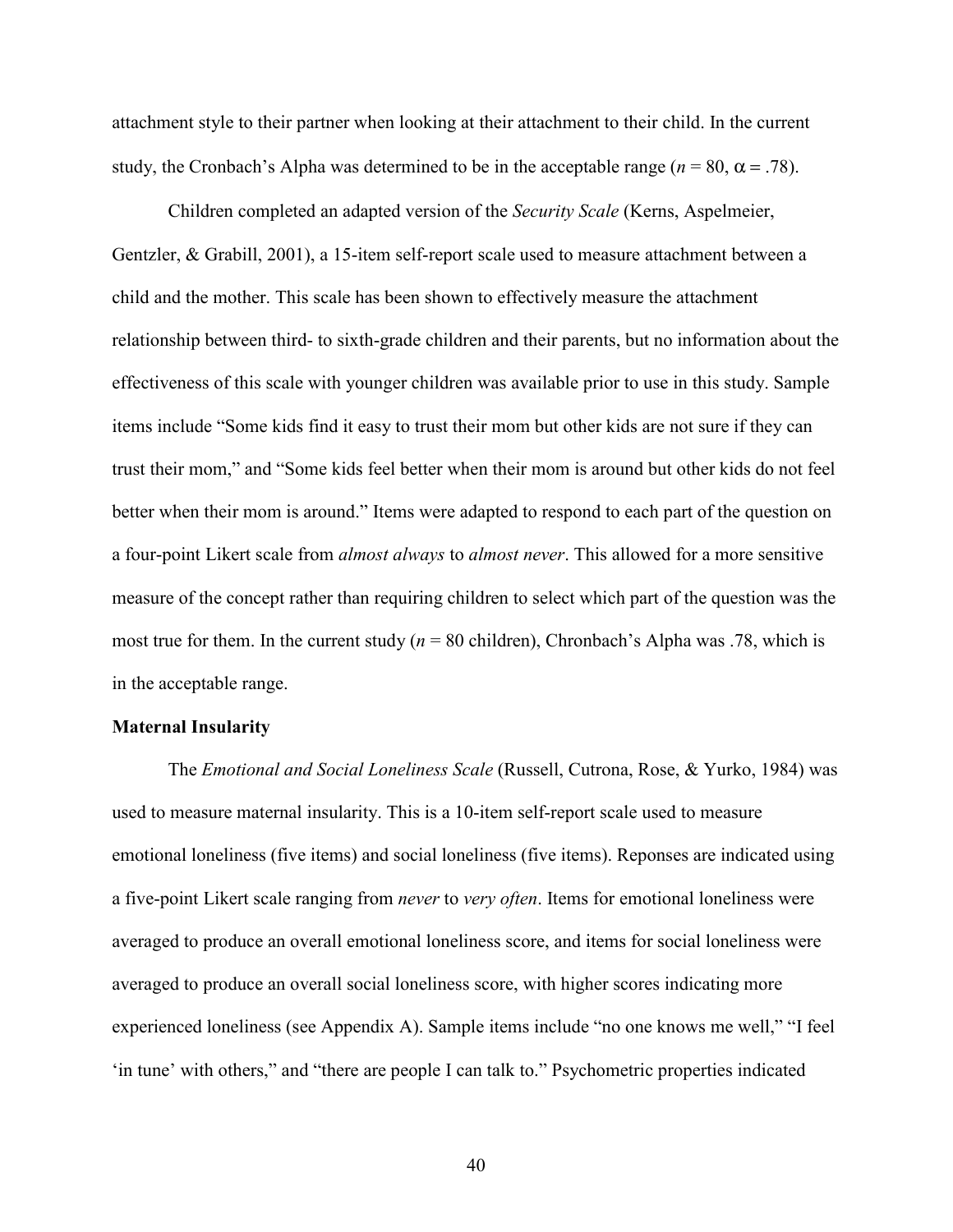adequate reliability with alpha coefficients ranging from .78 to .92 (Russell et al., 1984). In the current study (*n* = 80 parents), Cronbach's Alpha was .93, which is in the very good range.

# **Technoference**

Technoference was measured using the *Distraction in Social Relations and Use of Parent Technology* (DISRUPT) scale. This is an unpublished measure from McDaniel's Daily Family Life Project, and is a four-item self-report scale measuring problematic mobile phone use during time spent with one's child. Reponses are indicated using a six-point Likert scale ranging from *strongly disagree* to *strongly agree*. Items were averaged to produce an overall score, with higher scores indicating more problematic mobile phone use in the presence of one's child (see Appendix A). The measure has shown good reliability in McDaniel's Daily Family Life Project on a sample of 182 families ( $n = 358$  parents) with a young child (alpha = .87) and has shown good convergent validity with other measures of technology interference in the couple relationship, parent problematic mobile phone use, and parent distraction with technology. Recent work has also utilized this measure in another sample  $(n = 527$  parents) and has shown it to be statistically associated with parent self-reports of lower parenting quality (McDaniel, Everest, & White, 2018). In the current study (*n* = 80 parents), the Cronbach's Alpha was .88. The measure asks participants to specifically think about time spent with their child, and sample items include "I find myself thinking about what I could be doing on or messages/notifications I might receive on my phone or mobile device" and "I feel like I use my phone or other mobile device too much."

# **Social Skills**

 Social skills were measured using both the child-report and the parent-report version of the *Social Skills Improvement System – Rating Scales* (SSIS-RS; Gresham & Elliott, 2008) that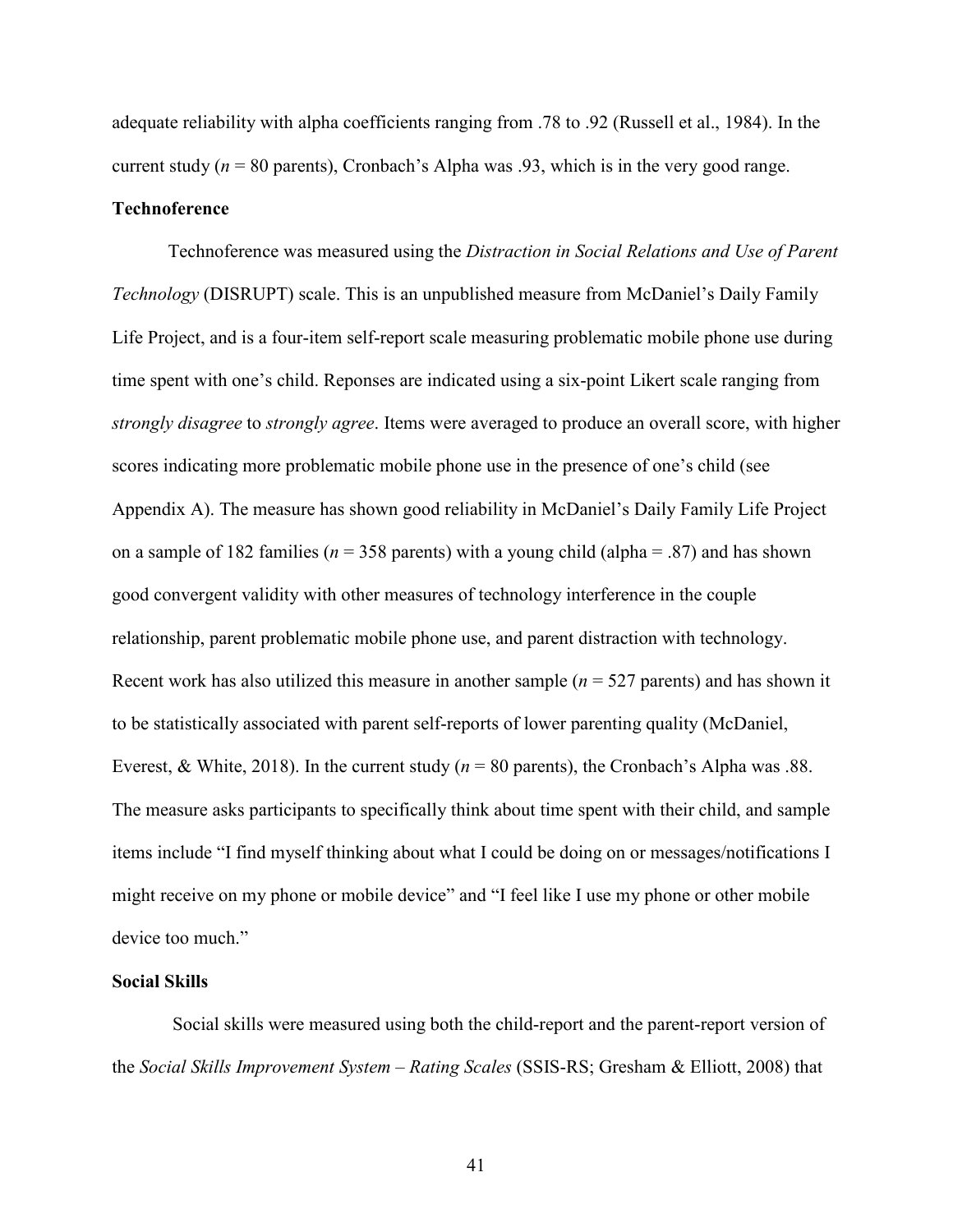has been shown to be a better estimate of social and problem behaviors in elementary schoolaged children when compared to other social skills measurements (Gresham, Elliott, Vance, & Cook, 2011). This is a comprehensive questionnaire used to measure cooperation, assertion, responsibility, self-control, internalizing, externalizing, hyperactivity, and total social skills and problem behaviors based on parent and child ratings. Across subscales, reliability is adequate (all above .70; Greshman et al., 2011) and test-retest scores were strong (.77-.92; Gresham et al., 2011). However, no information about the reliability of the child-report for 6- and 7-year-olds was available prior to use in this study. In the current study, the Cronbach's Alpha for all children ( $n = 80$  children,  $\alpha = .92$ ), as well as for 6- and 7-year-olds ( $n = 13$  children,  $\alpha = .906$ ) was is in the very good range. Furthermore, the Cronbach's Alpha for the parent report ( $n = 80$ ) parents) was very good ( $\alpha$  = .95). Because *t*-scores could not be generated for 6- and 7-year-old participants, raw scores of the different areas of the SSIS-RS were used for both child and parent ratings. Sample items include ratings of how often children "talks back to adults," "asks for help from adults," and "expresses feeling when wrong."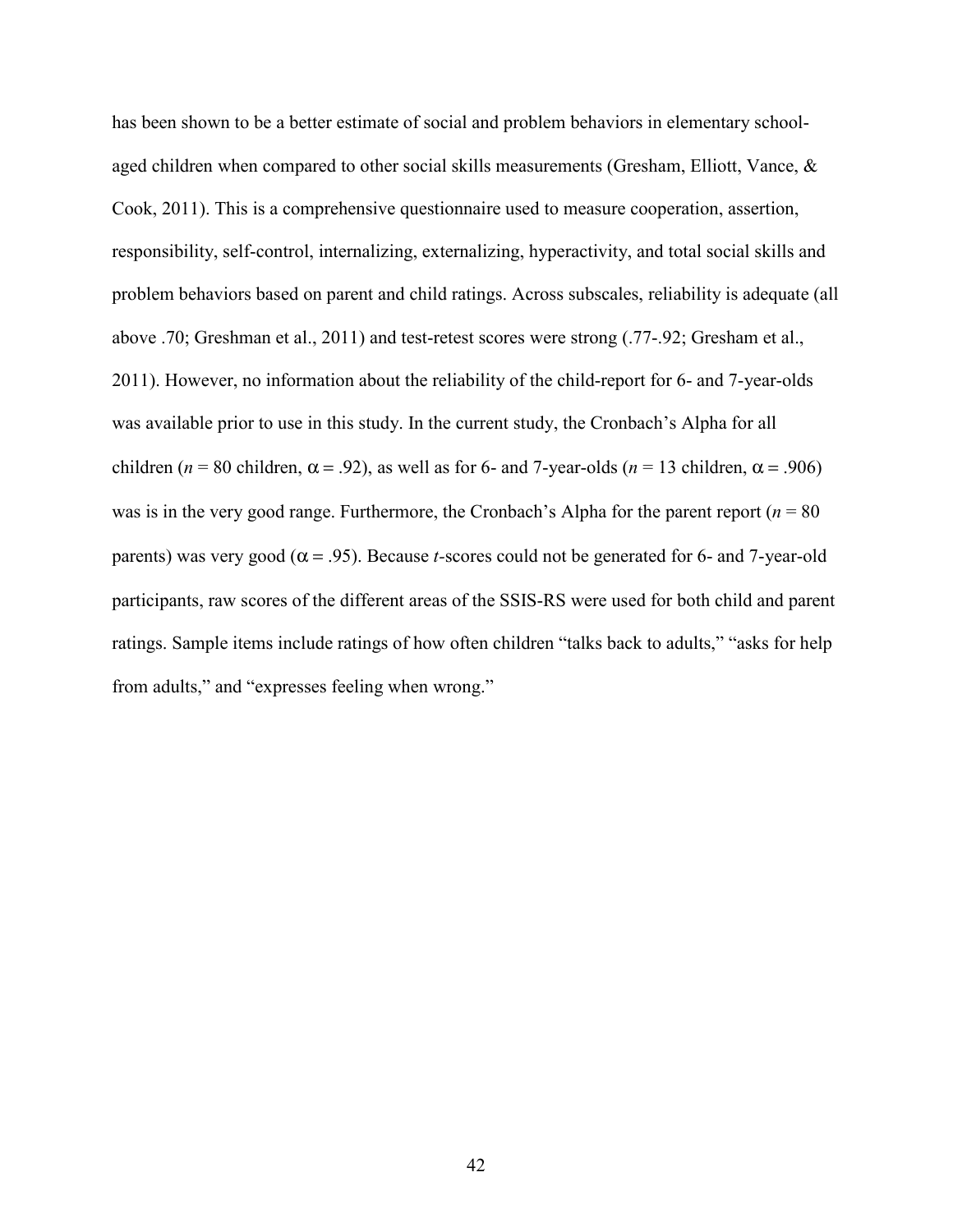#### CHAPTER IV: RESULTS

#### **Results**

In the following section, results of the current study and supplemental analyses will be discussed. Prior to data analysis, correlations between all variables were conducted to examine relations between variables (see Tables 1-3). Child gender and parent's romantic attachment style as measured by the *Experiences in Close Relationships* (ECR) were correlated with social skill ratings by mothers using the *Social Skills Improvement System* (SSIS). Child gender and parent gender were correlated with problem behavior and internalizing concern ratings by mothers using the SSIS. Child gender was correlated with externalizing concern ratings by mothers using the SSIS. Child age was found to be negatively correlated with children's ratings of problem behaviors using the SSIS, whereas the ECR was found to be positively correlated with children's ratings of problem behaviors using the SSIS. Child age was also found to be negatively correlated with children's ratings of their internalizing concerns using the SSIS, but parent gender and the ECR were found to be positively correlated with these ratings. ECR scores were correlated with children's ratings of their externalizing behaviors using the SSIS. The number of people in the home and the number of school aged people in the home was found to be correlated with the *Maternal Attachment Inventory* (MAI), whereas child age, the number of people in the home, and the ECR were found to be correlated with the Security Scale. The ECR was found to be correlated with the DISRUPT scale.

#### **Research Question 1**

 To examine my first research question addressed the association between technoference and attachment, two separate linear regressions were conducted. In the first linear regression, the association between mother's ratings of technoference and their own ratings of attachment to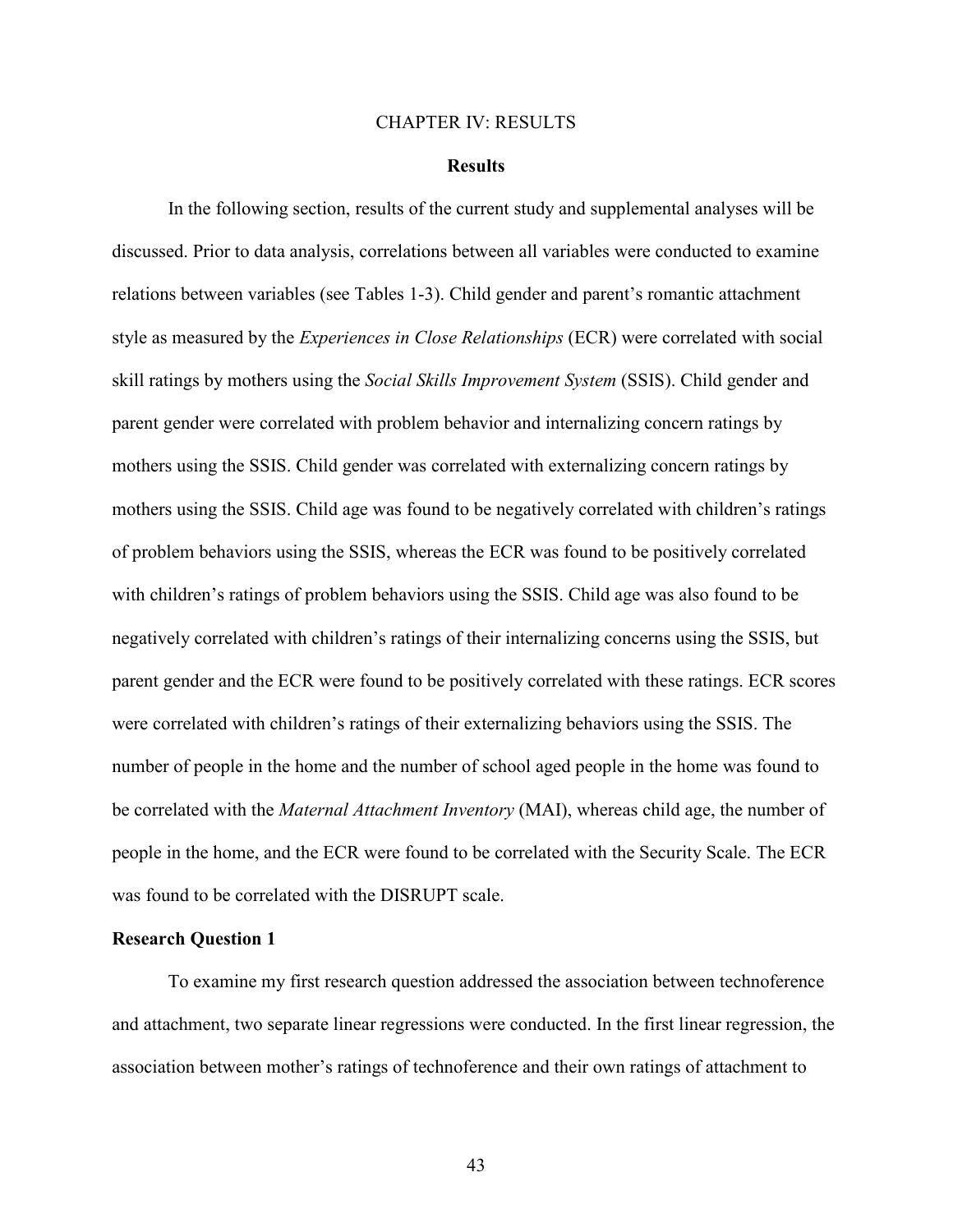their child were examined. Mother's ratings of technoference using the DISRUPT scale was not significantly associated with ratings of attachment security  $(F(1,79) = 3.24, \beta = -0.20, p = 0.08$ ; see Table 4). I hypothesized a negative correlation between mothers' ratings of attachment security and technoference. These results did not support my first hypothesis.

In the second linear regression, the association between mother's ratings of technoference and their children's ratings of attachment using the *Security Scale* (SS) were examined. Mother's ratings of technoference using the DISRUPT scale was significantly associated with children's ratings of attachment security  $(F(1,79) = 5.40, \beta = -.25, p = .02$ ; see Table 5). That is, children's ratings of attachment security to their mother was significantly lower when mothers reported more technoference within their relationship. These results support my hypothesis, such that mothers who reported higher technoference behaviors with their child on the DISRUPT scale had children who reported lower levels of attachment security to their mother.

# **Research Question 2**

 To examine my second research question addressed how children's social skills are related to technoference, two separate linear regression were conducted. In the first linear regression model, the association between mother's ratings of technoference and their own ratings of their children's social skills on the SSIS were examined. Results indicated that mother's ratings of technoference using the DISRUPT scale was significantly associated with their ratings of their child's social skills  $(F(1, 79) = 6.70, \beta = -.28, p = .01$ , see Table 6). Specifically, higher rates of technoference were associated with lower ratings of their child's social skills. I hypothesized that mothers who reported lower technoference would report higher levels of social skills in their children than those who reported higher technoference. These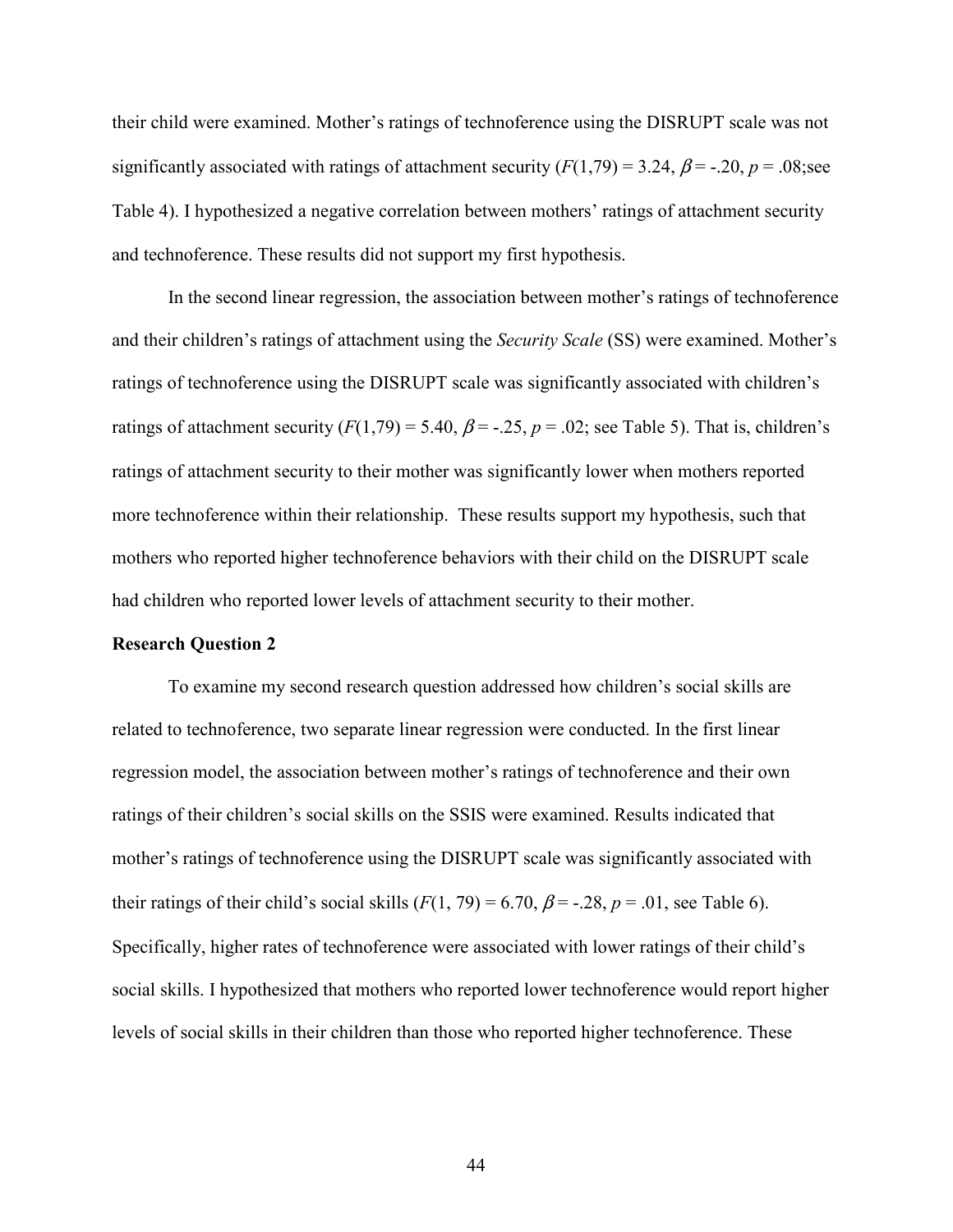results support my hypothesis, such that mothers who reported higher technoference behaviors with their child on the DISRUPT scale reported that their child had lower levels of social skills.

In the second linear regression, the association between mother's ratings of technoference and their children's ratings of their own social skills on the SSIS were examined. Mother's ratings of technoference was not significantly associated with their child's ratings of their own social skills  $(F(1, 79) = .56, \beta = .08, p = .46, \text{ see Table 7}).$ 

## **Research Question 3**

 To examine my third research question, which addressed the association between maternal insularity and technoference, a linear regression was conducted. The association between mother's ratings of insularity on the *Emotional and Social Loneliness Scale* (ESL) and their ratings of technoference were examined. Ratings of maternal insularity were associated with ratings of technoference on the DISRUPT scale,  $F(1, 79) = 6.79$ ,  $p = .01$ ; see Table 8). Higher rates of maternal insularity were associated with lower ratings of technoference as measured by the DISRUPT ( $\beta$  = -.28,  $p = .01$ ). These results do not support my hypothesis, but rather provide evidence for the opposite of what I hypothesized. That is, results indicated that mothers who engaged in more technoference behaviors were less insular.

# **Research Question 4**

 To examine my final research question, which asked whether attachment security moderates the relationship between technoference and children's social skills after controlling for maternal insularity, four separate hierarchical linear regressions were conducted. I hypothesized that having higher levels of attachment security would buffer the impact of high rates of technoference on children's development of social skills, whereas insecure attachment would exacerbate it.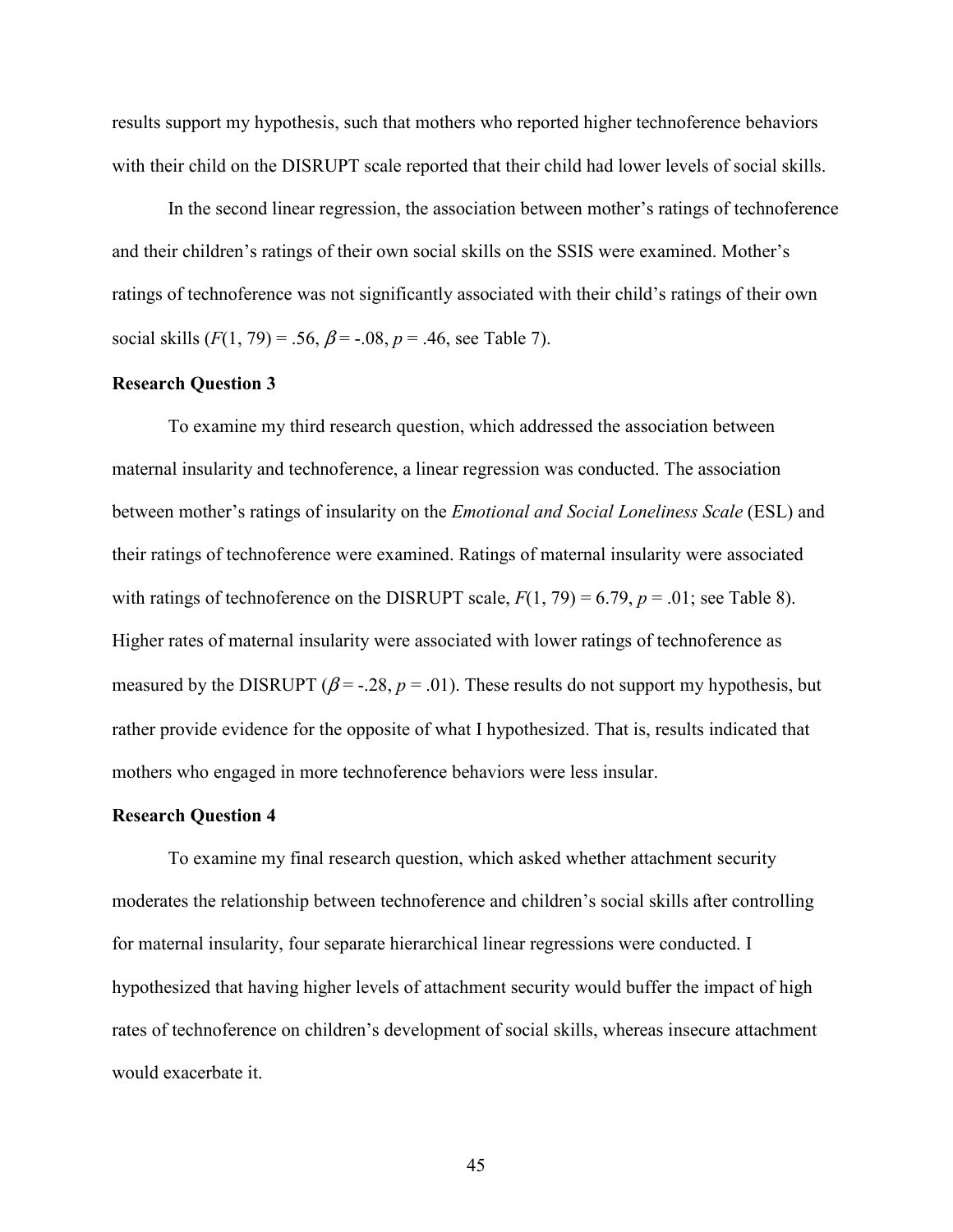In the first hierarchical regression, child ratings of attachment security were examined to determine the potential moderating effect of their ratings on the relation between technoference ratings by their mother and their own ratings of their social skills. Child ratings of attachment security significantly predicted child-rated social skills, whereas mother's ratings of technoference behaviors did not significantly predict child-rated social skills. Regarding moderation, adding the interaction between DISRUPT and child's ratings of attachment in the second model did not result in a significant change,  $F(3, 76) = 3.97$ ,  $p = .01$ ,  $\Delta R^2 = .03$ ,  $p = .09$ , indicating there was no moderation (see Table 9).

In the second hierarchical regression, child ratings of attachment were examined to determine the potential moderating effect of their ratings on the relation between technoference ratings by their mother and their mother's ratings of their children's social skills. Mother's ratings of technoference behaviors significantly predicted child-rated social skills, whereas children's ratings of attachment did not significantly predict child-rated social skills. Regarding moderation, adding the interaction between DISRUPT and child's ratings of attachment in the second model did not result in a significant change,  $F(3, 76) = 3.43$ ,  $p = .02$ ,  $\Delta R^2 = .00$ ,  $p = .64$ ), indicating there was no moderation (see Table 10).

In the third hierarchical regression, mother's ratings of attachment were examined to determine the potential moderating effect of their ratings on the relation between technoference and their children's ratings of their own social skills. Neither mother's ratings of attachment, nor mother's ratings of technoference behaviors significantly predicted child-rated social skills. Regarding moderation, adding the interaction between DISRUPT and mother's ratings of attachment in the second model did not produce a significant change,  $F(3, 76) = 1.26$ ,  $p = .29$ ,  $\Delta R^2$  = .02, *p* = .19), indicating there was no moderation (see Table 11).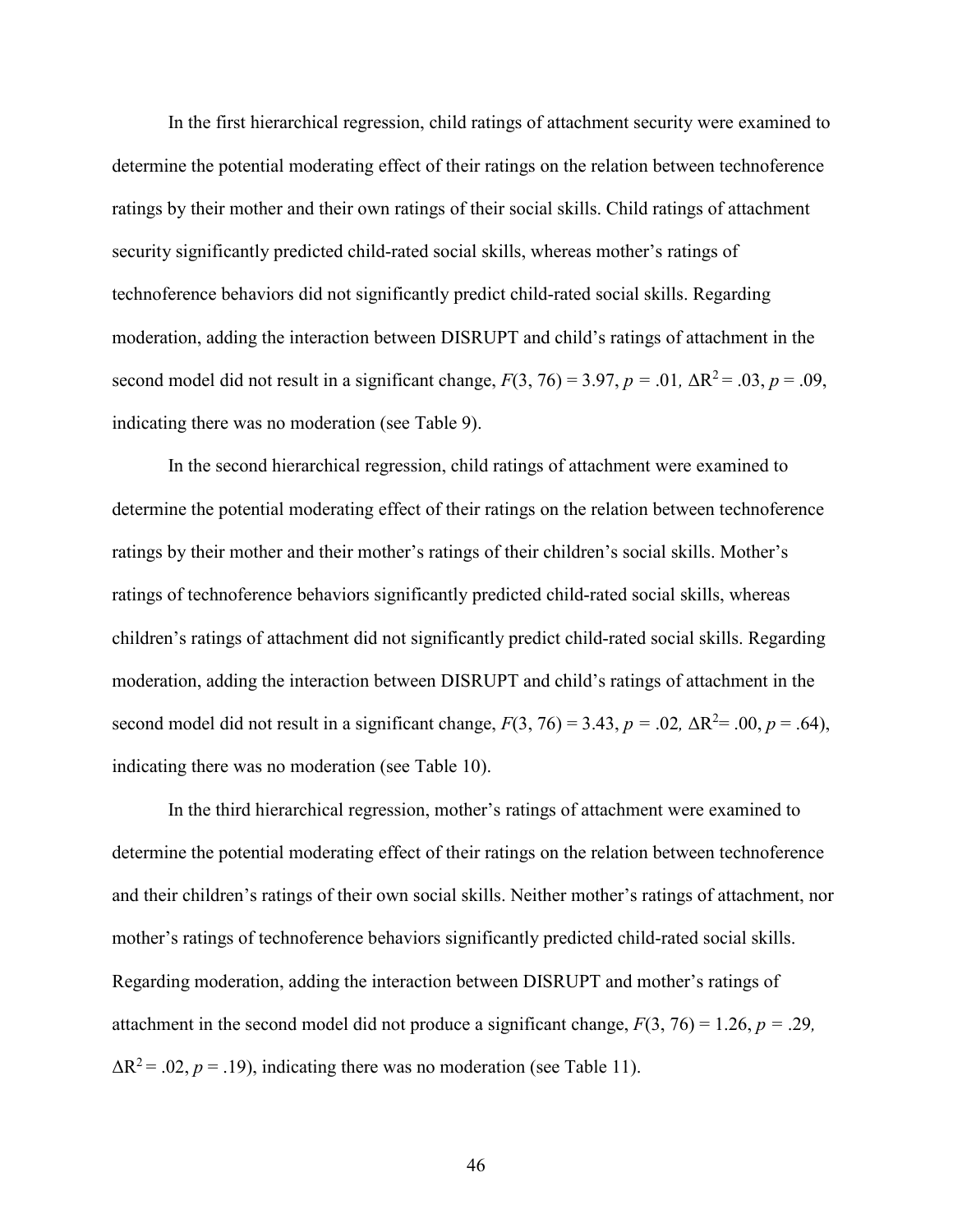In the fourth hierarchical regression, mother's ratings of attachment were examined to determine the potential moderating effect of their ratings on the relation between technoference and their own ratings of their children's social skills. Mother's ratings of their attachment to their child significantly predicted social skills, and mother's ratings of technoference behaviors approached significance. Regarding moderation, adding the interaction between DISRUPT and mother's ratings of attachments in the second model did not produce a significant change, *F*(3,  $76 = 8.68$ ,  $p < .001$ ,  $\Delta R^2 = .01$ ,  $p = .34$ ) indicating there was no moderation. However, the mother's ratings of attachment to their child significantly predicted social skills after the interaction was included (see Table 12).

## **Supplemental Analyses**

In addition to information about social skills, both the parent-report and child-report versions of the SSIS-RS provide information about problem behaviors, internalizing concerns, and externalizing concerns. In order to better understand how parent technology use may be impacting children's development, linear regression analyses were conducted examining the relation between technoference and these variables, as well as hierarchical regression analyses to examine the potential moderating effect of attachment security on these relations.

 In the first linear regression, the association between mother's ratings of technoference and their own ratings of their children's problem behaviors were examined. Mother's ratings of technoference using the DISRUPT scale was significantly associated with their ratings of their child's problem behaviors  $(F(1,79) = 4.97, \beta = .25, p = .03$ ; see Table 13). These results suggest that when there are higher technoference behaviors in the mother-child relationship, children are more likely to have parent-reported problem behaviors.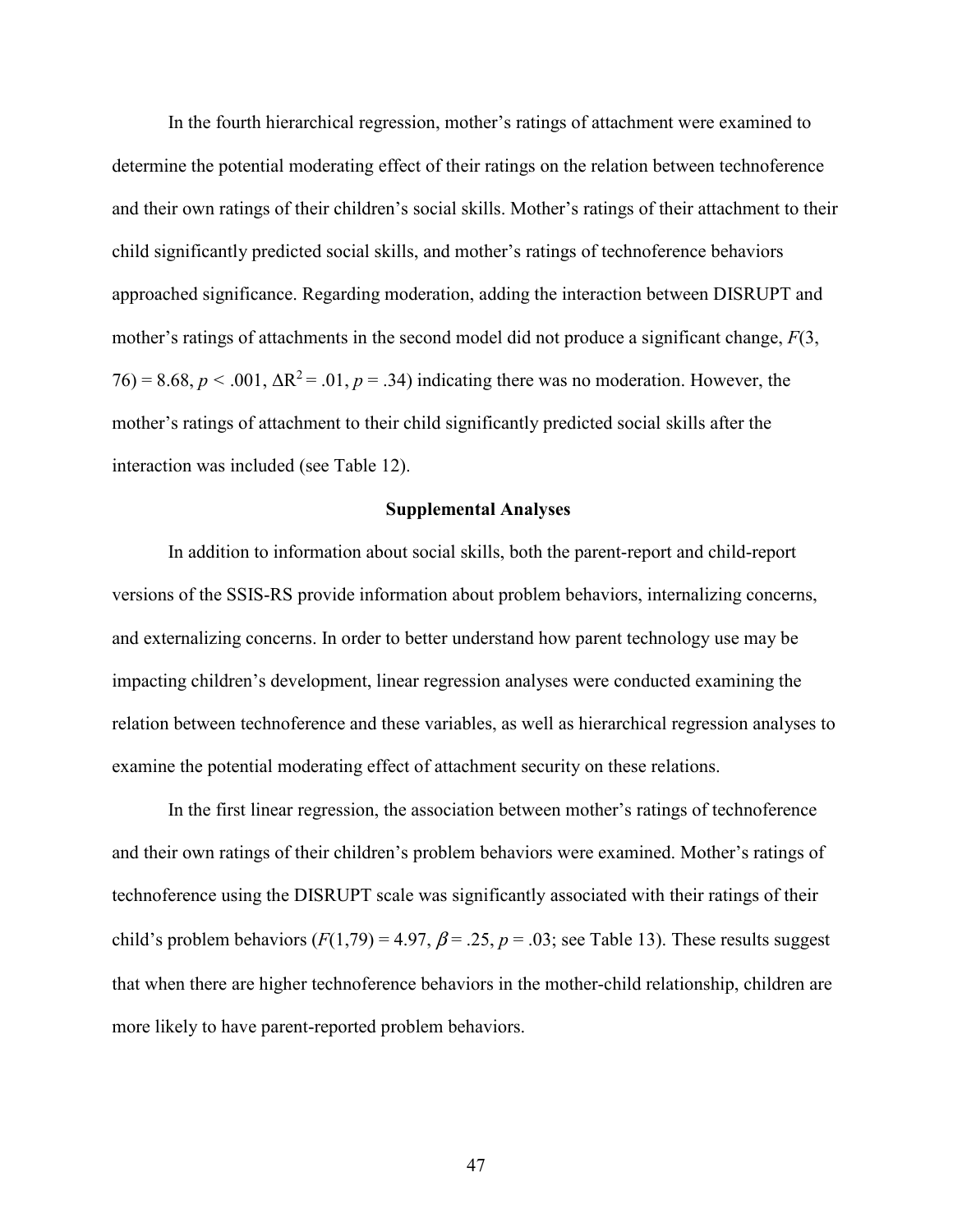In the second linear regression, the association between mother's ratings of technoference and their child's ratings of their own problem behaviors were examined. Mother's ratings of technoference using the DISRUPT scale was significantly associated with their child's ratings of their own problem behaviors ( $F(1,79) = 4.64$ ,  $\beta = .24$ ,  $p = .03$ ; see Table 14). These results suggest that in addition to higher rates parent-reported problem behaviors, children also report higher rates of problem behaviors when there is more technoference in the mother-child relationship.

 In the third linear regression, the association between mother's ratings of technoference and their own ratings of their children's internalizing concerns were examined. Mother's ratings of technoference using the DISRUPT scale was significantly associated with their own ratings of their child's internalizing problems ( $F(1,79) = 5.40$ ,  $\beta = .52$ ,  $p = .02$ ; see Table 15). That is, when there are more technoference behaviors within the parent-child relationship, mothers are more likely to report their child has an internalizing concern.

 In the fourth linear regression, the association between mother's ratings of technoference and their child's ratings of their own internalizing concerns were examined. Mother's ratings of technoference using the DISRUPT scale was not significantly associated with their child's ratings of their own internalizing concerns  $(F(1,79) = 2.82, \beta = .19, p = .10)$ ; see Table 16). These results suggest that although mothers report more internalizing concerns, children are not reporting internalizing concerns when there are higher rates of technoference behaviors in the parent-child relationship.

 In the fifth linear regression, the association between mother's ratings of technoference and their own ratings of their child's externalizing concerns were examined. Mother's ratings of technoference using the DISRUPT scale was significantly associated with their own ratings of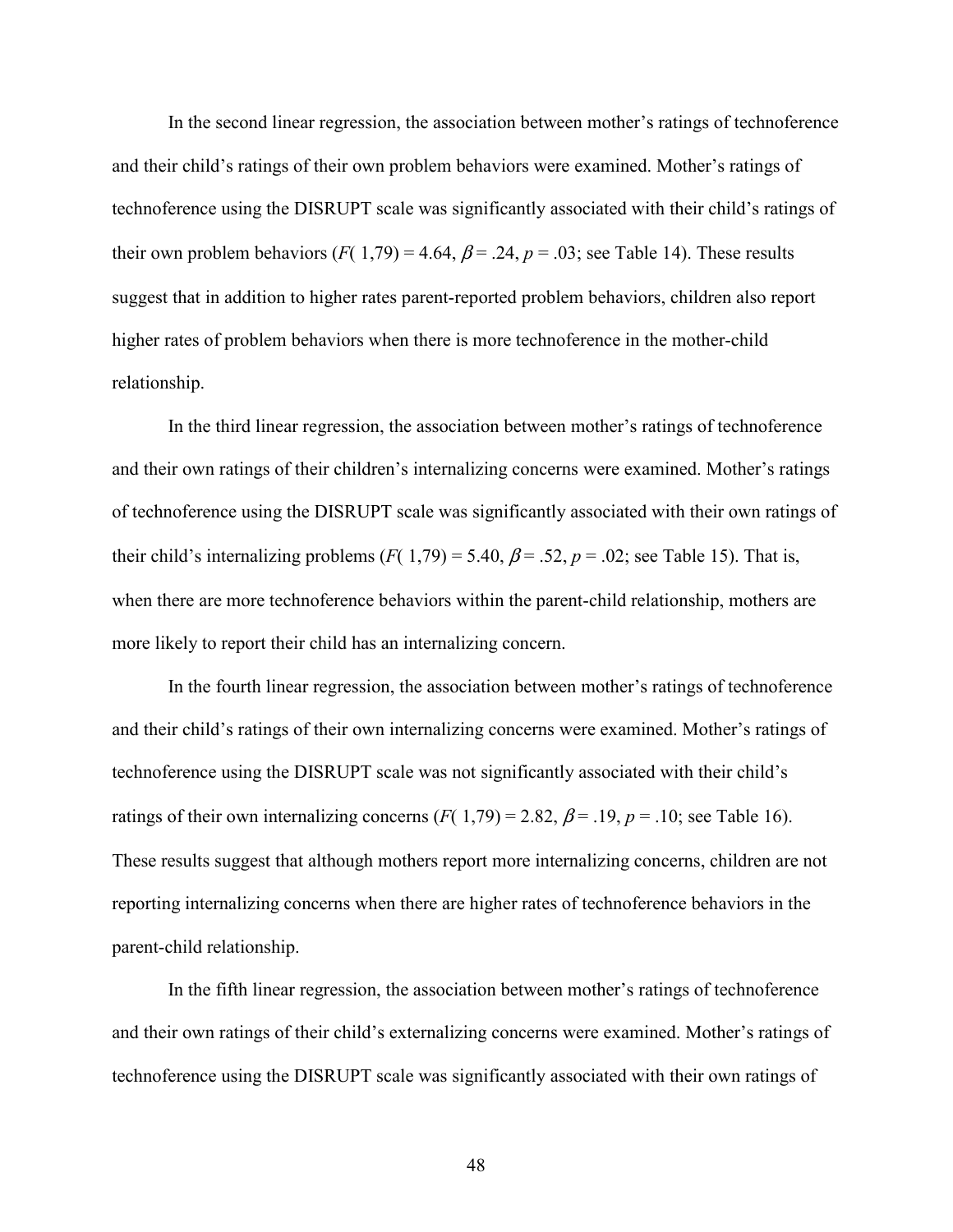their children's externalizing concerns ( $F(1,79) = 5.50$ ,  $\beta = .26$ ,  $p = .02$ ; see Table 17). That is, when there is more technoference between in the parent-child relationship, there are more parentreported externalizing concerns.

 In the sixth linear regression, the association between mother's ratings of technoference and their child's ratings of their own externalizing concerns were examined. Mother's ratings of technoference using the DISRUPT scale was not significantly associated with their child's ratings of externalizing concerns  $(F(1,79) = 3.51, \beta = .21, p = .07$ ; see Table 18).

# **Examining Moderation of Problem Behaviors**

 To examine the potential moderation of attachment security with overall problem behaviors, internalizing concerns, and externalizing concerns, hierarchical regression analyses were conducted. In the first hierarchical regression, mother's ratings of attachment were examined to determine the potential moderating effect of their ratings on the relation between technoference and their own ratings of their child's problem behaviors. Mother's ratings of their attachment to their child significantly predicted problem behaviors, but mother's ratings of technoference behaviors approached significance. Regarding moderation, adding the interaction between DISRUPT and mother's ratings of attachment in the second model did not produce a significant change,  $F(3, 76) = 4.48$ ,  $p = .01$ ,  $\Delta R^2 = .03$ ,  $p = .09$ , indicating there was no moderation. However, mother's ratings of attachment significantly predicted problem behaviors after the interaction was added (see Table 19).

 In the second hierarchical regression, mother's ratings of attachment were examined to determine the potential moderating effect of their ratings on the relation between technoference and their child's ratings of their own problem behaviors. Mother's ratings of technoference did not significantly predict their child's ratings of problem behaviors. Regarding moderation,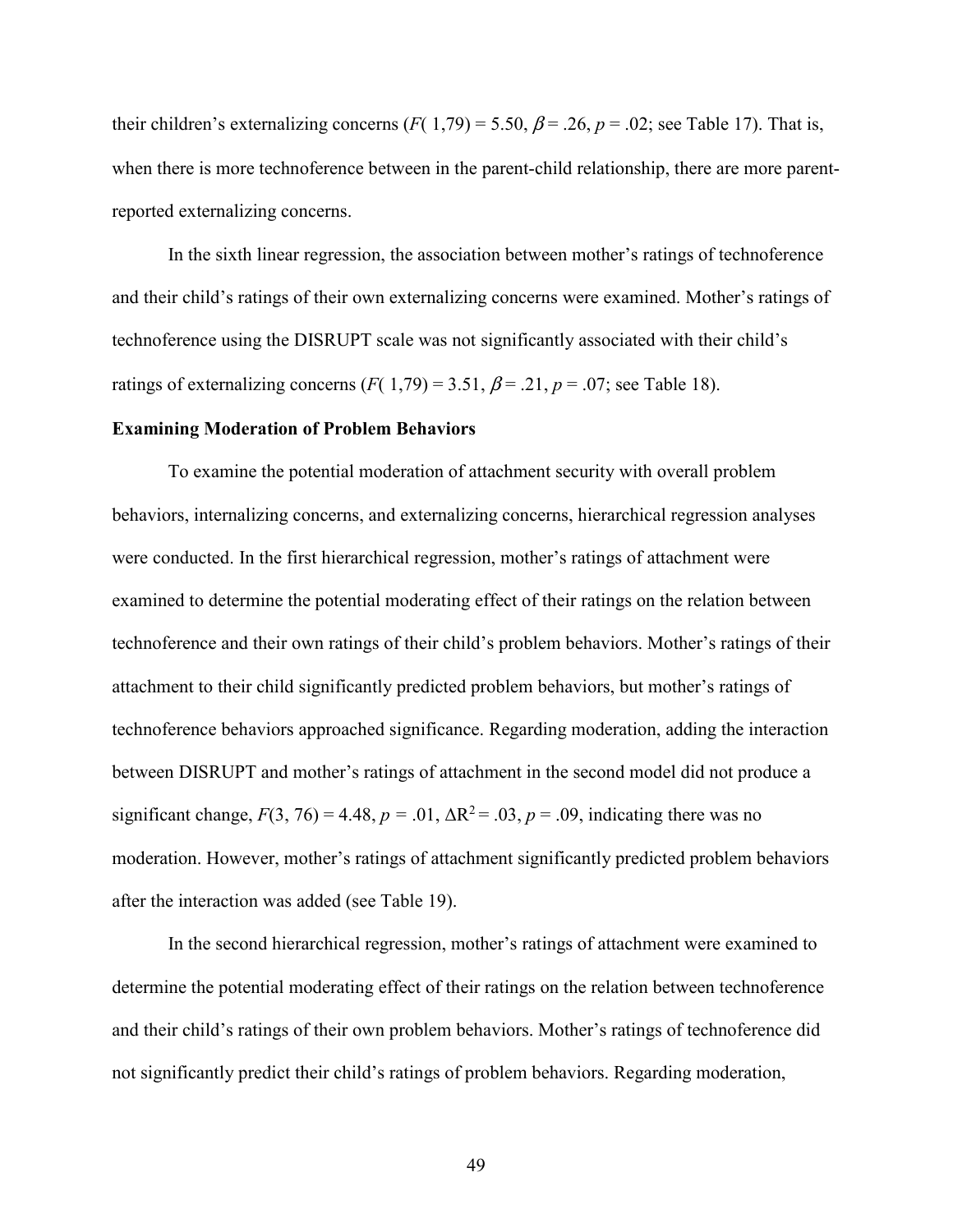adding the interaction between DISRUPT and mother's ratings of attachment in the second model did not produce a significant change,  $F(3, 76) = 1.62$ ,  $p = .19$ ,  $\Delta R^2 = .00$ ,  $p = .59$ , indicating there was no moderation (see Table 20).

 In the third hierarchical regression, child ratings of attachment were examined to determine the potential moderating effect of their ratings on the relation between technoference and their mother's ratings of their problem behaviors. Child ratings of attachment significantly predicted problem behaviors, while mother's ratings of technoference did not significantly predict problem behaviors. Regarding moderation, adding the interaction between DISRUPT and child's ratings of attachment in the second model did not produce a significant change, *F*(3, 76)  $= 3.79, p = .01, \Delta R^2 = .01, p = .29$ , indicating there was no moderation. Furthermore, child ratings of attachment and mother's ratings of technoference did not significantly predict problem behaviors after the interaction was added (see Table 21).

 In the fourth hierarchical regression, child ratings of attachment were examined to determine the potential moderating effect of their ratings on the relation between technoference and their own ratings of their problem behaviors. Child ratings of attachment significantly predicted problem behaviors, while mother's ratings of technoference did not significantly predict problem behaviors. Regarding moderation, adding the interaction between the DISRUPT scale and child ratings of attachment in the second model did not produce a significant change,  $F(3, 76) = 6.44$ ,  $p = .00$ ,  $\Delta R^2 = .00$ ,  $p = .86$ , indicating there was no moderation. Furthermore, once the interaction was included child's ratings of attachment and mother's ratings of technoference did not significantly predict problem behaviors (see Table 22).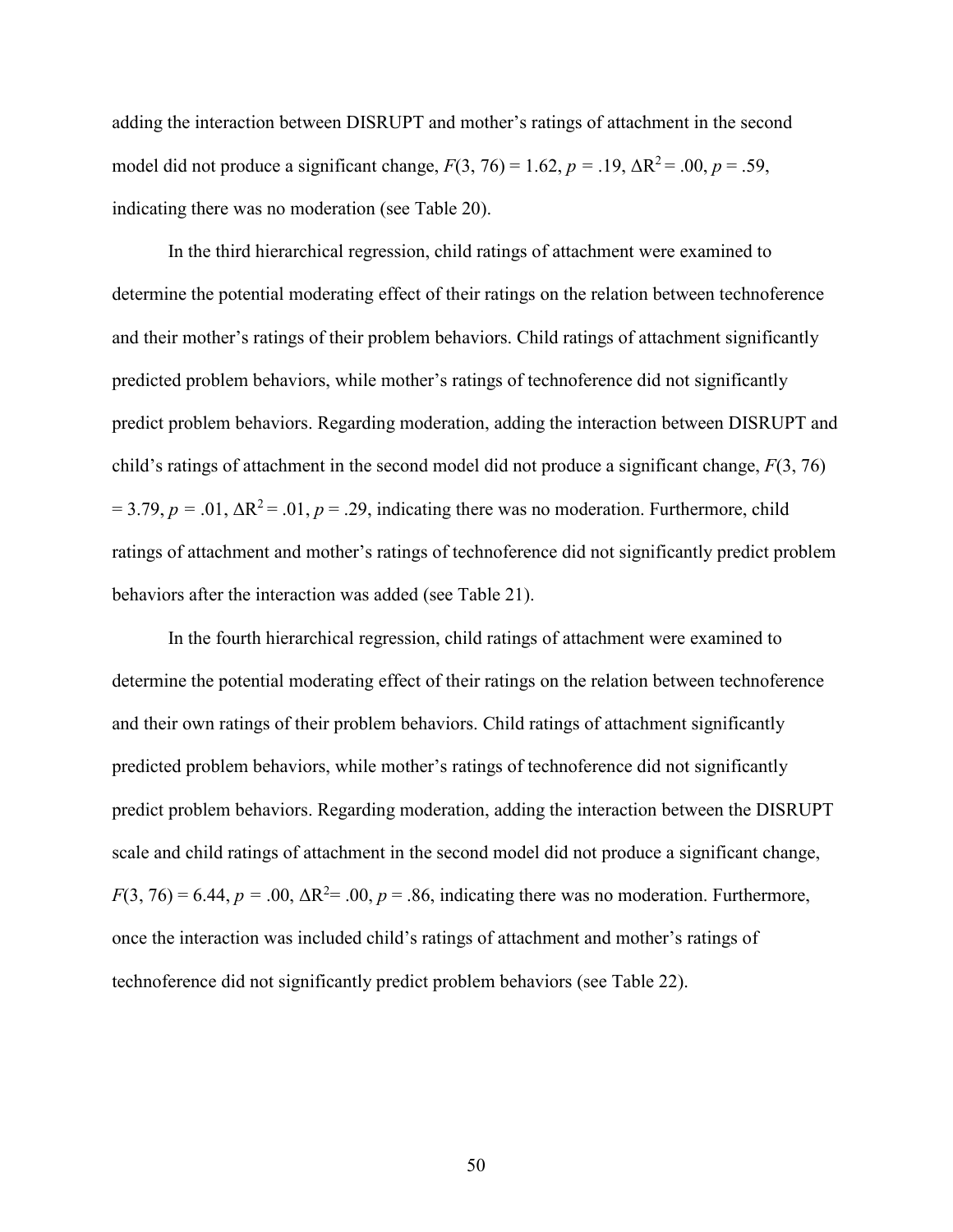## **Examining Moderation of Internalizing Concerns**

 In the fifth hierarchical regression, mother ratings of attachment were examined to determine the potential moderating effect of their ratings on the relation between technoference and their own ratings of their child's internalizing concerns. Mother's ratings of technoference significantly predicted internalizing concerns, while mother's ratings of attachment did not significantly predict internalizing concerns. Regarding moderation, adding the interaction between DISRUPT and mother's ratings of attachment in the second model did not produce a significant change,  $F(3, 76) = 2.63$ ,  $p = .05$ ,  $\Delta R^2 = .01$ ,  $p = .31$ , indicating there was no moderation. Furthermore, mother's ratings of attachment and technoference did not significantly predict internalizing concerns after the interaction was included (see Table 23).

 In the sixth hierarchical regression, mother ratings of attachment were examined to determine the potential moderating effect of their ratings on the relation between technoference and their child's ratings of their own internalizing concerns. Mother's ratings of technoference and attachment did not significantly predict internalizing concerns. Regarding moderation, adding the interaction between DISRUPT and mother's ratings of attachment in the second model did not produce a significant change,  $F(3, 76) = .926$ ,  $p = .43$ ,  $\Delta R^2 = .00$ ,  $p = .88$ . indicating there was no moderation. Furthermore, mother's ratings of attachment and technoference did not significantly predict internalizing concerns after the interaction was included (see Table 24).

 In the seventh hierarchical regression, child ratings of attachment were examined to determine the potential moderating effect of their ratings on the relation between technoference and their mother's ratings of their internalizing concerns. Child rating of attachment significantly predicted internalizing concerns, while mother's ratings of technoference did not significantly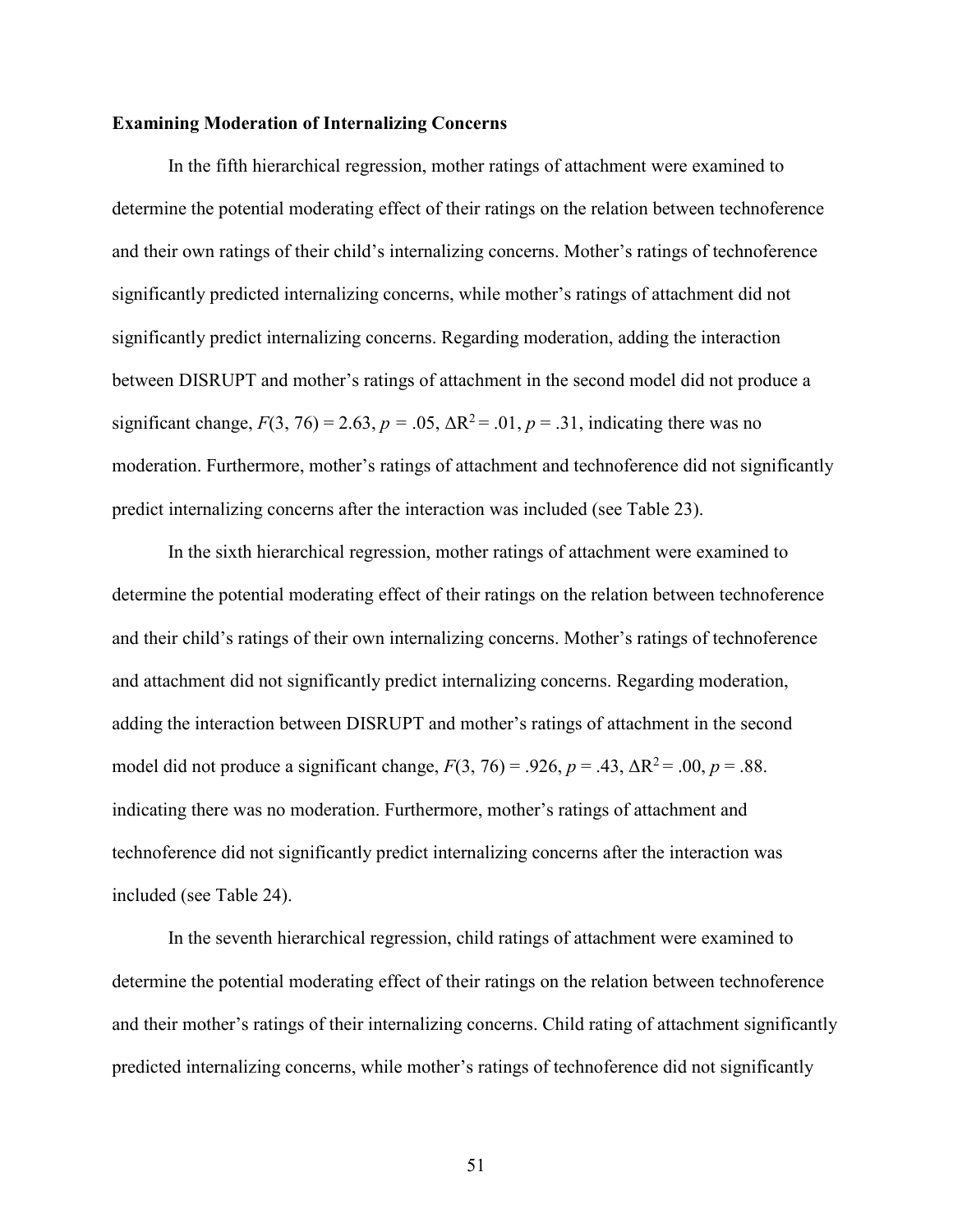predict internalizing concerns. Regarding moderation, adding the interaction between the DISRUPT and child's ratings of attachment in the second model did not produce a significant change,  $F(3, 76) = 4.22$ ,  $p = .01$ ,  $\Delta R^2 = .01$ ,  $p = .47$ , indicating there was no moderation. Furthermore, child's ratings of attachment and mother's ratings of technoference did not significantly predict internalizing concerns once the interaction was included in the model (see Table 25).

 In the eighth hierarchical regression, child ratings of attachment were examined to determine the potential moderating effect of their ratings on the relation between technoference and their own ratings of their internalizing concerns. Child ratings of attachment significantly predicted internalizing concerns, while mother's ratings of technoference did not significantly predict internalizing concerns. Regarding moderation, adding the interaction between the DISRUPT scale and child ratings of attachment in the second model did not produce a significant change,  $F(3, 76) = 4.80$ ,  $p = .01$ ,  $\Delta R^2 = .00$ ,  $p = .64$ , indicating there was no moderation. Furthermore, child ratings of attachment and mother's ratings of technoference did not significantly predict internalizing concerns once the interaction was included in the model (see Table 26).

## **Examining Moderation of Externalizing Concerns**

 In the ninth hierarchical regression, mother's ratings of attachment were examined to determine the potential moderating effect of their ratings on the relation between technoference and their ratings of their child's externalizing concerns. Mother's ratings of attachment significantly predicted externalizing concerns, while their ratings of technoference did not significantly predict externalizing concerns. Regarding moderation, adding the interaction between DISRUPT and mother's ratings of attachment in the second model did produce a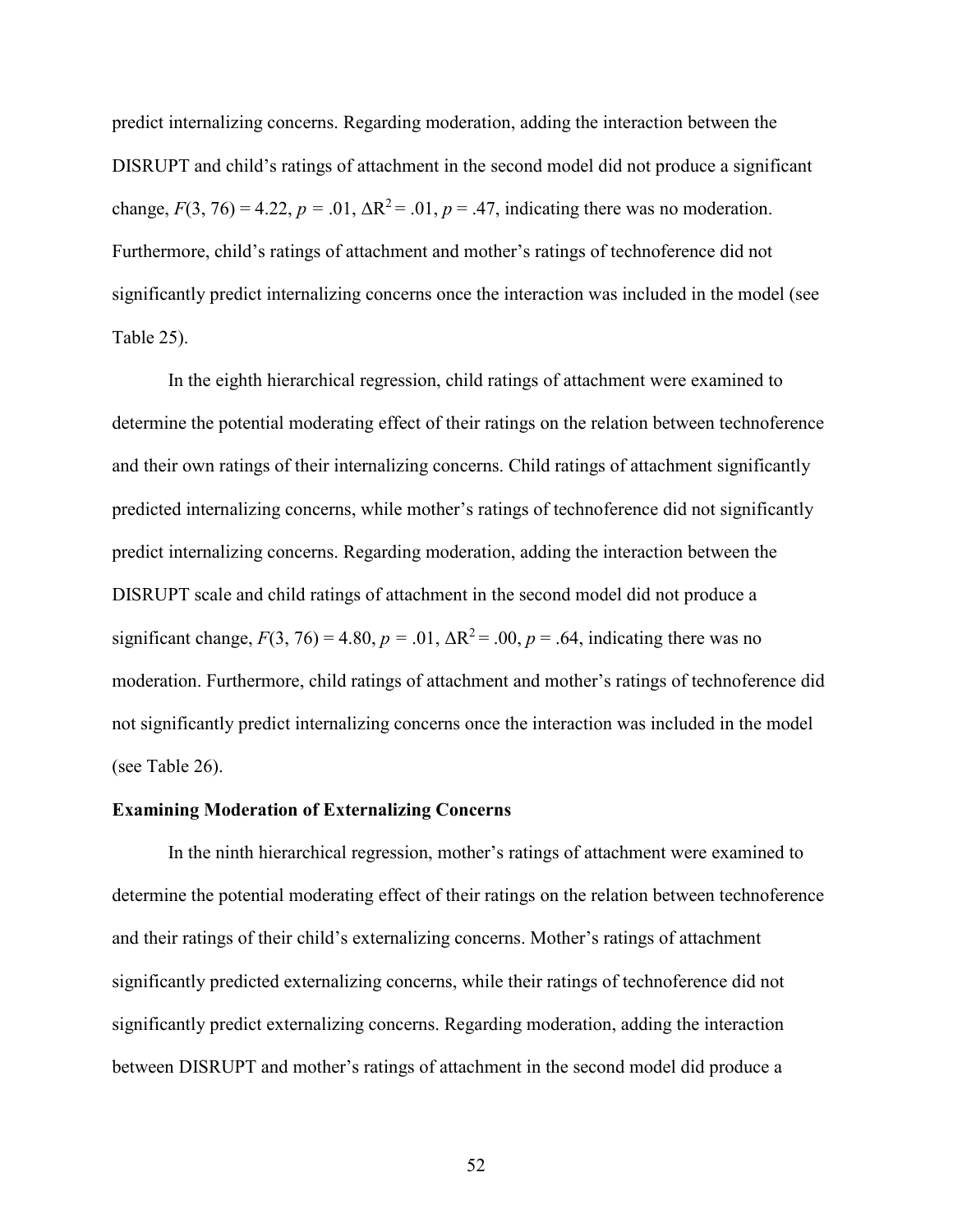significant change,  $F(3, 76) = 5.95$ ,  $p = .001$ ,  $\Delta R^2 = .05$ ,  $p = .033$ ), indicating there was moderation. That is, the relationship between technoference, as measured by the DISRUPT scale, and mothers' ratings of externalizing concerns is moderated by mother's ratings of attachment. Specifically, maternal attachment ratings strengthen the relationship between these two variables (see Figure 5). Furthermore, mother's ratings of attachment and technoference also significantly predicted externalizing concerns once the interaction was included (see Table 27).



*Figure 5*. Moderation of attachment security between level of parental technoference using the DISRUPT scale and mother's reports of children's externalizing concerns

 In the tenth hierarchical regression, mother's ratings of attachment were examined to determine the potential moderating effect of their ratings on the relation between technoference and their child's ratings of their own externalizing concerns. Mother's ratings of attachment and technoference was not significantly associated with externalizing concerns. Regarding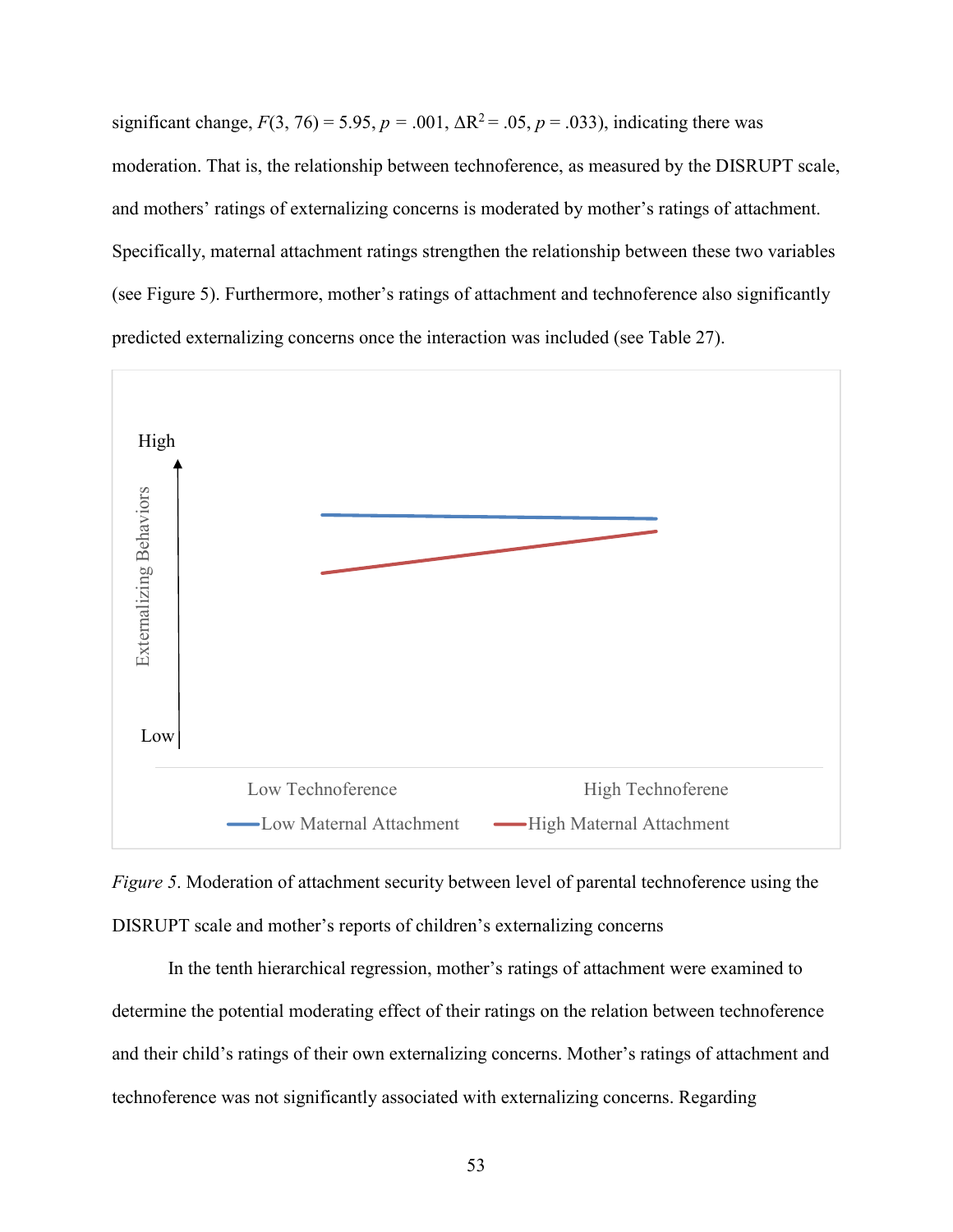moderation, adding the interaction between the DISRUPT and mother's ratings of attachment in the second model did not produce a significant change,  $F(3, 76) = 1.17$ ,  $p = .33$ ,  $\Delta R^2 = .00$ ,  $p =$ .79, indicating there was no moderation. Furthermore, mother's ratings of attachment and technoference did not significantly predict externalizing concerns once the interaction was included (see Table 28).

 In the eleventh hierarchical regression, child ratings of attachment were examined to determine the potential moderating effect of their ratings on the relation between technoference and their mother's ratings of their externalizing concerns. Child ratings of attachment significantly predicted externalizing concerns, while mother's ratings of technoference did not. Regarding moderation, adding the interaction between the DISRUPT scale and child ratings of attachment in the second model did not produce a significant change,  $F(3, 76) = 3.80$ ,  $p = .01$ ,  $\Delta R$ <sup>2</sup> = .01, *p* = .43, indicating there was no moderation. Additionally, child ratings of attachment and mother's ratings of technoference did not significantly predict externalizing concerns once the interaction was included (see Table 29).

 In the twelfth hierarchical regression, child ratings of attachment were examined to determine the potential moderating effect of their ratings on the relation between technoference and their own ratings of their externalizing concerns. Child ratings of attachment significantly predicted externalizing concerns, while mother's ratings of technoference did not significantly predict externalizing concerns. Regarding moderation, adding the interaction between DISRUPT and child ratings of attachment in the second model did not produce a significant change, *F*(3,  $76$ ) = 3.68,  $p = .02$ ,  $\Delta R^2 = .01$ ,  $p = .32$ , indicating there was no moderation. Furthermore, after including the interaction in the model, child ratings of attachment and mothers' ratings of technoference did not significantly predict externalizing concerns (see Table 30).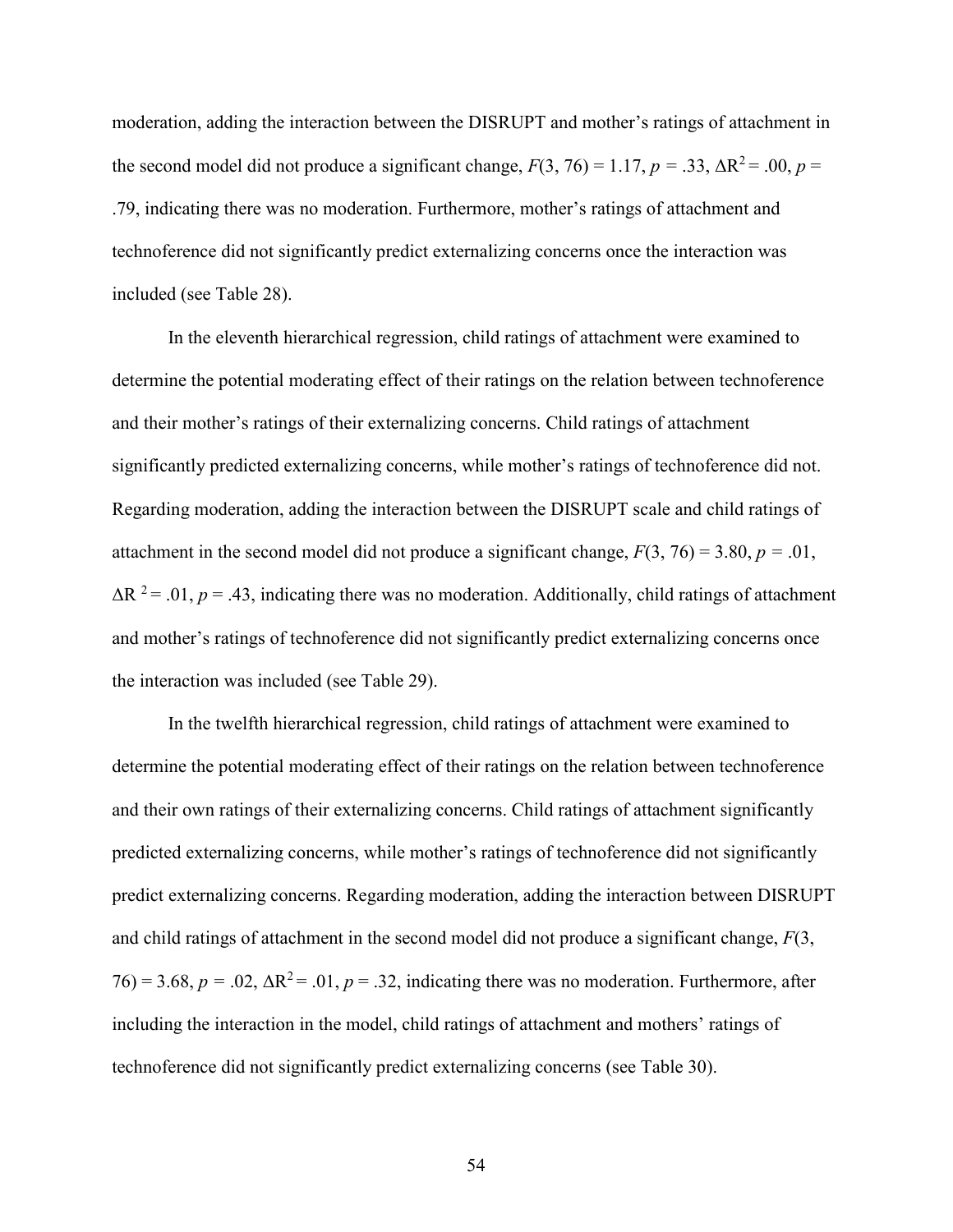# CHAPTER V: DISCUSSION

Results of this study provided evidence of the relationship between technoference and (1) the attachment relationship as rated by mothers and children, (2) social skill ratings by mothers, (3) social and emotional support received by mothers, (4) problem behavior ratings by mothers and children, (5) internalizing concern ratings by mothers, and (6) externalizing concern ratings by mothers and children. Furthermore, there is evidence for the moderating effect of attachment, as rated by mothers, on the relationship between their ratings of technoference and externalizing behaviors. This study adds to the current literature by including child reports of the outcome variables, as well as examining the impact of attachment on the effects of technoference. Further, it provides supporting evidence for the current research that highlights a relation between technoference and parent-reported internalizing and externalizing concerns and expands our understanding by examining overall problem behaviors as well as social skills. In the following sections, the results of the current study will be discussed, followed by a discussion of the results of the supplemental analyses, implications and recommendations, strengths and limitations, and future research.

#### **Technoference and Attachment Security**

It was hypothesized that mothers who report higher rates of technoference will report having more insecure attachment security with their child, whereas mothers who report lower rates of technoference will report having a more secure attachment with their child. The results partially supported this hypothesis, in that ratings of technoference using the DISRUPT scale did not significantly predict having lower levels of attachment security with their child. However, the DISRUPT scale did significantly predict having lower levels of attachment security to one's mother as rated by children. The difference in these findings may be even more noteworthy than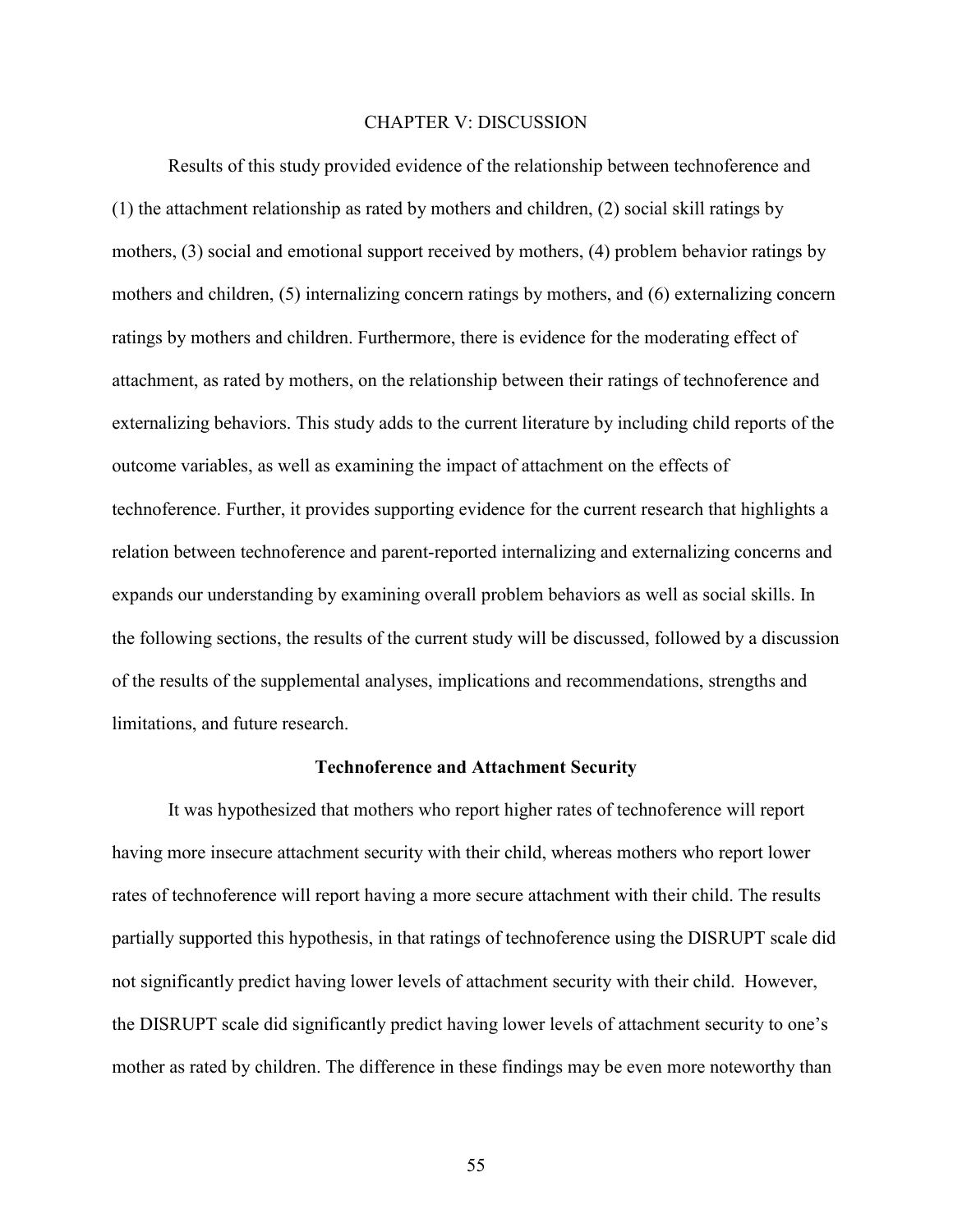if both findings were significant. That is, while high technoference does not significantly impact a mother's attachment to their child, it does significantly impact a child's attachment to their mother. Said another way, children's attachment to their mother is disrupted by high technoference behaviors by their mother.

The results of the current study highlight the detrimental impact that technoference can have on the attachment relationship. It is possible that technoference reduces the emotional availability of the mother and decreases their responsiveness to their child. That is, while mothers are using technology, they are so mentally and emotionally invested in their current activity (i.e., conversation with others, games, reading posts) that it detracts from their availability to their child, which in turn impacts the child's attachment security. While literature specific to technoference and attachment is limited, previous research has highlighted how parental responsiveness and emotional availability impact the attachment relationship (Aisenberg et al., 2007; Belsky & Pasco Fearon, 2002; Cowan et al., 2009; Garris et al., 2016; Grossman et al., 1985; Radke-Yarrow et al., 1985; Teti et al., 1995). Therefore, it is important that mother's recognize and monitor when they engaging in technoference behaviors around their child in order to reduce the frequency of these behaviors and develop stronger attachment security with their child.

#### **Technoference and Social Skills**

 It was hypothesized that mothers who reported lower technoference would report higher levels of social skills in their children than those who reported higher technoference. My hypothesis was supported, in that the DISRUPT scale was significantly associated with mother's ratings of their child's social skills. That is, mothers who reported higher rates of technoference on the DISRUPT scale rated their child as having less developed social skills. However, child's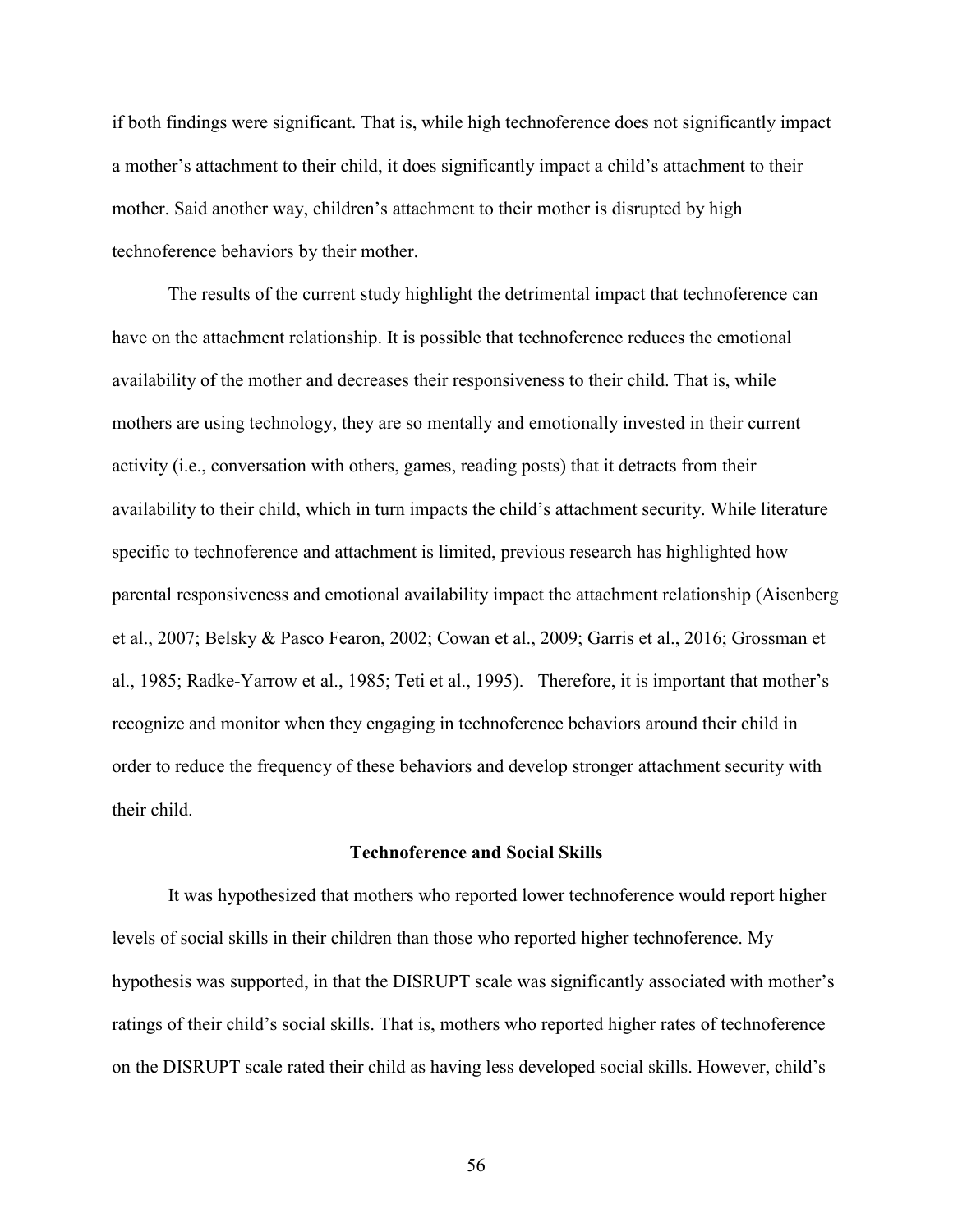ratings of their own social skills were not significantly associated with their mother's ratings of technoference using the aggregate or individual measures.

The difference between the ratings of social skills provided by the mother and the ratings provided by the child may be more telling about the impact of technoference than if both relations were significant. It is possible that children are unaware of appropriate social skills and unable to accurately rate themselves on these skills due to a lack of modeled social skills by their mothers, whereas mothers are aware of these skills and the deficits that their child may have in this area. Social Learning Theory (Bandura, 1971) highlights the importance of having appropriate social behaviors modeled in order to learn the modeled skills. As parent's use of technology in front of their child increases, the possibilities to display appropriate social skills decreases while the possibilities increase for the changes of displaying inappropriate social skills. Previous research found that high rates of parental technology use predict fewer parent-child interactions (Hiniker et al., 2015; Radesky et al., 2015). As these parent-child interactions decrease, each interaction that the parent has with the child to display appropriate social skills becomes more salient. For example, the impact of a parent modeling one inappropriate social behavior out of 50 modeled social behaviors in a day is less substantial on social skill development than the impact of a parent modeling one inappropriate social behavior out of two modeled social behaviors in a day. Furthermore, parent's social behaviors have been found to transfer to interactions that children have with their peers (Atteli, Vermigli, & Roazzi, 2010; Radke-Yarrow, Zahn-Waxler, & Chapman, 1983). It is possible that children are less aware of expectations regarding social behaviors due to infrequent or inconsistent modeling of these skills by their parents, and in turn have lower levels of social skills than children who are exposed frequently and regularly to appropriate social skills by their parents.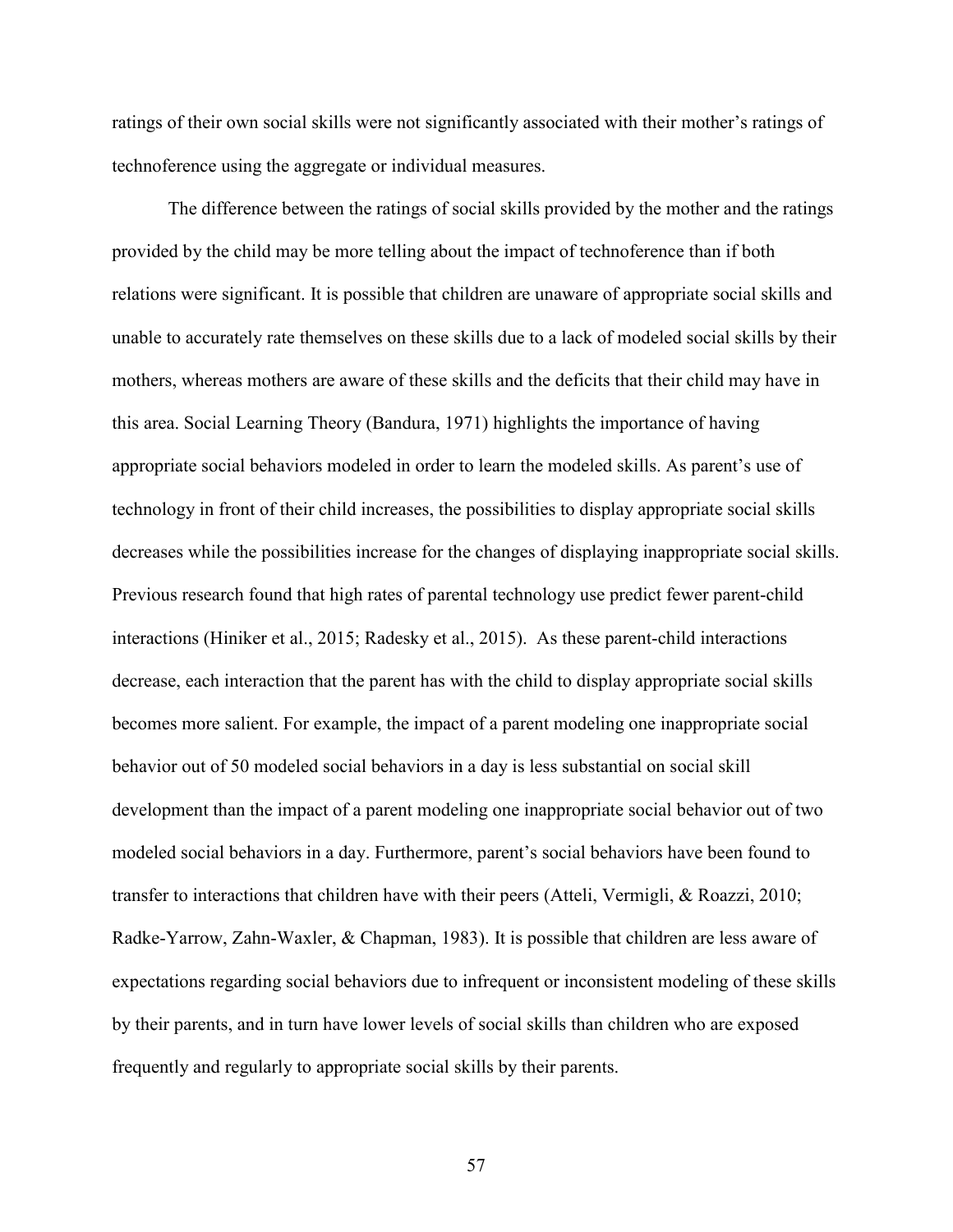## **Maternal Insularity and Technoference**

 It was hypothesized that maternal insularity would predict higher rates of technoference. This hypothesis was not supported, and the results indicated that mothers are using technology to receive social and emotional support from others in a different way. It is possible that mothers who are using technology to interact socially with others do feel supported, rather than using technology to fulfill unmet interpersonal needs. The resource that technology has provided to have and maintain social relationship with others has likely abolished feelings of insularity that were previously shown to exist throughout the process of child rearing (Russell et al., 1984). That is, mothers who are socially isolated in their day-to-day life may no longer feel isolated due to their use of technology and social media to maintain a sense of social and emotional connectedness to others that they may not have due to limited social interactions with other adults. Previous research has highlighted the importance of mothers having positive social interactions outside of the home and feeling socially and emotionally connected for the development of their child's social and behavioral outcomes (Al-Yogen, 2008; Belsky & Barends, 2002). Thus, it appears that technology use is a positive support for mothers social and emotional wellbeing that contribute to more positive social and behavioral outcomes for their child.

However, it is also possible that the mothers who use technology more frequently simply have more connection to others in general. That is, their high rates of technoference behaviors are due to more active social relationships that results in more use of texting and social media. This could also explain why mothers who reported high rates of technoference were less lonely. Nonetheless, taken together with the previous discussions of the impact that technoference has on the attachment relationship and the development of social skills, it is important to note that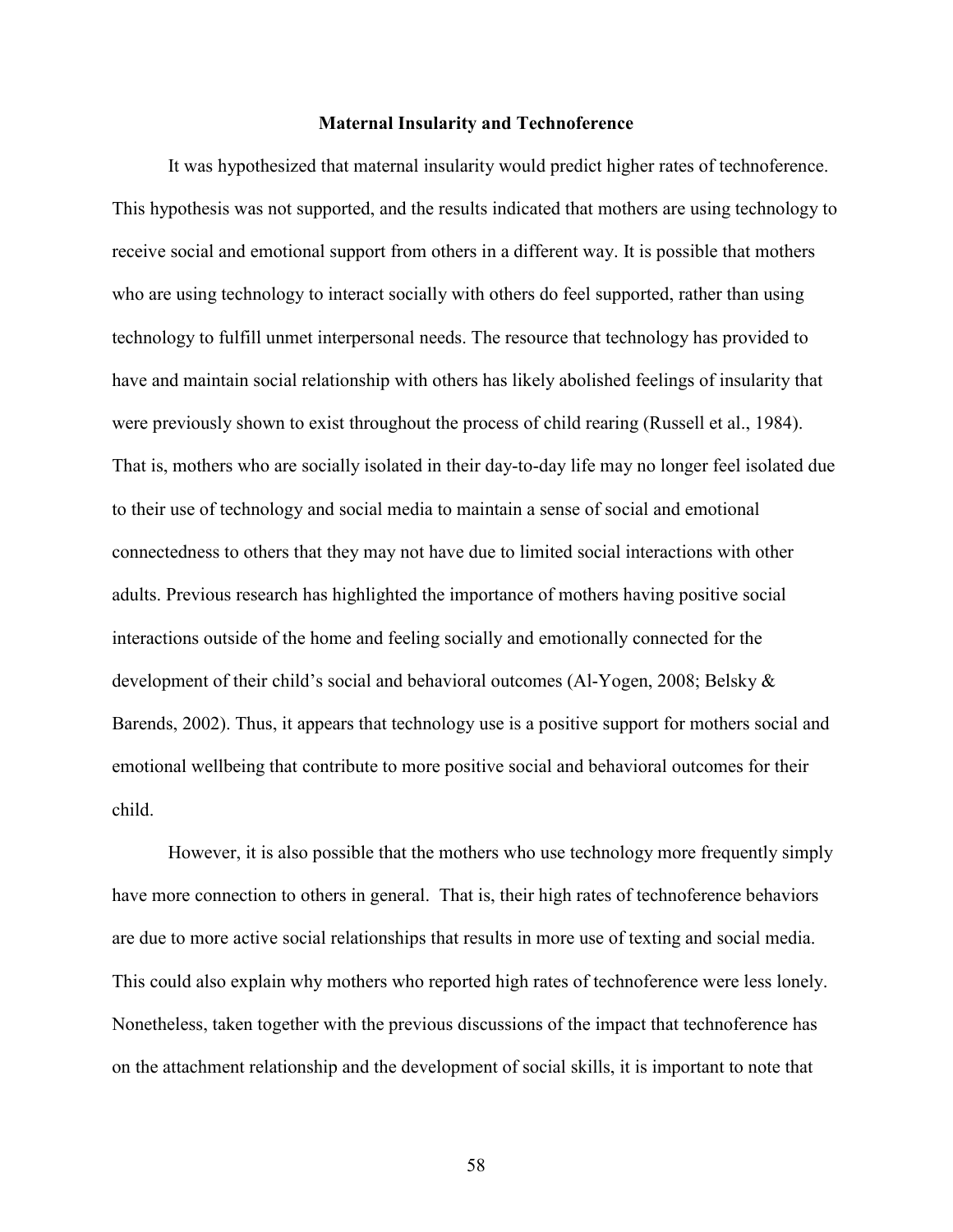these benefits for childhood outcomes drastically diminish when the technology use disrupts and detracts from mother-child interactions. As a result, it is important for mothers to separate spending time with their child and spending time on technology devices in order to receive social and emotional support.

## **Attachment Security, Technoference, and Social Skills**

 It was hypothesized that having higher levels of attachment security would buffer the impact of high rates of technoference on children's development of social skills, whereas insecure attachment would exacerbate it. My hypothesis was not supported, in that none of the moderation models produced a significant change from the initial relationship. However, the model where child ratings of their attachment to their mothers was examined to determine any moderating effects of the relation between mother's ratings of technoference and the child's ratings of their own social skills approached significance. This relationship should be examined more closely in future research with a larger sample to determine if child's attachment does moderate the relation between technoference and their ratings of their own social skills.

 Previous research has highlighted the important role that attachment has for the overall social and emotional functioning of an individual (Aisenberg et al., 2007; Belsky & Pasco Fearon, 2002; Cowan et al., 2009; Grossman et al., 1985; Radke-Yarrow et al., 1985; Teti et al., 1995). Specifically, children with a secure attachment have been found to be more social and compliant to requests by others, whereas children with insecure attachment styles have been found to be more hostile, socially isolated, or withdrawn (Erickson & Crichton, 1981; Erickson et al., 1982; Pastor, 1981). However, these results suggest that this relationship does not significantly impact the relation between technoference and the development of social skills.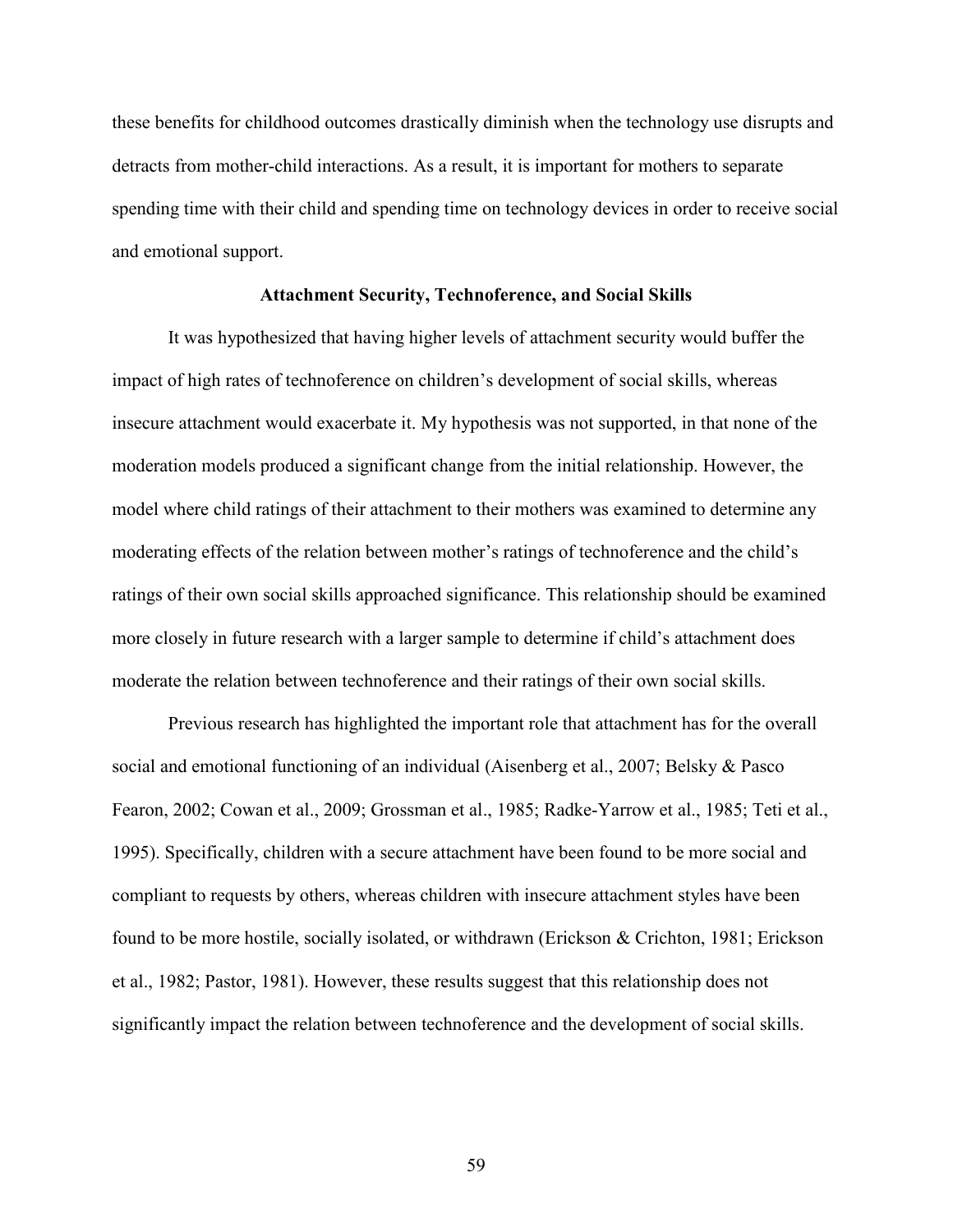That is, the negative impact that technoference has on the development of social skills appears to be more salient than the effect of the attachment relationship between a mother and her child.

# **Problem Behaviors**

Results of this study found that higher levels of technoference were associated with higher reports of problem behaviors by both mothers and children themselves. Previous research has shown links between lower levels of social skills and the development of conduct problems, which in turn have been linked to subsequent peer rejection, emotion dysregulation, and victimization (Bierman et al., 2015; Frick et al., 2014; Rose & Rudolph, 2006). When children lack the required skills to navigate their social world, they can develop their own maladaptive pattern of responding to social situations. Although technology has changed the way that children engage in social interactions with their peers, it has not eliminated face-to-face interactions. Furthermore, online conversations have been shown to impact face-to-face interactions that children have (Hinduja & Patchin, 2010; Parris et al., 2012). Engaging in problem behaviors around one's peers may isolate them from access to a positive peer group and result in friendships with like-minded youth and group homophily (Freeman et al., 2011). As a result of group homophily, children with poor social skills are likely to create peer group in which peer deviancy training can take place. This research highlights the connection between children's problem behaviors and technoference, shedding light on a simple prevention measure that parents could use to help their child develop positive social and emotional skills, positive friendships, and overall positive life-long outcomes.

#### **Internalizing Concerns**

 This study found that higher levels of technoference were associated with higher reports of internalizing concerns by mothers. These results confirm and build upon the results of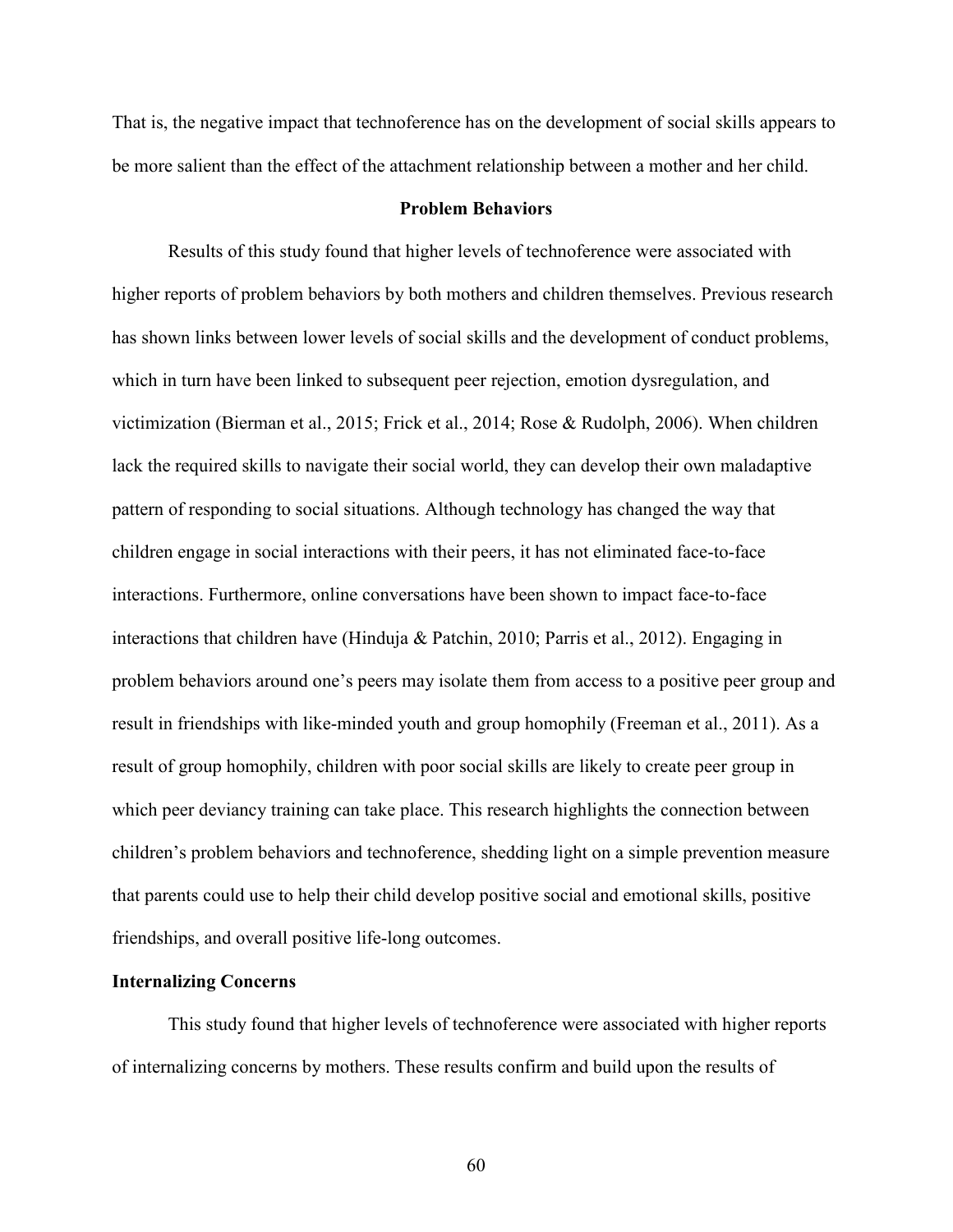McDaniel and Radesky (2018), who found that parents report their children had more internalizing concerns as technoference rates increased. The results of the current study also highlight that children do not recognize these symptoms in their own day-to-day functioning, or are not willing to report them. There is a growing body of literature that highlights the challenges that come with using high rates of technology, which includes increased reports of social and emotional difficulties, loneliness, anxiety, and depression (Engelberg & Sjoberg, 2004; Griffiths et al., 2012; Kendal et al., 2017; Twenge et al., 2018). However, these results taken with those of McDaniel and Radesky (2018) highlight the detrimental impact that technology use can have on others when it interferes with the mother-child relationship.

### **Externalizing Concerns**

Results of this study found that higher levels of technoference, as rated by the DISRUPT scale, was associated with higher reports of externalizing concerns by mothers, but not by children. These results confirm those of McDaniel and Radesky (2018) and build on them by highlighting that children are not aware of these externalizing concerns. These results either suggest that children are unaware of their externalizing concerns, or were unwilling to admit these. While one may suspect that children would be less forthcoming regarding how frequently they engage in non-preferred behavior, it is possible that children are becoming less aware of expected behaviors all together. As previously discussed, children's ratings of their own social skills and internalizing concerns were also found to not be significantly associated with high rates of technoference while their mother's ratings were significantly associated. Taken together, these results suggest that children are less aware of their current behavior, the implications of their behavior, and the long-term negative outcomes that are associated with such behavior.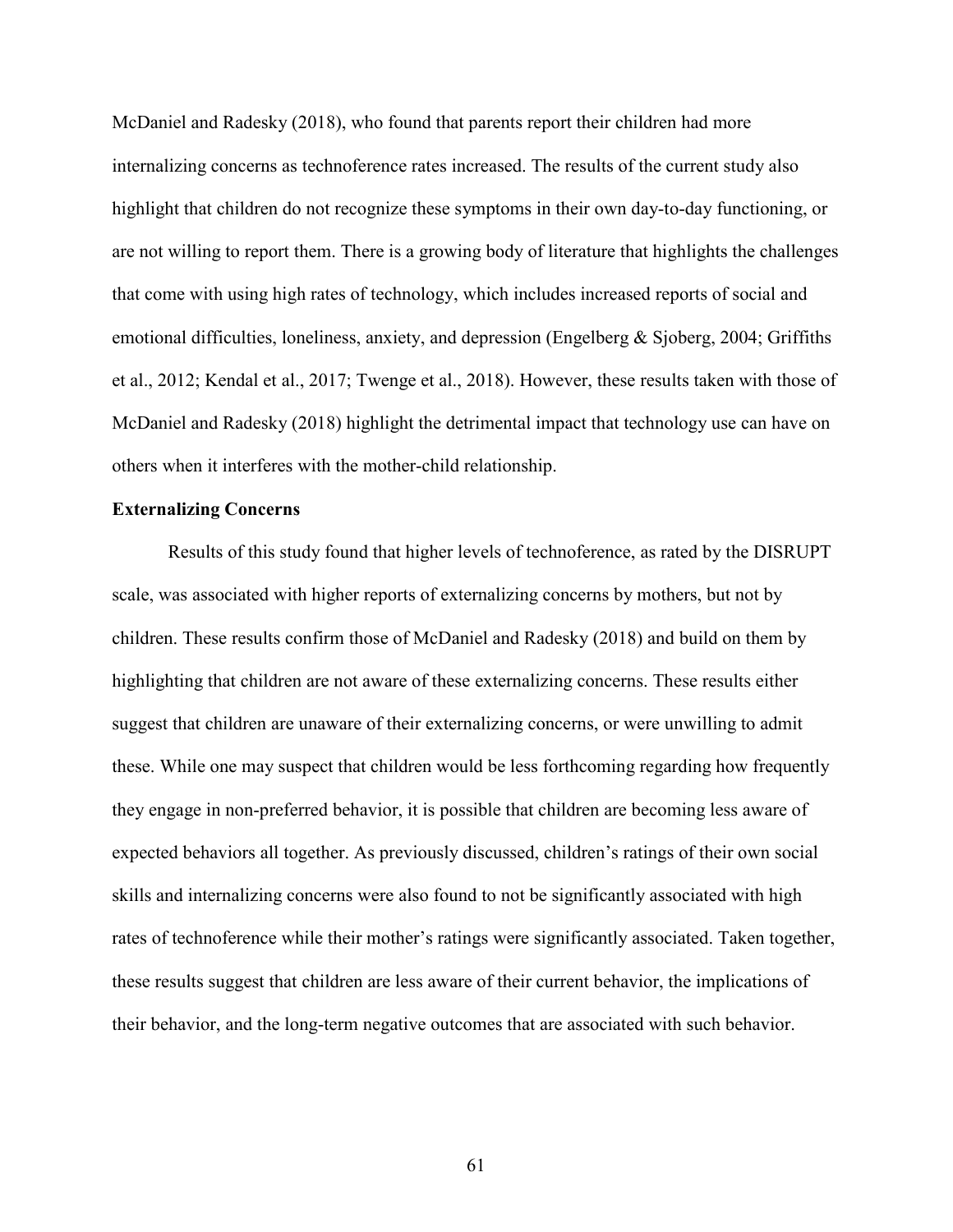Longitudinal research has linked conduct problems, especially conduct problems early in life, to more difficulties with peers, further emotion dysregulation, and victimization by peers (Bierman et al., 2015). Further, the relationship between externalizing concerns and social skill development appears to be reciprocal. That is, research has shown that teaching children appropriate social skills can be beneficial for decreasing externalizing concerns, and that social skill deficits are linked to the development of externalizing concerns (Frick et al., 2014, Rose & Rudolph, 2006, Weisz & Kazdin, 2017). This research, in conjunction with that done by McDaniel and Radesky (2018) highlight the importance of mother-child interactions and the detrimental impact that technoference can have on this relationship and a child's overall development of externalizing concerns.

 Furthermore, this study found that mother's reports of attachment moderated the relation between technoference, as measured by the DISRUPT scale, and externalizing concerns reported by mothers. When there was high technoference, there was no difference in reports of externalizing concerns regardless of mother's reports of attachment. However, when there was low technoference, higher attachment security as reported by the mother was associated with lower rates of externalizing problems compared to those with lower attachment security. That is, maternal attachment strengthens the relationship between technoference and externalizing concerns (see Figure 5). There is a large body of research that highlights the importance of the attachment relationship for positive lifelong outcomes (Aisenberg et al., 2007; Belsky & Pasco Fearon, 2002; Cowan et al., 2009; Grossman et al., 1985; Radke-Yarrow et al., 1985; Teti et al.,, 1995). Specifically, children with insecure attachment styles have been found to be more hostile, socially isolated, or withdrawn than children with secure attachment styles (Erickson & Crichton, 1981; Erickson et al., 1982; Pastor, 1981). While it is possible that these findings were simply a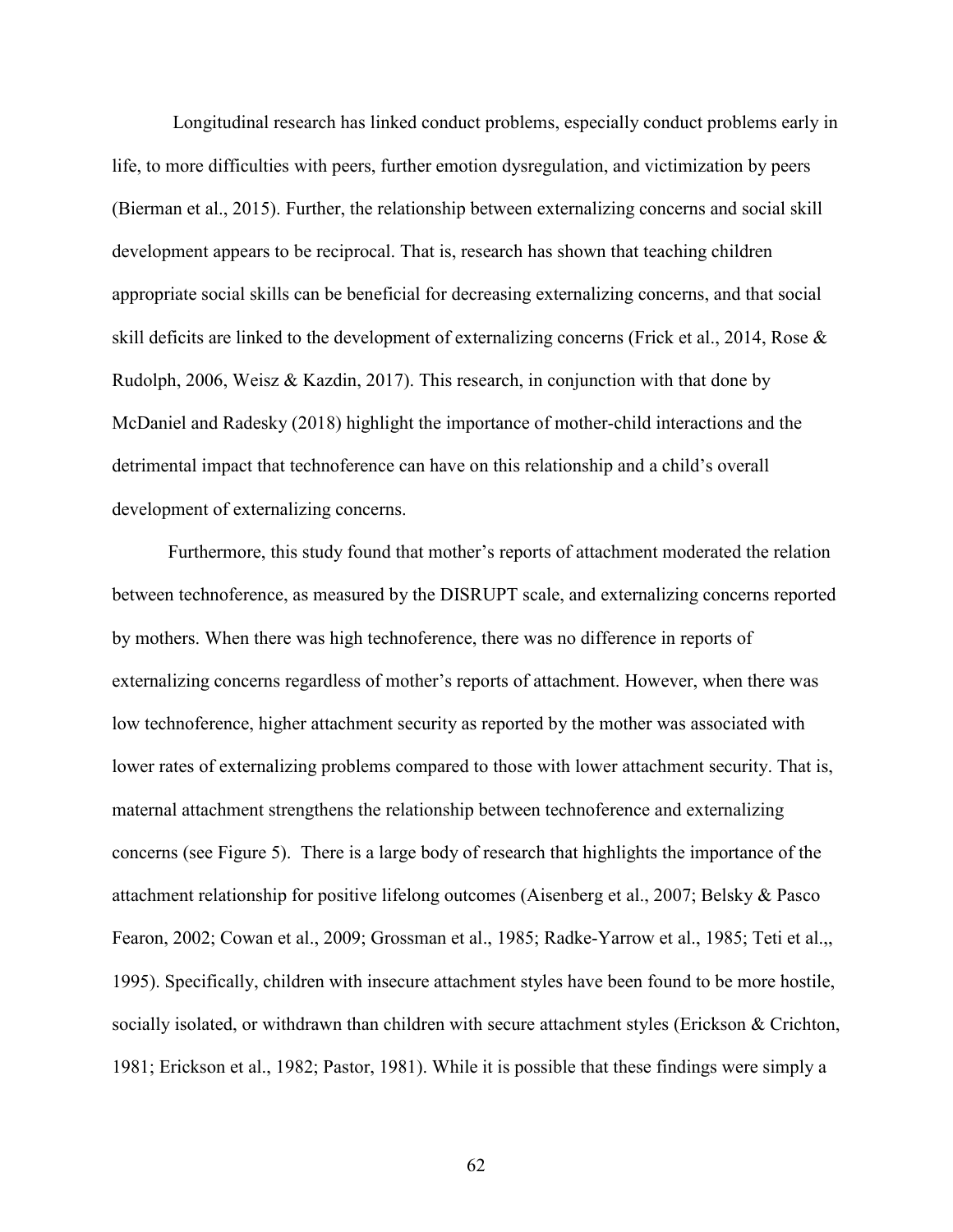result of the nature of this data set, these results suggest that more security in one's attachment, as rated by mothers, serves as a protective factor, whereas less attachment security exacerbates the effect that technoference has on externalizing behaviors.

### **Implications and Recommendations**

 Overall, these results highlight the detrimental impact that technoference in the motherchild relationship can have on the child. Specifically, technoference was found to predict lower attachment security as rated by children, lower levels of social skills as rated by mothers, and higher rates of problem behaviors, internalizing concerns, and externalizing concerns. However, these results also highlight the social and emotional support that mothers receive from using technology. Like all advances, there are always positives and negatives that result from forward progress. These results highlight some of the positive and negative impacts that parent technology use has. Specifically, it warns against allowing technology to frequently interrupt interactions and time that mothers have with their child, while it encourages mothers to continue to use technology to receive social and emotional support. Thus, it is recommended that mothers become more mindful of their use of technology and disconnect from use when they are around their child. Disconnecting from technology will continue to increase in difficulty as society becomes more and more connected. However, these results highlight the importance of setting aside the time that mothers spend with their children as protected time in order to protect against technoference.

 Further, these results highlight how attachment security moderates the relation between technoference and externalizing concerns. Specifically, when there were high rates of technoference, there was not much of a difference in the reports of externalizing concerns regardless of mother's ratings of attachment. However, when there were low rates of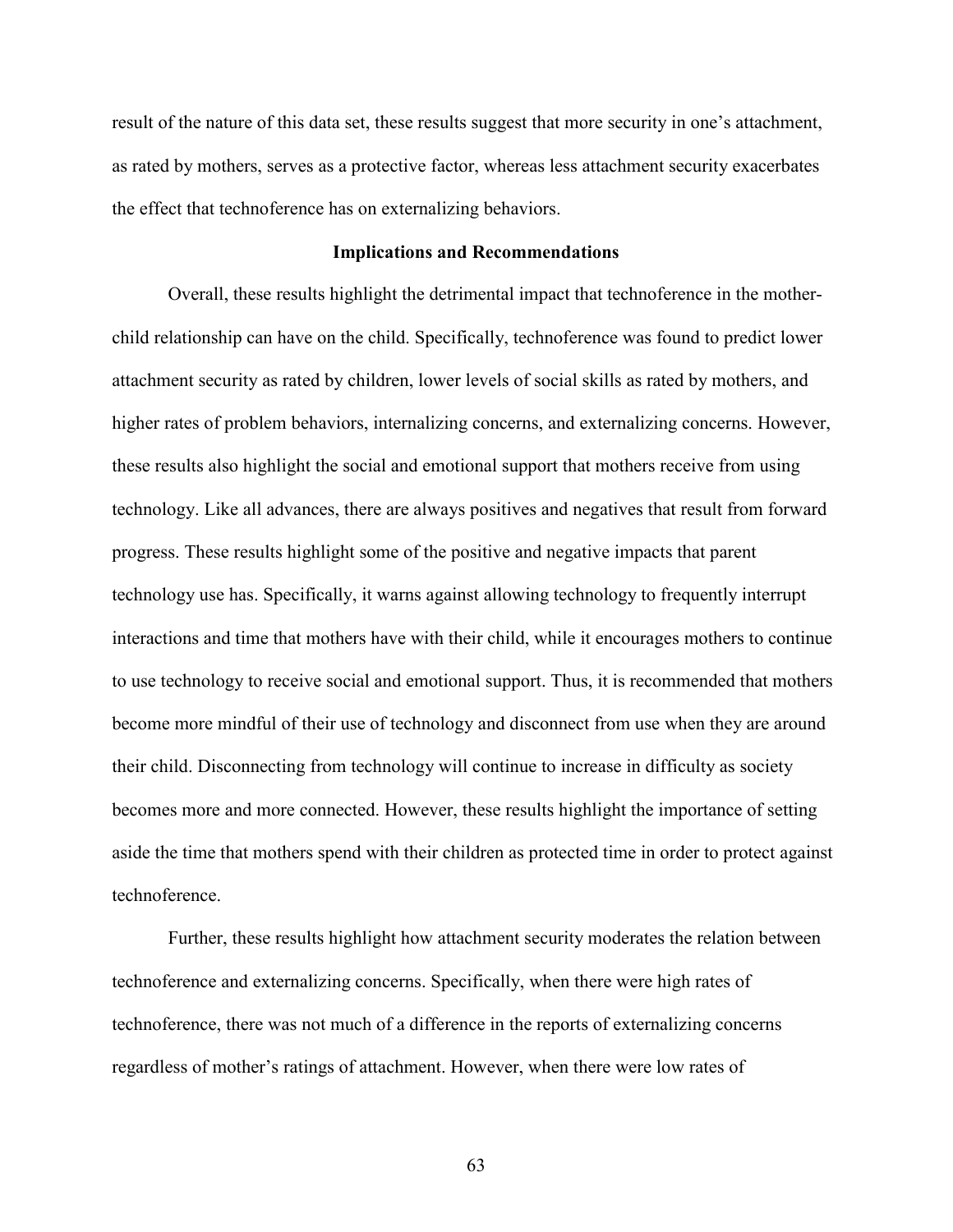technoference, there was a significant difference in reports of externalizing concerns based on mother's ratings of attachment. As seen in Figure 5, when there is low attachment security, there is no difference in externalizing concerns between low technoference and high technoference. However, when there is high attachment security and low technoference, the reports of externalizing concerns are significantly lower. It is possible that these differences are more salient for externalizing concerns due to the very visible nature of these behaviors. That is, parents may recognize when their children are engaging in behaviors associated in externalizing concerns more than those associated with internalizing concerns. It is also possible that children engage in more behaviors associated with externalizing concerns in order to receive attention from their parent who engages in a high frequency of technoference behaviors. Children may feel as if they need to engage in more frequent problematic behavior in order to pull their parent's attention away from their device. Conversely, it is possible that these results are due to the combination of children having lower levels of emotion regulation, which has been found to be associated with more insecure attachment (Erickson & Crichton, 1981; Erickson et al, 1982; Pastor, 1981), and receiving fewer opportunities to see appropriately modeled social behaviors (Bandura, 1971).

 These results provide implications for interventions with children who have externalizing concerns. Although many of the current interventions for externalizing concerns focus on behavior management and compliance training (Weisz & Kazdin, 2017), these results highlight the importance of providing children and with an opportunity to build a stronger relationship with their mother. By providing an opportunity to build a stronger and more trusting relationship between a child and their parent through family therapy, parent psychoeducation, and parent training, it could be possible to reduce the negative impact of technoference on the development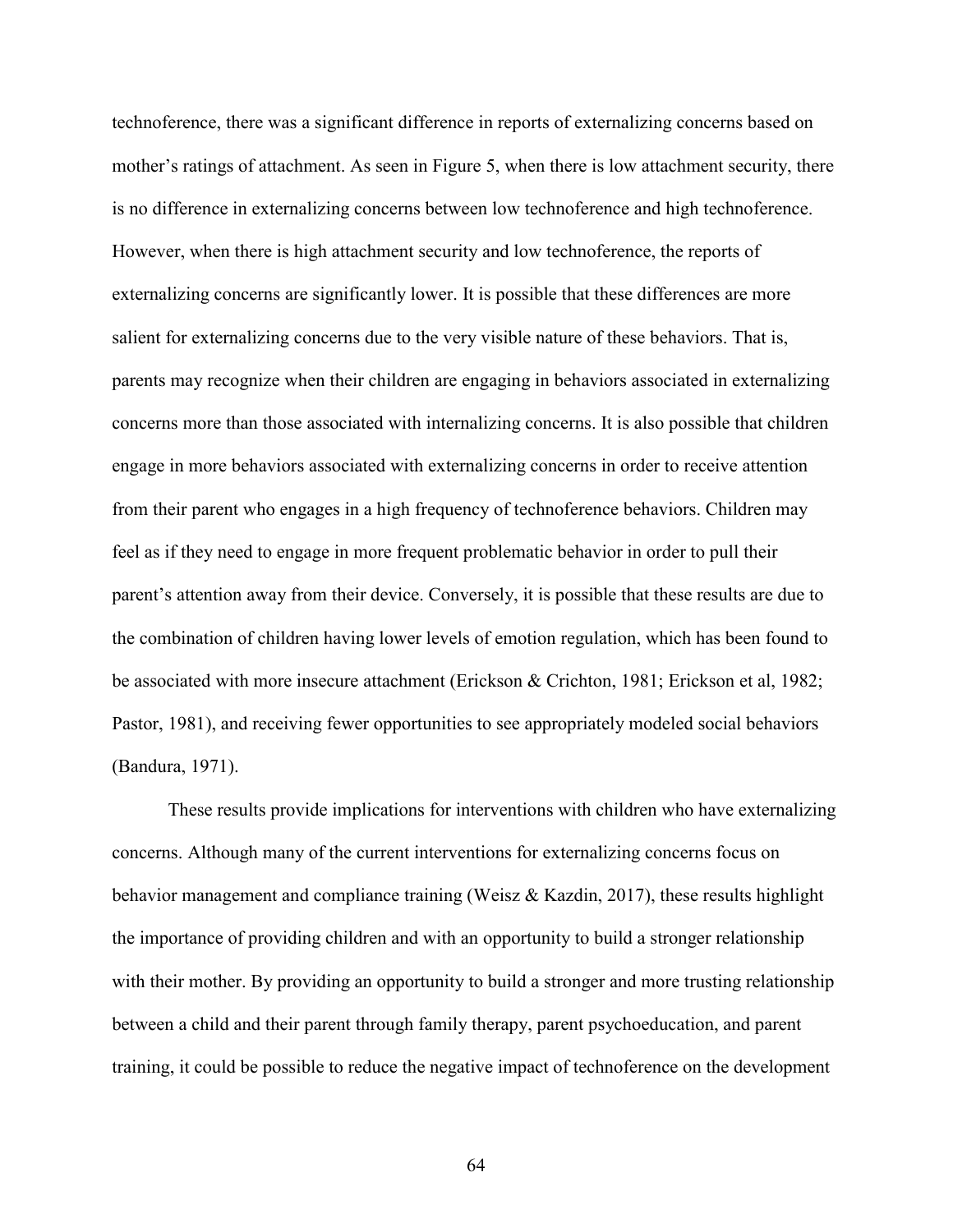of externalizing concerns. Further, the current results highlight the importance of providing parents with psychoeducation regarding the negative impact of technoference and emphasizes the importance of putting aside one's mobile device and fully engaging with their child during time they spend together.

### **Strengths and Limitations**

 This study must be interpreted in the context of a relatively homogeneous sample consisting of primarily Euro-American, married, middle-class mothers and their children. Although this sample was taken from both rural and suburban communities, recruitment attempts appeared to attract a specific subpopulation from each of these communities. However, there was an equal number of boys and girls, which highlights that these results are not impacted by an overrepresentation of boys or girls. Further, the average age of participants was around eight years old. Very little research exists regarding children's perception of their own social skill development within this age range. However, the confirmatory factor analyses indicated that children within this study were accurate and valid reporters. Thus, this research provides a unique contribution to the body of literature looking at children's development of social skills.

This research was limited to a relatively modest sample size. A larger sample size would have allowed for a deeper understanding of the examined relationships, as there were several relationships that approached significance. However, due to the limited research that has been conducted regarding technoference, this study provides valuable information about the social and emotional outcomes for children who experience technoference with their mothers. Additionally, this study provides insight into the way in which mothers benefit from technology use and provides guidance for future research to form more specific questions regarding the impact of technoference.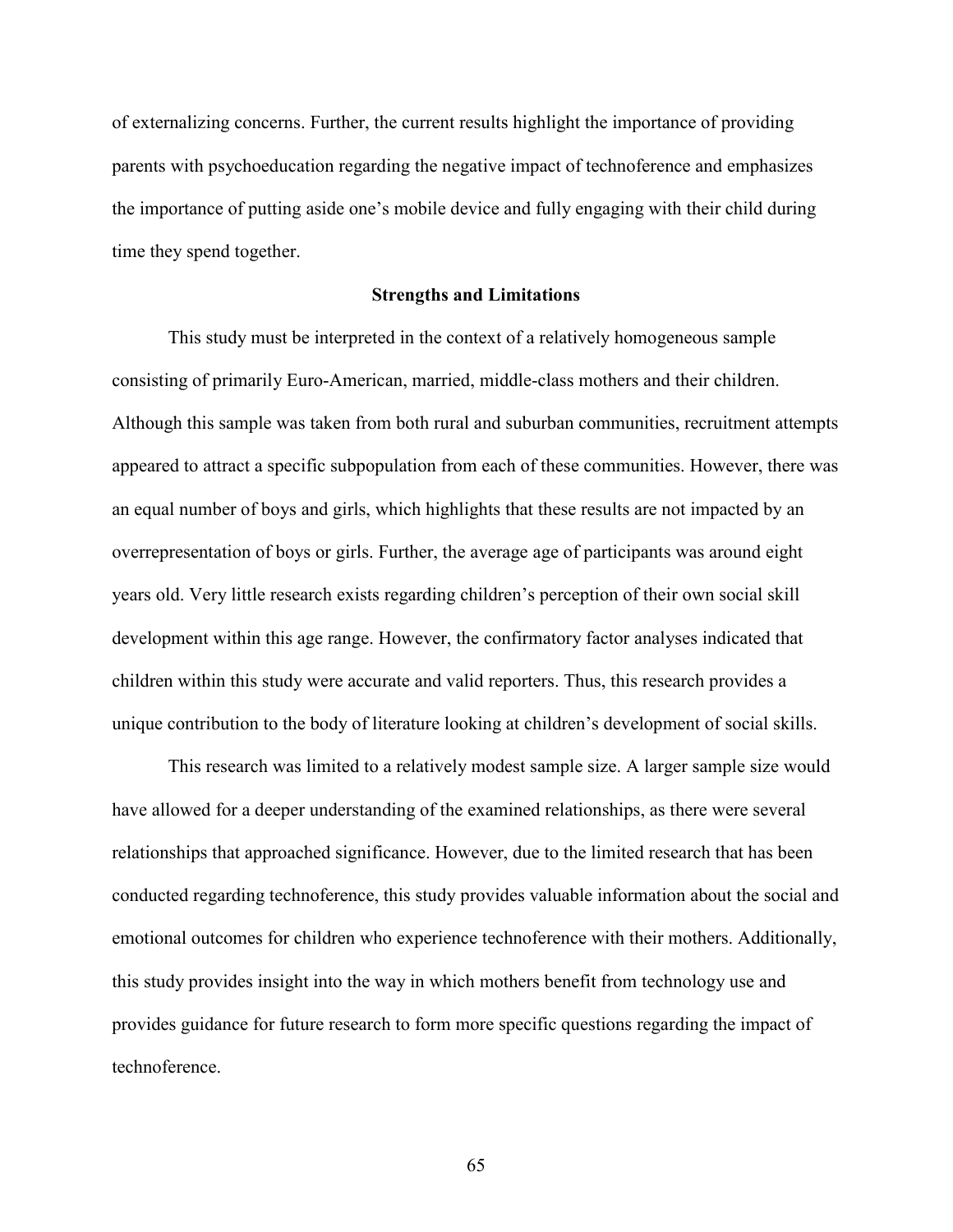Another limitation of the current study is that all of the surveys were presented in the same order to all participants. It is possible that the same presentation of questions resulted in the consistent fatigue for participants when responding to the final questions on the survey. This may be especially true for parents who completed questionnaires for two children within the study. However, the final section of the questionnaire was the SSIS-RS, which required mother's to switch their thinking from their own behavior to the behavior of their child, which may have provided enough of a difference from the previous questions to revive their investment in responding.

Lastly, this research was limited by necessity to use raw scores on the SSIS-RS. Although the SSIS-RS is a validated child and parent report measure of children's social skills, the current study was only able to use it to generate raw scores regarding overall social skills, problem behaviors, internalizing concerns, and externalizing concerns. Due to the age range of participants, the SSIS-RS child form was unable to be scored to provide additional information about specific skills that children had strengths and weaknesses in. Further, the overall level of social skills and problem behaviors was unable to be compared to a normative sample of sameaged peers. However, this study is the first known study to examine the relation between technoference and social skill development. Thus, this study provides useful information for future researchers to examine more closely.

### **Future Research**

 Future research could examine these phenomena within the father-child relationship. The current study examined the mother-child relationship based on literature that suggested that this relationship was a more powerful predictor of the impact of technoference (e.g., McDaniel & Radesky, 2018). However, it would be interesting to determine if these phenomena were just as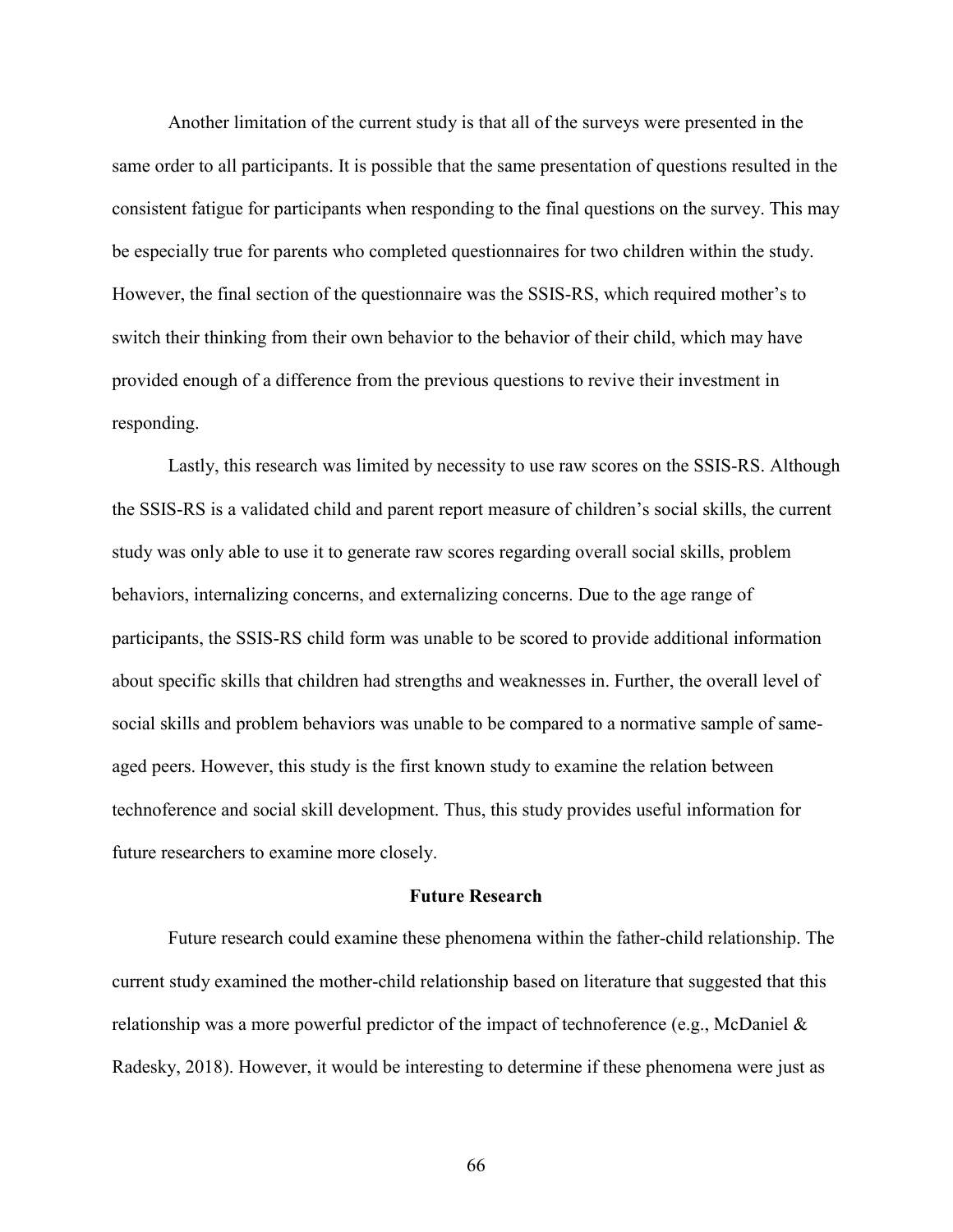impactful within the father-child relationship, and how these relations may be impacted by technoference within the child's relationship with both parents. It is possible that technoference and the father-child relationship results in different outcomes, and that the combination of technoference within multiple relationships may be more detrimental than the effects of technoference within only the mother-child relationship. Further, it would be interesting to examine if the impact of technoference is more strongly related to the gender of the parent or the role the parent plays within the household by looking at families with two mothers, two fathers, or non-binary parents. This may help to untangle if these effects are seen because of the biological sex of the parents or because of socialized gender constructs.

 Similarly, future research could gather information about children's social skills, problem behaviors, and internalizing and externalizing concerns from teachers. Teachers have a unique perspective, in that they frequently interact with a large group of children. This type of social interaction provides them with an understanding of typical and nontypical behavior of children within a specific age group than parents who only have one child of that specific age. Furthermore, teachers see the child daily in a very different setting than parents do. The school setting imposes a higher frequency of demands throughout the day as well as a structured schedule that children at home may not typically experience. Teachers also have direct observations of children engaged in social skills behaviors with other children and adults. Thus, it would be interesting to compare teacher reports of these variables to parent reports and determine if there are any differences across reporters or settings.

Future research should examine the differences in outcomes for youth by race. Previous research highlights that the attachment relationship and social skill development is different based on one's race (Garcia Coll, 1990; Polaha et al., 2004; Spencer, 1990). It would be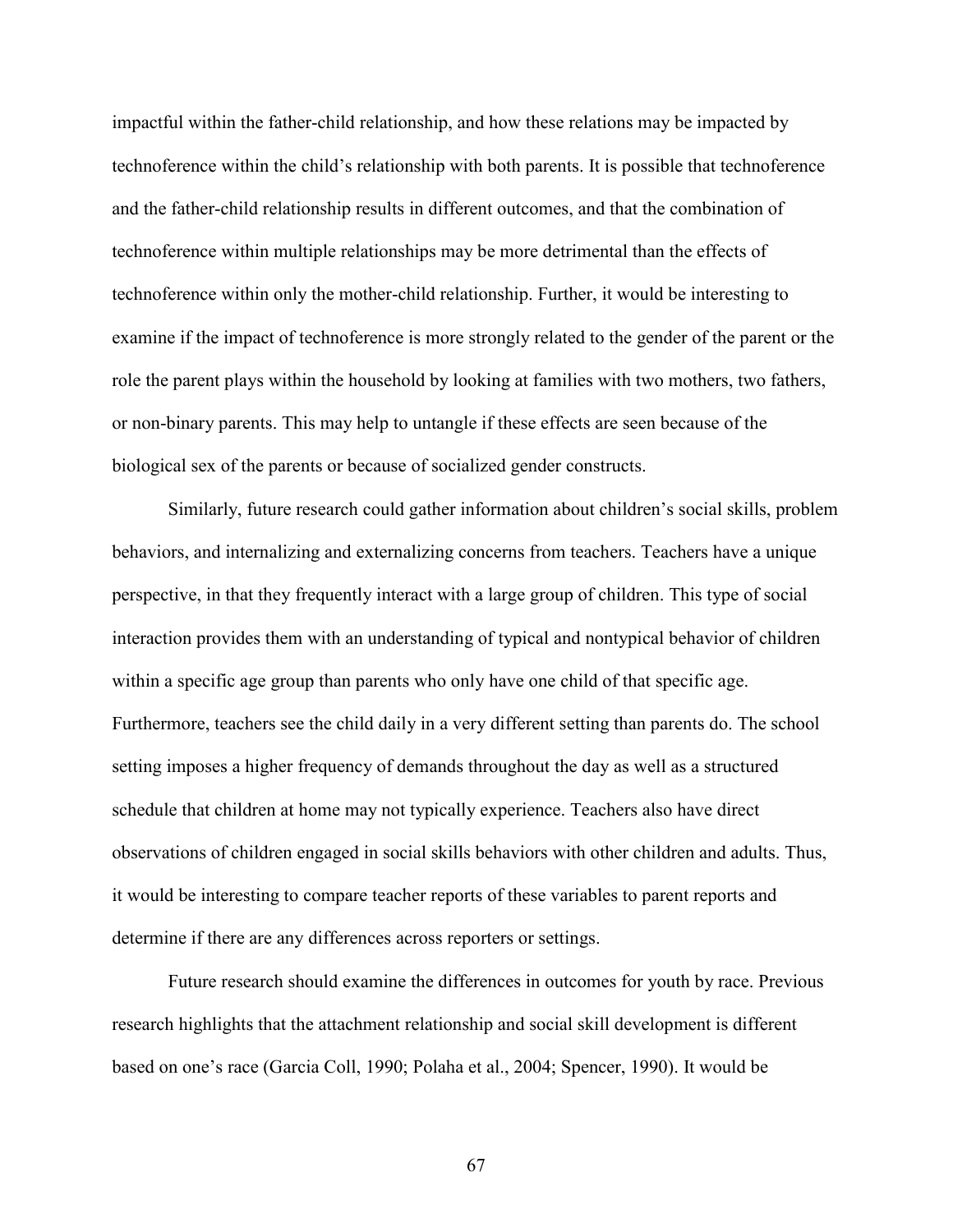interesting to examine the influence that race and cultural expectations around attachment and appropriate social skills have on the impact of technoference. This type of research would inform the literature about racial and ethnic differences within the impact of technoference on the mother-child relationship and the development of social skills.

 Finally, future research could examine the specific social skills that appear to be more negatively impacted by technoference. Although the current study used the SSIS-RS, a validated tool to measure social skills, these measures could not be scored due to the age range of participants and rather raw scores were used. This measure provides information about specific skills that a child may have strengths or weaknesses in when it can be scored. This information could provide useful information to families and practitioners regarding what specific skills should be targeted in universal intervention efforts within the school setting regarding social skill development.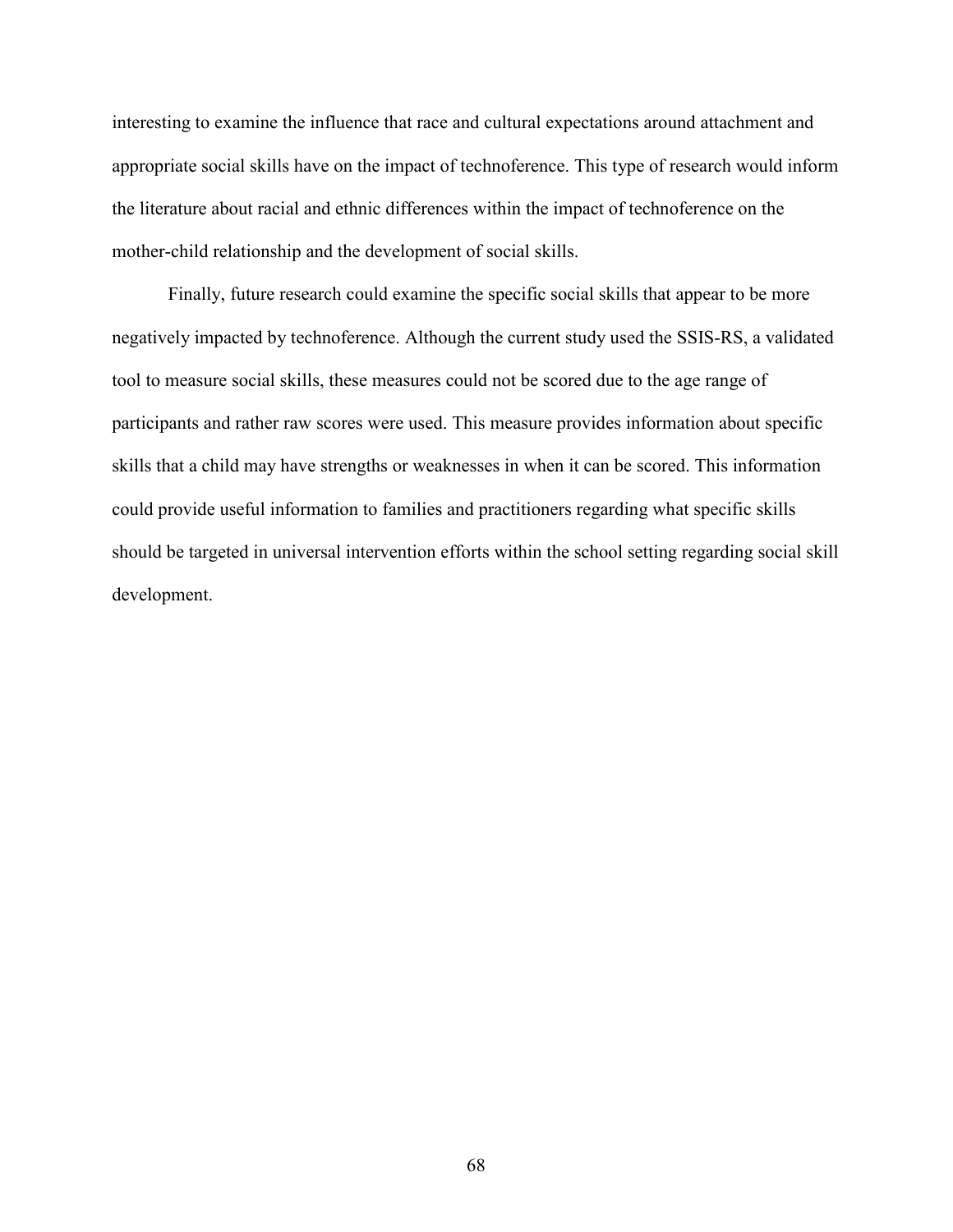#### REFERENCES

- Achenbach, T. M., & Rescorla, L. A. (2001). *Manual for the ASEBA school-age forms & profiles.* Burlington, VT: University of Vermont, Research Center for Children, Youth, & Families
- Ainsworth, M. D. S., Blehar, M. C., Waters, E., & Wall, S. (1978). *Patterns of attachment.*  Hillsdale, NJ: Erlbaum.
- Aisenberg, E., Trickett, P. K., Mennen, F. E., Saltzman, W., & Zayas, L. H. (2007). Maternal depression and adolescent behavior problems: An examination of mediation among immigrant Latino mothers and their adolescent children exposed to community violence. *Journal of Interpersonal Violence, 22,* 1227-1249.
- Akyıl, Y., Bacigalupe, G., & Üstünel, A. (2017) Emerging technologies and family: A cross national study of family clinicians' views. *Journal of Family Psychotherapy, 28*, 99- 117. doi: 10.1080/08975353.2017.1285654
- Ali-Hassan, H., Nevo, D., & Wade, M. (2015). Linking dimensions of social media use to job performance: The role of social capital. *Journal of Strategic Information Systems, 24,* 65- 89. doi: 10.1016/j.jsis.2015.03.001
- Al-Yogen, M. (2008). Maternal personal resources and children's socioemotional and behavioral adjustment. *Child Psychiatry and Human Development, 39,* 283-298.
- American Psychological Association (2017). *Ethnic and racial minorities & socioeconomic status.* Retrieved from http://www.apa.org/pi/ses/resources/publications/minorities.aspx.
- Attili, G., Vermigli, P., & Roazzi, A. (2010). Children's social competence, peer status, and the quality of mother-child and father-child relationships: A multidimensional scaling approach. *European Psychologist, 15,* 23-33.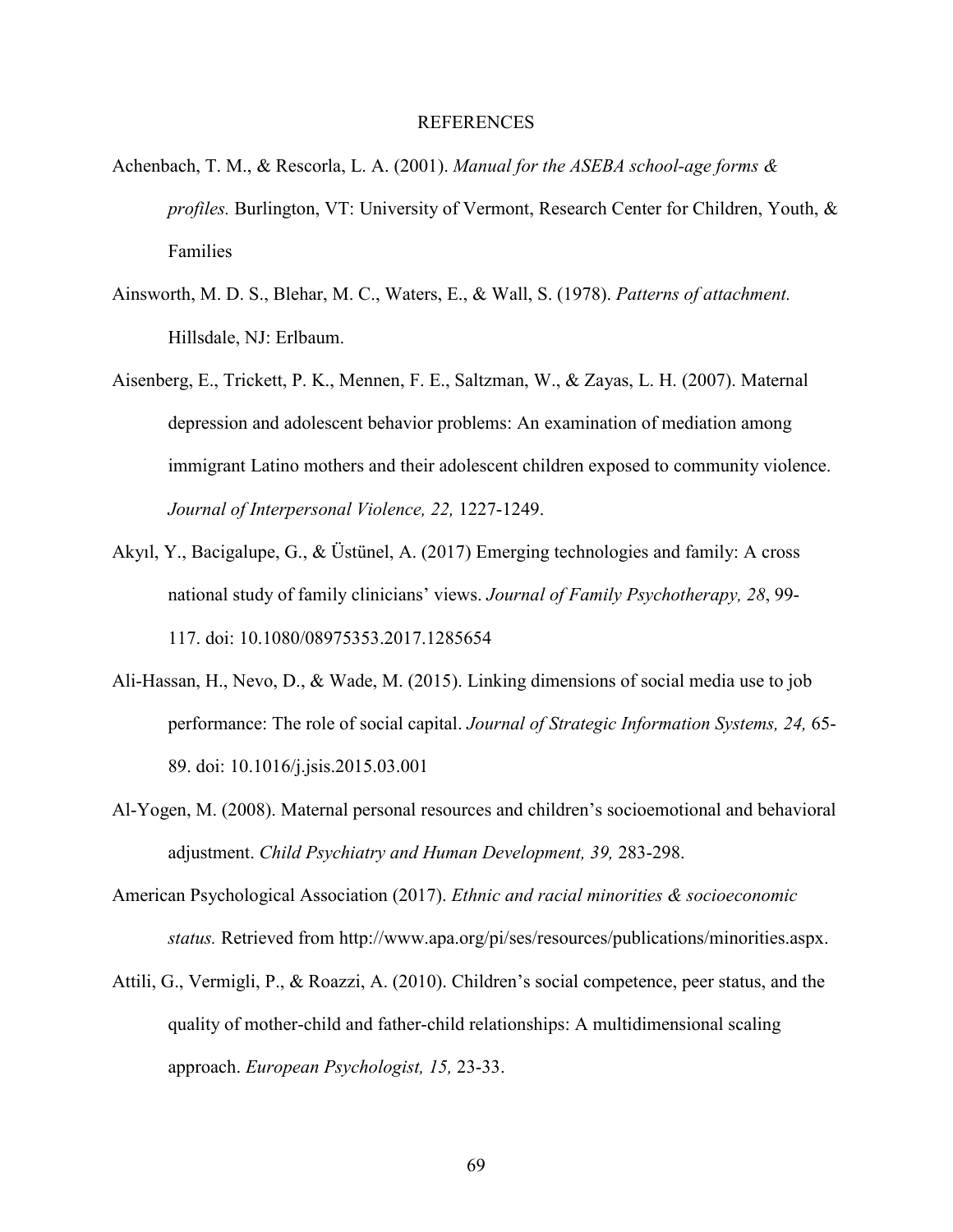Bakermans-Kranenburg, M. J., van IJzendoorn, M. H., & Kroonenberg, P. M. (2004).

Differences in attachment security between African-American and White children: Ethnicity or socio-economic status? *Infant Behavior and Development, 27,* 417-433.

Bandura, A. (1971). *Social learning theory*. Morristown, N.J.: General Learning Press.

Bandura, A. (1989). Social cognitive theory. *Annals of Child Development, 6,* 1-60

- Belsky, J., & Barends, N. (2002). Personality and parenting. In: Bornstein MH (2<sup>nd</sup> ed.) *Handbook of parenting, Vol 3: Being and becoming a parent* (pp. 415-438). Mahwah, NJ: Lawrence Erlbaum Associates.
- Belsky, J., & Isabella R. (1988). Maternal, infant, and social-contextual determinants of attachment security. In: J. Belsky and T. Nezworski (Eds.) *Clinical implications of attachment* (pp. 41-95). Mahwah, NJ: Lawrence Erlbaum Associates.
- Belsky, J., & Pasco Fearon, R. M. (2002). Early attachment security, subsequent maternal sensitivity, and later child development: Does continuity in development depend upon continuity of caregiver? *Attachment & Human Development, 4,* 361-387.
- Bianchi, A., & Phillips, J. G. (2005). Psychological predictors of problem mobile phone use. *CyberPsychology & Behavior, 8,* 39-51. doi:101089/cpb.2005.8.39
- Billieux, J., Van der Linden, M., & Rochat, L. (2008). The role of impulsivity in actual and problematic use of the mobile phone. *Applied Cognitive Psychology, 22,* 1195-1210.
- Bierman, K. L., Kalvin, C. B., and Heinrichs, B. S. (2014). Early childhood precursors and adolescent sequelae of grade school peer rejection and victimization. *Journal of Clinical Child & Adolescent Psychology, 44,* 367-379.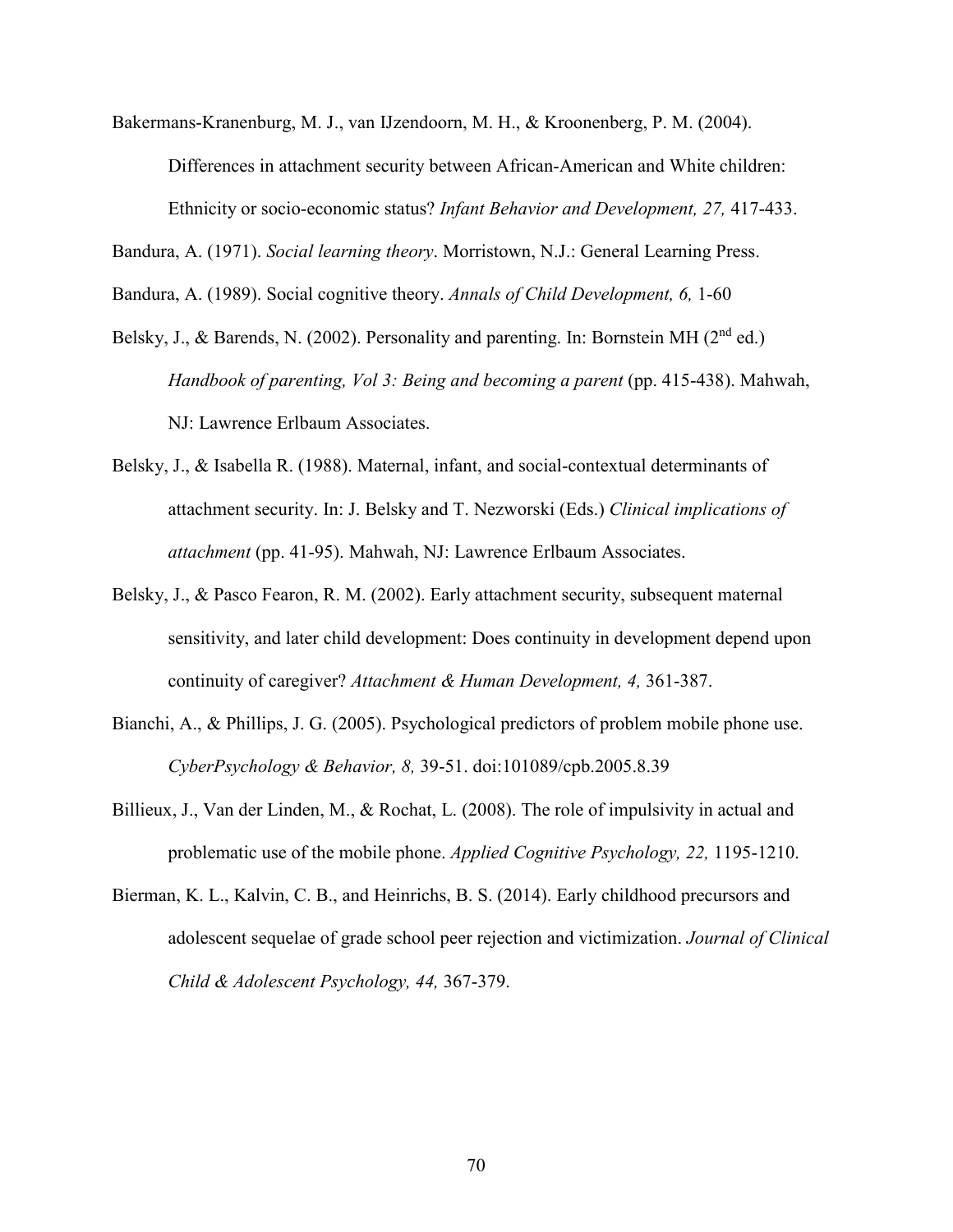- Bogels, S. M., & Brechman-Toussaint, M. L. (2006). Family issues in child anxiety: Attachment, family functioning, parental rearing and beliefs. *Clinical Psychology Review, 26,* 834- 856.
- Bornstein, M. H., Tamis-LeMonda, C. S., Hahn, C. H., & Haynes, O. M. (2008). Maternal responsiveness to young children at three ages: Longitudinal analysis of multidimensional, modular, and specific parenting construct. *Developmental Psychology, 44,* 867-874. doi: 10.1037/0012-1649.44.3.867
- Bowes, L., Maughan, B., Ball, H., Shakoor, S., Ouellet-Morin, I., Caspi, A., Moffitt, T., and Arseneault, L. (2013). Chronic bullying victimization across school transitions: The role of genetic and environmental influences. *Development and Psychopathology, 25,* 333- 346
- Bowlby, J. (1969/82). *Attachment and loss: Vol. 1. Attachment* (2<sup>nd</sup> ed.). New York: Basic Books.
- Bowlby, J. (1973). *Attachment and loss: Vol. 2. Separation anxiety and anger.* London: Hogarth Press
- Brody, G. H., & Shaffer, D. R. (1982). Contributions of parents and peers to children's moral socialization. *Developmental Review, 2,* 31-75.
- Brumbaugh, C. C., & Fraley, R. C. (2006). Transference and attachment: How do attachment patterns get carried forward from one relationship to the next? *Personality and Social Psychology Bulletin, 32,* 552-560.
- Buist, K. L., Dekovic, M., Meeus, W., & van Aken, M. A. G. (2004). The reciprocal relationship between early adolescent attachment and internalizing and externalizing problem behavior. *Journal of Adolescence, 27,* 251-266.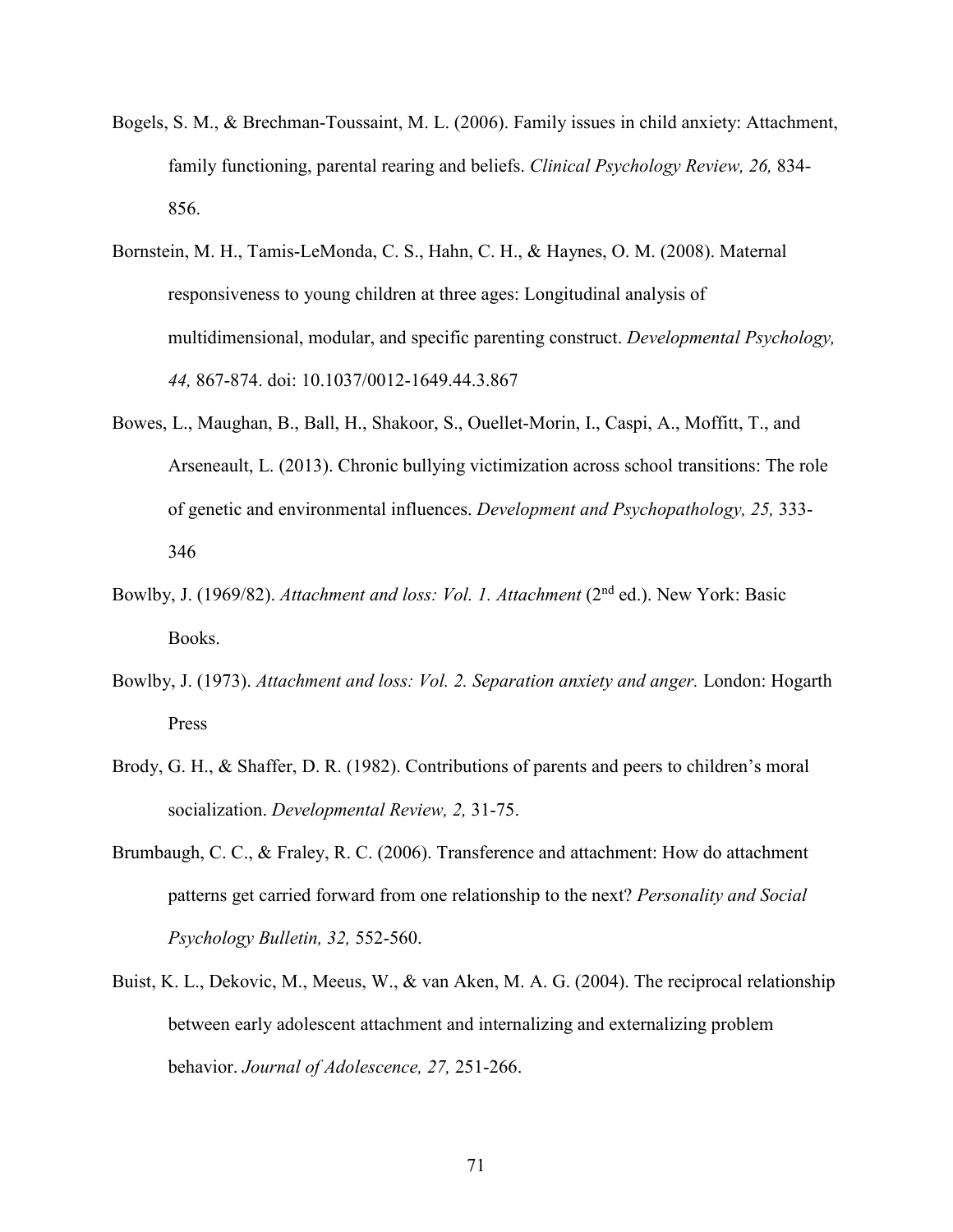- Burnette, M. L., Oshri, A., Lax, R., Richards, D., & Ragbeer, S. N. (2012). Pathways from harsh parenting to adolescent antisocial behavior: A multidomain test of gender moderation. *Development and Psychopathology, 24,* 857-870.
- Carbonell, X., Oberst, U., Beranuy, M. (2013). The cell phone in the twenty-first century: The rise of personal communication society. *Sociology Compass, 2,* 31-387.
- Carlson, V. J., & Harwood, R. L. (2003). Attachment, culture, and the caregiving system: The cultural patterning of everyday experiences among Anglo and Puerto Rican mother-infant pairs. *Infant Mental Health Journal, 24*, 53-73
- Carrier, L. M., Spradlin, A., Bunce, J. P., & Rosen, L. D. (2015). Virtual empathy: Positive and negative impacts of going online upon empathy in young adults. *Computers in Human Behavior*, *52*, 39-48. doi: 10.1016/j.chb.2015.05.026
- Chaudhuri, J. H., Esterbrooks, M. A., & Davis, C. R. (2009). The relation between emotional availability and parenting style: Cultural and economic factors in a diverse sample of young mothers. *Parenting science and practice, 9,* 277-299.
- Chorpita, B. F., & Barlow, D. H. (1998). The development of anxiety; the role of control in early environment. *Psychology Bulletin, 124,* 3-21.
- Collins, N. L. (1996). Working models of attachment: Implications for explanation, emotion, and behavior. *Journal of Personality and Social Psychology, 71,* 810-832.
- Collins N. L., & Read, S. J. (1994). Cognitive representations of attachment: The structure and function of working models. In K. Bartholomew & D. Perlman (Eds.), *Advances in personal relationships: Vol. 5. Attachment processes in adulthood* (pp. 53-90). London: Jessica Kingsley.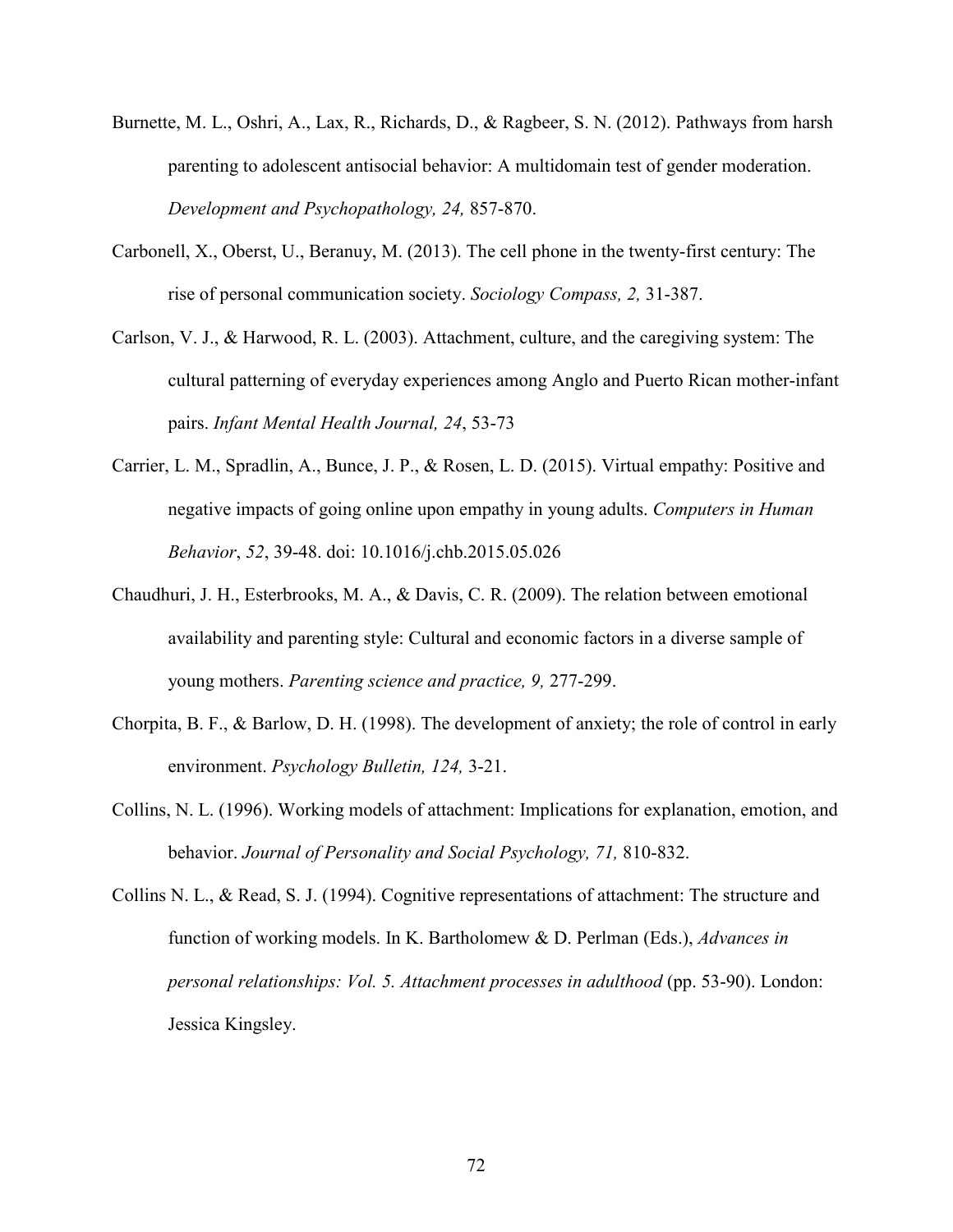- Conger, R. D., Conger, K. J., Elder, G. H., Lorenz, F. O., Simons, R. L., & Whitbeck, L. B. (1992a). A family process model of economic hardship and adjustment of early adolescent boys. *Child Development, 63,* 526-541.
- Conger, R. D., Conger, K. J., Elder, G. H., Lorenz, F. O., Simons, R. L., & Whitbeck, L. B. (1992b). Family economic stress and adjustment of early adolescent girls. *Developmental Psychology, 29,* 206-219.
- Connell, A. M., & Goodman, S. H. (2002). The association between psychopathology in fathers versus mothers and children's internalizing and externalizing behavior problems: A metaanalysis. *Psychological Bulletin, 128,* 746-773. doi:10.1037/003-2909.128.5.746
- Cowan, P. A., Cowan, C. P., & Mehta, N. (2009). Adult attachment, couple attachment, and children's adaptation to school: An integrated attachment template and family risk model. *Attachment and Human Development, 11,* 1-29
- Crnic, K. A., & Greenberg, M. T. (1987). Maternal stress, social support, and coping: Influences on the early mother-child relationship. In Boukydis (Ed.), *Research on support for parents and infants in the postnatal period* (pp. 25-40). Norwood, NJ: Ablex.
- Czechowsky, J. D. (2008). *The impact of the BlackBerry on couple relationships.* (Unpublished doctoral dissertation, Wilfrid Laurier University). Retrieved from http://scholars.wlu.ca/cgi/viewcontent.cgi?article=2055&context=etd
- Darling, N., & Steinberg, L. (1993). Parenting style as context: An integrative model. *Psychological Bulletin, 113,* 487-496.
- De Wolff, M. S., & van IJzendoorn, M. H. (1997). Sensitivity and attachment: A meta-analysis on parental antecedents of infant attachment. *Child Development, 68,* 571-591.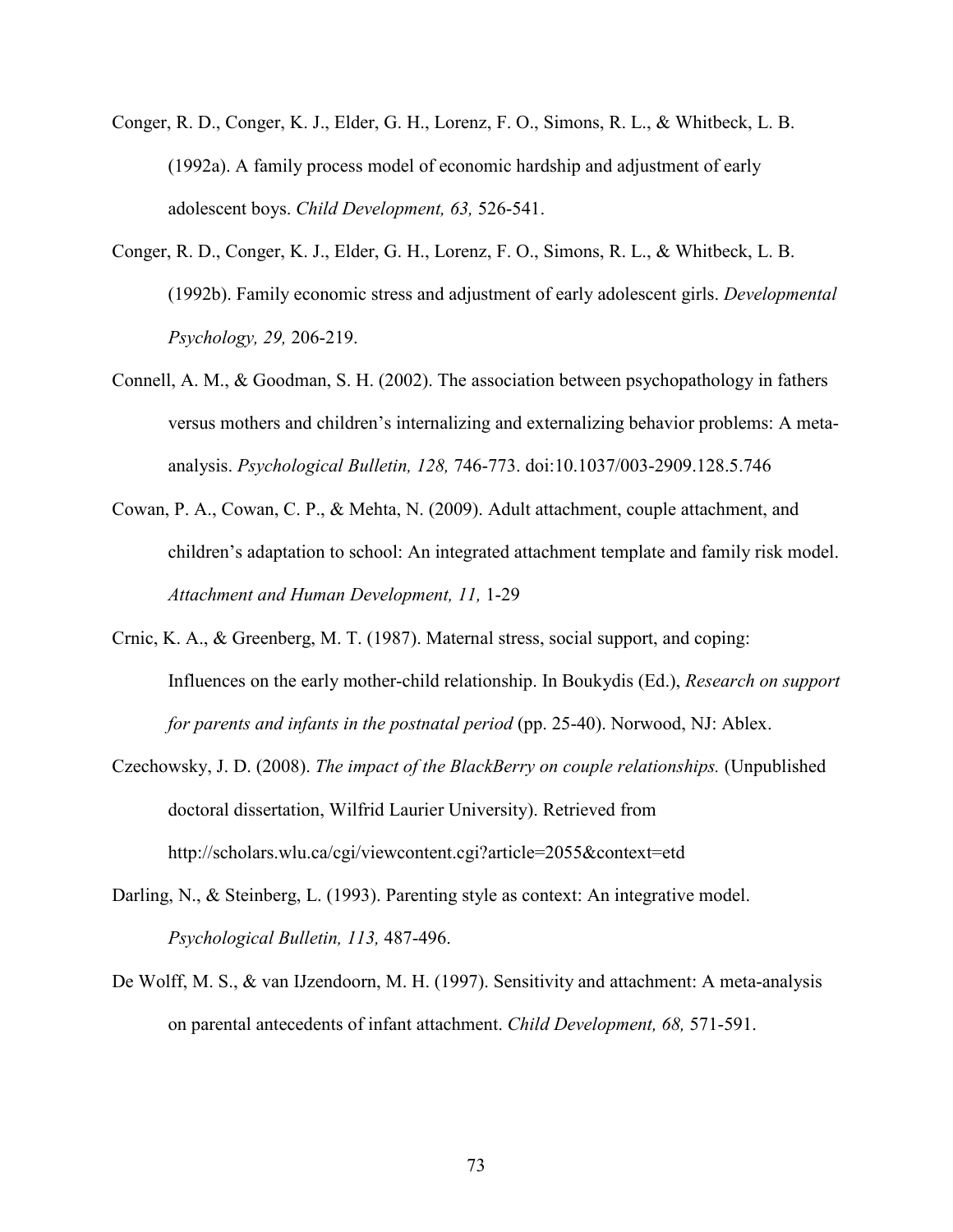- Domitrovich, C. E., & Bierman, K. L. (2001). Parenting practices and child social adjustment: Multiple pathways of influence. *Merrill-Palmer Quarterly, 47,* 235-263.
- Duchesne, S., Ratelle, C. F., Poitras, S. C., & Drouin, E. (2009). Early adolescent attachment to parents, emotional problems, and teacher-academic worries about the middle school transition. *Journal of Early Adolescence, 29,* 743-766.
- Dumas, J. E., & Wahler, R. G. (1985). Indiscriminate mothering as a contextual factor in aggressive-oppositional child behavior: "Damned if you do and damned if you don't". *Journal of Abnormal Child Psychology, 13,* 1-17.
- Eccles, J. S. (2004). Schools, academic motivation, and stage-environment fit. In R. M. Learner & L. Steinberg, (Eds.), *Handbook of adolescent psychology* (pp. 125-154). Hoboken, NJ: John Wiley.
- Economic Policy Institute. (2005, February). *Facts and figures: State of working America.*  Washington, DC: Author.
- Ehrenberg, A., Juckes, S., White, K. M., & Walsh, S. P. (2008). Personality and self-esteem as predictors of young people's technology use. *CyberPsychology & Behavior, 11,* 739-741.
- Ehrenreich, S. E., Underwood, M. K., and Ackerman, R. A. (2013). Adolescents' text message communication and growth in antisocial behaviors across the first year of high school. *Journal of Abnormal Child Psychology, 42,* 251-264
- Engelberg, E., & Sjoberg, L. (2004). Internet use, social skills, and adjustment. *Cyberpsychology & Behavior, 7,* 41-47.
- Engels, R. C. M. E., Dekovic, M., & Meeus, W. (2002). Parenting practices, social skills and peer relationships in adolescence. *Social Behavior and Personality, 30,* 3-18.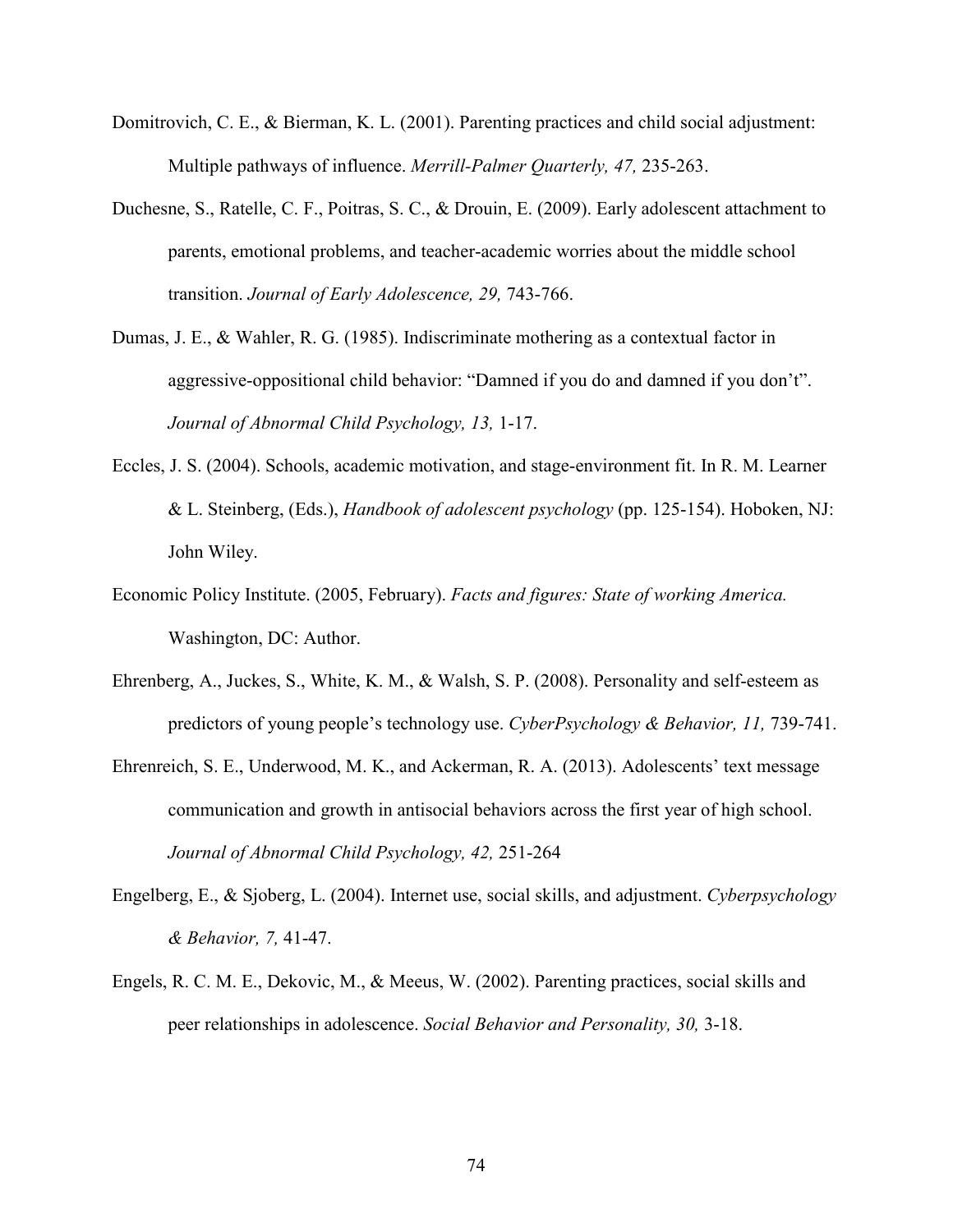Ephratt, M. (2011). Linguistic, paralinguistic and extralinguistic speech and silence. *Journal of Pragmatics*, *43*(Silence as a Pragmatic Phenomenon), 2286-2307. doi: 10.1016/j.pragma.2011.03.006

- Erickson, M. F., & Crichton, L. (1981, April). *Antecedents of compliance in 2-year-olds from a high-risk sample.* Paper presented at the biennial meeting of the Society for Research in Child Development, Boston, MA.
- Erickson, M. F., Farber, E. A., & Egeland, B. R. (1982, August). *Antecedents and concomitants of compliance in high-risk preschool children.* Paper presented at the annual meeting of the American Psychological Association, Washington, D.C.
- Erickson, M. F., Sroufe, L. A., & Egeland, B. (1985). The relationship between quality of attachment and behavior problems in preschool in a high-risk sample. *Monographs of the Society for Research in Child Development, 50,* 147-166.
- Faul, F., Erdfelder, E., Lang, A.-G., & Buchner, A. (2007). G\*Power 3: A flexible statistical power analysis program for the social, behavioral, and biomedical sciences. *Behavior Research Methods*, *39*, 175-191.
- Feldman, G., Greeson, J., Renna, M., & Robbins-Monteith, K. (2011). Mindfulness predicts less texting while driving among young adults: Examining attention- and emotion-regulation motives as potential mediators. *Personality and Individual Differences, 51,* 856-861. doi: 10.1016/j.paid.2011.07.020
- Field, T. M., Woodson, R., Cohen, D., Greenberg, R., Garcia, R., & Collins, K. (1983). Discrimination and imitation of facial expressions by term and preterm neonates. *Infant Behavior & Development, 6,* 485-489. doi: 10.1016/S0163-6383(83)90316-8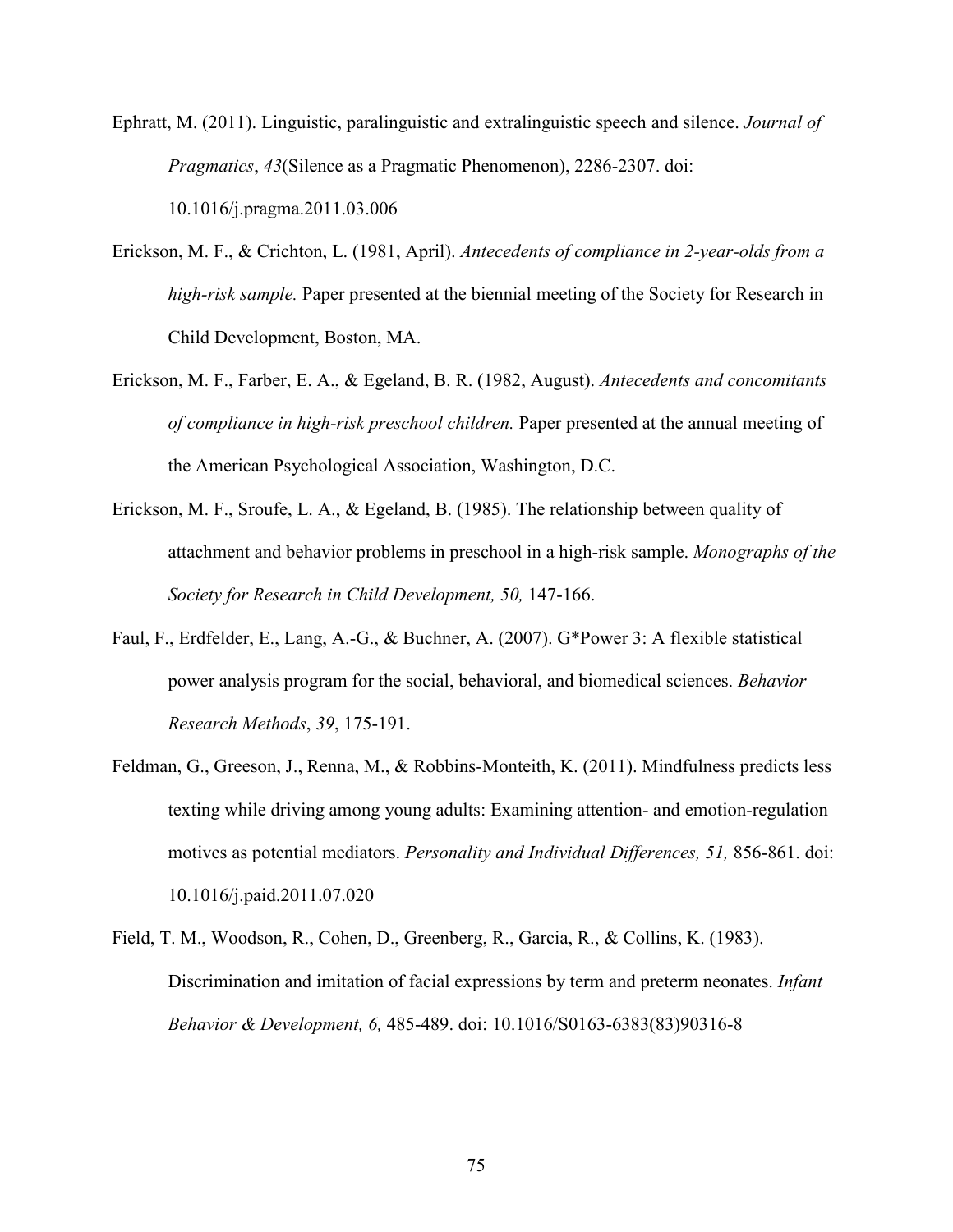- Finn, P. J. (1999). *Literacy with an attitude: Educating working-class children in their own selfinterest.* New York: State University of New York Press.
- Flavell, J.H., Green, F.L., & Flavell, E.R. (2000). Development of children's awareness of their own thoughts. *Journal of Cognition and Development*, *1,* 97-112
- Flavell, J.H., & Flavell, E.R. (2004). Development of children's intuitions about thoughtaction relations. *Journal of Cognition and Development, 5*(4), 451-460
- Freeman, K., Hadwin, J. A., and Halligan, S. L. (2011). An experimental investigation of peer influences on adolescent hostile attributions. *Journal of Clinical Child & Adolescent Psychology, 40,* 897-903.
- Frick, P. J., Ray, J. V., Thornton, L. C., and Kahn, R. E. (2014). Annual research review: A developmental psychopathology approach to understanding callous-unemotional traits in children and adolescents with serious conduct problems. *Journal of Child Psychology and Psychiatry, 55,* 532-548.
- Furman, W., and Buhrmester, D. (1985). Children's perceptions of the personal relationships in their social networks. *Developmental Psychology, 21,* 1016-1024
- Garcia Coll, C. T. (1990). Developmental outcome of minority infants: A process-oriented look into our beginnings. *Child Development, 61,* 270-289.
- Garris, B., Lester, L., Doran, E. & Lowery, A. (2016). *iBusy: Research on children, families, and smartphones.* Proceedings of the National Organization for Human Services: 2016 NOHS National Conference, 99-109.
- Gelgoot, E. (February 2018). A Vygotskian perspective on communication in the digital age. Poster presented at the Annual National Association of School Psychologists Conference, Chicago, IL.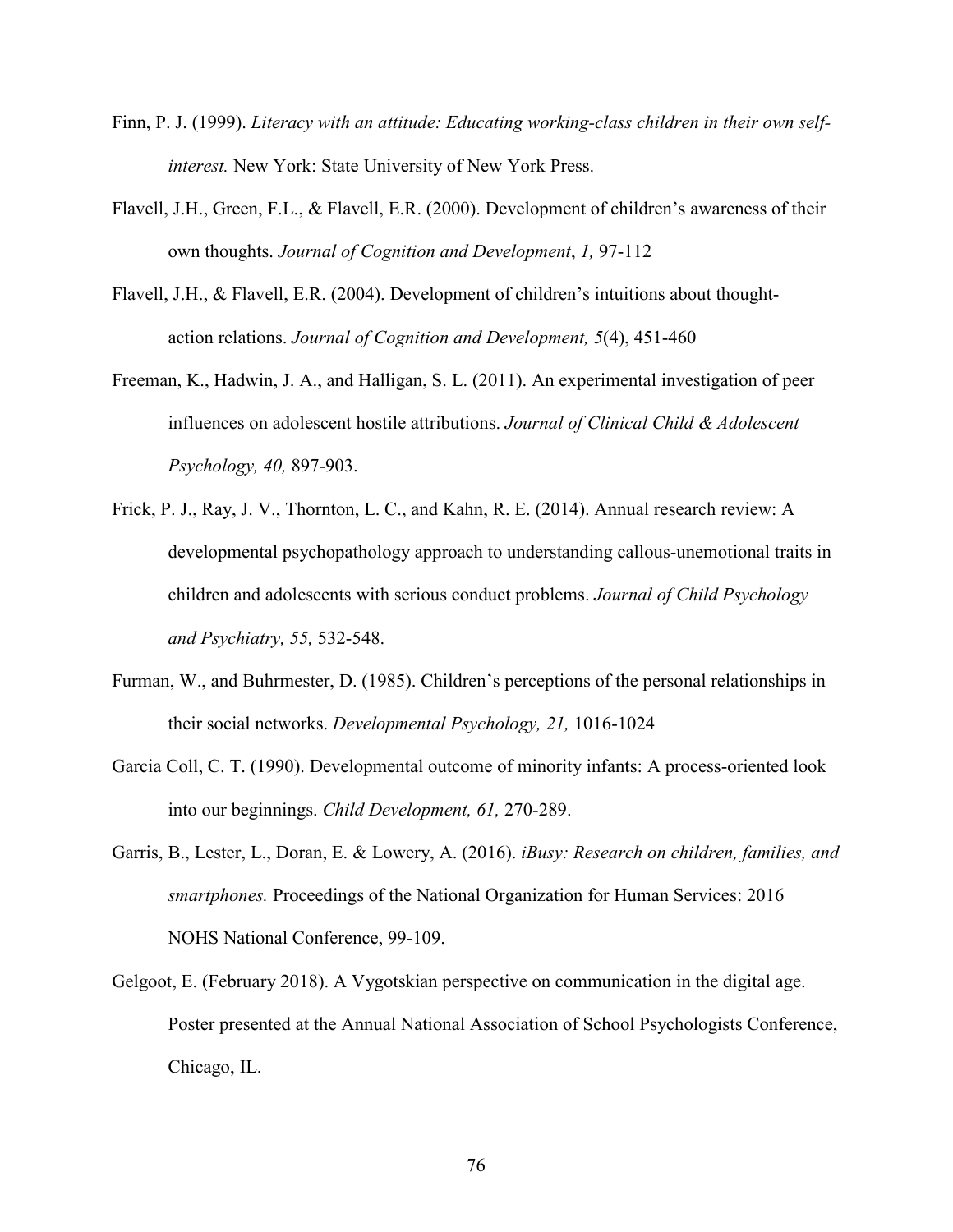- Gergely, G., Nadasdy, Z., Csibra, G., & Biro, S. (1995). Taking the intentional stance at 12 months of age. *Cognition, 56,* 165-193.
- Girolametto, L., Bonafacio, S., Visini, C., Weitzman, E., Zocconi, E., & Pearce, P. S. (2002). Mother-child interactions in Canada and Italy: Linguistic responsiveness to late-talking toddlers. *International Journal of Language & Communication Disorders, 37,* 151-171.
- Grant, I. C. (2005). Young peoples' relationship with online marketing practices: An intrusion to far? *Journal of Marketing Management, 21*, 607-623.
- Gresham, F. & Elliot, S. (2008). *Social Skills Improvement System: Rating Scales.* Bloomington, MN: Pearson Assessments.
- Gresham, F., Elliott, S., Vance, M., & Cook, C. (2011). Comparability of the Social Skills Rating System to the Social Skills Improvement System: Content and psychometrics comparisons across elementary and secondary age levels. *School Psychology Quarterly, 26*(1), 27-44. doi: 10.1037/a0022662.
- Griffiths, K. M., Mackinnon, A. J., Crisp, D. A., Christensen, H., Bennet, K., & Farrer, L. (2012). The effectiveness of an online support group for members of the community with depression: a randomized controlled trial. *PloS One, 7*(12), e532-544.
- Grossmann, K., Grossmann, K. E., Spangler, G., Suess, G., & Unzer, L. (1985). Maternal sensitivity and newborn orienting responses as related to quality of attachment in northern Germany. In I. Bretherton & W. Waters (Eds.), Growing points of attachment theory and research. *Monographs of the Society for Research in Child Development, 50*, 233-256.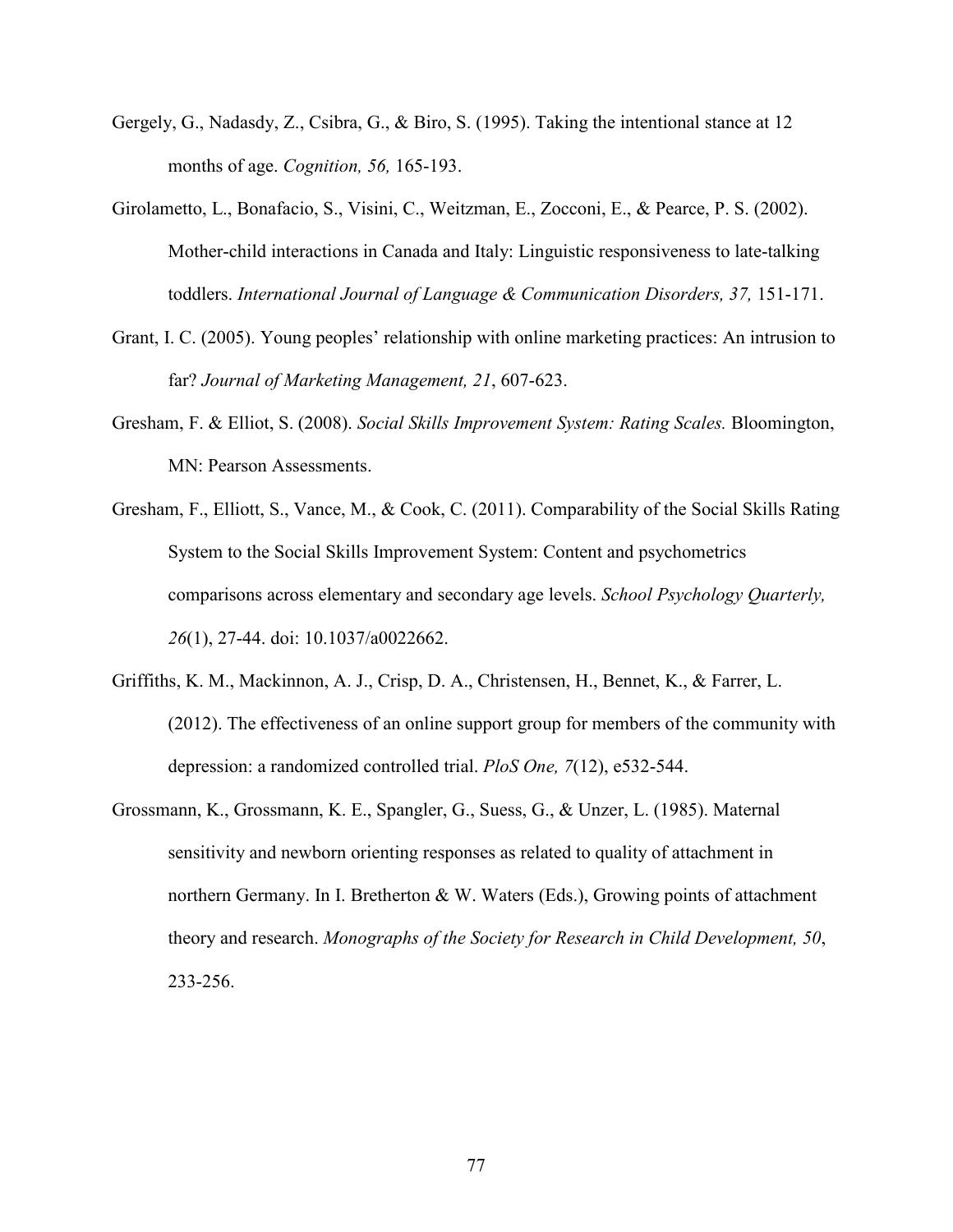- Grusec, J. E. (2002) Parental socialization and children's acquisition of values. In M. H. Borntein, (2 ed.), *Handbook of parenting Volume 5 practical issues in parenting* (pp. 143-167). Mahwah, New Jersey: Lawrence Erlbaum Associates, Publishers.
- Halgunseth, L. C., Ispa, J. M., Rudy, D. (2006). Parental control in Latino families: An integrated review of the literature. *Child Development, 77,* 1282-1297.
- Hamilton, J. L., Potter, C. M., Olino, T. M., Abramson, L. Y., Heimber, R. G., & Alloy, L. B. (2016). The temporal sequence of social anxiety and depressive symptoms following interpersonal stressors during adolescence. *Journal of Abnormal Child Psychology, 44,*  495-509.
- Harwood, R. L., Miller, J. G., & Irizarry, N. L. (1995). *Culture and attachment: Perceptions of the child in context.* New York: Guilford Press.
- Hatt, B. (2012). Smartness as a cultural practice in schools. *American Education Research Journal, 46,* 438-460.
- Hayes, A. F. (2018). *Introduction to mediation, moderation, and conditional process analysis: A regression-based approach.* New York, NY: Guilford Publications, Inc.
- Hinduja, S., & Patchin, J. (2010). Bullying, cyberbullying, and suicide. *Archives of Suicide Research, 14,* 206-221. doi: 10.1080/13811118.2010.494133.
- Hiniker, A., Sobel, K., Suh, H., Sung, Y. C., Lee, C. P., & Kientz, J. (2015). *Texting while parenting: How adults use mobile phones while caring for children at the playground.*  Proceedings of CHI; Seoul South Korea. doi: 10.1145/2702123.2702199
- Horrigan, J. (2009). The mobile difference: Wireless connectivity has drawn many users more deeply into digital life. *Pew Internet & American Life Project.* Retrieved from http://pewinternet.org/Reports/2009/5-The-Mobile-Difference--Typology.aspx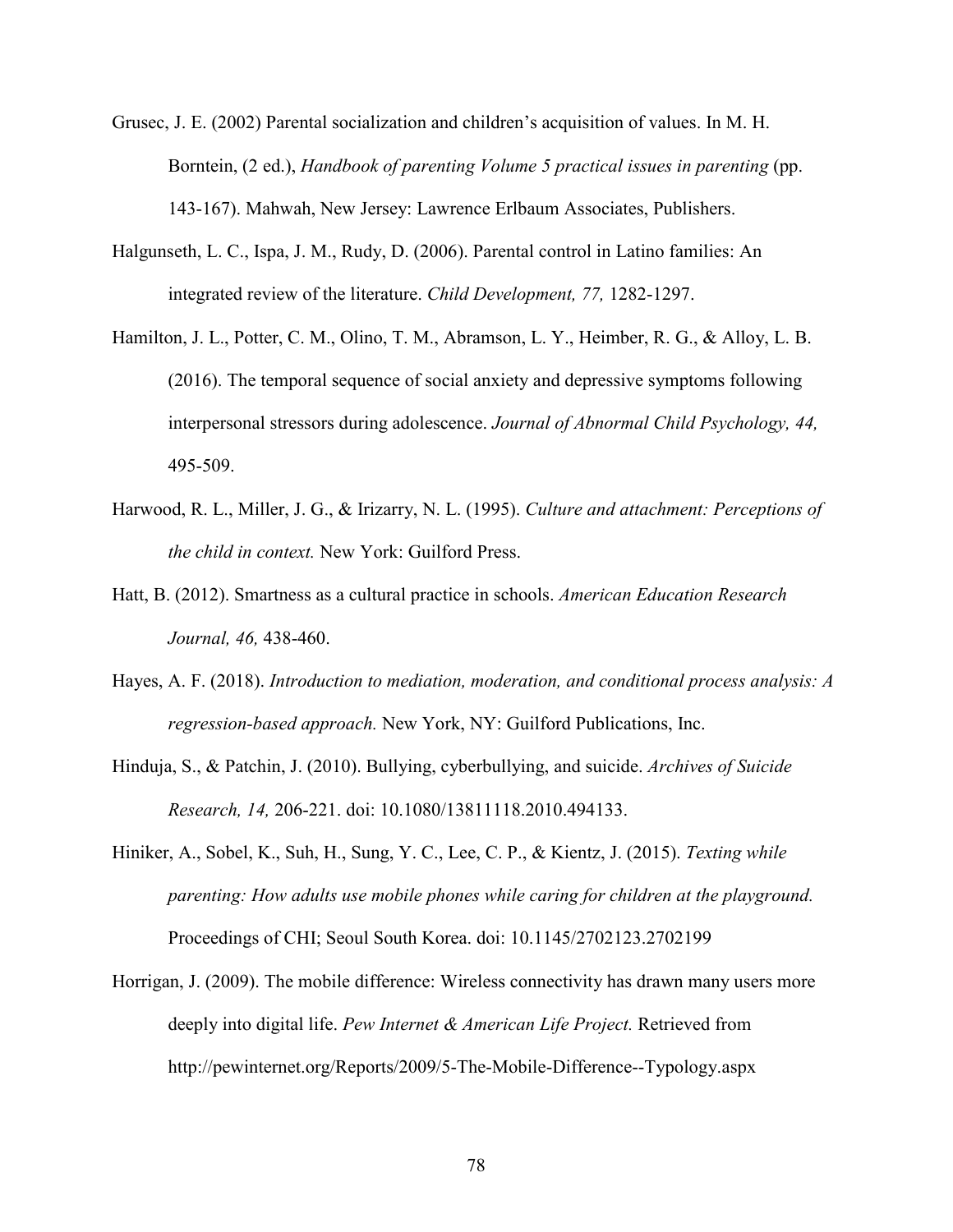- Horn, I. B., Joseph, J. G., & Cheng, T. L. (2004). Nonabusive physical punishment and child behavior among African-American children: A systematic review. *Journal of the National Medical Association, 96*, 1162-1168.
- Huang, C. T. Heyes, C., & Charman, T. (2006). Preschoolers' behavioral reenactment of "failed attempts": The roles of intention-reading, emulation, and mimicry. *Cognitive Development, 21*, 36-45
- Jackson, J. F. (1991). Multiple caregiving among African-American and infant attachments: Issues and an exploratory study. *ERIC Documentation Reproduction Services No. PS 019488.*
- Jackson, J. F. (1993). Multiple caregiving among African-American and infant attachment: The need for an emic approach. *Human Development, 36,* 87-102. doi: http://dx.doi.org/10.1159.000277299
- Jarvenpaa, S. L., & Lang, K. R. (2005). Managing the paradoxes of mobile technology. *Information Systems Management, 22*, 7-23.
- Jenaro, C., Flores, N., Gomez-Vela, M., Gonzalez-Gil, F., & Caballo, C. (2007). Problematic Internet and cell-phone use: Psychological, behavioral, and health correlates. *Addiction Research & Theory, 15,* 309-320.
- Johansson, A., Petrisko, M., & Chasens, E. (2016). Adolescent sleep and the impact of technology use before sleep on daytime function. *Journal of Pediatric Nursing, 31,* 498 504. doi: 10.1016/j.pedn.2016.04.004
- Kagitcibasi, C. (1996). *Family and human development across cultures: A view from the other side.* Hillsdale, NJ: Lawrence Erlbaum Associates, Inc.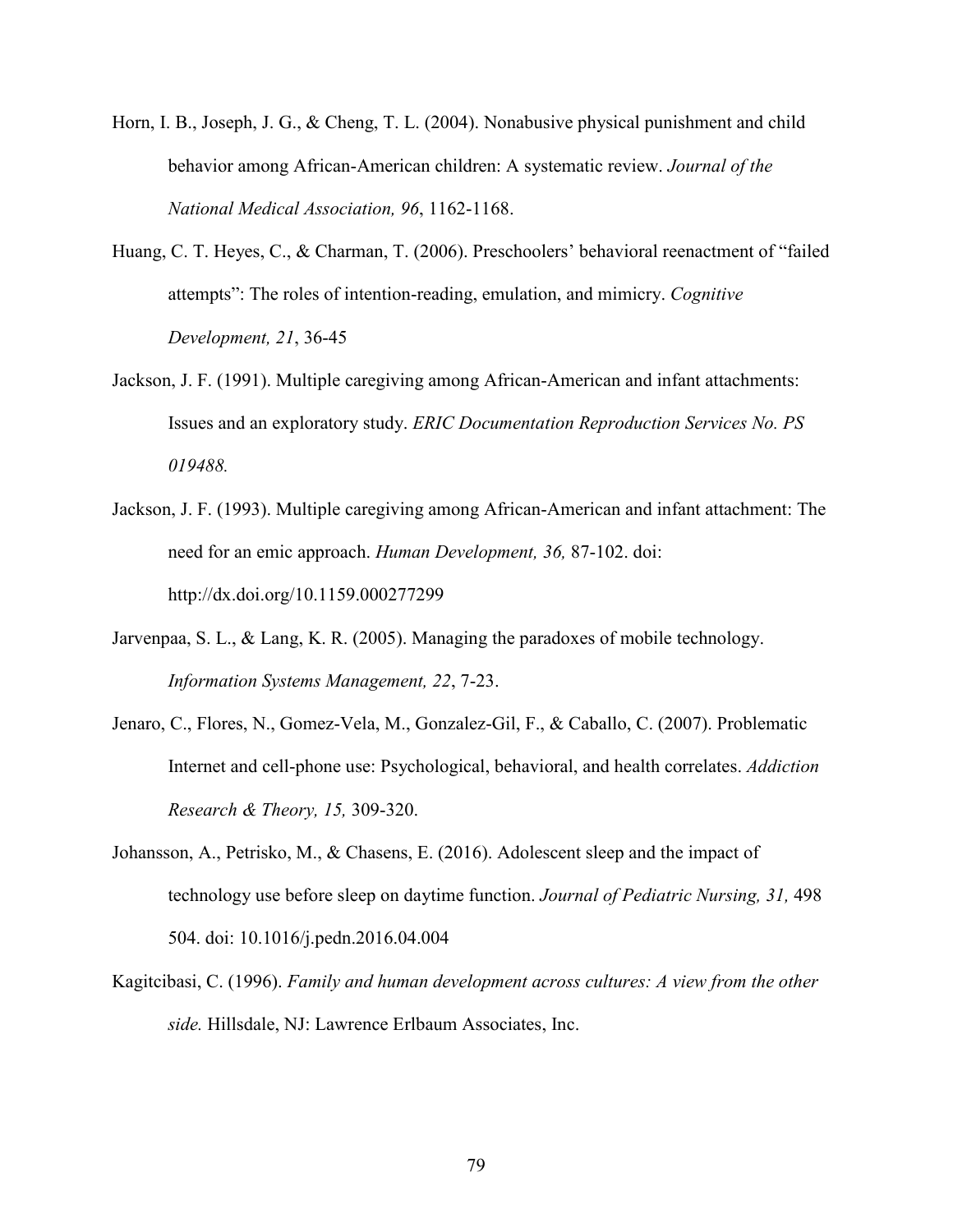- Kendal, S., Kirk, S., Elvey, R., Catchpole, R., & Pryjmachuk, S. (2017). How a moderated online discussion forum facilitates support for young people with eating disorders. *Health Expectations, 20,* 98-111.
- Kerns, K. A., Aspelmeier, J. E., Gentzler, A. L., & Grabill, C. M. (2001). Parent-child attachment and monitoring in middle childhood. *Journal of Family Psychology, 15,* 69- 81.
- Kohut, H. (1977). *The restoration of the self.* New York: International Universities Press.
- Kohut, H. (1984). *How does analysis cure?* Chicago: University of Chicago Press.
- Lamont, A., & Van-Horn, M. L. (2013). Heterogeneity in parent-reported social skill development in early elementary school children. *Social Development, 22,* 384-405.
- Lansford, J. E., Sharma, C., Malone, P. S., Woodlief, D. Dodge, K. A., Oburu, P.,… Giunta, L. D. (2014). Corporal punishment, maternal warmth, and child adjustment: A longitudinal study in eight countries. *Journal of Clinical Child and Adolescent Psychology, 43,* 670- 685. doi: 10.1080/15374416.2014.893518
- Lyons-Ruth, K., Connell, D. B., & Brunebaum, H. U. (1990). Infants at social risk: Maternal depression and family support services as mediators of infant development and security of attachment. *Child Development, 61,* 85-98.
- Main, M. & Solomon, J. (1990). Procedures for identifying infants as disorganized/disoriented during the Ainsworth Strange Situation. In M. T. Greenberg, D. Cicchetti, & E. M. Cummings (Eds.), *The John D. and Catherine T. MacArthur Foundation series on mental health and development. Attachment in the preschool years: Theory, research, and intervention* (pp.121-160). Chicago: University of Chicago Press.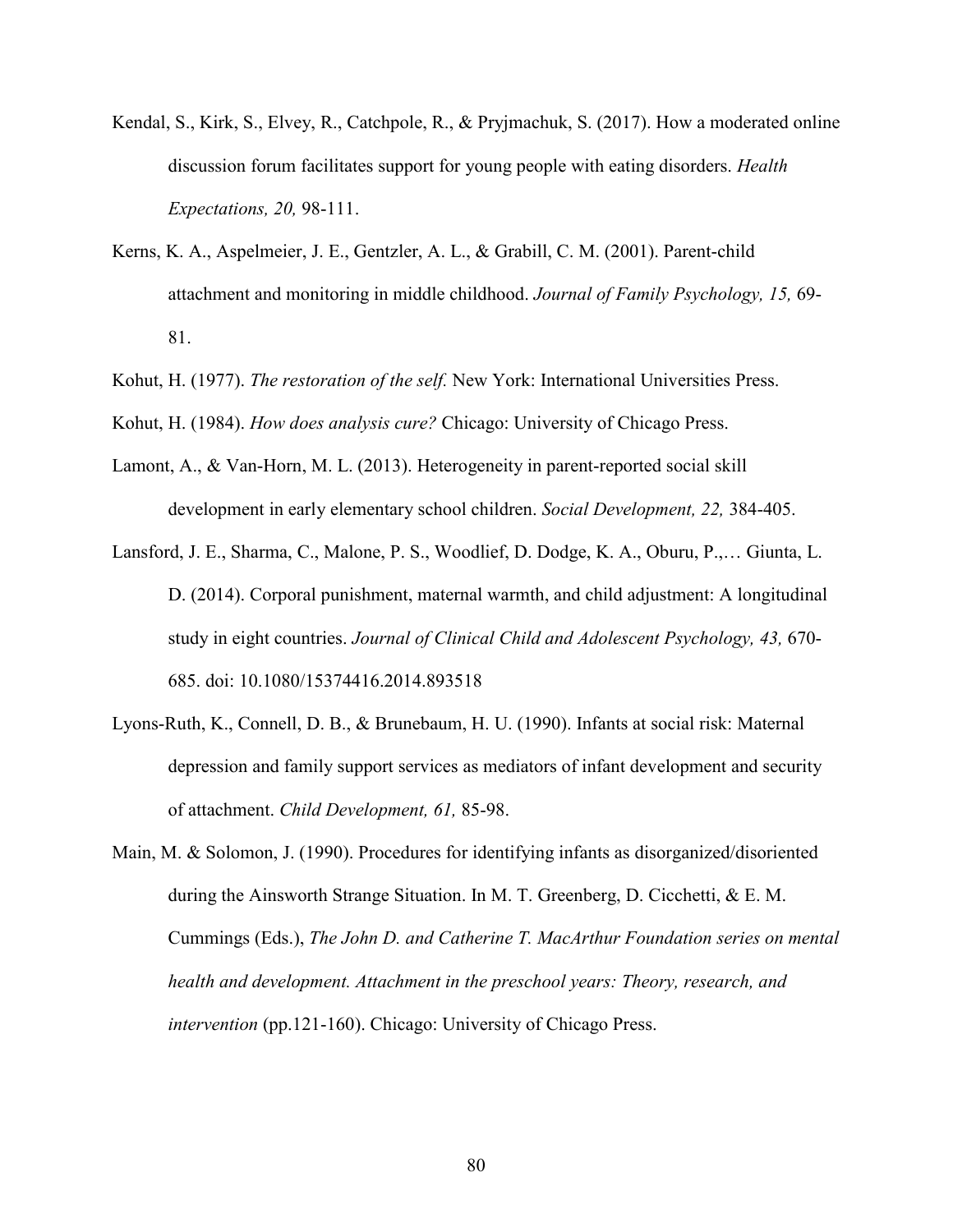- Mazmanian, M. A., Orlikowski, W. J., & Yates, J. (2005). Crackberries: The social implications of ubiquitous wireless e-mail devices. In C. Sorensen et al. (Eds.), *Designing ubiquitous information environments: Sociotechnical issues and challenges* (pp. 337-344). New York: Springer.
- McDaniel, B. T. (2015). "Technoference:" Everyday intrusions and interruptions of technology in couple and family relationships. In C. J. Bruess (Ed.), *Family communication in the age of digital and social media.* New York, NY: Peter Lang.
- McDaniel, B. T., & Coyne, S. M. (2016a). "Technoference": The interference of technology in couple relationships and implications for women's personal and relational well-being. *Psychology of Popular Media Culture.* doi: 10.1037/ppm0000065
- McDaniel, B. T., & Coyne, S. M. (2016b). Technology interference in the parenting of young children: Implications for mothers' perceptions of coparenting. *Social Science Journal, 53,* 435-443.
- McDaniel, B. T., & Radesky, J. S. (2018). Technoference: Parent distraction with technology and associations with child behavior problems. *Child Development, 89,* 100-109.
- McDaniel B.T., Everest, J., & White, C. (April 2018). *Parent distraction with technology and its impact on parenting quality.* Poster presentation: Illinois Council on Family Relations, Normal, IL.
- McFadyen-Ketchum, S. A., Bates, J. E., Dodge, K. A., & Pettit, G. S., (1996). Patterns of change in early childhood aggressive-disruptive behavior. *Child Development, 67,* 2417-2433.
- McLeod, B. D., Wood, J. J., & Weisz, J. R. (2007). Examining the association between parenting and childhood anxiety: A meta-analysis. *Clinical Psychology Review, 27*, 155- 172.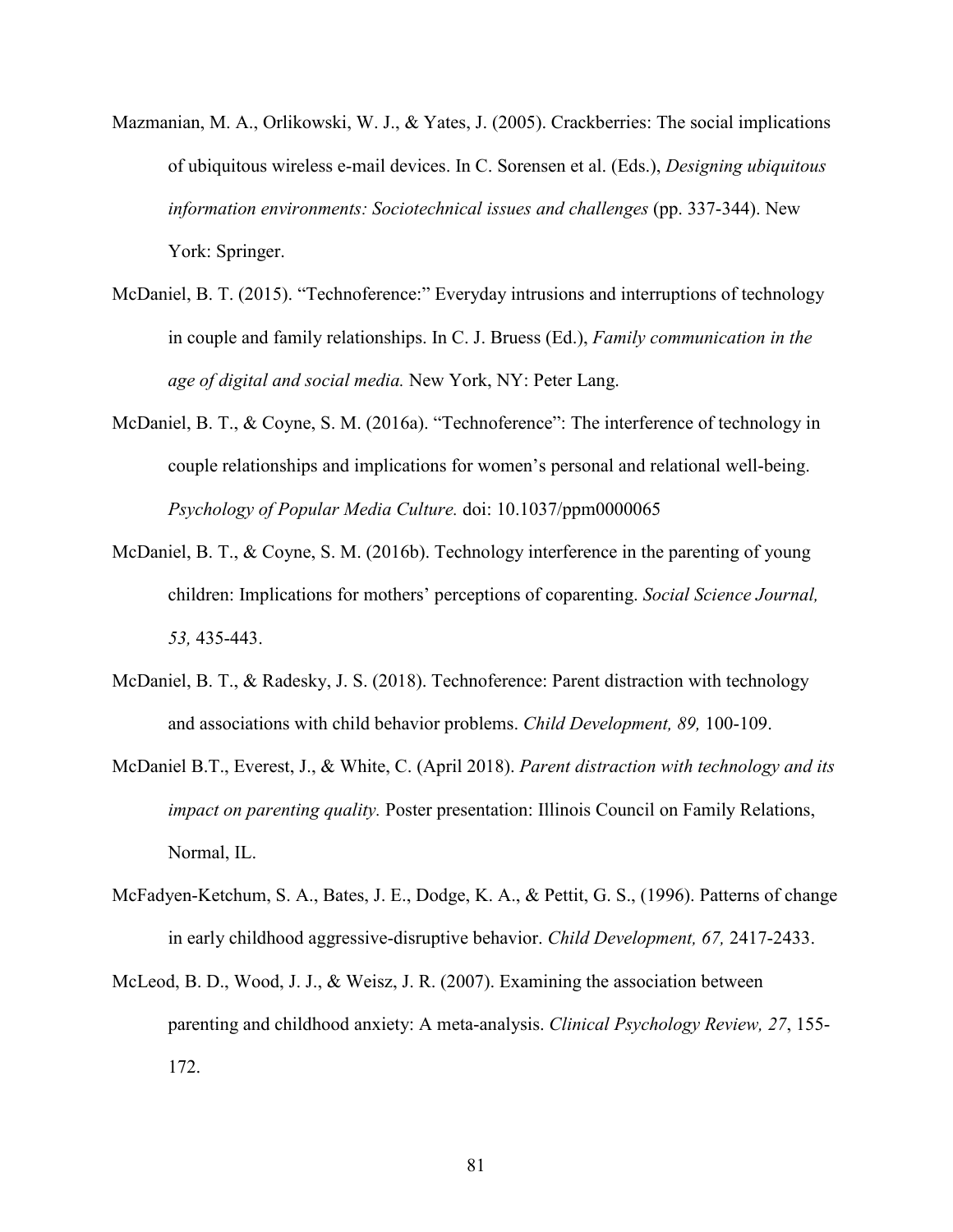- Meltzoff, A. N., & Moore, M. K. (1977). Imitation of facial and manual gestures by human neonates. *Science, 198,* 75-78. doi: 10.1126/science.198.4312.75
- Miers, A. C., Blote, A. W., Rooij, M., Bokhorst, C. L., & Westenberg, P. M. (2013). Trajectories of social anxiety during adolescence and relations with cognition, social competence, and temperament. *Journal of Abnormal Child Psychology, 41,* 97-110.
- Mitchell-Copeland, J., Denham, S. A., & DeMulder, E. K. (1997). Q-Sort assessment of childteacher attachment relationships and social competence in the preschool. *Early Education and Development, 9,* 27-39.
- Muller, M. (1994). A questionnaire to measure mother-to-infant attachment. *Journal of Nursing Measurement, 2*(2), 129-141.
- Papini, D. R., & Roggman, L. A. (1992). Adolescent perceived attachment to parents in relation to competence, depression, and anxiety: A longitudinal study. *Journal of Early Adolescence, 12,* 420-440.
- Parris, L., Varjas, K., Meyers, J., & Cutts, H. (2012). High school students' perceptions of coping with cyberbullying. *Youth & Society*, *44*(2), 284-306. doi: 10.1177/0044118X11398881
- Parke, R. D., & Kellam, S. G., (1994). *Exploring family relationships with other social contexts.*  New York: Routledge.
- Pastor, D. L. (1981). The quality if mother-infant attachment and its relationship to toddlers' initial sociability with peers. *Developmental Psychology, 17,* 326-335.
- Perrelli, J. G. A., Zambaldi, C. F., Cantilino, A., Sougey, E. B. (2014). Mother-child bonding assessment tools. *Revista Paulista de Pediatria, 32,* 257-265.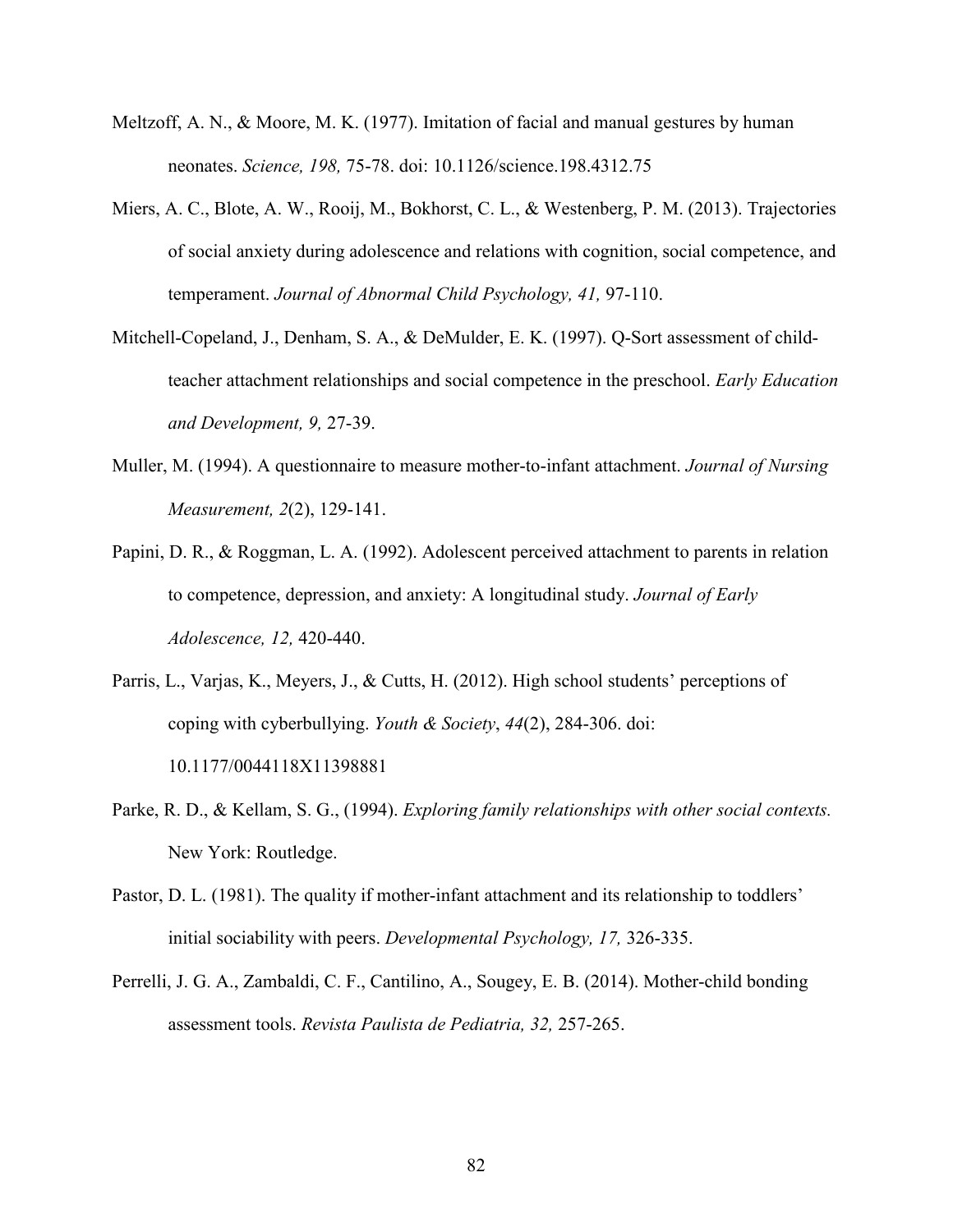- Pettit, G. S., Harrist, A. W., Bates, J. E., & Dodge, K. A., (1991). Family interaction, social cognition and children's subsequent relations with peers at kindergarten. *Journal of Social and Personal Relationships, 8,* 383-402.
- Pew Research Center (2017, June 29). *Smartphones are more common in Europe, U.S., less so in developing countries.* Retrieved from http://www.pewresearch.org/facttank/2017/06/28/10-facts-about-smartphones/ft\_17-06-28\_smartphone\_map/
- Pew Research Center (2018, February 5). *Mobile Fact Sheet*. Retrieved from http://www.pewinternet.org/fact-sheet/mobile/
- Pianta, R. C., & Walsh, D. J. (1996). *High-risk children in schools: Constructing sustaining relationships.* New York: Routledge.
- Polaha, J., Larzelere, R. E., Shapiro, S. K., & Pettit, G. S. (2004) Physical discipline and child behavior problems: A study of ethnic group differences. *Parenting: Science & Practice, 4,* 339-360.
- Radesky, J. S., Kistin, C. J., Zuckerman, B., Nitzberg, K., Gross, J., Kaplan-Sanoff, M., Augustyn, M., Silverstein, M. (2014). Patterns of mobile device use by caregivers and children during meals in fast food restaurants. *Pediatrics, 133,* e843-e849
- Radesky, J., Miller, A. L., Rosenblum, K. L., Appugliese, D., Kaciroti, N., & Lumeng, J. C. (2015a). Maternal mobile device use during a structured parent-child interaction task. *Academic Pediatrics, 15,* 238-244. doi: 10.1016/j.acap.2014.10.001
- Radke-Yarrow, M., Cummings, E. M., Kuczynski, L., & Chapman, M. (1985). Patterns of attachment in two- and three-year-olds in normal families and families with parental depression. *Child Development, 56,* 884-893.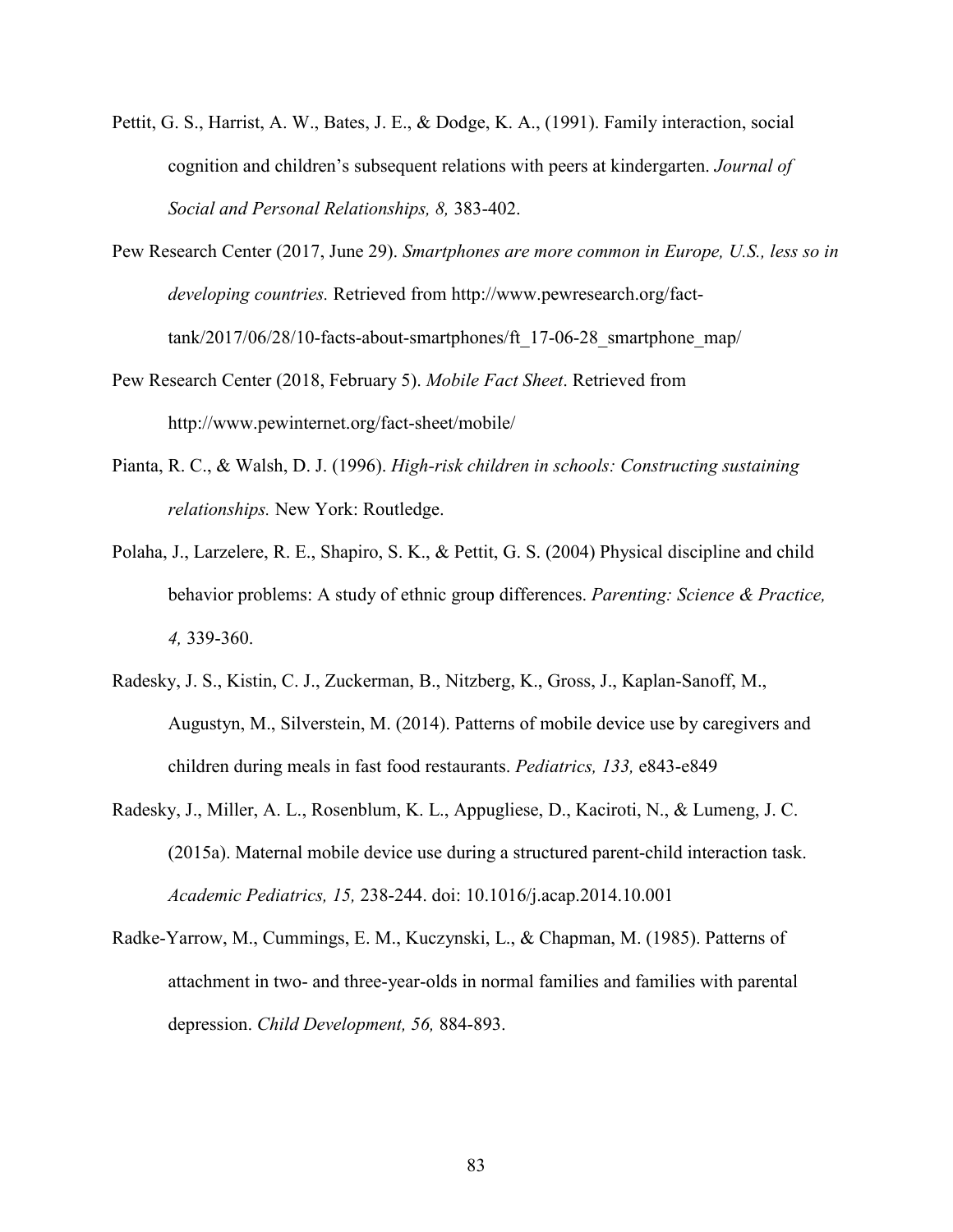- Radke-Yarrow, M., Zahn-Waxler, C., & Chapman, M. (1983). Children's prosocial disposition and behavior. In E. M. Hertherington (Ed.), *Handbook of child psychology: Vol 4. Socialization, personality, and social development* (4<sup>th</sup> ed., pp. 469-546). New York: Wiley.
- Rapee, R. M. (1997). Potential role of childrearing practices in the development of anxiety and depression. *Clinical Psychology Review, 17,* 47-67.
- Renken, B., Engeland, B., Marvinney, D., Mangelsdorf, S., & Sroufe, L. A. (1989). Early childhood antecedents of aggression and passive-withdrawal in early elementary school. *Journal of Personality, 57,* 275-281.
- Rose, A. J., and Rudolph, K. D. (2006). A review of sex differences in peer relationship process: Potential trade-offs for the emotional and behavioral development of girls and boys. *Psychological Bulletin, 132,* 98-133.
- Rubin, A. M. (1998). Personal Involvement with the media. In J. S. Trent (Ed)., *Communication: Views from the Helm for the 21st Century* (257-263). Boston: Allyn & Bacon.
- Russell, D., Cutrona, C., Rose, J., & Yurko, K. (1984). Social and emotional learning: An examination of Weiss's typology of loneliness. *Journal of Personality and Social Psychology, 46*(6). 1313-1321.
- Seven, S. (2010). Attachment and social behaviors in the period of transition from preschool to first grade. *Social Behavior and Personality, 38,* 347-356.
- Simons, R. L., Lin, K. H., Gordon, L. C., Brody, G. H., Murry, V., & Conger, R. D. (2002). Community differences in the association between parenting practices and child conduct problems. *Journal of Marriage and Family, 64,* 331-345.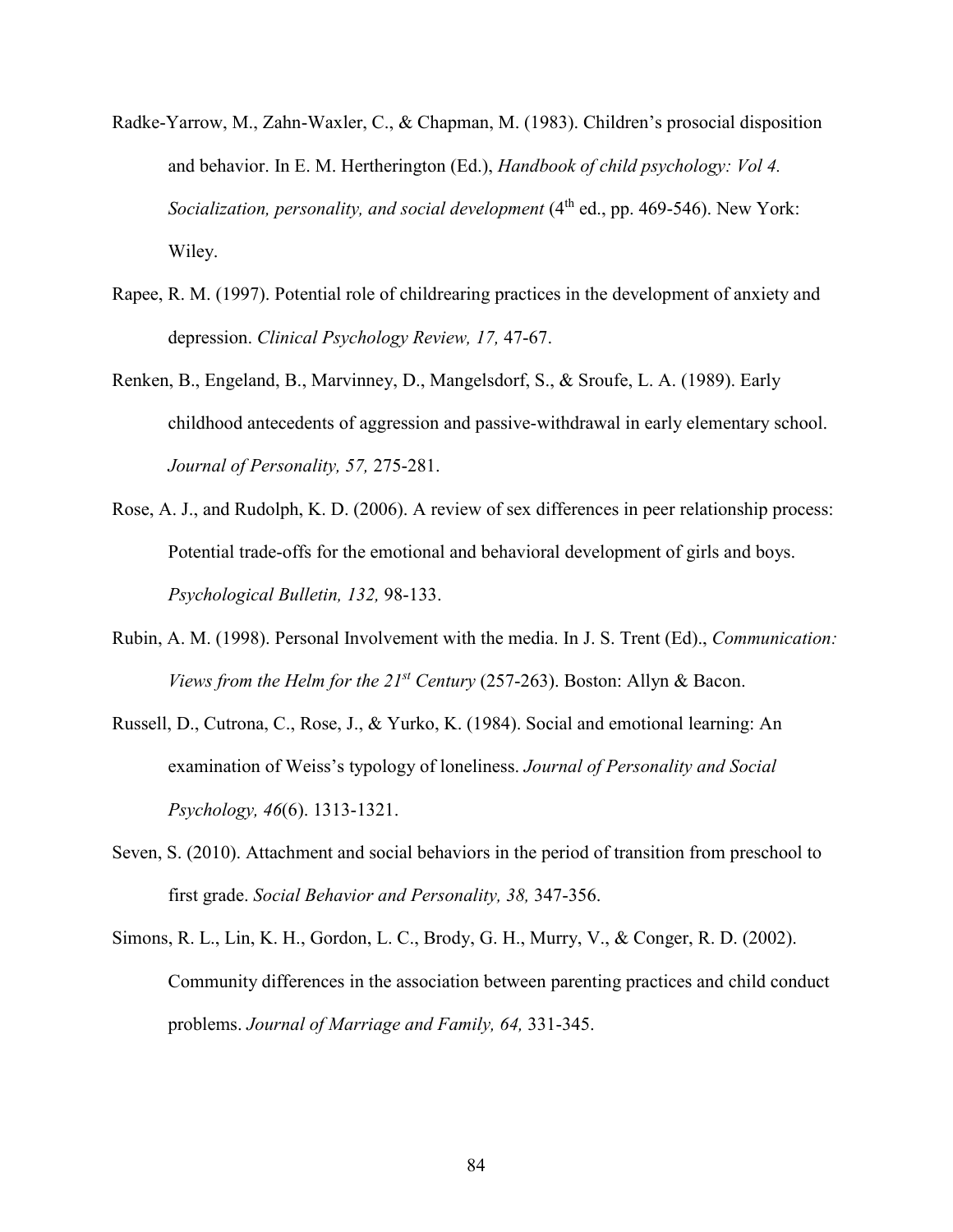- Spencer, M. B. (1990). Development of minority children: An introduction. *Child Development, 61,* 267-269.
- Steinberg, L. (2005). Cognitive and affective development in adolescence. *Trends in Cognitive Sciences, 9,* 69-74.
- Sticca, F. & Perren, S. (2013). Is cyberbullying worse than traditional bullying? Examining the differential roles of medium, publicity, and anonymity for the perceived severity of bullying. *Journal of Youth and Adolescence, 42*, 739-750. doi: 10.1007/s10964-012- 9867-3
- Takao, M., Takahashi, S., & Kitamura, M. (2009). Addictive personality and problematic mobile phone use. *CyberPsychology & Behavior, 12,* 501-507.
- Teti, D. M., Gelfand, D. M., Messinger, D. S., & Isabella, R. (1995). Maternal depression and the quality of early attachment: An examination of infants, preschoolers, and their mothers. *Developmental Psychology, 31,* 364-376.
- Trapolini, T., McMahon, C. A., & Ungerer, J. A. (2007). The effect of maternal depression and marital adjustment on young children's internalizing and externalizing behaviour problems. *Child Care, Health, and Development, 33,* 794-803. doi: 10.1111/j.1365- 2214.2007.00739.x
- Troy, M., & Sroufe, L. A. (1987) Victimization among preschoolers: Role of attachment relationship history. *Journal of American Academy of Children and Adolescent Psychiatry, 26,* 166-172.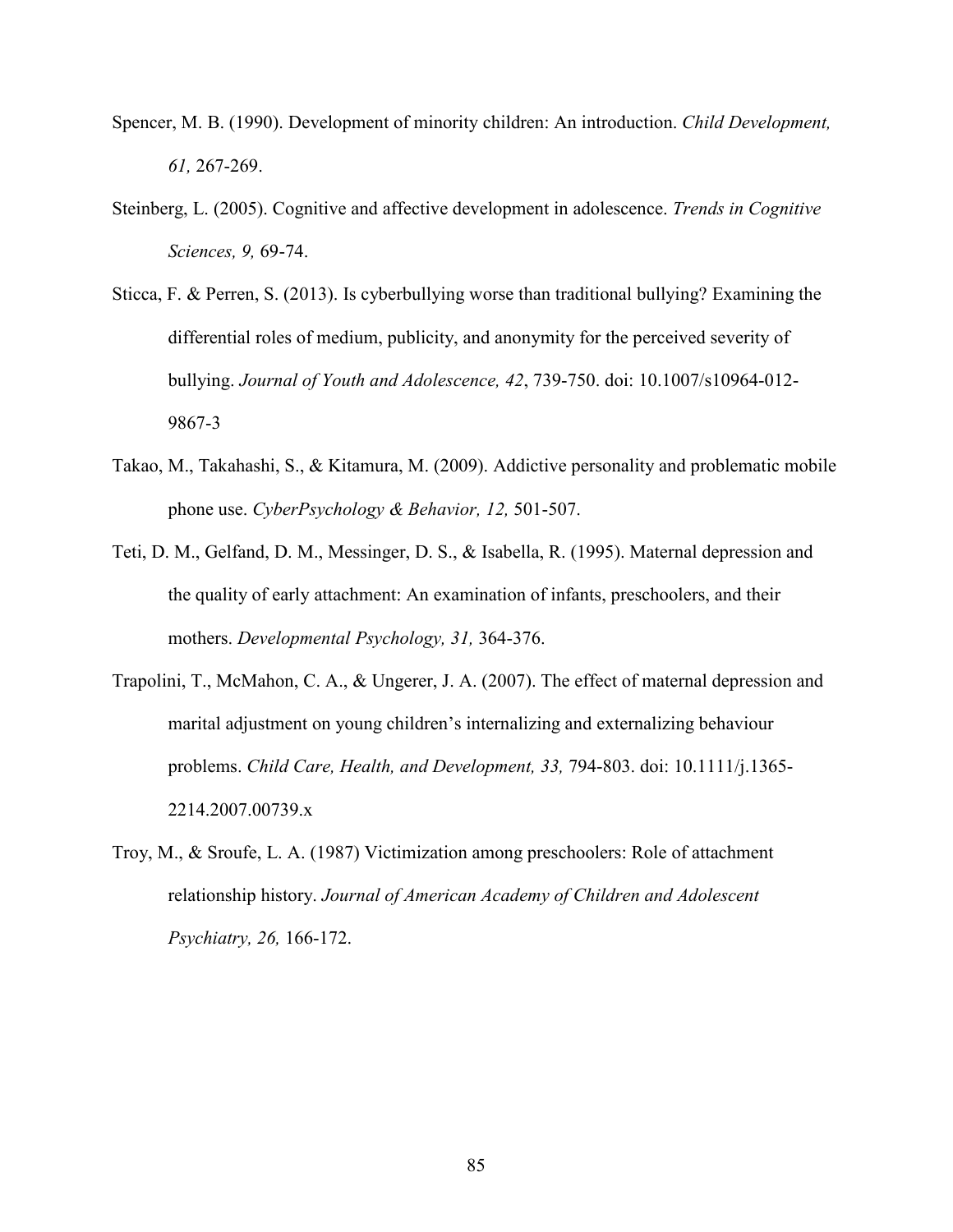- Twenge, J. M., Martin, G. N., & Campbell, W. K. (2018). Decreases in Psychological Well-Being Among American Adolescents After 2012 and Links to Screen Time During the Rise of Smartphone Technology. *Emotion.* Advance online publication. doi: 10.1037/emo0000403
- van IJzenddoorn, M. H., & Bakermans-Kranenburg, M. J. (1996) Attachment representation in mothers, fathers, adolescents and clinical groups: A meta-analytic search for normative data. *Journal of Consulting and Clinical Psychology, 64,* 8-21.
- van IJzendoorn, M. H., Bakermans-Kranenburg, M. J., & Sagi-Schwartz, A. (2006). Attachment across diverse sociocultural contexts: The limits of universality. In K. Rubin & Chung, O. B. (Ed.), *Parenting Beliefs, Behaviors, and Parent-Child Relations* (pp.107-142). Hove, England: Psychology Press.
- Wahler, R. G. (1980). The insular mother: Her problems in parent-child treatment. *Journal of Applied Behavior Analysis, 13,* 207-219.
- Waite, P., & Creswell, C. (2015). Observational interactions between children and adolescents and their parents: The effects of anxiety disorder on age. *Journal of Abnormal Child Psychopathology, 43,* 1079-1091.
- Wei, M., Russell, D. W., Mallinckrodt, B., & Vogel, D. L. (2007). The experiences in close relationships scale (ECR)-short form: Reliability, validity, and factor structure. *Journal of Personality Assessment, 88,* 187-204.
- Weisz J. R., & Kazdin, A. E. (3rd Eds.). (2017). *Evidence-based psychotherapies for children and adolescents*. New York: NY: Guilford Press.
- Winnicot, D. W. (1960). The theory of the parent-infant relationship. *International Journal of Psychoanalysis, 41,* 585-595.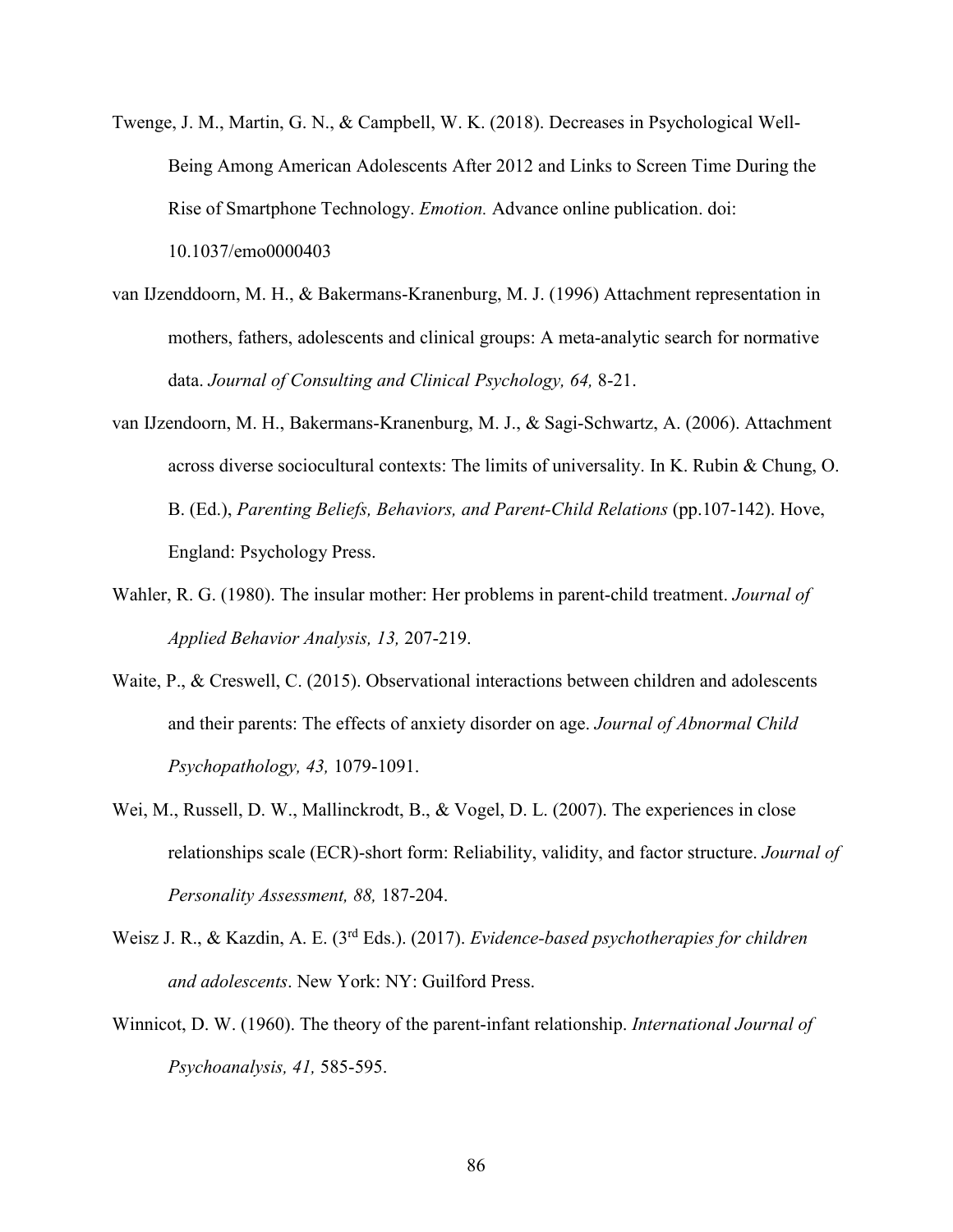Wood, J. J. (2006). Parental intrusiveness and children's separation anxiety in a clinical sample. *Child Psychiatry and Human Development, 37,* 73-87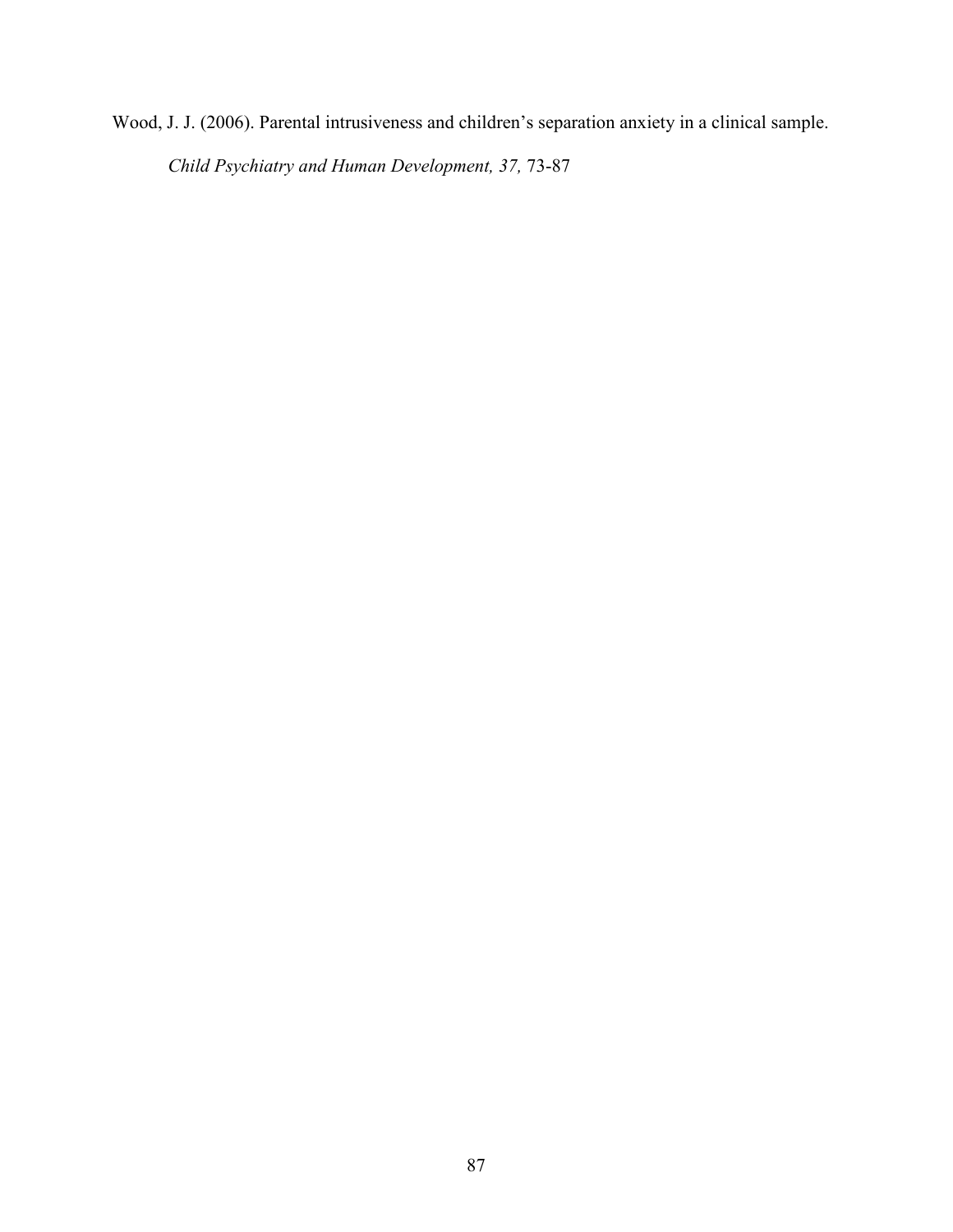# APPENDIX A: STUDY MEASURES

# MATERNAL ATTACHMENT INVENTORY

The following sentences describe thoughts, feelings, and situations mothers may experience. Circle the number under the word that applies to you.

|     |                                                | Almost | Often          | Sometimes      | Almost         |
|-----|------------------------------------------------|--------|----------------|----------------|----------------|
|     |                                                | Always |                |                | Never          |
| 1.  | I feel love for my child.                      | I      | $\overline{2}$ | 3              | $\overline{4}$ |
| 2.  | I feel warm and happy with my child.           | 1      | $\overline{2}$ | 3              | $\overline{4}$ |
| 3.  | I want to spend special time with my<br>child. | 1      | $\overline{2}$ | 3              | $\overline{4}$ |
| 4.  | I look forward to being with my child.         | 1      | $\overline{2}$ | 3              | 4              |
| 5.  | Just seeing my child makes me feel<br>good.    | 1      | $\overline{2}$ | 3              | $\overline{4}$ |
| 6.  | I know my child needs me.                      | 1      | $\overline{2}$ | 3              | $\overline{4}$ |
| 7.  | I think my child is cute.                      | 1      | $\overline{2}$ | 3              | 4              |
| 8.  | I'm glad this child is mine.                   | 1      | $\overline{2}$ | 3              | 4              |
| 9.  | I feel special when my child smiles.           | 1      | $\overline{2}$ | 3              | 4              |
| 10. | I like to look into my child's eyes.           | 1      | $\overline{2}$ | 3              | 4              |
| 11. | I enjoy holding/hugging my child.              | 1      | $\overline{2}$ | 3              | 4              |
| 12. | I watch my child sleep.                        | 1      | $\overline{2}$ | 3              | 4              |
| 13. | I want my child near me.                       | 1      | $\overline{2}$ | $\overline{3}$ | 4              |
| 14. | I tell others about my child.                  | 1      | $\overline{2}$ | 3              | 4              |
| 15. | It's fun being with my child.                  | 1      | $\overline{2}$ | 3              | 4              |
| 16. | I enjoy having my child cuddle with me.        | 1      | $\overline{2}$ | 3              | 4              |
| 17. | I'm proud of my child.                         | 1      | $\overline{2}$ | 3              | 4              |
| 18. | I like to see my child do new things.          | 1      | $\overline{2}$ | 3              | $\overline{4}$ |
| 19. | My thoughts are full of my child.              | 1      | $\overline{2}$ | 3              | 4              |
| 20. | I know my child's personality.                 | 1      | $\overline{2}$ | 3              | 4              |
| 21. | I want my child to trust me.                   | 1      | $\overline{2}$ | 3              | 4              |
| 22. | I know I am important to my child.             | 1      | $\overline{2}$ | 3              | $\overline{4}$ |
| 23. | I understand my child's signals.               | 1      | $\overline{2}$ | 3              | 4              |
| 24. | I give my child special attention.             | 1      | $\overline{2}$ | 3              | 4              |
| 25. | I comfort my child when he/she is<br>crying.   | 1      | $\overline{2}$ | 3              | 4              |
| 26. | Loving my child is easy.                       | 1      | $\overline{2}$ | 3              | $\overline{4}$ |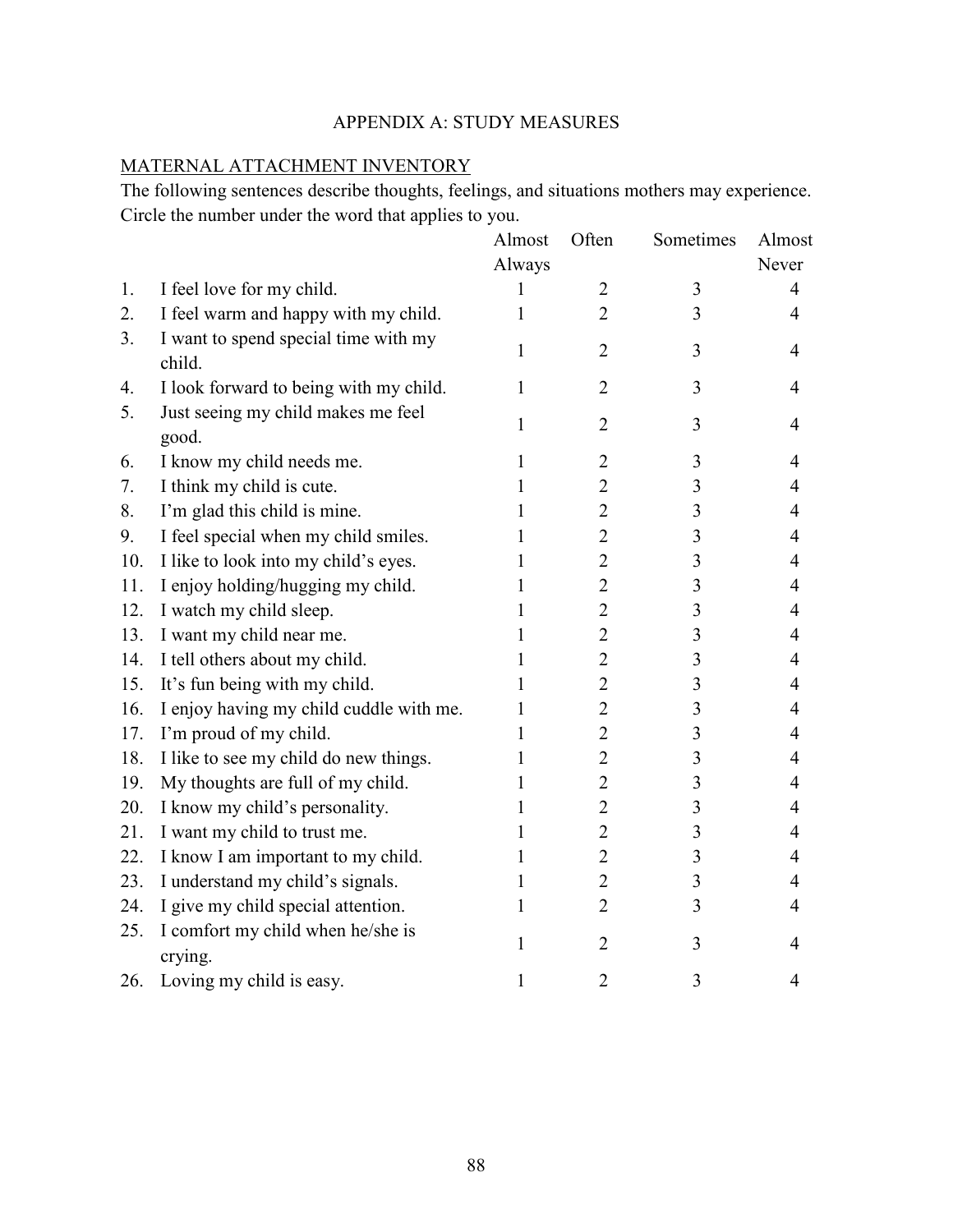# **SECURITY SCALE**

The following sentences describe thoughts, feelings, and situations children may have. Circle the letter under the word that is the most true for you.

|     |                                                                                      | Almost<br>Always | Often          | Sometimes | Almost<br>Never |
|-----|--------------------------------------------------------------------------------------|------------------|----------------|-----------|-----------------|
| 1.  | Some kids find it easy to trust their mom.                                           | 1                | $\overline{2}$ | 3         | $\overline{4}$  |
| 2.  | Some kids feel like their mom butts in a lot<br>when they are trying to do things.   | 1                | $\overline{2}$ | 3         | $\overline{4}$  |
| 3.  | Some kids find it easy to count on their mom.                                        | 1                | $\overline{2}$ | 3         | 4               |
| 4.  | Some kids think their mom spends enough<br>time with them.                           | $\mathbf{1}$     | $\overline{2}$ | 3         | 4               |
| 5.  | Some kids do not really like telling their mom<br>what they are thinking or feeling. | $\mathbf{1}$     | $\overline{2}$ | 3         | $\overline{4}$  |
| 6.  | Some kids do not really need their mom for<br>much.                                  | 1                | $\overline{2}$ | 3         | $\overline{4}$  |
| 7.  | Some kids wish they were closer to their mom.                                        | $\mathbf{1}$     | 2              | 3         | $\overline{4}$  |
| 8.  | Some kids worry that their mom does not<br>really love them.                         | $\mathbf{1}$     | $\overline{2}$ | 3         | $\overline{4}$  |
| 9.  | Some kids feel like their mom really<br>understands them.                            | 1                | $\overline{2}$ | 3         | 4               |
| 10. | Some kids are really sure their mom would not<br>leave them.                         | 1                | $\overline{2}$ | 3         | $\overline{4}$  |
| 11. | Some kids worry that their mom might not be.<br>there when they need her.            | 1                | $\overline{2}$ | 3         | $\overline{4}$  |
| 12. | Some kids think their mom does not listen to<br>them.                                | 1                | $\overline{2}$ | 3         | 4               |
| 13. | Some kids go to their mom when they are<br>upset.                                    | $\mathbf{1}$     | $\overline{2}$ | 3         | $\overline{4}$  |
| 14. | Some kids wish their mom would help them<br>more with their problems.                | $\mathbf{1}$     | $\overline{2}$ | 3         | 4               |
| 15. | Some kids feel better when their mom is<br>around.                                   | $\mathbf{1}$     | $\overline{2}$ | 3         | 4               |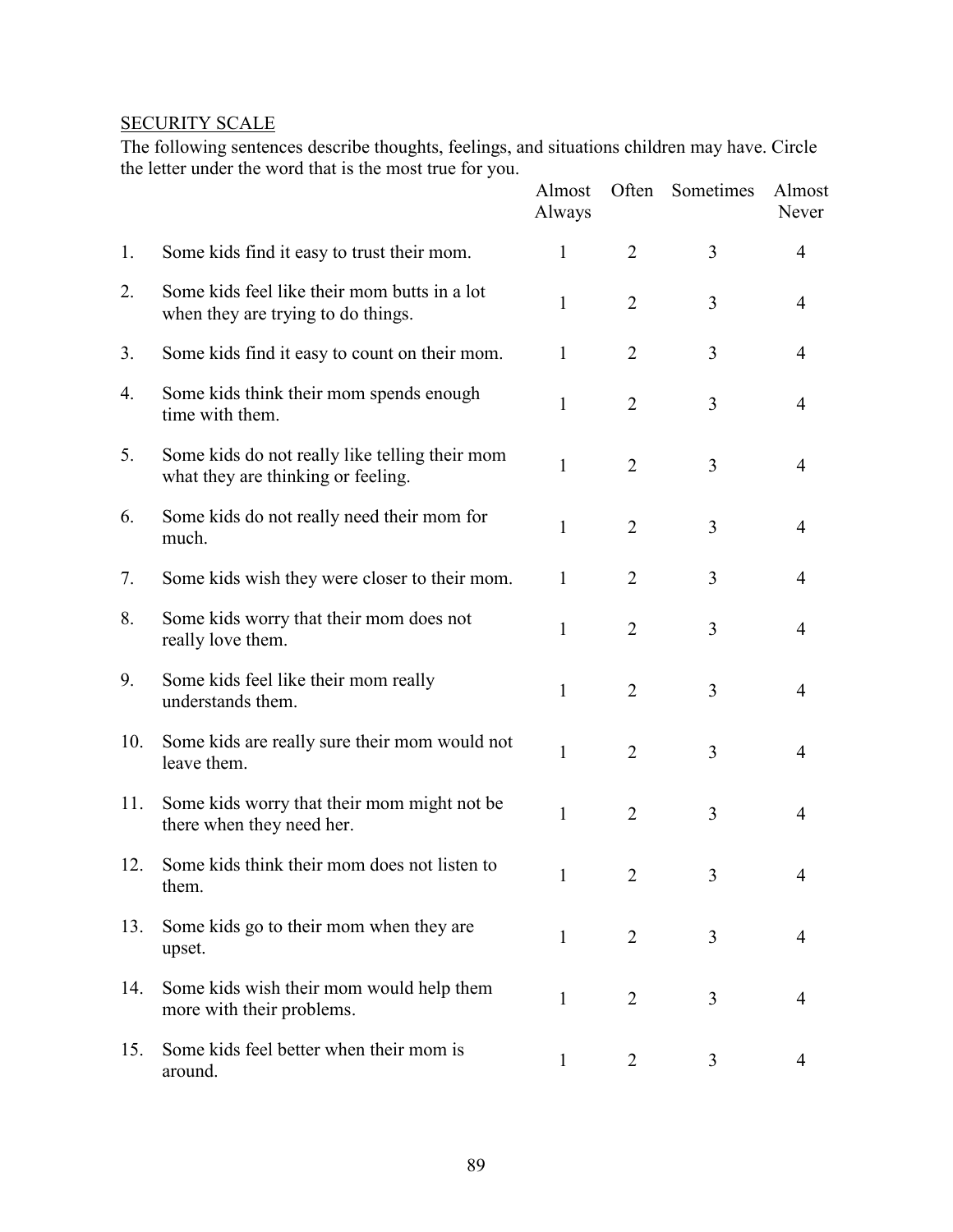| 16. | Some kids are not sure if they can trust their<br>mom.                    | 1            | 2              | 3 | $\overline{4}$ |
|-----|---------------------------------------------------------------------------|--------------|----------------|---|----------------|
| 17. | Some kids feel like their mom lets them do<br>things on their own.        | $\mathbf{1}$ | $\overline{2}$ | 3 | $\overline{4}$ |
| 18. | Some kids think it's hard to count on their<br>mom.                       | $\mathbf{1}$ | $\overline{2}$ | 3 | $\overline{4}$ |
| 19. | Some kids think their mom does not spend<br>enough time with them.        | $\mathbf{1}$ | $\overline{2}$ | 3 | $\overline{4}$ |
| 20. | Some kids do like telling their mom what they<br>are thinking or feeling. | $\mathbf{1}$ | $\overline{2}$ | 3 | $\overline{4}$ |
| 21. | Some kids need their mom for a lot of things.                             | $\mathbf{1}$ | $\overline{2}$ | 3 | 4              |
| 22. | Some kids are happy with how close they are<br>to their mom.              | $\mathbf{1}$ | $\overline{2}$ | 3 | $\overline{4}$ |
| 23. | Some kids are <i>really</i> sure that their mom loves<br>them.            | 1            | $\overline{2}$ | 3 | $\overline{4}$ |
| 24. | Some kids feel like their mom does not really<br>understand them.         | 1            | $\overline{2}$ | 3 | $\overline{4}$ |
| 25. | Some kids sometimes wonder if their mom<br>might leave them.              | 1            | $\overline{2}$ | 3 | $\overline{4}$ |
| 26. | Some kids are sure their mom will be there<br>when they need her.         | 1            | $\overline{2}$ | 3 | $\overline{4}$ |
| 27. | Some kids do think their mom listens to them.                             | $\mathbf{1}$ | 2              | 3 | 4              |
| 28. | Some kids do not go to their mom when they<br>are upset.                  | $\mathbf{1}$ | $\overline{2}$ | 3 | $\overline{4}$ |
| 29  | Some kids think their mom helps them enough.                              | $\mathbf{1}$ | 2              | 3 | 4              |
| 30. | Some kids do not feel better when their mom is<br>around.                 | $\mathbf{1}$ | $\overline{2}$ | 3 | 4              |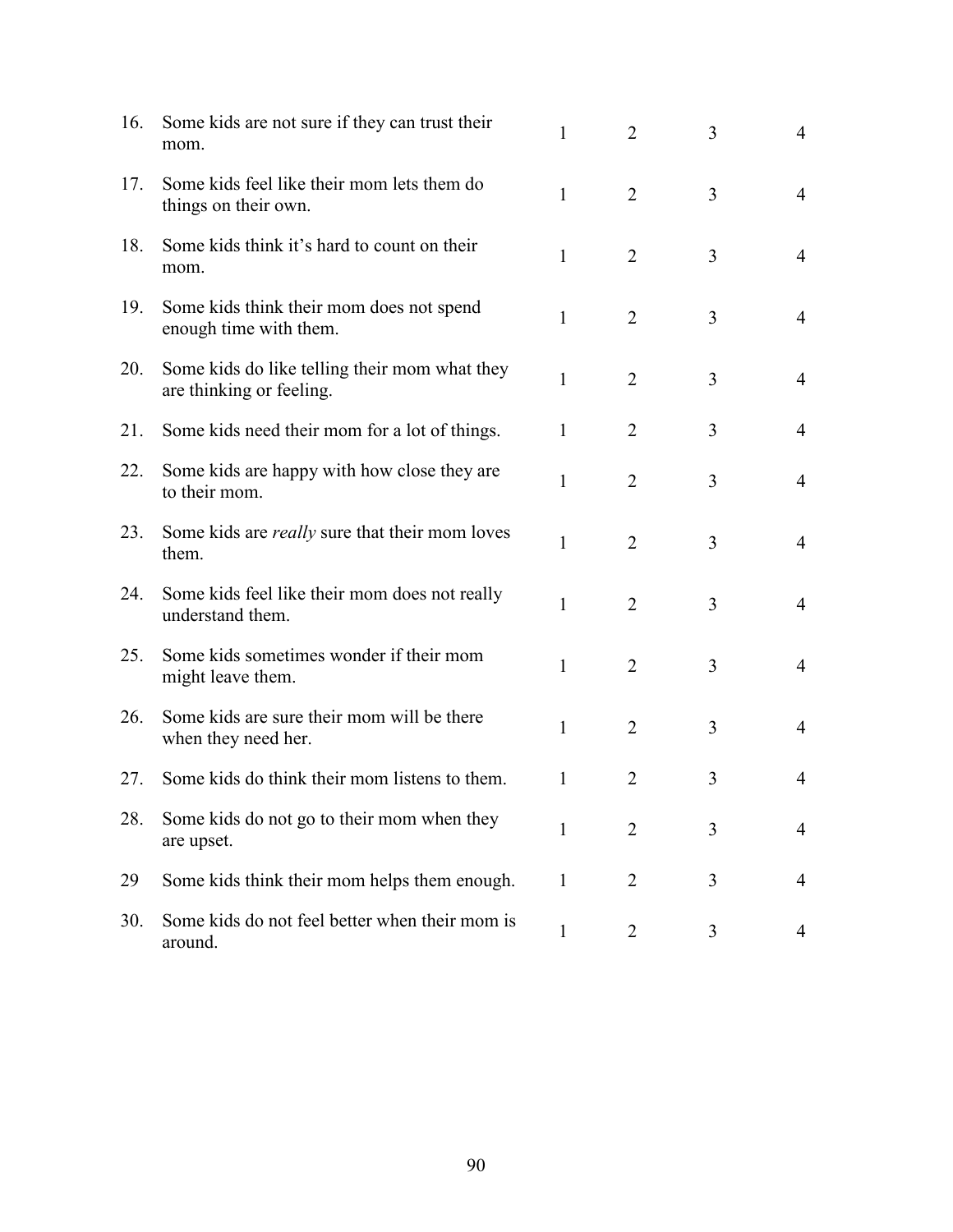## EMOTIONAL AND SOCIAL LONELINESS SCALE

The following sentences describe experiences some mothers have. Please circle the number under the category that applies to you.

|     |                                                      | Strongly<br>Disagree | Disagree       | Neutral        | Agree          | Strongly<br>Agree |
|-----|------------------------------------------------------|----------------------|----------------|----------------|----------------|-------------------|
| 1.  | I feel "in tune" with others                         | $\mathbf{1}$         | $\overline{2}$ | 3              | $\overline{4}$ | 5                 |
| 2.  | I lack companionship                                 | $\mathbf{1}$         | $\overline{2}$ | 3              | $\overline{4}$ | 5                 |
| 3.  | There is no one I can turn to                        | $\mathbf{1}$         | $\overline{2}$ | 3              | 4              | 5                 |
| 4.  | I do not feel alone                                  | $\mathbf{1}$         | $\overline{2}$ | 3              | $\overline{4}$ | 5                 |
| 5.  | I feel part of a group of friends                    | 1                    | $\overline{2}$ | 3              | $\overline{4}$ | 5                 |
| 6.  | I have a lot in common with others                   | 1                    | $\overline{2}$ | 3              | 4              | 5                 |
| 7.  | I am no longer close to anyone                       | 1                    | $\overline{2}$ | 3              | $\overline{4}$ | 5                 |
| 8.  | I have interest and ideas not shared<br>by others    | 1                    | $\overline{2}$ | 3              | $\overline{4}$ | 5                 |
| 9.  | I am outgoing                                        | 1                    | $\overline{2}$ | 3              | 4              | 5                 |
| 10. | There are people I feel close to                     | 1                    | $\overline{2}$ | 3              | 4              | 5                 |
| 11. | I feel left out                                      | 1                    | $\overline{2}$ | 3              | $\overline{4}$ | 5                 |
| 12. | I think my social relationships are<br>superficial   | 1                    | $\overline{2}$ | 3              | $\overline{4}$ | 5                 |
| 13. | No one knows me well                                 | $\mathbf{1}$         | $\overline{2}$ | 3              | $\overline{4}$ | 5                 |
| 14. | I feel Isolated                                      | $\mathbf{1}$         | $\overline{2}$ | 3              | 4              | 5                 |
| 15. | I know I can find companionship                      | 1                    | $\overline{2}$ | 3              | 4              | 5                 |
| 16. | There are people who understand me                   | $\mathbf{1}$         | $\overline{2}$ | 3              | 4              | 5                 |
| 17. | I am unhappy being so withdrawn                      | $\mathbf{1}$         | $\overline{2}$ | $\overline{3}$ | $\overline{4}$ | 5                 |
| 18. | I feel as if others are around me but<br>not with me | 1                    | $\overline{2}$ | 3              | 4              | 5                 |
| 19. | There are people I can talk to                       | 1                    | $\overline{2}$ | 3              | $\overline{4}$ | 5                 |
| 20. | There are people I can turn to                       | 1                    | 2              | 3              | 4              | 5                 |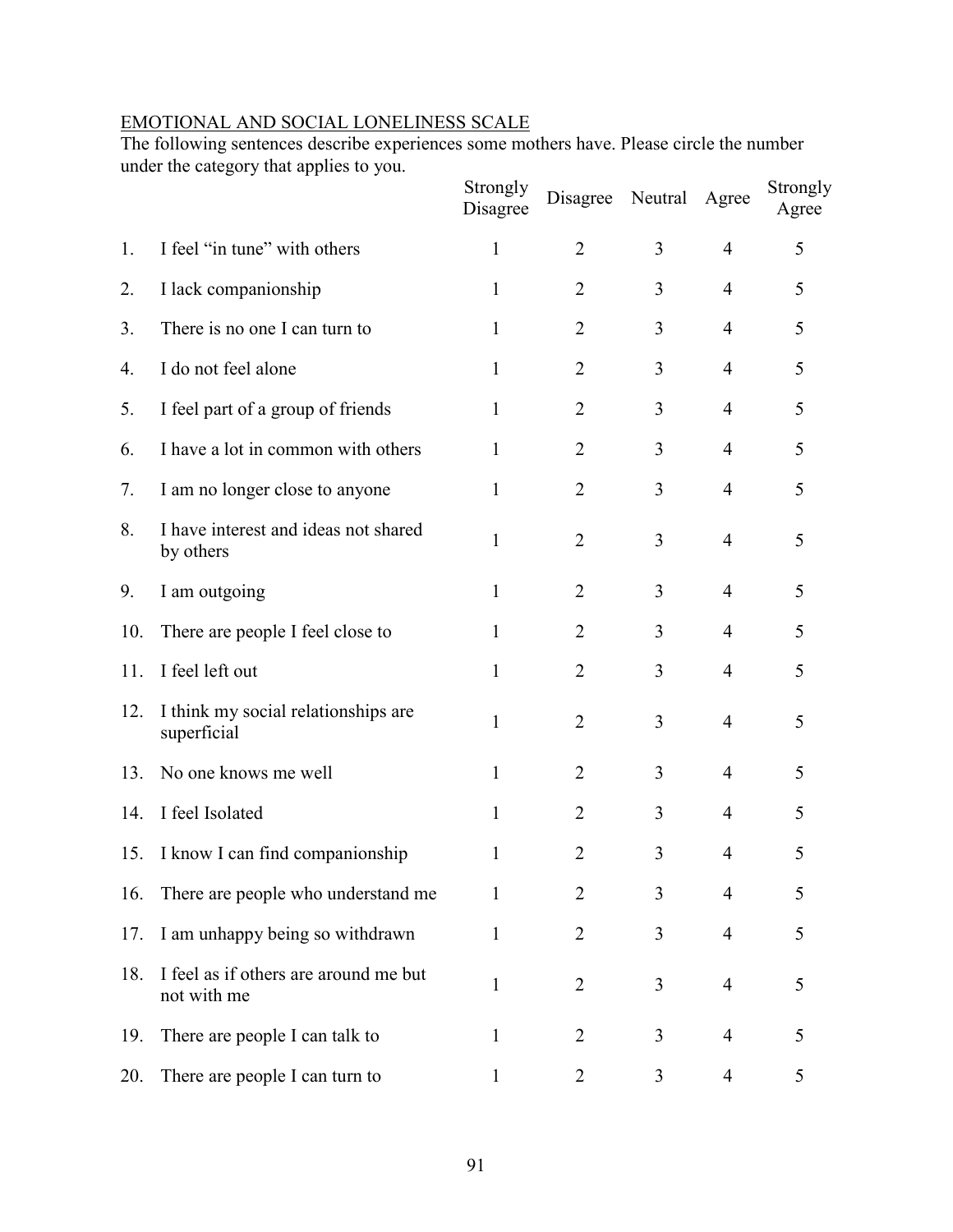# Distraction In Social Relations and Use of Parent Technology (DISRUPT)

# *Please rate your level of agreement with the following statements.*

# *During time I spend with my child…*

... I find myself thinking about what I could be doing on or messages/notifications I might receive on my phone or mobile device.

... I find it difficult to stay away from checking my phone or mobile device.

... I feel like I use my phone or other mobile device too much.

... there are times that I could play with or interact with my child, but I am on my phone or mobile device instead.

| Strongly<br>Disagree | <b>Disagree</b> | Somewhat<br><b>Disagree</b> | Somewhat<br>Agree | Agree | Strongly<br>Agree |
|----------------------|-----------------|-----------------------------|-------------------|-------|-------------------|
|                      |                 | ર                           |                   | 5     |                   |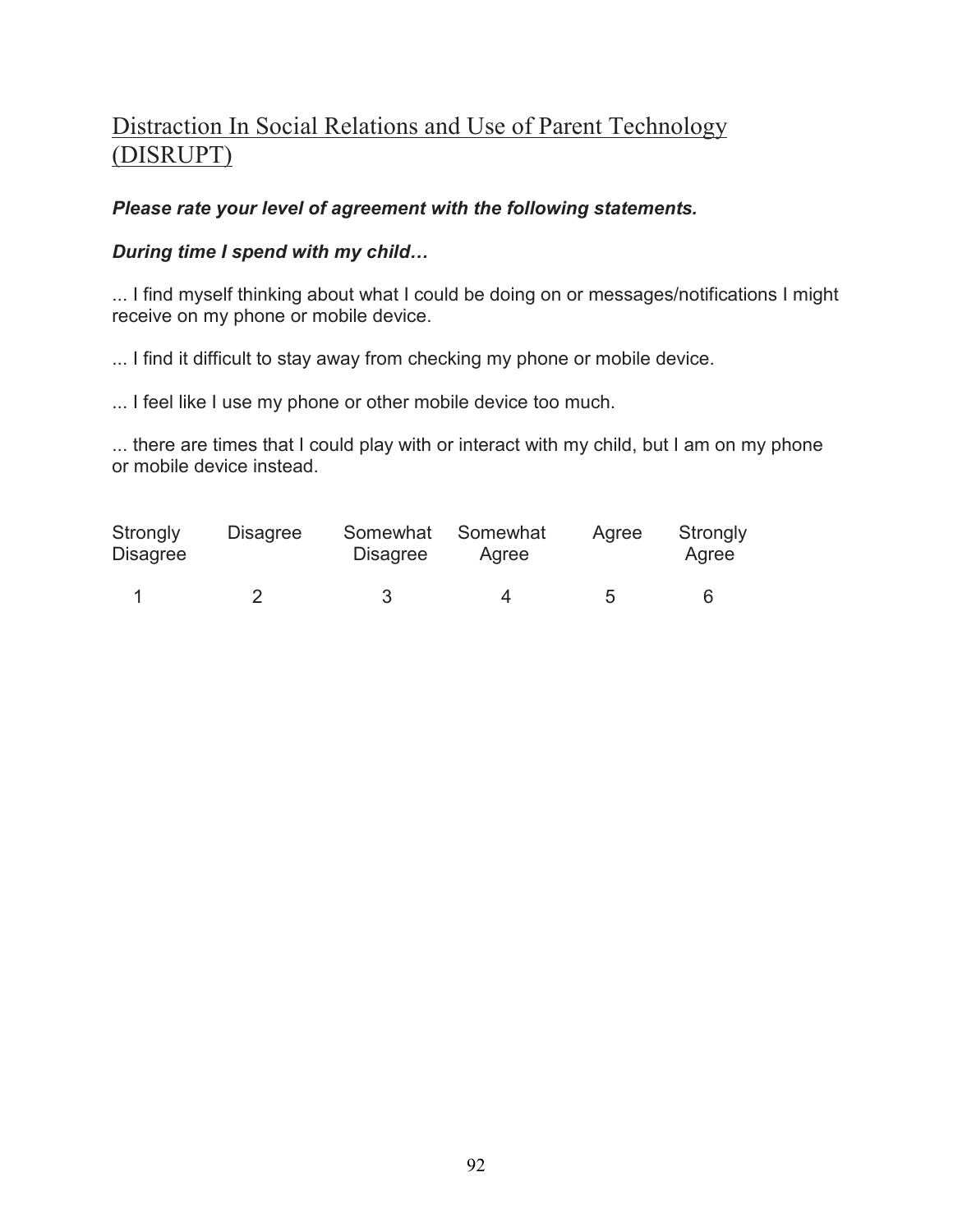## APPENDIX B: TABLES

Table 1

*Correlations between demographic variables* 

|                                | $\mathbf{1}$ | $\overline{2}$ | 3            | $\overline{\mathbf{4}}$ | $5\phantom{.0}$ | 6            | $\overline{7}$ | 8              | 9            | 10           | 11           |
|--------------------------------|--------------|----------------|--------------|-------------------------|-----------------|--------------|----------------|----------------|--------------|--------------|--------------|
| 1. Child Age                   | $\mathbf{1}$ |                |              |                         |                 |              |                |                |              |              |              |
| 2. Child Gender                | .066         | $\mathbf{1}$   |              |                         |                 |              |                |                |              |              |              |
| 3. Marital Status              | .178         | $-.049$        | $\mathbf{1}$ |                         |                 |              |                |                |              |              |              |
| 4. Mother Race                 | .203         | $-.192$        | $.217*$      | $\mathbf{1}$            |                 |              |                |                |              |              |              |
| 5. Child Race                  | .113         | $-.078$        | .184         | $.880**$                | $\mathbf{1}$    |              |                |                |              |              |              |
| 6. SES                         | .123         | .162           | $.332**$     | $-.043$                 | $-.043$         | $\mathbf{1}$ |                |                |              |              |              |
| 7. Employment Status           | $-.072$      | .038           | $-.123$      | $-.091$                 | $-.091$         | $-.131$      | $\mathbf{1}$   |                |              |              |              |
| 8. People in Home              | $-.243*$     | $-.082$        | $-.406**$    | $-0.044$                | $-0.044$        | $-.181$      | $-.030$        | $\overline{1}$ |              |              |              |
| 9. School Aged in Home         | $-.050$      | .024           | $-.224*$     | $-.074$                 | $-.074$         | $-.206$      | $-.108$        | $-.043$        | $\mathbf{1}$ |              |              |
| 10. Bio Father current partner | $-.067$      | $.224*$        | .217         | $-.296**$               | $-.293**$       | $-.293**$    | .198           | .107           | $-124$       | $\mathbf{1}$ |              |
| 11. Primary Caregivers         | $-.072$      | .058           | $-.460**$    | 0.92                    | .145            | .145         | $-.045$        | .092           | .178         | .083         | $\mathbf{1}$ |

Note: \* *p* < .05. \*\* *p* < .01.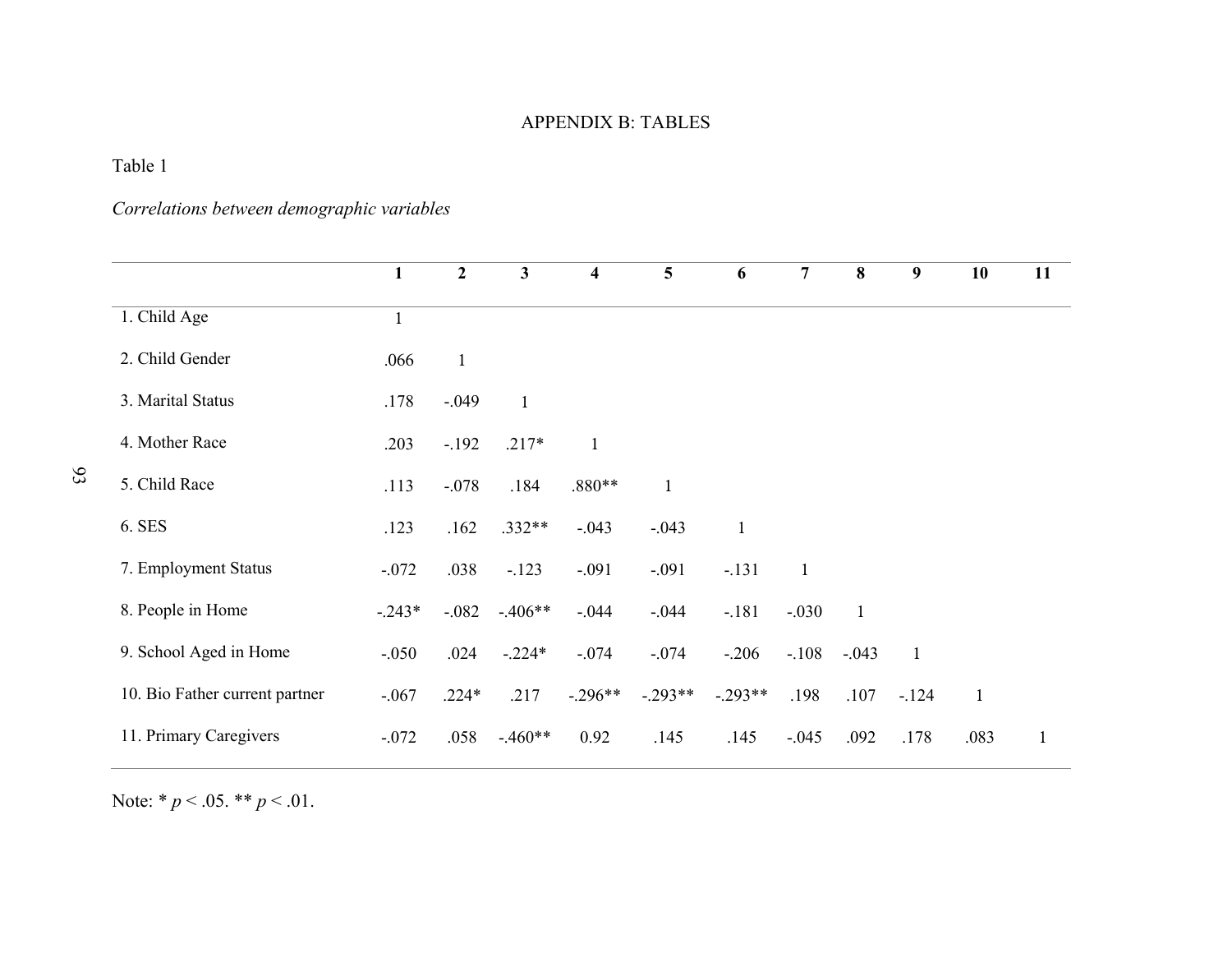## Table 2

|                          | <b>ESL</b> | <b>ECR</b> | <b>DISR-</b><br><b>UPT</b> | <b>MIA</b> | <b>SS</b><br><b>PR</b> | <b>PB</b><br><b>PR</b> | Int<br><b>PR</b>    | Ext<br><b>PR</b>     | <b>Secu</b><br>-rity | SS \<br><b>CR</b> | <b>PB</b><br><b>CR</b> | Int<br>CR | Ext<br><b>CR</b> |
|--------------------------|------------|------------|----------------------------|------------|------------------------|------------------------|---------------------|----------------------|----------------------|-------------------|------------------------|-----------|------------------|
| Child Age                | 0.08       | $-26$ *    | $-0.11$                    | $-0.10$    | 0.15                   | $-0.16$                | $-0.10$             | $-0.21$              | $.38***$             | $-0.04$           | $-.25$ <sup>*</sup>    | $-.22*$   | $-0.20$          |
| Child Gender             | 0.11       | $-.23*$    | $-0.13$                    | $-0.04$    | $.33***$               | $-.31***$              | $-.22$ <sup>*</sup> | $-.29$ <sup>**</sup> | 0.14                 | 0.00              | $-0.16$                | $-0.14$   | $-0.18$          |
| Parent Gender            | 0.01       | $-0.05$    | 0.00                       | $-0.08$    | 0.16                   | $-.26*$                | $-.25*$             | $-0.19$              | 0.04                 | 0.08              | $-0.17 - 24^*$         |           | $-0.15$          |
| <b>Marital Status</b>    | $-0.20$    | 0.18       | 0.11                       | $-0.12$    | $-0.11$                | 0.05                   | 0.07                | 0.04                 | $-0.05$              | $-0.02$           | $-0.03$                | $-0.02$   | $-0.03$          |
| Parent Race              | 0.01       | $-0.00$    | 0.15                       | 0.03       | $-0.00$                | 0.04                   | 0.03                | 0.02                 | 0.09                 | 0.16              | $-0.15$                | $-0.19$   | $-0.09$          |
| Child Race               | 0.04       | $-0.03$    | 0.08                       | $-0.01$    | 0.00                   | 0.02                   | 0.06                | $-0.02$              | 0.09                 | 0.05              | $-0.16$                | $-0.20$   | $-0.09$          |
| <b>SES</b>               | $-0.21$    | $-0.09$    | $-0.02$                    | 0.03       | $-0.10$                | 0.07                   | 0.15                | 0.08                 | $-0.03$              | $-0.20$           | 0.06                   | 0.08      | 0.02             |
| Employment               | $29^{**}$  | 0.10       | $-0.00$                    | 0.11       | $-0.18$                | 0.14                   | 0.15                | 0.17                 | 0.10                 | 0.17              | 0.09                   | 0.06      | 0.07             |
| People: Home             | $-0.04$    | $-0.03$    | 0.05                       | $.26*$     | $-0.14$                | 0.10                   | 0.05                | 0.21                 | $-.23*$              | 0.00              | $-0.02$                | $-0.01$   | $-0.01$          |
| SchoolAged:<br>Home      | $-0.08$    | $-0.03$    | 0.03                       | $.22*$     | $-0.08$                | $-0.01$                | $-0.07$             | 0.10                 | $-0.15$              | $-0.02$           | $-0.13$                | $-0.07$   | $-0.11$          |
| <b>Biological</b><br>Dad | $-0.03$    | 0.11       | $-0.04$                    | 0.00       | 0.01                   | 0.01                   | $-0.01$             | 0.01                 | 0.00                 | 0.01              | 0.00                   | $-0.01$   | 0.07             |
| Primary<br>Caregiver     | 0.09       | $-0.10$    | $-0.07$                    | 0.19       | $-0.03$                | 0.20                   | 0.20                | 0.13                 | $-0.02$              | 0.12              | 0.04                   | 0.09      | 0.03             |

*Correlations between demographics and study variables.*

Note: \* *p* < .05. \*\* *p* < .01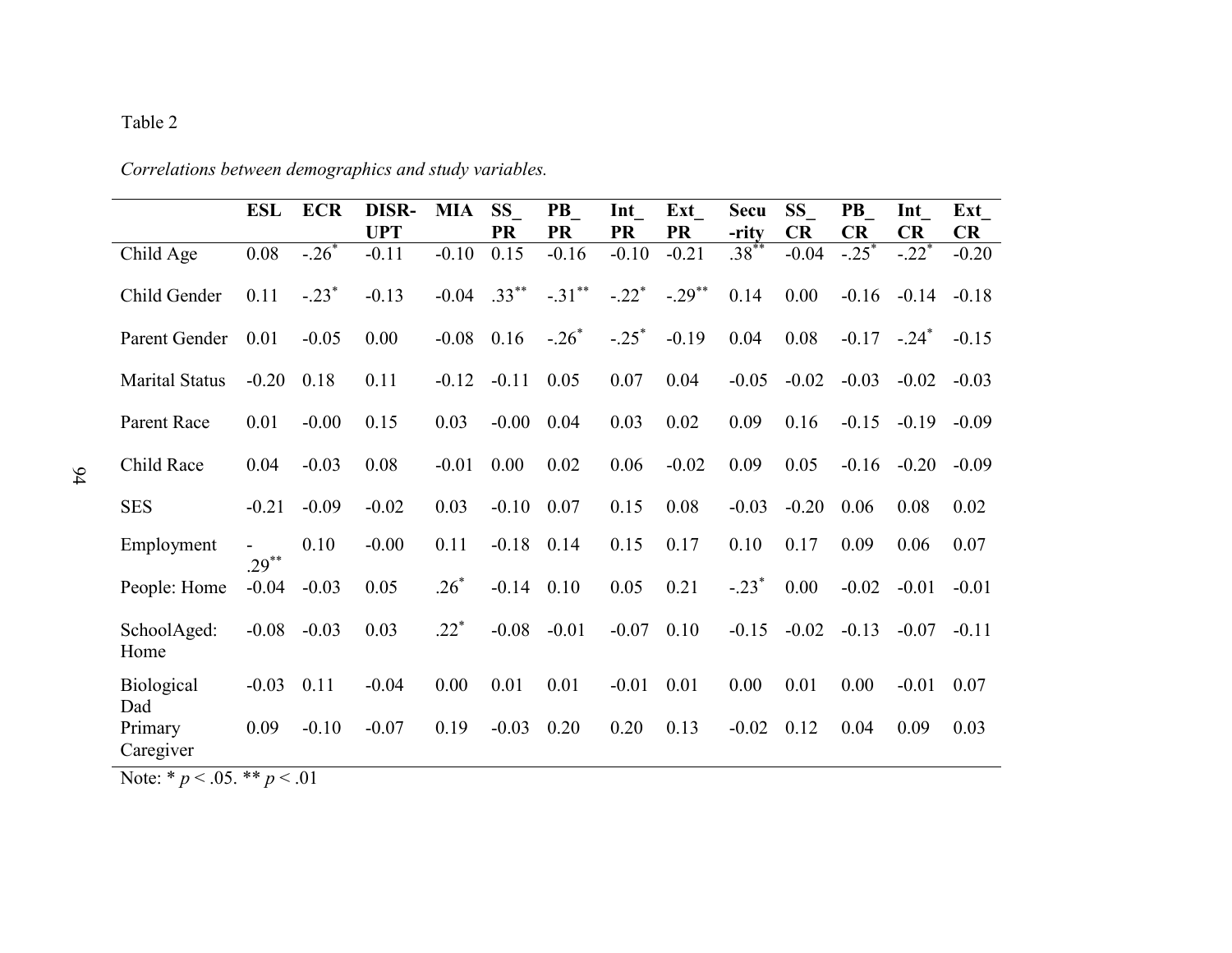## Table 3

*Correlations among study variables.* 

|             | 1                    | $2^{\circ}$          | $\mathbf{3}$ | $\overline{\mathbf{4}}$ | 5 <sup>5</sup> | 6                    | $7\overline{ }$ | 8            | 9                    | 10           | 11           | 12       | 13             |
|-------------|----------------------|----------------------|--------------|-------------------------|----------------|----------------------|-----------------|--------------|----------------------|--------------|--------------|----------|----------------|
| 1. ESL      |                      |                      |              |                         |                |                      |                 |              |                      |              |              |          |                |
| 2. ECR      | $-.62**$             | $\mathbf{1}$         |              |                         |                |                      |                 |              |                      |              |              |          |                |
| 3. DISRUPT  | $-.28*$              | $.36***$             | $\mathbf{1}$ |                         |                |                      |                 |              |                      |              |              |          |                |
| 4. MIA      | $-.25$ <sup>*</sup>  | 0.15                 | 0.20         | $\mathbf{1}$            |                |                      |                 |              |                      |              |              |          |                |
| 5. SS PR    | $.39***$             | $-.27*$              | $-.28^*$     | $-.45***$               |                |                      |                 |              |                      |              |              |          |                |
| 6. $PB$ PR  | $-.36$ <sup>**</sup> | $.32***$             | $.24*$       | $.28*$                  | $-.73***$      | $\overline{1}$       |                 |              |                      |              |              |          |                |
| 7. Int_PR   | $-.45***$            | $.36***$             | $.25*$       | 0.17                    | $-.62**$       | $.87**$              |                 |              |                      |              |              |          |                |
| 8. Ext PR   | $-.34***$            | $.29***$             | $.25*$       | $.31***$                | $-.74***$      | $.93***$             | $.72***$        | $\mathbf{1}$ |                      |              |              |          |                |
| 9. Security | $.31***$             | $-.29$ <sup>**</sup> | $-.25^*$     | $-0.14$                 | $.25*$         | $-.29$ <sup>**</sup> | $-.32$ **       | $-.28*$      | $\mathbf{1}$         |              |              |          |                |
| 10. SS_CR   | 0.02                 | 0.04                 | $-0.08$      | $-0.14$                 | $.28*$         | $-.25^*$             | $-.26*$         |              | $-0.18$ $.31^{**}$   | $\mathbf{1}$ |              |          |                |
| 11. PB CR   | $-0.11$              | 0.20                 | $.23*$       | 0.07                    | $-.39***$      | $.56^{**}$           | $.40**$         | $.50^{**}$   | $-.43$ <sup>**</sup> | $-.42**$     | $\mathbf{1}$ |          |                |
| 12. Int CR  | $-0.19$              | 0.19                 | 0.18         | 0.04                    | $-.33***$      | $.51***$             | $.39***$        | $.43***$     | $-.38$ <sup>**</sup> | $-.33***$    | $.88***$     |          |                |
| 13. Ext_CR  | 0.01                 | 0.14                 | 0.20         | 0.06                    | $-.41***$      | $.53***$             | $.33***$        | $.51***$     | $-.32**$             | $-.45***$    | $.84***$     | $.57***$ | $\overline{1}$ |

Note: \* *p* < .05. \*\* *p* < .01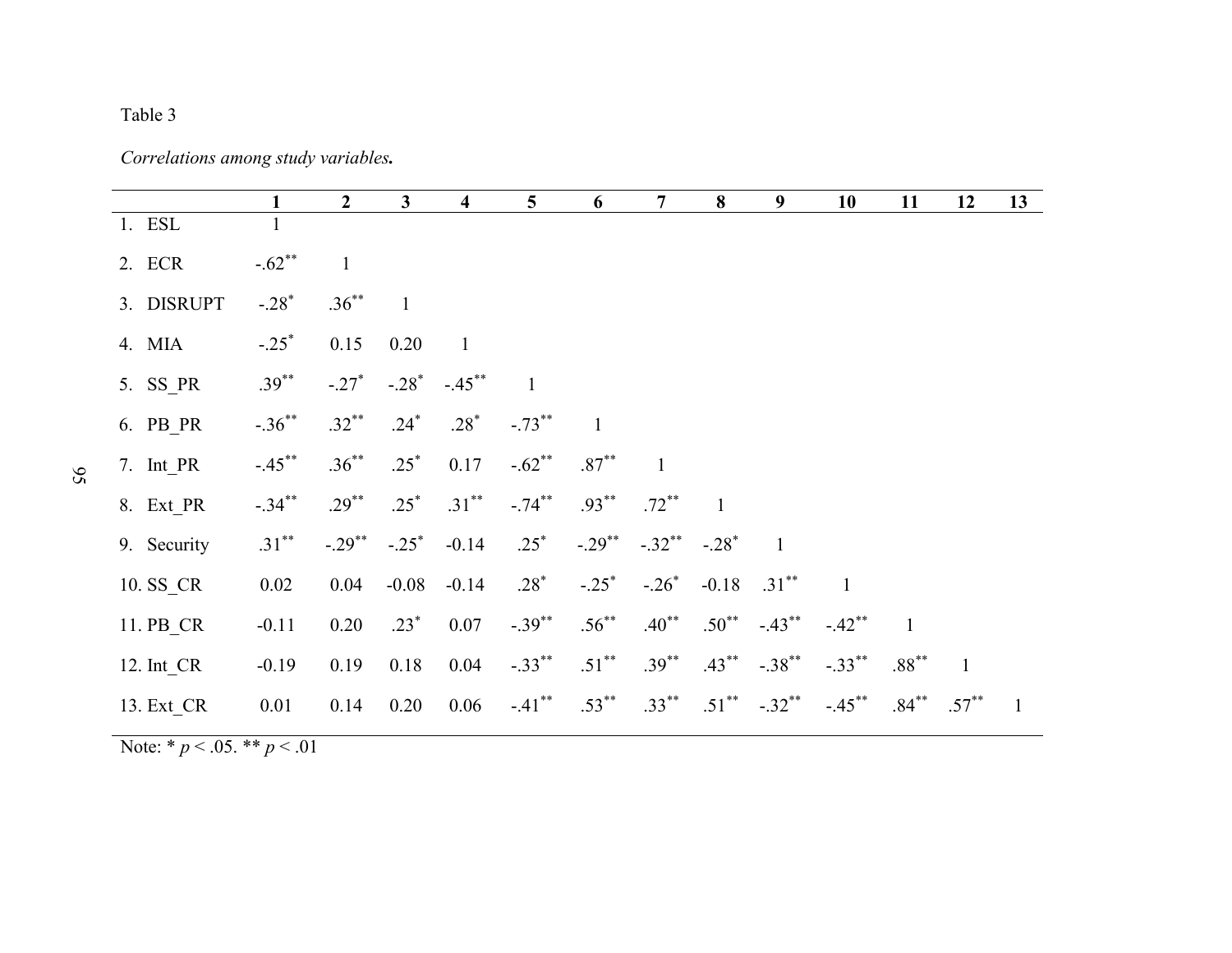## Table 4

*Mother's ratings of technoference (IV) associated with Maternal Attachment Inventory (MAI) ratings (DV).* 

|                                        |                     | $\sim$ $\blacksquare$<br>ь<br>.<br>$\sim$ |                          |              |            |
|----------------------------------------|---------------------|-------------------------------------------|--------------------------|--------------|------------|
| $\overline{r}$ and $\overline{r}$<br>ш | $\sim$<br>-<br>1.LJ | vσ                                        | $\sim$<br>-<br>$-\omega$ | -<br>$\cdot$ | $\bm{\nu}$ |

*Note*: DISRUPT = Distraction in Social Relations and Use of Parent Technology.

## Table 5

*Mother's ratings of technoference (IV) associated with Security Scale (SS) ratings (DV).* 

|        |                                        |                |                     |   |                                        | ຼ      |             |                            |             |
|--------|----------------------------------------|----------------|---------------------|---|----------------------------------------|--------|-------------|----------------------------|-------------|
|        | $\mathbf{r}$ $\mathbf{r}$<br>DIDILUI 1 |                |                     |   | - 1<br>.vo                             | .v.    | -<br>ب ہے . | $\sim$<br>-<br>–. <i>–</i> | $-\epsilon$ |
| $\sim$ | P(X X)                                 | $\sim$ $\cdot$ | $\sim$<br>$\bullet$ | . | $\mathbf{1}$ $\mathbf{v}$ $\mathbf{v}$ | $\sim$ | $\sim$      |                            |             |

*Note*: DISRUPT = Distraction in Social Relations and Use of Parent Technology.

Table 6

*Mother's ratings of technoference (IV) associated with mother's Social Skill ratings on the SSIS (DV).* 

| <b>TDF</b><br>. .<br>- | - | ∼.<br>- -<br>. . | $ -$<br>$\sim$<br>ر ب سه |  |
|------------------------|---|------------------|--------------------------|--|
|                        |   |                  |                          |  |

*Note*: DISRUPT = Distraction in Social Relations and Use of Parent Technology.

Table 7

*Mother's ratings of technoference (IV) associated with children's Social Skill ratings on the SSIS (DV).* 

| $\sim$ |  | $\sim$ | . . |
|--------|--|--------|-----|

*Note*: DISRUPT = Distraction in Social Relations and Use of Parent Technology.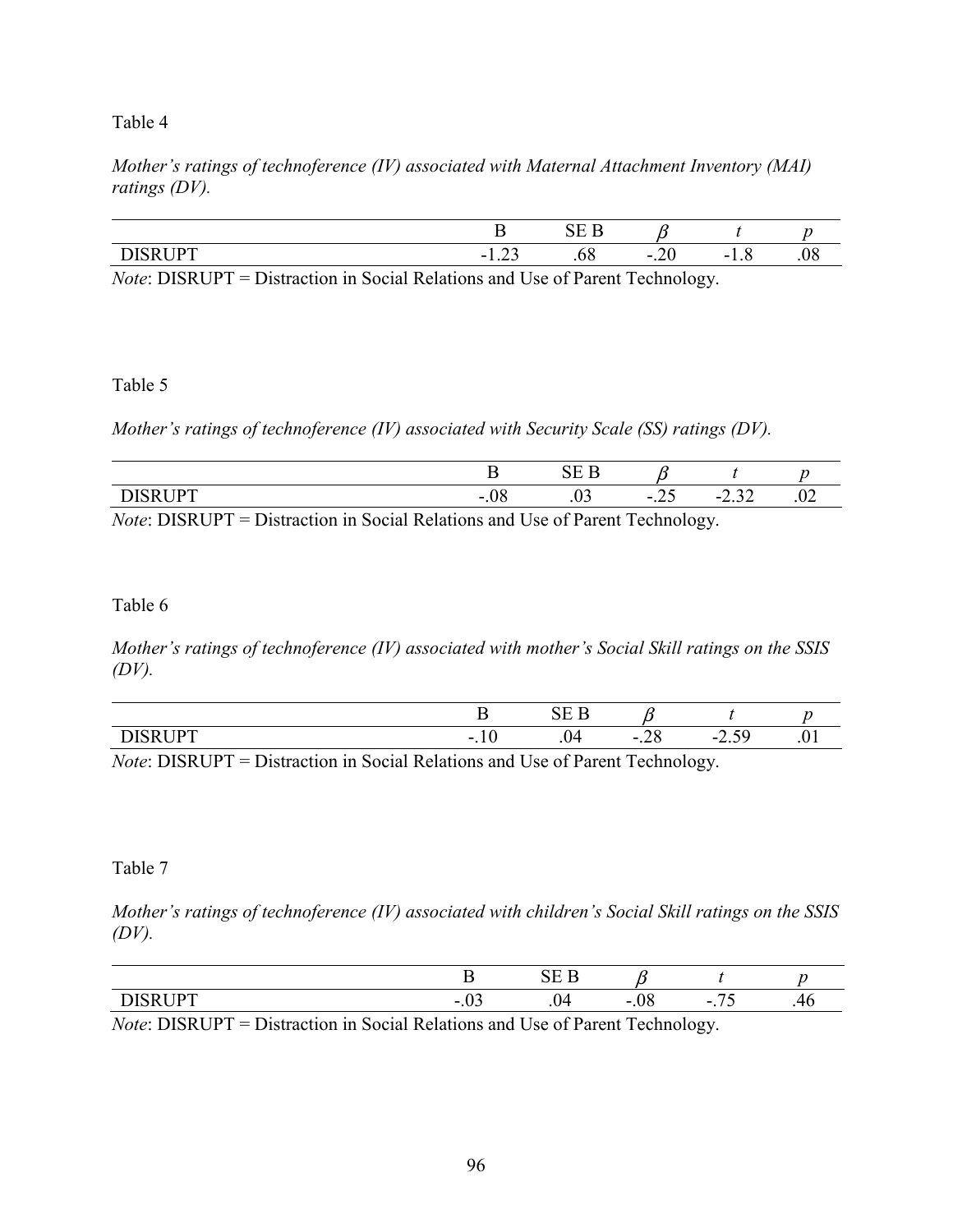*Mother's ratings of technoference (IV) associated with Emotional and Social Loneliness Scale (ESL) ratings (DV).* 

| - | - | - |  |
|---|---|---|--|

*Note*: DISRUPT = Distraction in Social Relations and Use of Parent Technology.

Table 9

*Moderation of Security Scale on mother's ratings of technoference and child's ratings of social skills on the SSIS.* 

|                                 |         |         | $R^2$ | $\Delta$ $R^2$ |     |
|---------------------------------|---------|---------|-------|----------------|-----|
| Step I                          |         |         | .10   | .10            |     |
| <b>DISRUPT</b>                  | $-.00$  | $-.03$  |       |                | .98 |
| <b>Security Scale</b>           | .32     | 2.85    |       |                | .01 |
| Step II                         |         |         | .14   | .03            | .09 |
| <b>DISRUPT</b>                  | 1.85    | 1.70    |       |                | .09 |
| <b>Security Scale</b>           | 1.02    | 2.41    |       |                | .02 |
| <b>DISRUPT X Security Scale</b> | $-1.82$ | $-1.72$ |       |                | .09 |

*Note*: DISRUPT = Distraction in Social Relations and Use of Parent Technology.

# Table 10

*Moderation of Security Scale on mother's ratings of technoference and mother's ratings of social skills on the SSIS.* 

|                                 |        |         |     | $\Delta$ $R^2$ |     |
|---------------------------------|--------|---------|-----|----------------|-----|
| Step I                          |        |         | .12 | .12            |     |
| <b>DISRUPT</b>                  | $-.23$ | $-2.08$ |     |                | .04 |
| <b>Security Scale</b>           | .20    | 1.81    |     |                | .07 |
| Step II                         |        |         | .12 | $.00\,$        | .64 |
| <b>DISRUPT</b>                  | .28    | .26     |     |                | .80 |
| <b>Security Scale</b>           | .39    | .92     |     |                | .36 |
| <b>DISRUPT X Security Scale</b> | $-.50$ | $-47$   |     |                | .64 |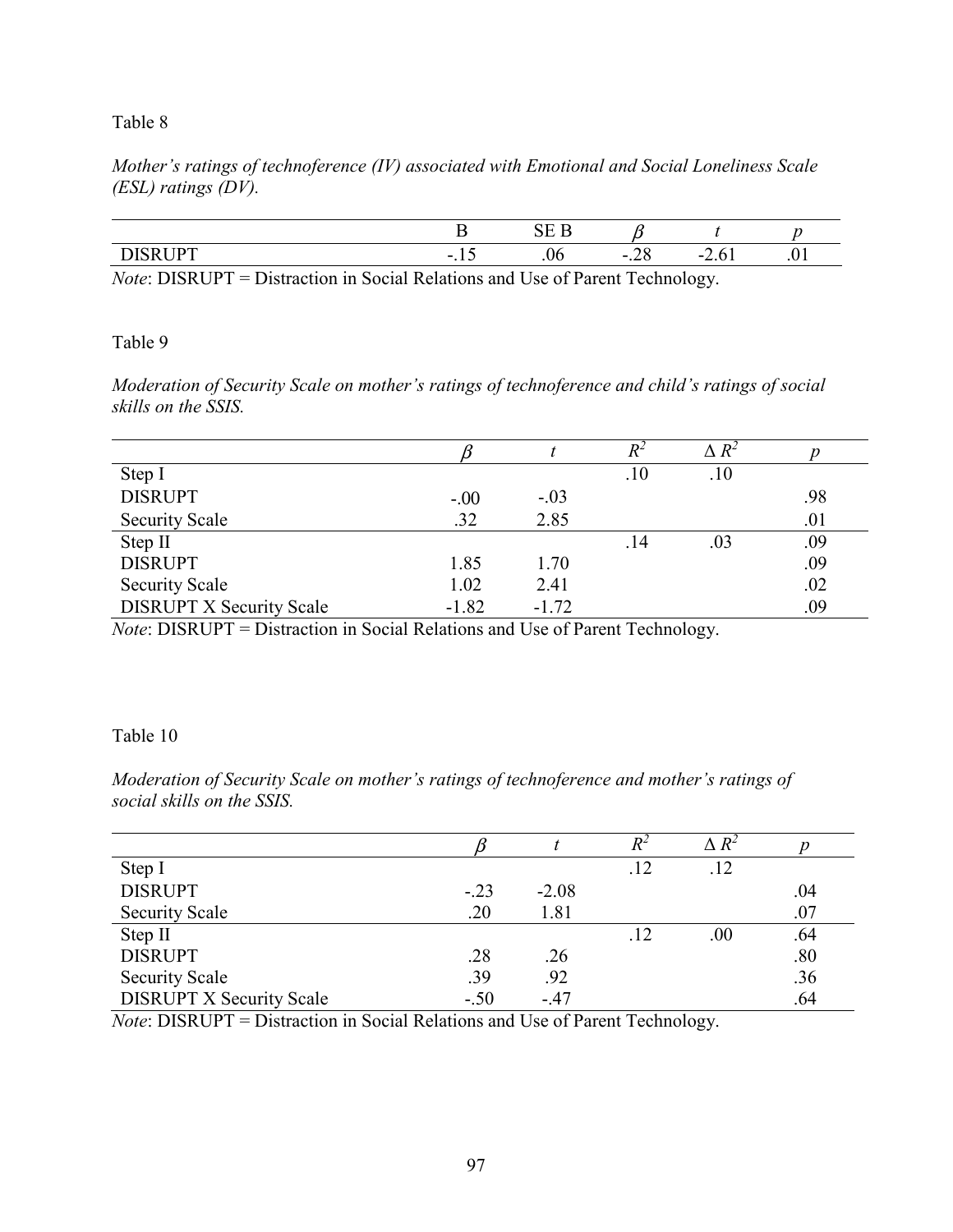|                      |         |         |     | $\Delta R^2$ |     |
|----------------------|---------|---------|-----|--------------|-----|
| Step I               |         |         | .03 | .03          |     |
| <b>DISRUPT</b>       | $-.06$  | $-.49$  |     |              | .62 |
| <b>MAI</b>           | .14     | 1.19    |     |              | .24 |
| Step II              |         |         | .05 | .02          | .19 |
| <b>DISRUPT</b>       | $-2.18$ | $-1.36$ |     |              | .18 |
| <b>MAI</b>           | $-.38$  | $-.94$  |     |              | .35 |
| <b>DISRUPT X MAI</b> | 2.08    | 1.33    |     |              | .19 |

*Moderation of Maternal Attachment Inventory (MAI) on mother's ratings of technoference and children's ratings of social skills on the SSIS.* 

*Note*: DISRUPT = Distraction in Social Relations and Use of Parent Technology.

#### Table 12

*Moderation of Maternal Attachment Inventory (MAI) on mother's ratings of technoference and mother's ratings of social skills on the SSIS.* 

|                      |         |         | $\,^2$ | $\Delta$ $R^2$ |     |
|----------------------|---------|---------|--------|----------------|-----|
| Step I               |         |         | .25    | .25            |     |
| <b>DISRUPT</b>       | $-.20$  | $-1.96$ |        |                | .05 |
| <b>MAI</b>           | .42     | 4.13    |        |                | .00 |
| Step II              |         |         | .26    | .01            | .34 |
| <b>DISRUPT</b>       | 1.14    | .81     |        |                | .42 |
| <b>MAI</b>           | .75     | 2.09    |        |                | .04 |
| <b>DISRUPT X MAI</b> | $-1.32$ | $-.95$  |        |                | .34 |

*Note*: DISRUPT = Distraction in Social Relations and Use of Parent Technology.

### Table 13

*Mother's ratings of technoference (IV) associated with mother's ratings problem behaviors on the SSIS (DV).* 

|                                               |   | $\sim$ $-$                         |                          |                                 |     |
|-----------------------------------------------|---|------------------------------------|--------------------------|---------------------------------|-----|
| $\mathbf{r}$ in $\mathbf{r}$<br>ш<br><b>.</b> | . | ı<br>$\checkmark$<br>$\sim$ $\sim$ | $\cdot$ – $\cdot$<br>. . | $\sim$<br>----<br>$\sim$ $\sim$ | .v. |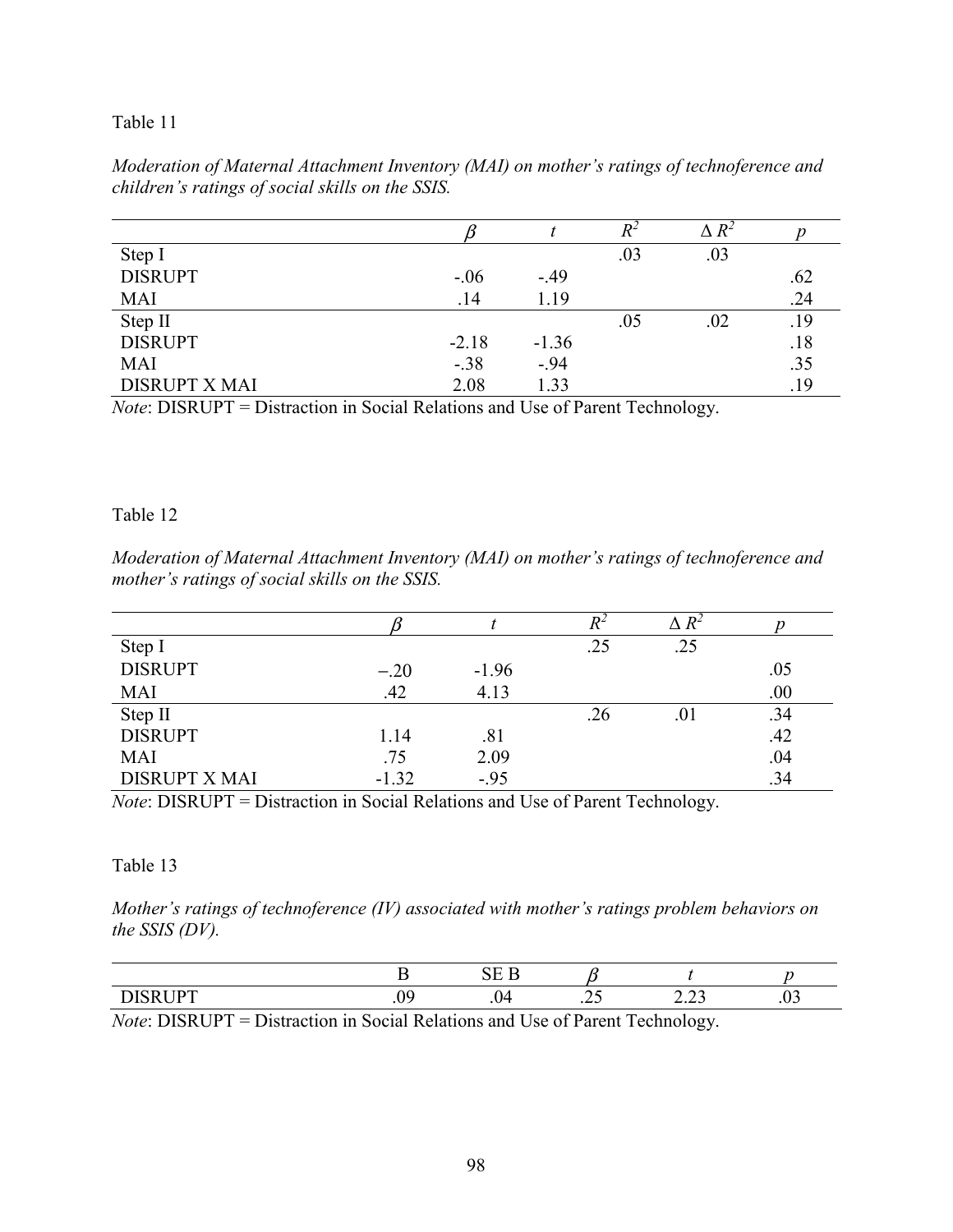## *Mother's ratings of technoference (IV) associated with children's ratings of problem behaviors on the SSIS (DV).*

| $-$<br>ш. |  | . – | - |  |
|-----------|--|-----|---|--|

*Note*: DISRUPT = Distraction in Social Relations and Use of Parent Technology.

#### Table 15

*Mother's ratings of technoference (IV) associated with mother's ratings of internalizing concerns on the SSIS (DV).* 

|           |        | ~     |      |                        |     |
|-----------|--------|-------|------|------------------------|-----|
| ----<br>╌ | -<br>. | . v J | ب سه | $\sim$ $\sim$<br>2.J P | .v4 |
|           |        |       |      |                        |     |

*Note*: DISRUPT = Distraction in Social Relations and Use of Parent Technology.

#### Table 16

*Mother's ratings of technoference (IV) associated with children's ratings of internalizing concerns on the SSIS (DV).* 

|                        |              |                    | $\sim$ $-$                             |                         |                       |       |
|------------------------|--------------|--------------------|----------------------------------------|-------------------------|-----------------------|-------|
| <b>TIDT</b><br>. .     |              | . .                | .U6.                                   |                         | $\sim$ $\sim$<br>1.00 | . . v |
| P(X X)<br>$\mathbf{v}$ | $\mathbf{r}$ | $\sim$<br>$\cdots$ | $\mathbf{1}$ $\mathbf{v}$ $\mathbf{v}$ | $\sim$ $\sim$<br>$\sim$ |                       |       |

*Note*: DISRUPT = Distraction in Social Relations and Use of Parent Technology.

### Table 17

*Mother's ratings of technoference (IV) associated with mother's ratings of externalizing concerns on the SSIS (DV).* 

| $ -$ | . | . – U | . | $\cdot$ $\sim$ $-$ |
|------|---|-------|---|--------------------|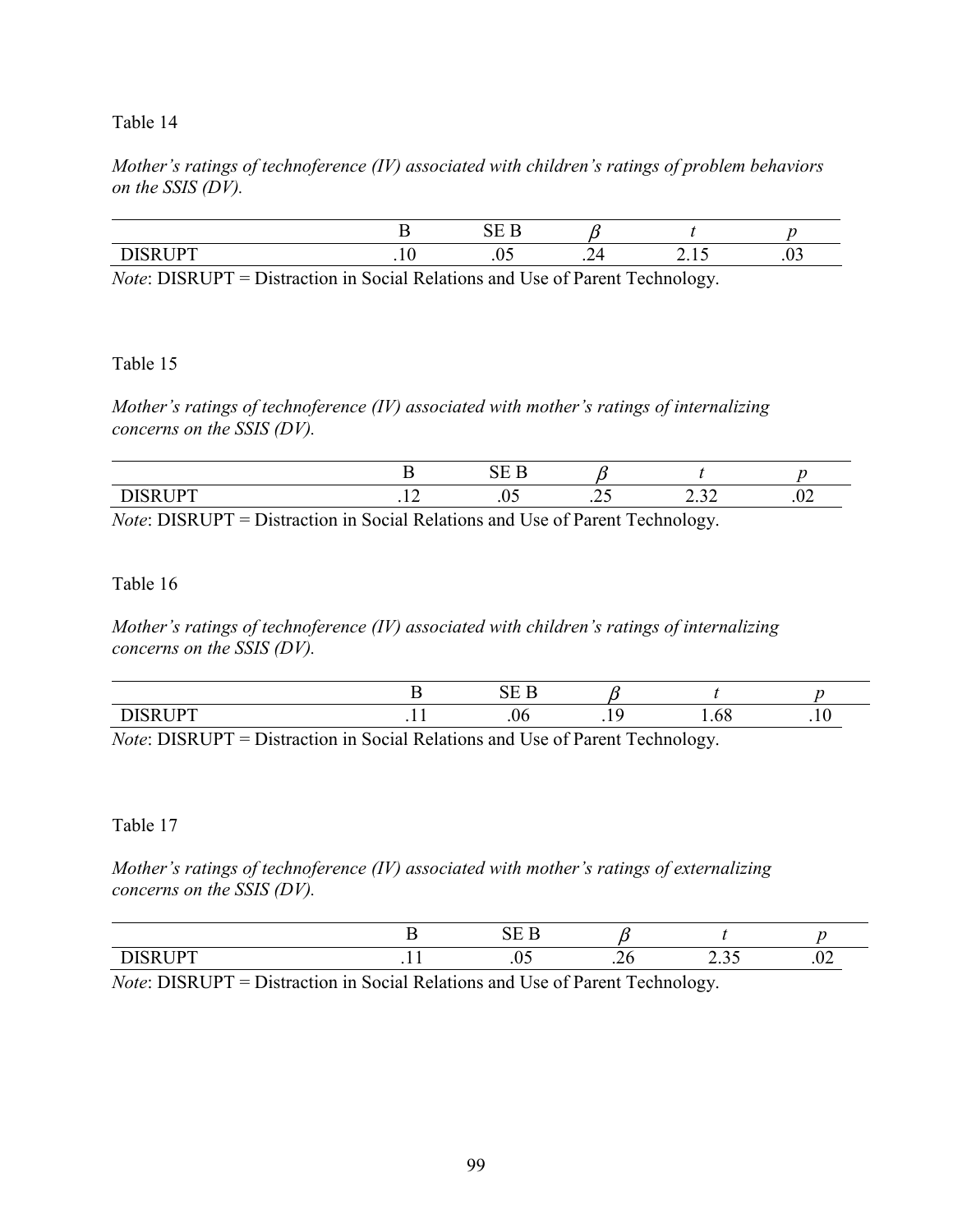*Mother's ratings of technoference (IV) associated with children's ratings of externalizing concerns on the SSIS (DV).* 

|  | - |    |   |
|--|---|----|---|
|  |   | יי | . |

*Note*: DISRUPT = Distraction in Social Relations and Use of Parent Technology.

### Table 19

*Moderation of Maternal Attachment Inventory (MAI) on mother's ratings of technoference and mother's ratings of problem behaviors on the SSIS.* 

|                      |         |         | $R^2$ | $\Delta$ $R^2$ |     |
|----------------------|---------|---------|-------|----------------|-----|
| Step I               |         |         | .12   | .12            |     |
| <b>DISRUPT</b>       | .20     | 1.80    |       |                | .08 |
| <b>MAI</b>           | $-.25$  | $-2.24$ |       |                | .03 |
| Step II              |         |         | .15   | .03            | .09 |
| <b>DISRUPT</b>       | $-2.38$ | $-1.58$ |       |                | .12 |
| <b>MAI</b>           | $-.87$  | $-2.29$ |       |                | .03 |
| <b>DISRUPT X MAI</b> | 2.53    | 1.71    |       |                | .09 |

*Note*: DISRUPT = Distraction in Social Relations and Use of Parent Technology.

### Table 20

*Moderation of Maternal Attachment Inventory (MAI) on mother's ratings of technoference and children's ratings of problem behaviors on the SSIS.* 

|                      |        |        | $\,^2$ | $\Delta$ $R^2$ |     |
|----------------------|--------|--------|--------|----------------|-----|
| Step I               |        |        | .06    | .06            |     |
| <b>DISRUPT</b>       | .23    | 2.06   |        |                | .04 |
| <b>MAI</b>           | $-.02$ | $-.21$ |        |                | .83 |
| Step II              |        |        | .06    | .00            | .59 |
| <b>DISRUPT</b>       | 1.08   | .68    |        |                | .50 |
| <b>MAI</b>           | .18    | .46    |        |                | .65 |
| <b>DISRUPT X MAI</b> | $-84$  | $-.54$ |        |                | .59 |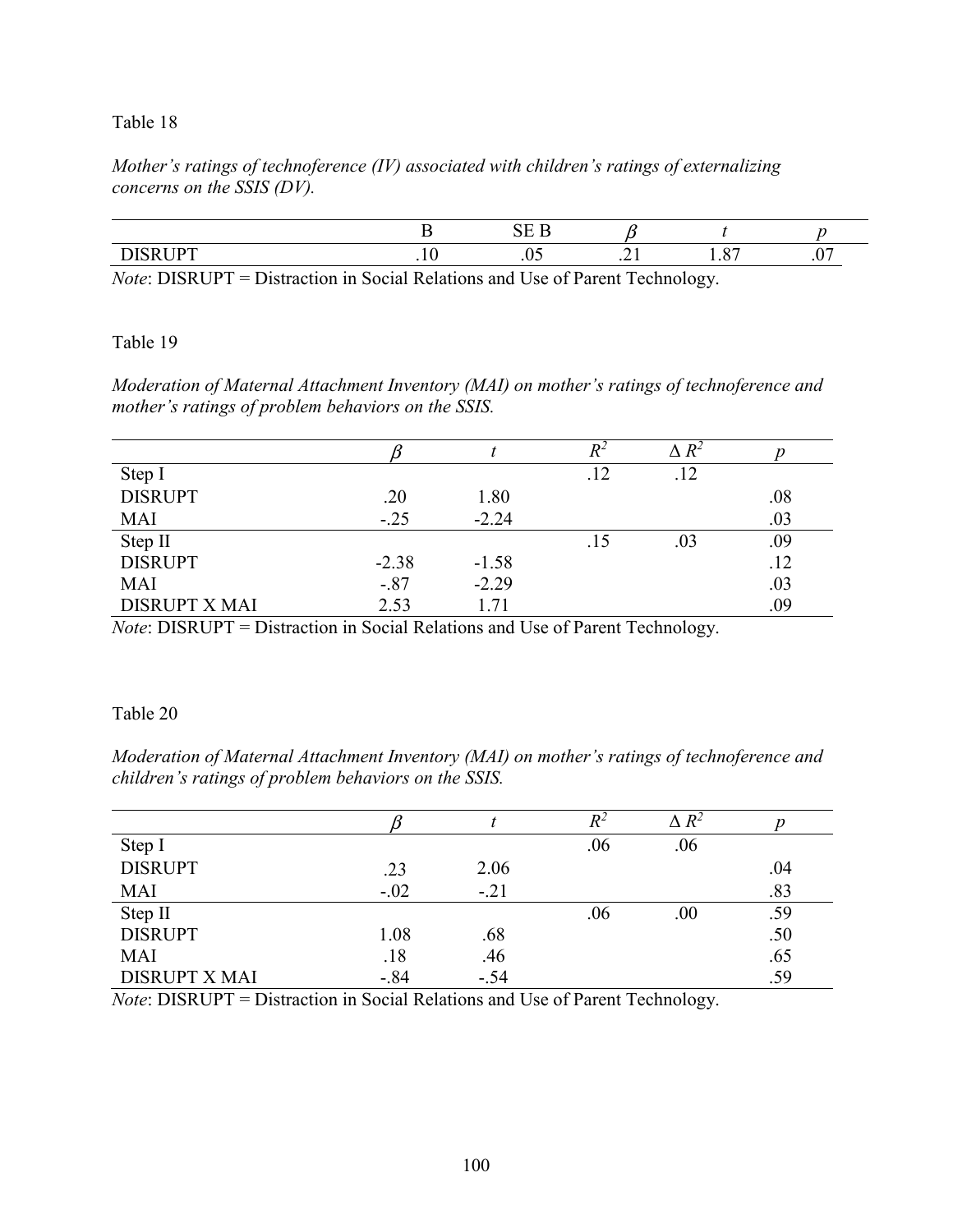|                                 |         |         | $R^2$ | $\Delta R^2$ |     |
|---------------------------------|---------|---------|-------|--------------|-----|
| Step I                          |         |         | .12   | .12          |     |
| <b>DISRUPT</b>                  | .18     | 1.64    |       |              | .11 |
| <b>Security Scale</b>           | $-.25$  | $-2.24$ |       |              | .03 |
| Step II                         |         |         | .13   | .01          | .29 |
| <b>DISRUPT</b>                  | $-.97$  | $-.89$  |       |              | .38 |
| <b>Security Scale</b>           | $-0.68$ | $-1.61$ |       |              | .11 |
| <b>DISRUPT X Security Scale</b> | 1.13    | 1.06    |       |              | .29 |

*Moderation of Security Scale on mother's ratings of technoference and mother's ratings of problem behaviors on the SSIS.* 

*Note*: DISRUPT = Distraction in Social Relations and Use of Parent Technology.

## Table 22

*Moderation of Security Scale on mother's ratings of technoference and children's ratings of problem behaviors on the SSIS.* 

|                                 |        |         | $\,^2$ | $\Delta$ $R^2$ |     |
|---------------------------------|--------|---------|--------|----------------|-----|
| Step I                          |        |         | .20    | .20            |     |
| <b>DISRUPT</b>                  | .14    | 1.30    |        |                | .20 |
| <b>Security Scale</b>           | $-40$  | $-3.76$ |        |                | .00 |
| Step II                         |        |         | .20    | .00            | .86 |
| <b>DISRUPT</b>                  | $-.05$ | $-.05$  |        |                | .96 |
| <b>Security Scale</b>           | $-47$  | $-1.16$ |        |                | .25 |
| <b>DISRUPT X Security Scale</b> | .19    | .18     |        |                | .86 |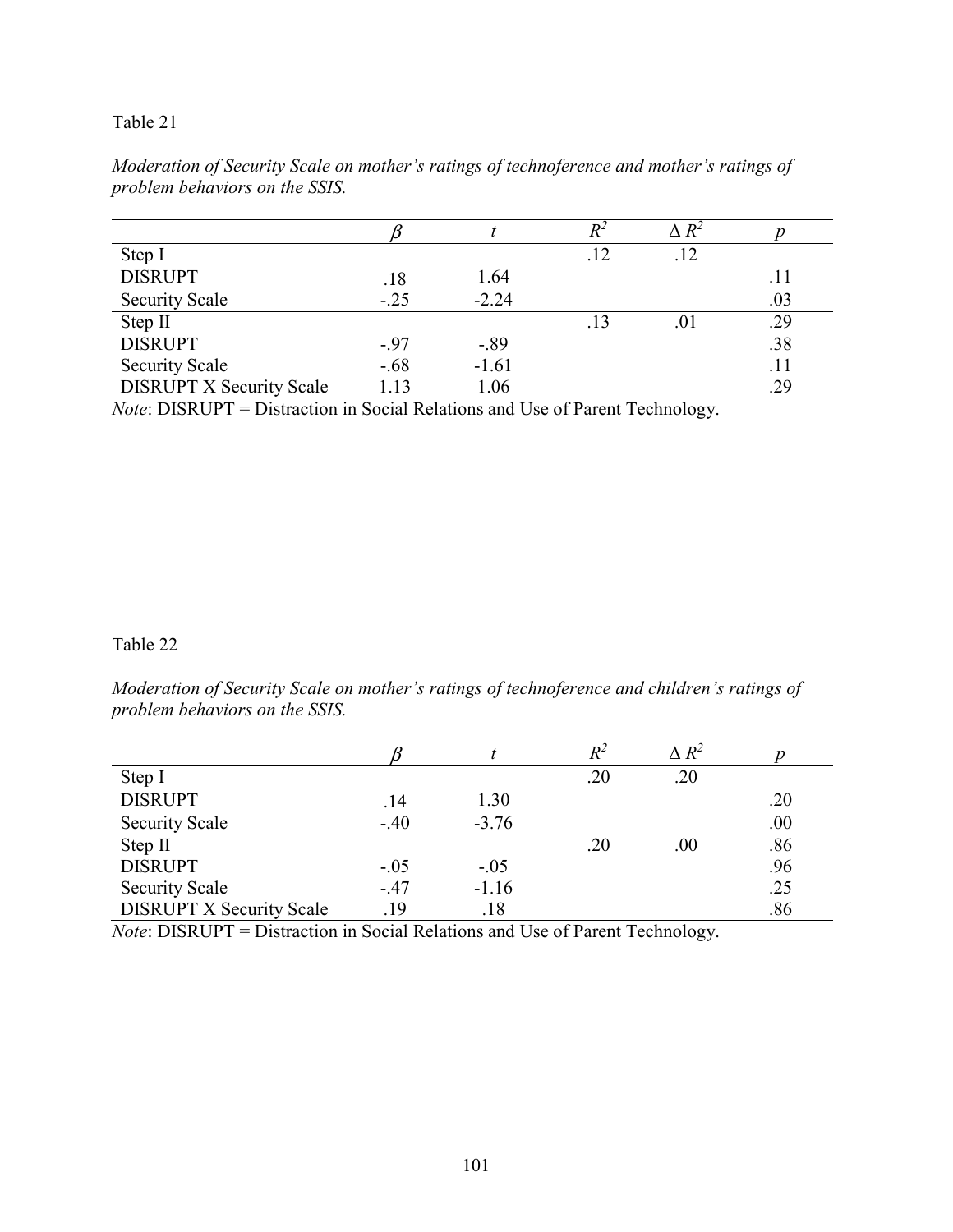| Moderation of Maternal Attachment Inventory (MAI) on mother's ratings of technoference and |  |
|--------------------------------------------------------------------------------------------|--|
| mother's ratings of internalizing concerns on the SSIS.                                    |  |

|                      |         |         | $R^2$ | $R^2$ |     |
|----------------------|---------|---------|-------|-------|-----|
| Step I               |         |         | .08   | .08   |     |
| <b>DISRUPT</b>       | .23     | 2.05    |       |       | .04 |
| <b>MAI</b>           | $-.03$  | $-1.19$ |       |       | .24 |
| Step II              |         |         | .09   | .01   | .31 |
| <b>DISRUPT</b>       | $-1.36$ | $-.88$  |       |       | .38 |
| <b>MAI</b>           | $-.52$  | $-1.32$ |       |       | .19 |
| <b>DISRUPT X MAI</b> | 1.56    | 1.03    |       |       | .31 |

*Note*: DISRUPT = Distraction in Social Relations and Use of Parent Technology.

## Table 24

*Moderation of Maternal Attachment Inventory (MAI) on mother's ratings of technoference and children's ratings of internalizing concerns on the SSIS.* 

|                      |        |        | $\,^2$ | $R^2$ |     |
|----------------------|--------|--------|--------|-------|-----|
| Step I               |        |        | .04    | .04   |     |
| <b>DISRUPT</b>       | .19    | 1.62   |        |       | .11 |
| <b>MAI</b>           | $-.01$ | $-.07$ |        |       | .95 |
| Step II              |        |        | .04    | .00.  | .88 |
| <b>DISRUPT</b>       | .43    |        |        |       | .79 |
| <b>MAI</b>           | .05    | .13    |        |       | .90 |
| <b>DISRUPT X MAI</b> | $-.24$ | $-16$  |        |       | .88 |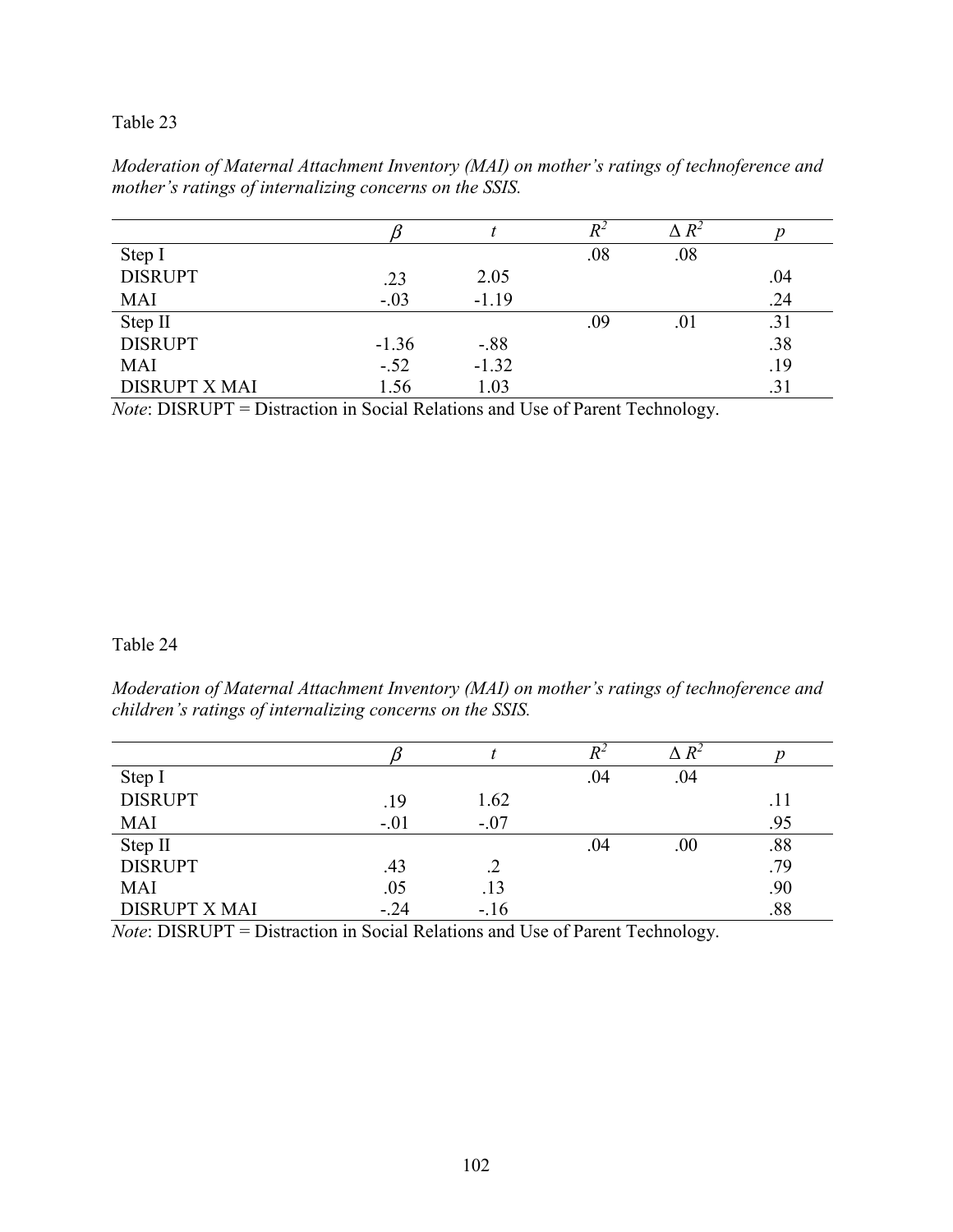|                                 |        |         | R-  | $\wedge\, R^2$ |     |
|---------------------------------|--------|---------|-----|----------------|-----|
| Step I                          |        |         | .12 | .12            |     |
| <b>DISRUPT</b>                  | .18    | 1.68    |     |                | .10 |
| <b>Security Scale</b>           | $-.28$ | $-2.54$ |     |                | .01 |
| Step II                         |        |         | .14 | .01            | .47 |
| <b>DISRUPT</b>                  | $-.61$ | $-.56$  |     |                | .58 |
| <b>Security Scale</b>           | $-.57$ | $-1.37$ |     |                | .18 |
| <b>DISRUPT X Security Scale</b> | .78    | .73     |     |                | .47 |

*Moderation of Security Scale on mother's ratings of technoference and mother's rating of internalizing concerns on the SSIS.* 

*Note*: DISRUPT = Distraction in Social Relations and Use of Parent Technology.

### Table 26

*Moderation of Security Scale on mother's ratings of technoference and children's ratings of internalizing concerns on the SSIS.* 

|                                 |        |         |     | $\Delta$ $R^2$ |     |
|---------------------------------|--------|---------|-----|----------------|-----|
| Step I                          |        |         | .16 | .16            |     |
| <b>DISRUPT</b>                  | .10    | .88     |     |                | .38 |
| <b>Security Scale</b>           | $-.36$ | $-3.34$ |     |                | .00 |
| Step II                         |        |         | .16 | $.00\,$        | .61 |
| <b>DISRUPT</b>                  | $-.41$ | $-.38$  |     |                | .71 |
| <b>Security Scale</b>           | $-.55$ | $-1.32$ |     |                | .19 |
| <b>DISRUPT X Security Scale</b> | .49    | .47     |     |                | .64 |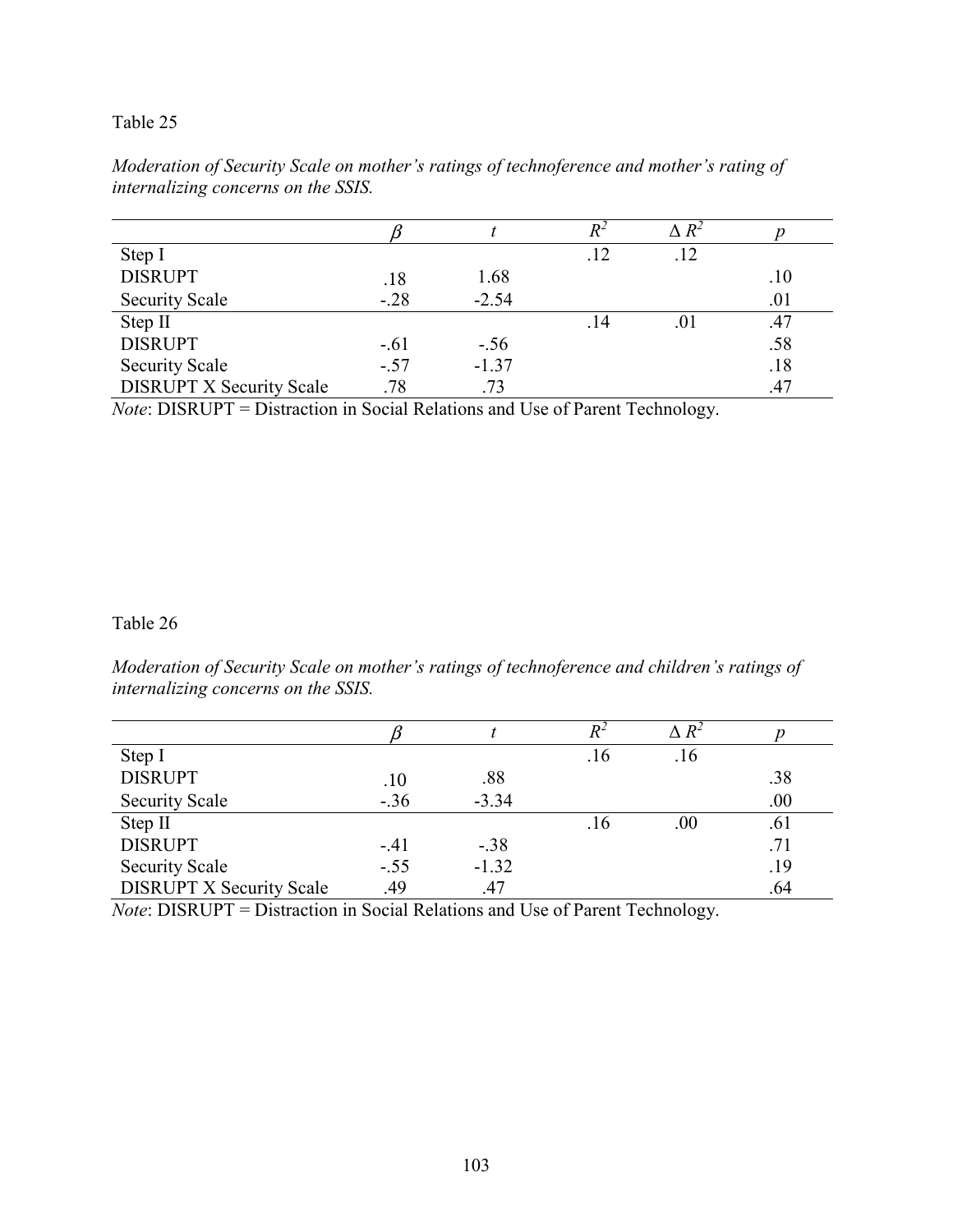| Moderation of Maternal Attachment Inventory (MAI) on mother's ratings of technoference and |
|--------------------------------------------------------------------------------------------|
| mother's ratings of externalizing concerns on the SSIS.                                    |

|                      |         |         | $R^2$ | $R^2$ |     |
|----------------------|---------|---------|-------|-------|-----|
| Step I               |         |         | .14   | .14   |     |
| <b>DISRUPT</b>       | .20     | 1.86    |       |       | .07 |
| <b>MAI</b>           | $-.28$  | $-2.58$ |       |       | .01 |
| Step II              |         |         | .19   | .05   | .03 |
| <b>DISRUPT</b>       | $-2.98$ | $-2.03$ |       |       | .05 |
| <b>MAI</b>           | $-1.05$ | $-2.83$ |       |       | .01 |
| <b>DISRUPT X MAI</b> | 3.13    | 2.17    |       |       | .03 |

*Note*: DISRUPT = Distraction in Social Relations and Use of Parent Technology.

### Table 28

*Moderation of Maternal Attachment Inventory (MAI) on mother's ratings of technoference and children's ratings of externalizing concerns on the SSIS.* 

|                      |        |        | $R^{\scriptscriptstyle{Z}}$ | $R^2$ |     |
|----------------------|--------|--------|-----------------------------|-------|-----|
| Step I               |        |        | .04                         | .04   |     |
| <b>DISRUPT</b>       | .20    | 1.79   |                             |       | .08 |
| <b>MAI</b>           | $-0.2$ | $-.17$ |                             |       | .87 |
| Step II              |        |        | .04                         | .00.  | .79 |
| <b>DISRUPT</b>       | $-.22$ | $-.14$ |                             |       | .89 |
| <b>MAI</b>           | $-12$  | $-.30$ |                             |       | .76 |
| <b>DISRUPT X MAI</b> | .42    | .27    |                             |       | .79 |